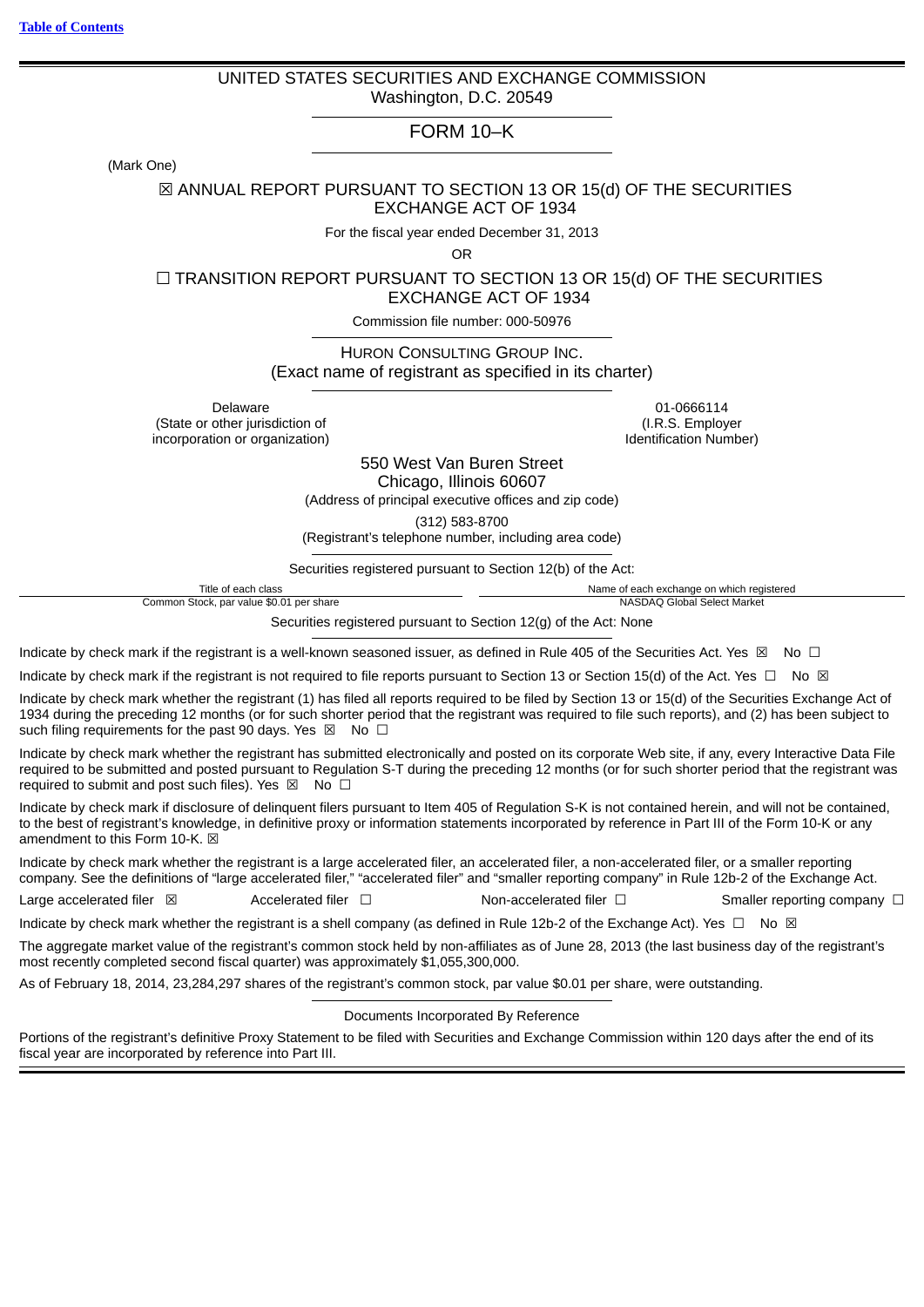# HURON CONSULTING GROUP INC.

# ANNUAL REPORT ON FORM 10-K FOR FISCAL YEAR ENDED DECEMBER 31, 2013

# TABLE OF CONTENTS

Page

<span id="page-1-0"></span>

| PART I<br>Item 1.<br>Item 1A.<br>Item 1B.<br>Item 2.<br>Item 3.<br>Item 4.                                | <b>Business</b><br><b>Risk Factors</b><br><b>Unresolved Staff Comments</b><br><b>Properties</b><br><b>Legal Proceedings</b><br><b>Mine Safety Disclosures</b>                                                                                                                                                                                                                                                                                                                                                                   | $\mathbf{1}$<br>8<br>18<br>18<br>18<br>19    |
|-----------------------------------------------------------------------------------------------------------|---------------------------------------------------------------------------------------------------------------------------------------------------------------------------------------------------------------------------------------------------------------------------------------------------------------------------------------------------------------------------------------------------------------------------------------------------------------------------------------------------------------------------------|----------------------------------------------|
| <b>PART II</b><br>Item 5.<br>Item 6.<br>Item 7.<br>Item 7A.<br>Item 8.<br>Item 9.<br>Item 9A.<br>Item 9B. | Market for Registrant's Common Equity, Related Stockholder Matters and Issuer Purchases of Equity Securities<br><b>Selected Financial Data</b><br>Management's Discussion and Analysis of Financial Condition and Results of Operations<br><b>Quantitative and Qualitative Disclosures About Market Risk</b><br><b>Financial Statements and Supplementary Data</b><br><b>Changes in and Disagreements with Accountants on Accounting and Financial Disclosure</b><br><b>Controls and Procedures</b><br><b>Other Information</b> | 20<br>22<br>23<br>50<br>51<br>51<br>51<br>52 |
| <b>PART III</b><br>Item $10.$<br>Item $11$ .<br>Item $12$ .<br>Item $13.$<br>Item $14.$                   | Directors, Executive Officers and Corporate Governance<br><b>Executive Compensation</b><br>Security Ownership of Certain Beneficial Owners and Management and Related Stockholder Matters<br>Certain Relationships and Related Transactions, and Director Independence<br><b>Principal Accounting Fees and Services</b>                                                                                                                                                                                                         | 53<br>53<br>54<br>54<br>54                   |
| <b>PART IV</b><br>Item $15.$<br><b>SIGNATURES</b>                                                         | <b>Exhibits and Financial Statement Schedules</b>                                                                                                                                                                                                                                                                                                                                                                                                                                                                               | 55<br>59                                     |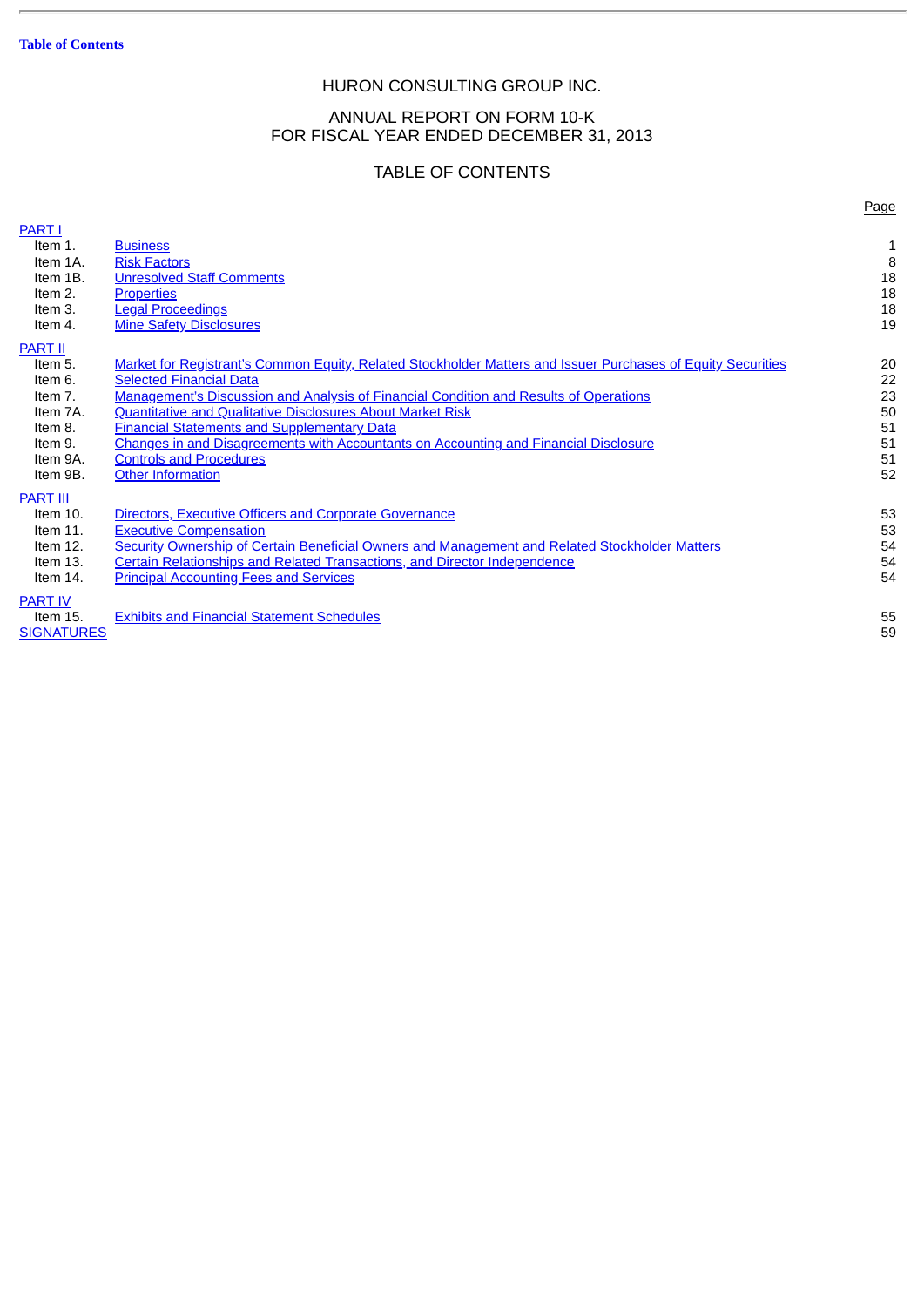#### **FORWARD-LOOKING STATEMENTS**

In this Annual Report on Form 10-K, unless the context otherwise requires, the terms "Huron," "company," "we," "us" and "our" refer to Huron Consulting Group Inc. and its subsidiaries.

Statements in this Annual Report on Form 10-K, including the information incorporated by reference herein, that are not historical in nature, including those concerning the Company's current expectations about its future requirements and needs, are "forward-looking" statements as defined in Section 21E of the Securities Exchange Act of 1934, as amended (the "Exchange Act") and the Private Securities Litigation Reform Act of 1995. Forward-looking statements are identified by words such as "may," "should," "expects," "provides," "anticipates," "assumes," "can," "will," "meets," "could," "likely," "intends," "might," "predicts," "seeks," "would," "believes," "estimates," "plans" or "continues." These forward-looking statements reflect our current expectation about our future requirements and needs, results, levels of activity, performance, or achievements, including, without limitation, current expectations with respect to, among other factors, utilization rates, billing rates, and the number of revenuegenerating professionals; that we are able to expand our service offerings; that we successfully integrate the businesses we acquire; and that existing market conditions continue to trend upward. These statements involve known and unknown risks, uncertainties and other factors, including, among others, those described under "Item 1A. Risk Factors," that may cause actual results, levels of activity, performance or achievements to be materially different from any anticipated results, levels of activity, performance or achievements expressed or implied by these forward-looking statements. We disclaim any obligation to update or revise any forward-looking statements as a result of new information or future events, or for any other reason.

PART I

#### <span id="page-2-1"></span><span id="page-2-0"></span>**ITEM 1. BUSINESS.**

#### **OVERVIEW**

We are a leading provider of operational and financial consulting services. We help clients in diverse industries improve performance, transform the enterprise, reduce costs, leverage technology, process and review large amounts of complex data, address regulatory changes, recover from distress, and stimulate growth. Our professionals employ their expertise in finance, operations, strategy, and technology to provide our clients with specialized analyses and customized advice and solutions that are tailored to address each client's particular challenges and opportunities to deliver sustainable and measurable results. We provide consulting services to a wide variety of both financially sound and distressed organizations, including healthcare organizations, leading academic institutions, Fortune 500 companies, governmental entities, and law firms. Huron has worked with more than 425 health systems, hospitals, and academic medical centers; more than 400 corporate general counsel; and more than 350 universities and research institutions.

Huron was formed in March 2002 and commenced operations in May 2002. We were founded by a core group of experienced financial and operational consultants. In October 2004, we completed our initial public offering and became a publicly traded company. We have grown significantly since we commenced operations, increasing the number of our full-time employees from 249 as of May 31, 2002 to 2,596 as of December 31, 2013, through hiring and acquisitions of complementary businesses. Our acquisitions have included Blue Stone International in October 2013; Stockamp & Associates, Inc. in July 2008; Wellspring Partners, LLC in January 2007; and Glass & Associates, Inc. in January 2007.

We have hired experienced professionals from a variety of organizations, including the four largest public accounting firms, referred to as the Big Four, other consulting firms, and experienced professionals who are subject matter experts across the healthcare, education, legal, and financial industries. As of December 31, 2013, we had 126 client-serving managing directors. These individuals have an average of 26 years of business experience. We have a roster of project consultants and contractors who supplement our full-time client-serving employees on an asneeded basis.

Our headquarters are located in Chicago, Illinois, and we have other domestic and international offices, including those located in the following major metropolitan areas: Atlanta, Georgia; Boston, Massachusetts; Houston, Texas; London,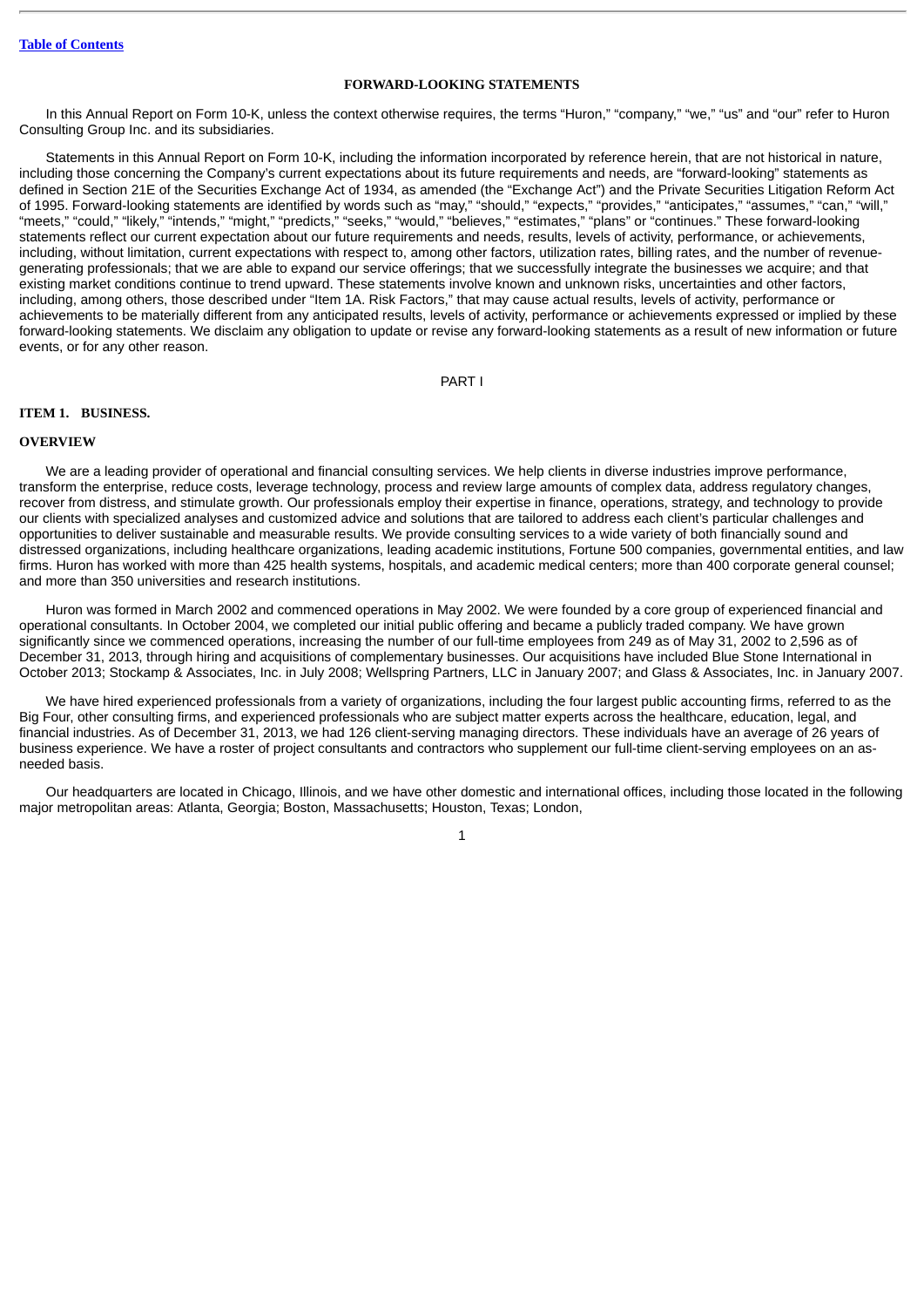United Kingdom; New York, New York; Portland, Oregon; San Diego, California; Toronto, Canada; and Washington, D.C. We also have nine document review centers located in Chicago, Illinois; Gurgaon, India; Houston, Texas; London, United Kingdom; Miramar, Florida; Morrisville, North Carolina; New York, New York; Charlotte, North Carolina; and Washington, D.C., with approximately 1,500 workstations.

## **OUR SERVICES**

We provide our services through five operating segments: Huron Healthcare, Huron Legal, Huron Education and Life Sciences, Huron Financial and All Other. For the year ended December 31, 2013, we derived 49.8%, 25.3%, 20.6%, 4.2%, and 0.1% of our revenues from Huron Healthcare, Huron Legal, Huron Education and Life Sciences, Huron Financial, and All Other, respectively.

For further financial information on our segment results, see "Part II—Item 7. Management's Discussion and Analysis of Financial Condition and Results of Operations" and Note 17 "Segment Information" under "Part II—Item 8. Financial Statements and Supplementary Data."

#### **Huron Healthcare**

Our Huron Healthcare segment provides consulting services to national and regional hospitals and integrated health systems, academic medical centers, community hospitals, and physician practices. We deliver solutions to empower our clients to address challenges in the rapidlyevolving healthcare environment and improve quality, increase revenue, reduce expenses, and enhance physician, patient, and employee satisfaction across the healthcare enterprise. Our people provide a depth of expertise across the healthcare industry, and our culture of collaboration extends to our client engagements, enabling teams to effectively implement successful client projects.

This segment's primary service lines include:

- Clinical solutions. Our Clinical solutions focus on optimizing clinical performance and assessing inpatient and ambulatory length of stay, care variation, and physician solutions. We help clients optimize clinical operations in such areas as key care and resource management processes across inpatient, perioperative, emergency, and outpatient settings. Our Physician solutions, a specialized area of Clinical solutions, help clients make the most of their physician group in order to excel in an uncertain healthcare environment. By fully aligning goals and incentives, we help clients drive efficiency and quality across the clinical enterprise in order to obtain improved quality outcomes, reduced costs, and improved patient satisfaction.
- Revenue Cycle solutions. Our Revenue Cycle solutions are designed to deliver sustainable revenue cycle improvement. This solution helps clients optimize performance by delivering predictable revenue gains, while increasing patient, physician, and staff satisfaction. We work with our clients to improve clinical documentation so that it fully and accurately reflects the severity of illness, complexity of care, and resources consumed. Improved physician documentation results in greater coding specificity, improved case mix index, and appropriate reimbursement for utilized resources.
- Expense solutions. Our Expense solutions provide a systematic and comprehensive approach to help clients reduce workforce expense by addressing such areas as productivity, benefits, compensation practices, and leave management through a process designed to assess current workforce performance, identify improvement opportunities, and implement solutions. Huron's approach to non-labor cost reductions goes beyond the standard supply chain focus to encompass clinical utilization and standardization as well as all purchase services expenses. We work through a results-oriented process to identify, assess, and implement improvements in an organization's management of its human capital.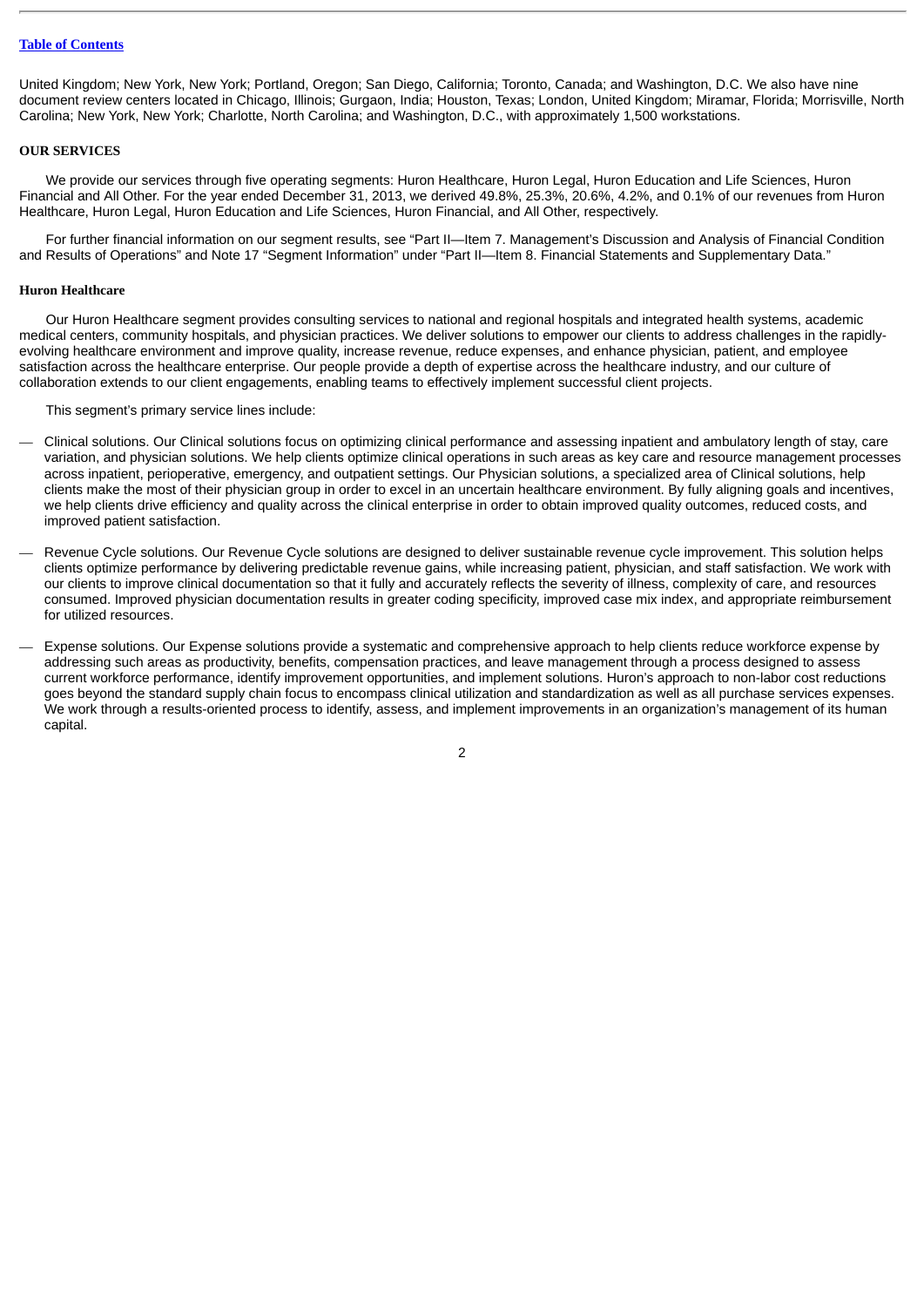— Advisory solutions. Our Advisory solutions provide strategic input to help governing boards and executive leadership establish the empirical basis for evaluating multiple options and setting priorities needed to establish clinical, financial, and mission sustainability. We help clients establish operational and data-enabled revenue transition, clinical transformation, scale and integration improvements, and operational excellence.

### **Huron Legal**

Our Huron Legal segment provides advisory and business services to assist law departments of major global corporations and their associated law firms with cost and risk reduction, organizational design and development, and operational efficiency. These services add value to organizations by helping them enhance client service and reduce the amount spent on legal services. Our expertise focuses on strategic and management consulting, cost management, and technology and information management, including matter management, records management, document review, and discovery services. Included in this segment's offerings is our Integrated Analytics solution, which is designed to deliver an innovative, comprehensive process resulting in more affordable and predictable discovery costs.

This segment's primary service lines include:

- Discovery Services. We work with corporations and law firms to provide solutions to enhance their discovery process management. We provide a full array of digital evidence and discovery services that include discovery process execution, electronic discovery services, computer forensics, data management, document processing, advanced analytics, and document review, in order to help the client reduce costs, coordinate matters and people, streamline processes, and reduce risks. With our Integrated Analytics offering, we provide a comprehensive ediscovery process with a high degree of accuracy, increased transparency, and a capped-cost pricing model. Our facilities, including a Data Analytics Center and nine Document Review Centers, blend technology and an integrated process. We also help clients choose and implement technology solutions that improve law department operations, including litigation preparedness and litigation holds.
- Legal Advisory. Our legal advisory practice helps in-house law departments enhance the quality of legal services while reducing costs by more efficiently aligning strategy, people, processes, and technology. We provide strategic advice to help law departments improve their organizational design and business processes, and maximize their relationships with law firms and other vendors. We also help clients select, customize, and implement matter management systems and electronic billing systems that help law departments track and manage lawsuits and other legal matters.
- Information Governance/Compliance. We work with corporations to provide a comprehensive approach to the design, development, and implementation of all aspects of enterprise-wide Records & Information Management programs. Our approach takes into consideration information governance, enabling technologies, and business process improvements.

### **Huron Education and Life Sciences**

Our Huron Education and Life Sciences segment provides management consulting services and software solutions to the higher education, academic medical center, and pharmaceutical and medical device industries, as well as law firms and others that do business with these industries.

This segment's primary service lines include:

— Higher Education. Our higher education professionals have extensive experience working with colleges and universities on strategic, financial, operational, and technology challenges. We assist institutions of higher education develop and implement performance improvement solutions to help them continue to thrive in this fast-changing industry. We offer a comprehensive range of services to the business functions supporting colleges and universities,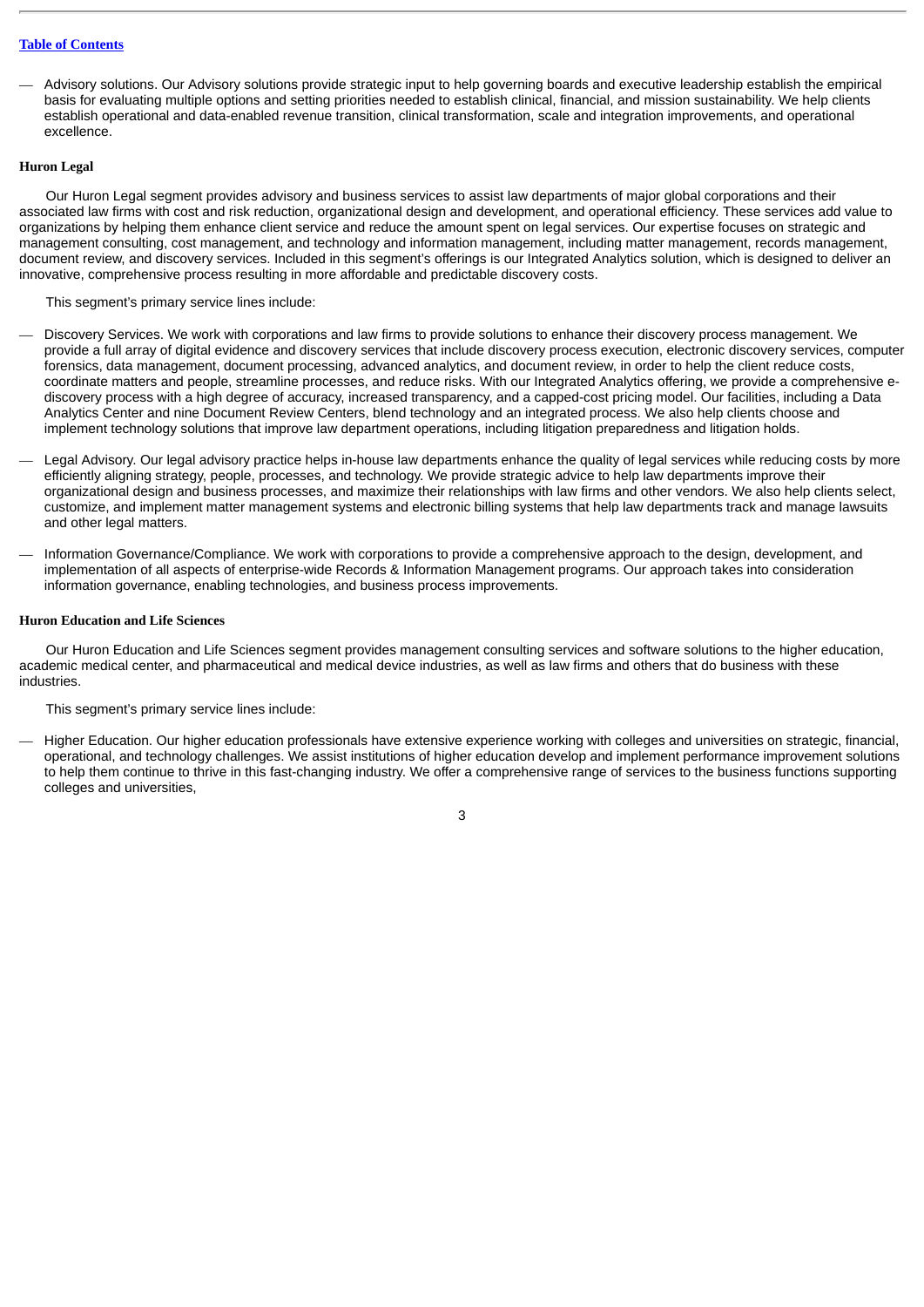academic medical centers, research institutions, and international organizations. Our primary service areas include: budgeting, enrollment management, facilities, finance, human resources, information technology, procurement, research administration, and student services.

- Life Sciences. Our Life Sciences practice provides strategic, financial, and operational compliance solutions to global, mid-sized and newly formed pharmaceutical and medical device companies. Our solutions help pharmaceutical and medical device companies optimize value in a highly regulated, international environment with services such as scenario planning, organizational capability alignment, operational compliance and litigation support, and business model evolution. In the area of research and development, the practice provides portfolio prioritization, process transformation, and lifecycle management to help clients optimize the flow and success of the product pipeline. For regulatory business areas, our services include product planning and launch, channel strategies, pricing, commercial contracting, and fair market value analysis.
- Technology. Our technology professionals provide services in enterprise systems planning, design and implementation, Enterprise Performance Management, business intelligence, IT strategy, and governance and research software products and implementation services. Huron is a Platinum Oracle Enterprise Performance Management Partner. The technology consulting services and solutions extend across other industries beyond the higher education, academic medical center, and pharmaceutical and medical device industries.

#### **Huron Financial**

Our Huron Financial segment provides financial advisory, interim management, operational improvement, capital advisory, and valuation services. We assist clients in a broad range of industries and across the spectrum from healthy, well-capitalized companies to organizations in transition, creditors, owners, investors, and other key constituents in connection with out-of-court restructurings and bankruptcy proceedings.

We offer a wide variety of services, including assessing the short-term and long-term prospects of potential acquisition targets and divestiture opportunities, improving operations or capital structures for businesses performing at less than optimal levels, and providing independent valuation and consulting services to assist clients in making informed decisions for transaction, tax, or litigation purposes. For companies in financial distress, we work with management, boards, and other interested parties to assess the viability of a business, develop and implement a turnaround plan to improve cash flow, and implement a debt-restructuring plan to improve the balance sheet. Our professionals have a strong record of service in interim executive roles. When out-of-court solutions are not achievable, we assist clients in preparing for Chapter 11 bankruptcy filings and with all aspects of the bankruptcy process by gathering, analyzing, and presenting financial and business information needed to achieve successful reorganizations. We have an array of services that are flexible and responsive to event- and transaction-based needs to preserve and enhance enterprise value.

Our professionals consist of certified public accountants, certified insolvency and restructuring advisors, certified turnaround professionals, MBAs, JDs, and chartered financial analysts as well as former chief restructuring officers, chief executive officers, chief financial officers, and professionals with significant board governance experience.

Effective January 1, 2014, the Huron Financial segment name was changed to Huron Business Advisory.

#### **All Other**

Our All Other segment consists of any line of business not managed by our other four operating segments. These businesses include our public sector consulting practice and our foreign healthcare and strategic consulting operations based in the Middle East.

### **OUR CLIENTS AND INDUSTRIES**

We provide consulting services to a wide variety of both financially sound and distressed organizations, including healthcare organizations, leading academic institutions, Fortune 500 companies, governmental entities, and law firms. We

 $\overline{A}$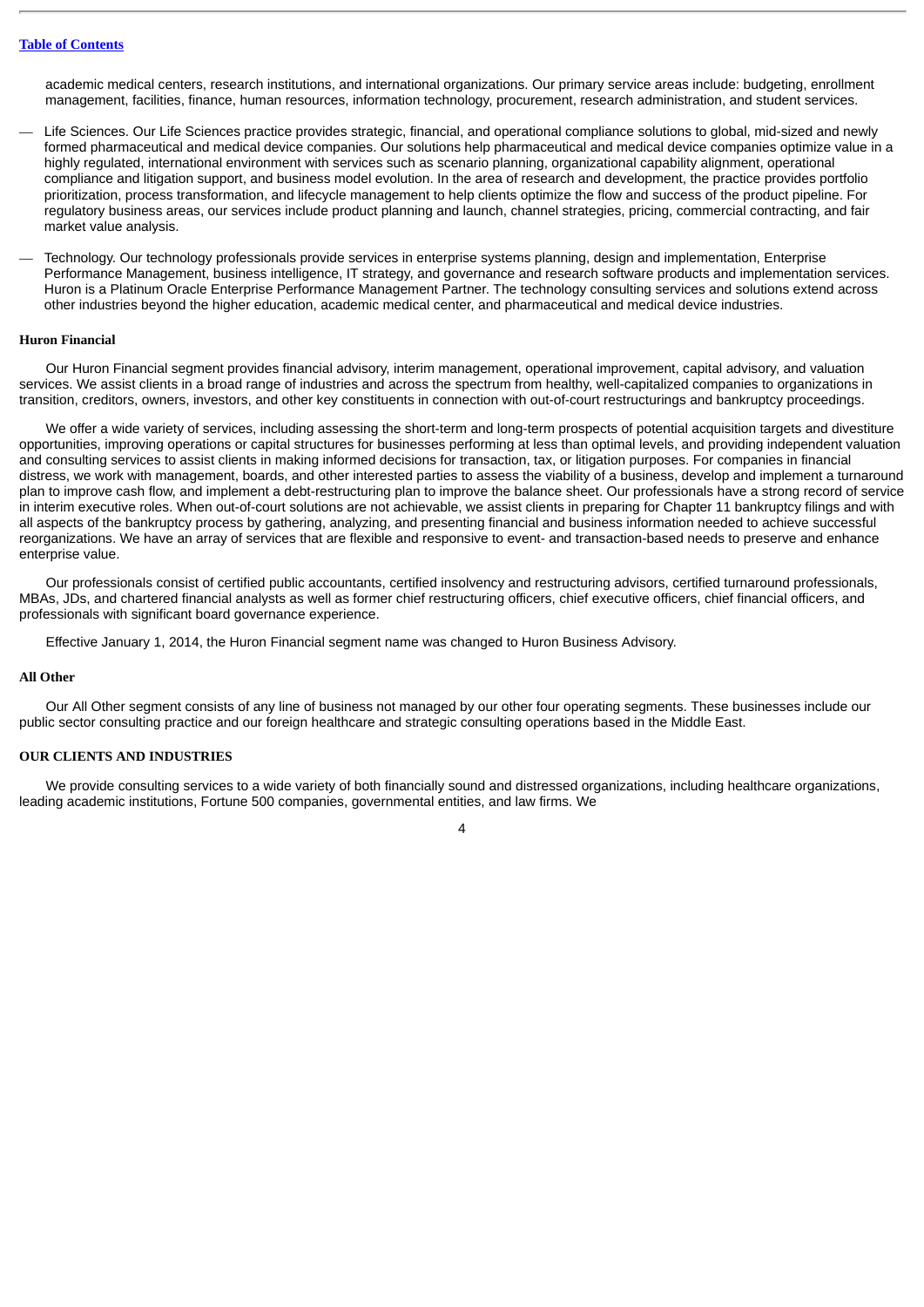have worked with more than 425 health systems, hospitals, and academic medical centers; more than 400 corporate general counsel; and more than 350 universities and research institutions. In 2013, we served over 900 clients, including over 200 new clients. Our top ten clients represented approximately 35.2%, 34.0%, and 35.1% of our revenues in the years ended December 31, 2013, 2012, and 2011, respectively, with no single client accounting for more than 10% of our revenues during those years.

Our clients are in a broad array of industries, including healthcare, education, professional services, pharmaceutical, technology, transportation services, telecommunications, financial services, electronics, consumer products, governmental, retail, mining, oil and gas, energy and utilities, and industrial manufacturing. We believe organizations will continue to face complex challenges in the current economic environment. Many organizations are finding themselves in financial distress and are responding to these challenges by restructuring and reorganizing their businesses and capital structures, while financially healthy organizations are striving to maintain their market positions and capitalize on opportunities by improving operations, reducing costs, and enhancing revenues. In addition, organizations have limited dedicated resources to respond effectively to the challenges and opportunities that exist today. Consequently, we believe these organizations will increasingly seek to augment their internal resources with experienced independent consultants with a deep technical skill set such as Huron. Our expertise in assessing, evaluating, and refining business performance management processes and then enhancing processes with technology differentiates us in the market.

#### **EMPLOYEES**

Our success depends on our ability to attract, retain, and develop highly talented professionals by creating a work environment where both employees and teams thrive and individuals are rewarded not only for their own contributions but also for the success of our organization as a whole. To accomplish these goals and recognize high performance, we have developed comprehensive employee programs incorporating training and development opportunities, competitive compensation, performance management, and benefits.

Our employee population is divided into two groups; client-serving and service and support. As of December 31, 2013, we had 2,596 full-time employees. Of those, 126 are client-serving managing directors. Our client-serving employees serve our clients as critical business advisors in support of transforming their business. Our managing directors are the key drivers of our business. They work externally to serve clients as advisors and engagement team leaders, originate revenue by developing new and existing client relationships, and enhance our reputation. Internally they create our intellectual capital and develop our people. Our senior directors, directors, and managers manage day-to-day client relationships and oversee the delivery and quality of our work product. Our associates and analysts gather and organize data, conduct detailed analyses, and prepare presentations that synthesize and distill information to support recommendations we deliver to clients. Our service and support employees include our senior management team as well as professionals that provide sales support, methodology creation, software development, and the corporate functions consisting of our facilities, finance, human resources, information technology, legal, and marketing teams. These employees provide strategic direction and support that enables the success of our client-serving employees. This population contains 22 managing directors, executives, and corporate vice presidents.

In addition to our full-time employees, we engage project consultants and contractors who supplement our full-time client-serving employees on an as-needed basis by providing highly unique skill sets that are not required on staff on a full-time basis. These individuals, many of whom have legal or financial credentials along with prior corporate experience, work variable schedules and are readily available to meet our clients' needs. Utilizing these project consultants and contractors allows us to maintain a pool of talent with a variable cost structure that enables us to adapt quickly to market demands.

Supporting our employees' career progression is critical to our retention success. We provide this support through established training and development programs. We provide structured orientation and training programs for new campus and experienced employees to enable a more effective assimilation into the Company. "Milestone" programs are year-long development programs offered to recently promoted employees to support their transition to a new role with greater responsibility. In addition to these milestone programs, we offer a variety of leadership development programs for those we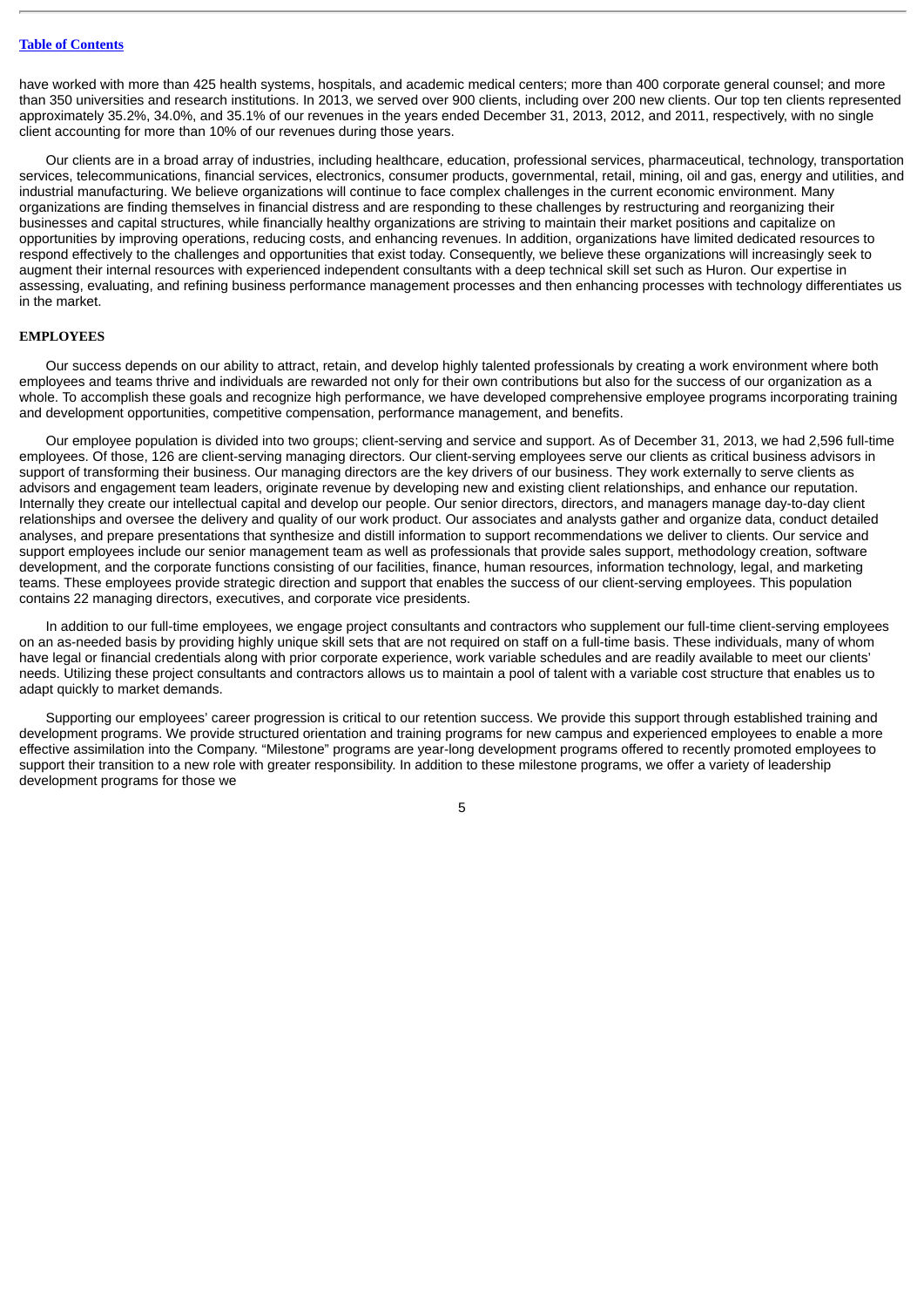deem capable of taking on broader roles in the organization at the senior director and managing director level. We also provide a variety of continuing education opportunities to all our employees, including formal classroom environments, on-line courses, and webinars to further develop employees' technical knowledge and ability to work cooperatively and coach others. We encourage our employees to enhance their professional skills through outside courses that certify their technical skills and to pursue certain advanced degrees. Employees are assigned internal performance coaches to help them establish expectations that are reviewed quarterly, including identifying opportunities for professional development, formal training, and technical skill certifications.

Our compensation philosophy focuses on rewarding and retaining our high performing employees. To accomplish this, we offer employees a competitive base salary, performance incentives, and very competitive benefits.

Our incentive compensation plan is designed to recognize and reward performance of both the organization and individuals and to ensure we properly recognize and retain our top performers. We take both practice and Company financial performance into consideration in the determination of bonus pool funding. At the practice level, the annual bonus pool is funded based on achievement of its annual financial goals. The board of directors then reviews and approves the total incentive compensation pool for all practices in the context of the Company's overall financial performance. Individual bonus awards are based on the practice's financial performance, individual bonus targets, and the individual's performance as evaluated through our performance management process. The intent of the incentive compensation plan is to differentiate rewards based on individual performance, ensuring that our top performers for the year receive incentives that are commensurate with their contributions, enabling us to retain them and continue to provide our clients with exceptional service. The incentive compensation plan for our named executive officers is funded based on a blend of achievement of financial goals and strategic initiatives and the delivery of value to shareholders.

Managing directors' individual compensation levels, including base and target incentive awards, are set to align with the value of their expected contributions to the organization. As the key drivers of the organization's success, their compensation is designed to include equity awards as a core component. The use of equity is intended to encourage retention, align the interests of our managing directors with shareholders, and help managing directors build wealth over their career at Huron through annual grants as well as stock price appreciation.

Our benefit programs are designed to be both comprehensive and tailored to our employee population. One specific benefit we have created is a travel reward to recognize the significant travel commitment of our workforce. We also offer several wellness benefits to support our employees in maintaining a healthy lifestyle which is beneficial to the employee and the Company, given the demanding nature of the work. Through these unique benefits, as well as our health and welfare plans, retirement benefits, stock purchase plan, and other standard benefit programs, we provide a core sense of security to our employees.

### **BUSINESS DEVELOPMENT AND MARKETING**

Our business development activities are aimed at developing relationships and building a strong brand reputation with key sources of business and referrals, especially hospital and university administrators, top-tier law firms, and the offices of the chief executive officer, chief financial officer, and general counsel of organizations. We believe that excellent service delivery to clients is critical to building and maintaining relationships and our brand reputation, and we emphasize the importance of client service to all of our employees.

We generate most of our new business opportunities through relationships that our managing directors have with individuals working in healthcare organizations, academic institutions, corporations, and top-tier law firms. We also view cross-selling as a key component in building our business. Often, the client relationship of a managing director in one area leads to opportunities in another area. All of our managing directors understand their role in ongoing relationship and business development, which is reinforced through our compensation and incentive programs. We actively seek to identify new business opportunities, and frequently receive referrals and repeat business from past and current clients and from the law firms with which we have worked. In addition, to complement the business development efforts of our managing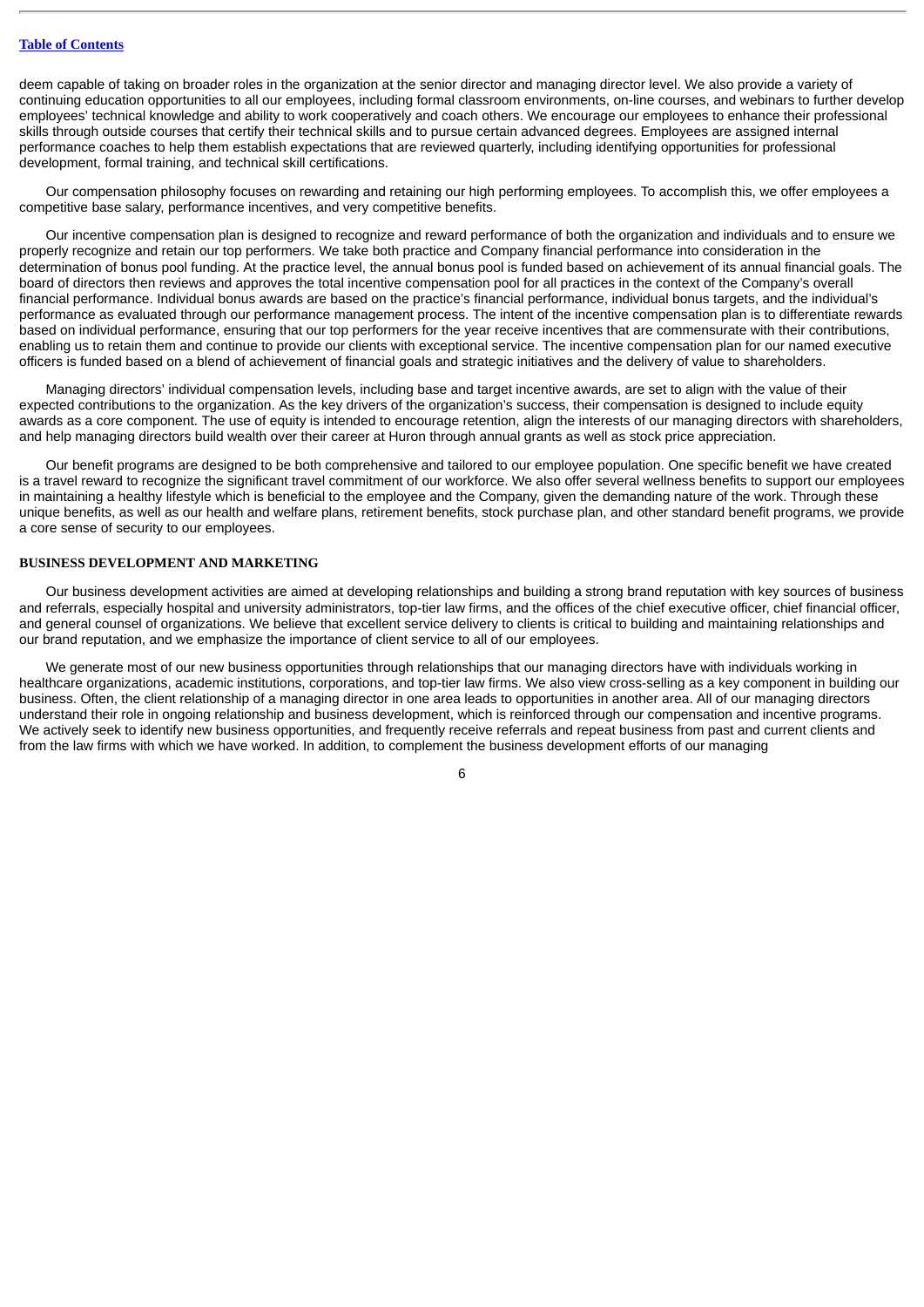directors, we have experienced business developers who are focused exclusively on developing client relationships and generating new business through their extensive network of contacts.

We also host, participate in, and sponsor conferences that facilitate client development opportunities, promote brand recognition, and showcase our expertise in the industry. For example, during 2013, we hosted such events as the 2013 CEO Forum—Guiding the Healthcare Enterprise through Unprecedented Change, a webinar on Improving Hospital and Health System Performance by 20% to 40%, E-Discovery Cost Savings Solutions briefings produced through The Huron Legal Institute, as well as numerous other industry webinars and client events. Additionally, we participated in or sponsored numerous conferences for organizations such as National Council of University Research Administrators (NCURA), Oracle OpenWorld 2013, Association of Corporate Counsel (ACC), Turnaround Management Association (TMA), National Association of College and University Business Officers (NACUBO), ALM (ALM Media Properties, LLC), Center for Business Intelligence (CBI), American Health Lawyers Association (AHLA), American Hospital Association (AHA), American College of Healthcare Executives (ACHE), ARMA International, CBI's 10th Annual Pharmaceutical Compliance Congress, The Health Management Academy, The Academy Huron Institute, The Healthcare Roundtable, Association of Insolvency and Restructuring Advisors (AIRA), The Estes Park Institute, Children's Hospital Association, and the Catholic Health Assembly, to highlight a few. These events provide a forum to build and strengthen client relationships, as well as to stay abreast of industry trends and developments.

We have a centralized marketing department with marketing professionals assigned to each of our practices. These professionals coordinate traditional marketing programs, such as participation in industry events, sponsorship of conferences, development and management of advertising campaigns, development of case studies, and creation and publication of articles in industry publications and newsletters to actively promote our name and capabilities. The marketing department also manages the content delivery on Huron's website, develops collateral materials, performs research, and provides 'request for proposal' support as well as database management to support sales efforts.

### **COMPETITION**

The consulting services industry is extremely competitive, highly fragmented, and subject to rapid change. The industry includes a large number of participants with a variety of skills and industry expertise, including other business operations and financial consulting firms, general management consulting firms, the consulting practices of major accounting firms, technical and economic advisory firms, regional and specialty consulting firms, and the internal professional resources of organizations. We compete with a large number of service providers in all of our segments. Our competitors often vary depending on the particular practice area. In addition, we also expect to continue to face competition from new entrants because the barriers to entry into consulting services are relatively low.

We believe the principal competitive factors in our market include firm and consultant reputations, the ability to attract and retain top professionals, client and law firm referrals, the ability to manage engagements effectively, and the ability to be responsive and provide high quality services. There is also competition on price, although to a lesser extent due to the critical nature of many of the issues that our service offerings address. Many of our competitors have a greater geographic footprint, including a broader international presence and name recognition, as well as have significantly greater number of personnel, financial, technical, and marketing resources than we do. We believe that our experience, reputation, industry focus, range, and balanced portfolio of service offerings enable us to compete favorably and effectively in the consulting marketplace.

### **AVAILABLE INFORMATION**

Our Annual Report on Form 10-K, Quarterly Reports on Form 10-Q, Current Reports on Form 8-K, and amendments to those reports filed or furnished pursuant to Section 13(a) or 15(d) of the Exchange Act are available free of charge on our website, www.huronconsultinggroup.com, as soon as reasonably practicable after we electronically file such material with, or furnish it to, the SEC. Any materials we file with the SEC may be read and copied at the SEC's Public Reference Room at 100 F Street, NE, Washington, DC 20549. Information on the operation of the Public Reference Room may be obtained by calling the SEC at 1-800-SEC-0330. The SEC maintains an Internet site (http://www.sec.gov) that contains reports, proxy and information statements and other information regarding issuers that file electronically with the SEC.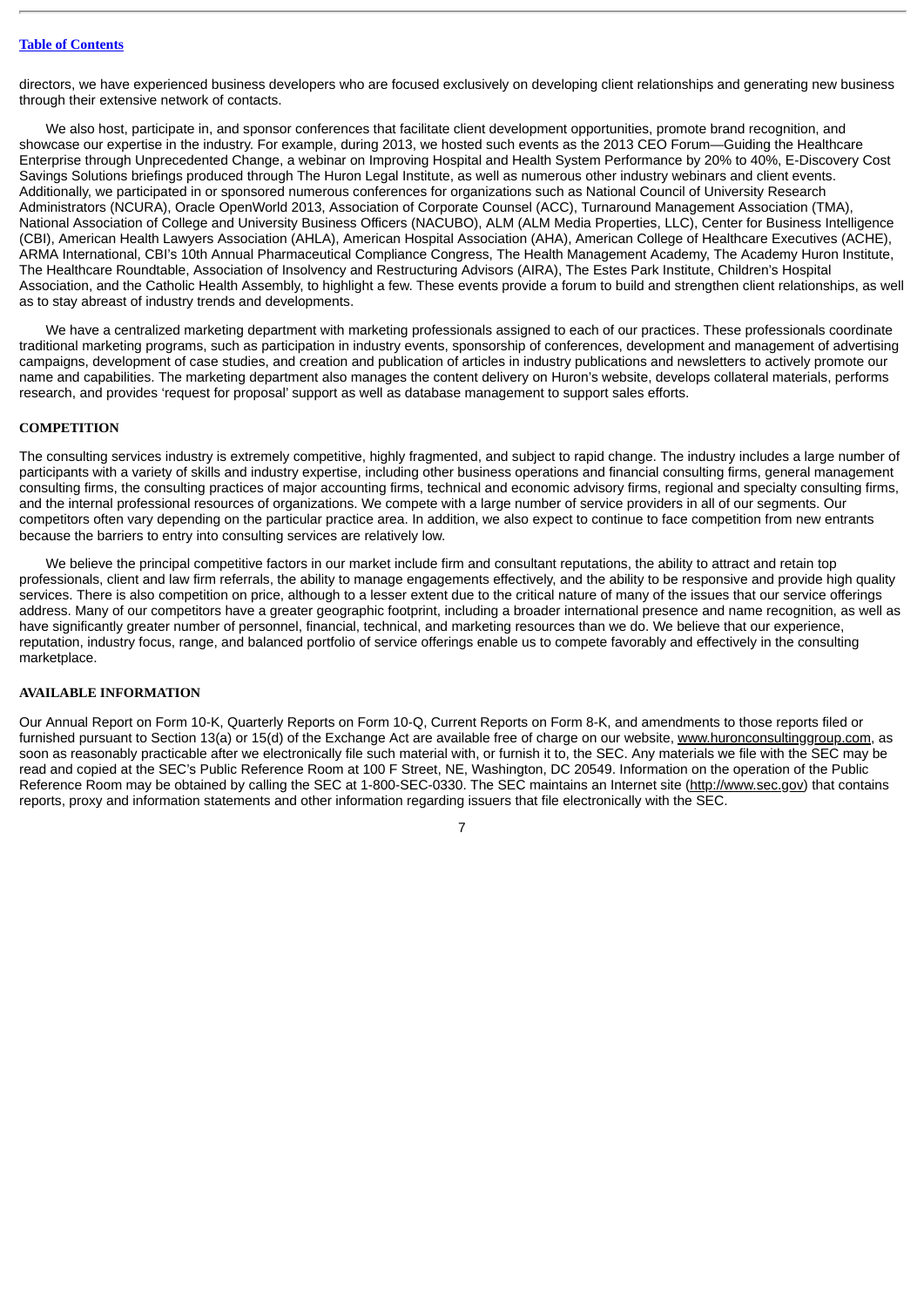### <span id="page-9-0"></span>**ITEM 1A. RISK FACTORS.**

The following discussion of risk factors may be important to understanding the statements in this Annual Report on Form 10-K or elsewhere. The following information should be read in conjunction with "Part II—Item 7. Management's Discussion and Analysis of Financial Condition and Results of Operations" and the Consolidated Financial Statements and related notes in this Annual Report on Form 10-K. Discussions about the important operational risks that our business encounters can be found in "Part II—Item 7. Management's Discussion and Analysis of Financial Condition and Results of Operations."

#### **An inability to retain our senior management team and other managing directors would be detrimental to the success of our business.**

We rely heavily on our senior management team, our practice leaders, and other managing directors; our ability to retain them is particularly important to our future success. Given the highly specialized nature of our services, the senior management team must have a thorough understanding of our service offerings as well as the skills and experience necessary to manage an organization consisting of a diverse group of professionals. In addition, we rely on our senior management team and other managing directors to generate and market our business. Further, our senior management's and other managing directors' personal reputations and relationships with our clients are a critical element in obtaining and maintaining client engagements. Although we enter into non-solicitation agreements with our senior management team and other managing directors, we generally do not enter into non-competition agreements. Accordingly, members of our senior management team and our other managing directors are not contractually prohibited from leaving or joining one of our competitors, and some of our clients could choose to use the services of that competitor instead of our services. If one or more members of our senior management team or our other managing directors leave and we cannot replace them with a suitable candidate quickly, we could experience difficulty in securing and successfully completing engagements and managing our business properly, which could harm our business prospects and results of operations.

### **Our inability to hire and retain talented people in an industry where there is great competition for talent could have a serious negative effect on our prospects and results of operations.**

Our business involves the delivery of professional services and is highly labor-intensive. Our success depends largely on our general ability to attract, develop, motivate and retain highly skilled professionals. Further, we must successfully maintain the right mix of professionals with relevant experience and skill sets as we continue to grow, as we expand into new service offerings, and as the market evolves. The loss of a significant number of our professionals, the inability to attract, hire, develop, train and retain additional skilled personnel, or failure to maintain the right mix of professionals could have a serious negative effect on us, including our ability to manage, staff and successfully complete our existing engagements and obtain new engagements. Qualified professionals are in great demand, and we face significant competition for both senior and junior professionals with the requisite credentials and experience. Our principal competition for talent comes from other consulting firms and accounting firms, as well as from organizations seeking to staff their internal professional positions. Many of these competitors may be able to offer significantly greater compensation and benefits or more attractive lifestyle choices, career paths or geographic locations than we do. Therefore, we may not be successful in attracting and retaining the skilled consultants we require to conduct and expand our operations successfully. Increasing competition for these revenue-generating professionals may also significantly increase our labor costs, which could negatively affect our margins and results of operations.

#### **Additional hiring, departures, business acquisitions and dispositions could disrupt our operations, increase our costs or otherwise harm our business.**

Our business strategy is dependent in part upon our ability to grow by hiring individuals or groups of individuals and by acquiring complementary businesses. However, we may be unable to identify, hire, acquire or successfully integrate new employees and acquired businesses without substantial expense, delay or other operational or financial obstacles. From time to time, we will evaluate the total mix of services we provide and we may conclude that businesses may not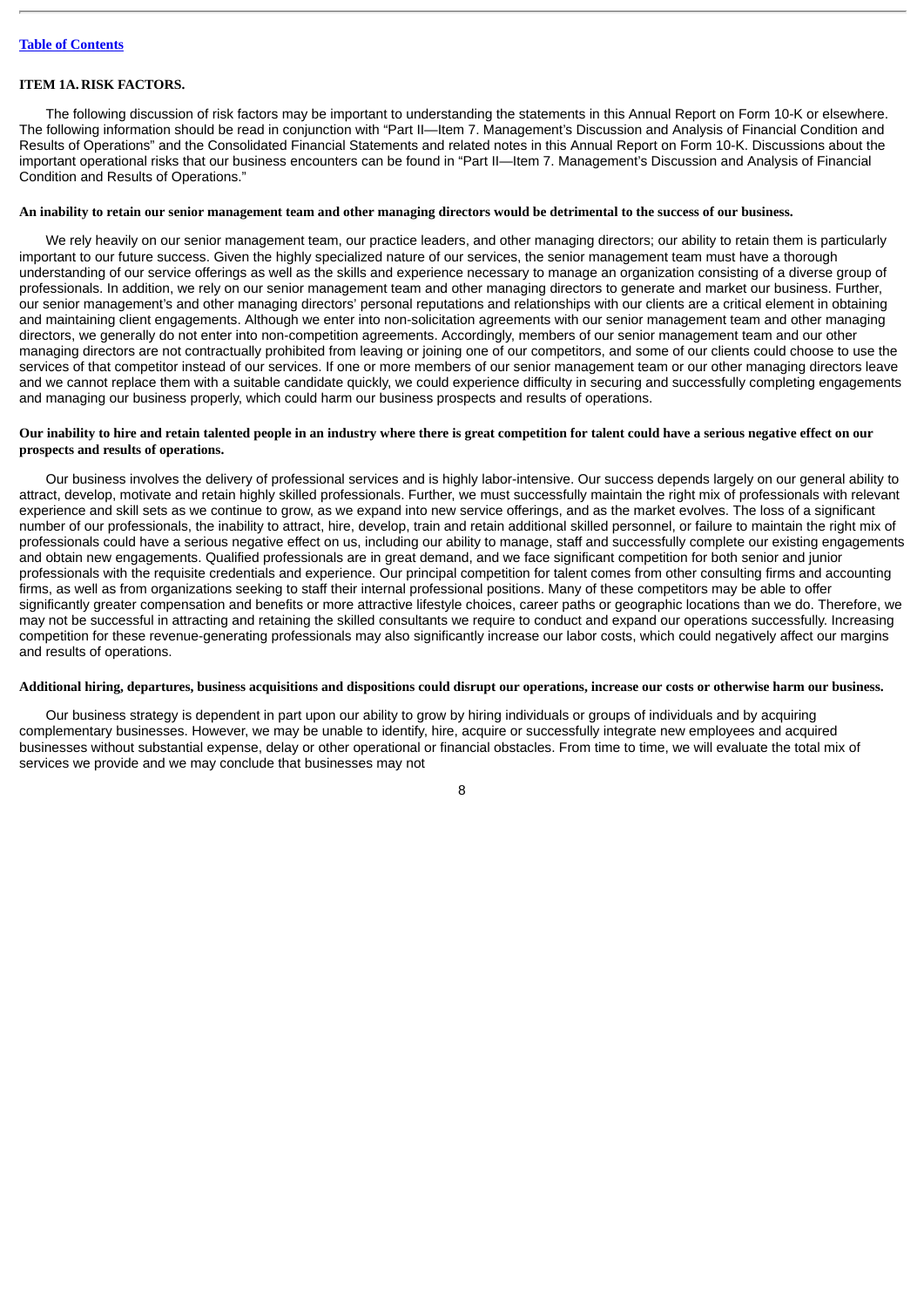achieve the results we previously expected. For example, in the second quarter of 2010 we wound down our Japan operations, in the third quarter of 2010 we exited the Disputes and Investigations practice and Utilities Consulting practice, and in the fourth quarter of 2011 we disposed of our Accounting Advisory practice. Competition for future hiring and acquisition opportunities in our markets could increase the compensation we offer to potential employees or the prices we pay for businesses we wish to acquire. In addition, we may be unable to achieve the financial, operational and other benefits we anticipate from any hiring or acquisition, as well as any disposition, including those we have completed so far. New acquisitions could also negatively impact existing practices and cause current employees to depart. Hiring additional employees or acquiring businesses could also involve a number of additional risks, including:

- the diversion of management's time, attention and resources from managing and marketing our Company;
- the failure to retain key acquired personnel or existing personnel who may view the acquisition unfavorably;
- the potential loss of clients of acquired businesses;
- the need to compensate new employees while they wait for their restrictive covenants with other institutions to expire;
- the potential need to raise significant amounts of capital to finance a transaction or the potential issuance of equity securities that could be dilutive to our existing stockholders;
- increased costs to improve, coordinate or integrate managerial, operational, financial and administrative systems;
- the potential assumption of liabilities of an acquired business;
- the usage of earn-outs based on the future performance of our business acquisitions may deter the acquired company from fully integrating into our existing business;
- the perception of inequalities if different groups of employees are eligible for different benefits and incentives or are subject to different policies and programs; and
- difficulties in integrating diverse backgrounds and experiences of consultants, including if we experience a transition period for newly hired consultants that results in a temporary drop in our utilization rates or margins.

All of our prior acquisitions were accounted for as purchases, some of which involved purchase prices well in excess of tangible asset values, resulting in the creation of a significant amount of goodwill and other intangible assets. Under generally accepted accounting principles, we do not amortize goodwill and intangible assets acquired in a purchase business combination that are determined to have indefinite useful lives, but instead review them annually (or more frequently if impairment indicators arise) for impairment. To the extent that we determine that such an asset has been impaired, we will write down its carrying value on our balance sheet and book an impairment charge in our statement of operations. In 2012 and 2011, we took aggregate goodwill impairment charges of \$13.1 million and \$22.0 million, respectively, relating to our Huron Financial segment. If, as a result of acquisitions or otherwise, the amount of intangible assets being amortized increases, so will our amortization charges in future periods.

Also, selling practices and shutting down operations present similar challenges in a service business. Divestitures not only require management's time, but they can impair existing relationships with clients or otherwise affect client satisfaction, particularly in situations where the divestiture eliminates only part of the complement of consulting services provided to a client. If we fail to successfully address these risks, our ability to compete may be impaired and our results of operations may be adversely affected.

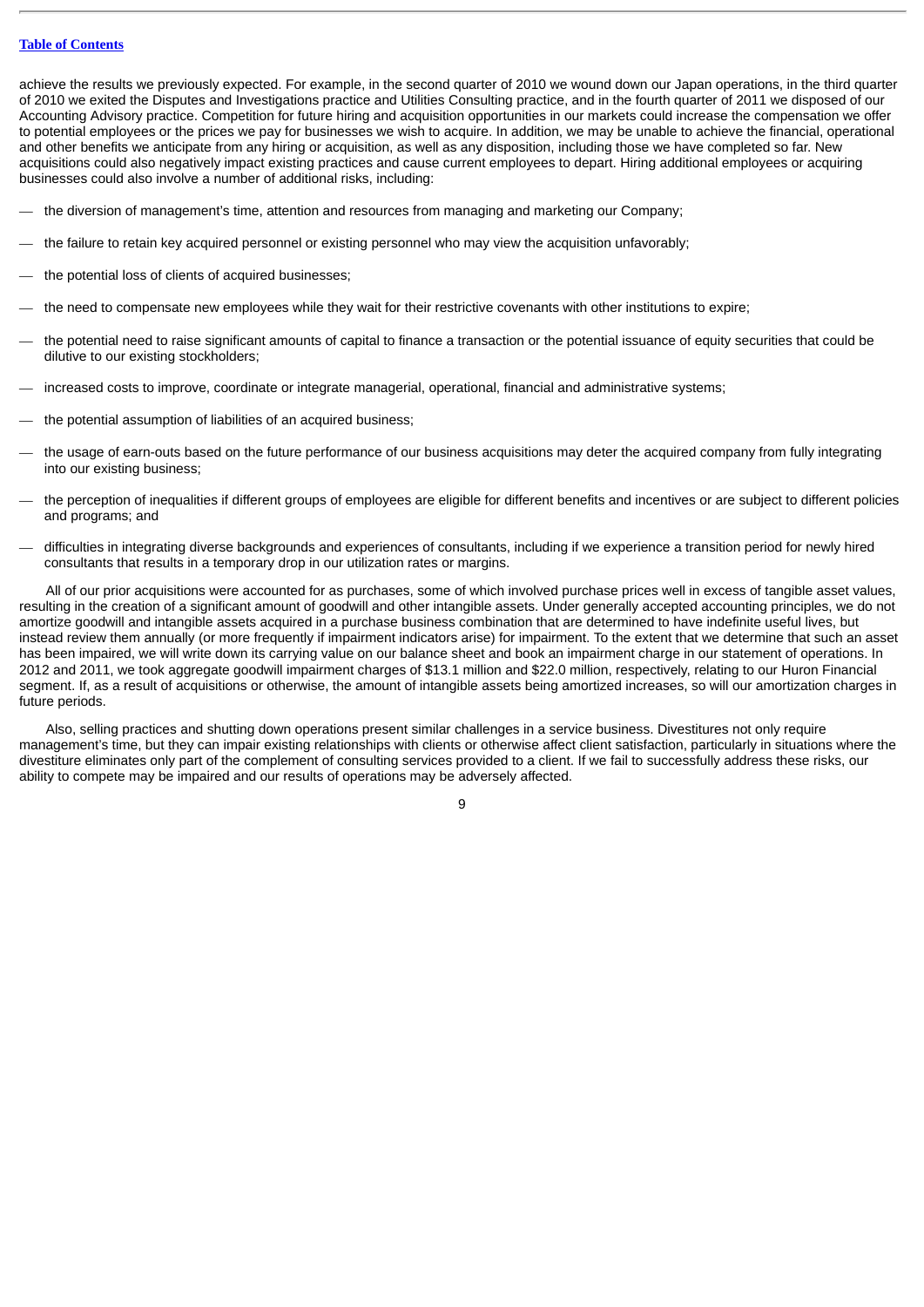### **Changes in capital markets, legal or regulatory requirements and general economic or other factors beyond our control could reduce demand for our services, in which case our revenues and profitability could decline.**

A number of factors outside of our control affect demand for our services. These include:

- fluctuations in U.S. and global economies in general and the strength and rate of any general economic recovery from the 2008-2009 economic recessions experienced by the U.S. and other countries;
- the U.S. or global financial markets and the availability, costs and terms of credit;
- changes in laws and regulations; and
- other economic factors and general business conditions.

We are not able to predict the positive or negative effects that future events or changes to the U.S. or global economy, financial markets, regulatory and business environment could have on our operations.

### **If we are unable to manage fluctuations in our business successfully, we may not be able to sustain profitability.**

We have grown significantly since we commenced operations, increasing the number of our full-time professionals from 249 as of May 31, 2002 to 2,596 as of December 31, 2013. Additionally, our considerable growth has placed demands on our management and our internal systems, procedures and controls and will continue to do so in the near future. To successfully manage growth, we must periodically adjust and strengthen our operating, financial, accounting and other systems, procedures and controls, which could increase our costs and may adversely affect our gross profits and our ability to sustain profitability if we do not generate increased revenues to offset the costs. As a public company, our information and control systems must enable us to prepare accurate and timely financial information and other required disclosures. If we discover deficiencies in our existing information and control systems that impede our ability to satisfy our reporting requirements, we must successfully implement improvements to those systems in an efficient and timely manner.

Although we have generated positive earnings since we became a public company, we may not sustain profitability in the future. Additionally, the nature of our services and the general economic environment make it difficult to predict our future operating results. To sustain profitability, we must:

- attract, integrate, retain and motivate highly qualified professionals;
- achieve and maintain adequate utilization and suitable billing rates for our revenue-generating professionals;
- expand our existing relationships with our clients and identify new clients in need of our services;
- successfully resell engagements and secure new engagements every year;
- maintain and enhance our brand recognition; and
- adapt quickly to meet changes in our markets, our business mix, the economic environment, the credit markets, and competitive developments.

### **Our business is becoming increasingly dependent on information technology and will require additional investments in order to grow and meet the demands of our clients.**

We depend on the use of sophisticated technologies and systems. Some of our practices provide services that are increasingly dependent on the use of software applications and systems that we do not own and could become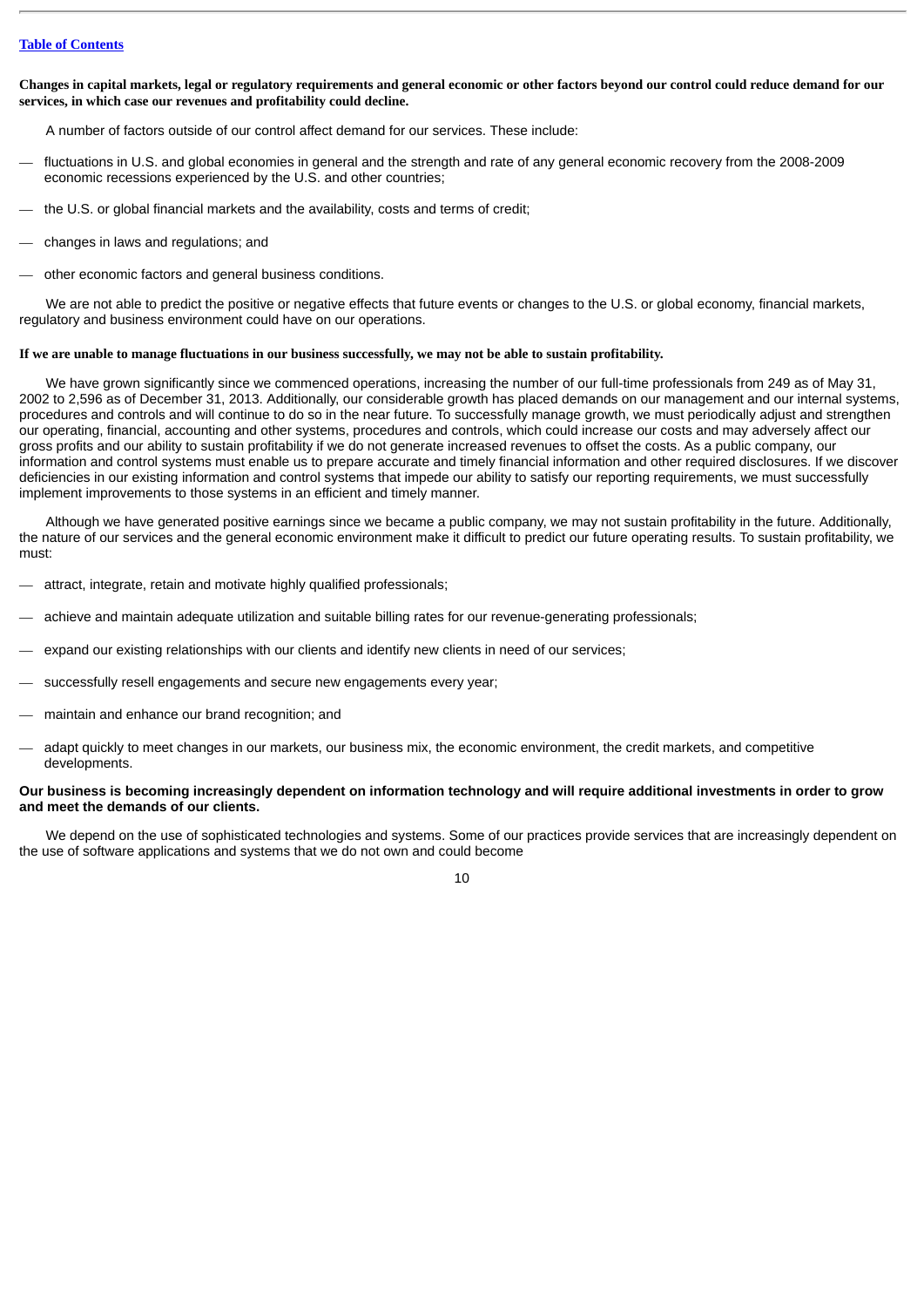unavailable. Moreover, our technology platforms will require continuing investments by us in order to expand existing service offerings and develop complementary services. A portion of our business, in which we utilize third-party software technology, has grown over the last few years and now represents a substantial portion of our total revenues. If third-party software technology that is important to our business does not continue to be available to us, or does not continue to be available to us on commercially reasonable terms, we may be unable to provide certain services to clients on a cost-efficient and timely basis, which may harm our financial condition and operating results. Our future success depends on our ability to adapt our services and infrastructure while continuing to improve the performance, features and reliability of our services in response to the evolving demands of the marketplace.

#### **We could experience system failures, service interruptions, or security breaches that could negatively impact our business.**

Our organization is comprised of employees who work on matters throughout the United States and overseas. Our technology platform is a "virtual office" from which we all operate. We may be subject to disruption to our operating systems from technology events that are beyond our control, including the possibility of failures at third-party data centers, disruptions to the Internet, natural disasters, power losses and malicious attacks. In addition, despite the implementation of security measures, our infrastructure and operating systems, including the Internet and related systems, may be vulnerable to physical break-ins, hackers, improper employee or contractor access, computer viruses, programming errors, denial-of-service attacks or other attacks by third parties seeking to disrupt operations or misappropriate information or similar physical or electronic breaches of security. While we have taken and are taking reasonable steps to prevent and mitigate the damage of such events, including implementation of system security measures, information backup, and disaster recovery processes, those steps may not be effective and there can be no assurance that any such steps can be effective against all possible risks. We will need to continue to invest in technology in order to achieve redundancies necessary to prevent service interruptions. Access to our systems as a result of a security breach, the failure of our systems, or the loss of data could result in legal claims or proceedings, liability, or regulatory penalties and disrupt operations, which could adversely affect our business and financial results.

### **Our reputation could be damaged and we could incur additional liabilities if we fail to protect client and employee data through our own accord or if our information systems are breached.**

We rely on information technology systems to process, transmit and store electronic information and to communicate among our locations around the world and with our clients, partners, and employees. The breadth and complexity of this infrastructure increases the potential risk of security breaches which could lead to potential unauthorized disclosure of confidential information.

In providing services to clients, we may manage, utilize and store sensitive or confidential client or employee data, including personal data. As a result, we are subject to numerous laws and regulations designed to protect this information, such as the U.S. federal and state laws governing the protection of health or other personally identifiable information and international laws such as the European Union Directive on Data Protection.

These laws and regulations are increasing in complexity and number. If any person, including any of our employees, negligently disregards or intentionally breaches our established controls with respect to client or employee data, or otherwise mismanages or misappropriates that data, we could be subject to significant monetary damages, regulatory enforcement actions, fines, and/or criminal prosecution. In addition, unauthorized disclosure of sensitive or confidential client or employee data, whether through systems failure, employee negligence, fraud, or misappropriation, could damage our reputation and cause us to lose clients and their related revenue in the future.

#### **Our international expansion could result in additional risks.**

We operate both domestically and internationally, including in the Middle East, Europe and Asia. Although historically our international operations have been limited, we intend to continue to expand internationally. Such expansion may result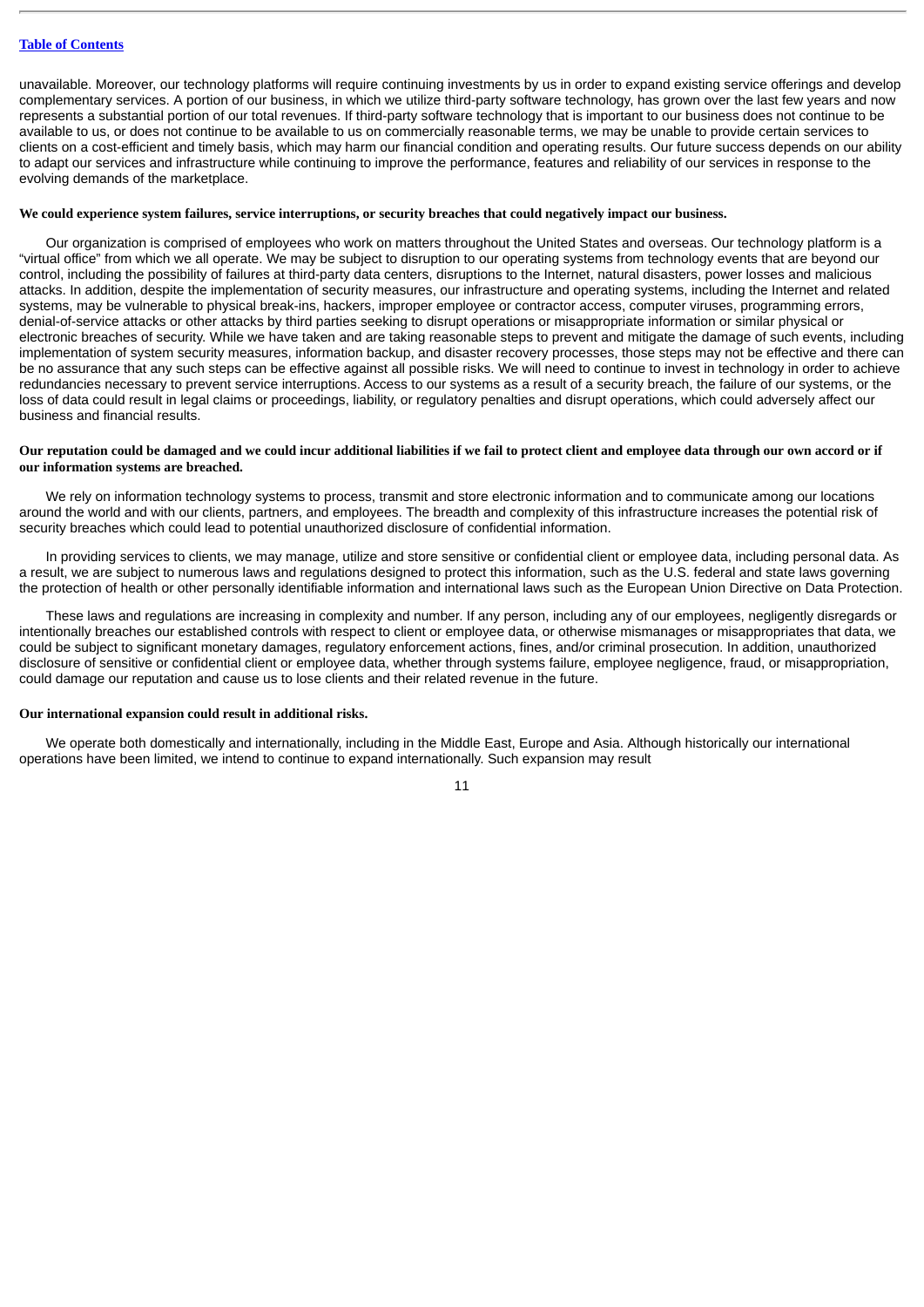in additional risks that are not present domestically and which could adversely affect our business or our results of operations, including:

- compliance with additional U.S. regulations and those of other nations applicable to international operations;
- cultural and language differences;
- employment laws and rules and related social and cultural factors;
- losses related to start-up costs, lack of revenue, higher costs due to low utilization, and delays in purchase decisions by prospective clients;
- currency fluctuations between the U.S. dollar and foreign currencies, which are harder to predict in the current adverse global economic climate;
- restrictions on the repatriation of earnings;
- potentially adverse tax consequences and limitations on our ability to utilize losses generated in our foreign operations;
- different regulatory requirements and other barriers to conducting business;
- different or less stable political and economic environments;
- greater personal security risks for employees traveling to or located in unstable locations; and
- civil disturbances or other catastrophic events.

Further, conducting business abroad subjects us to increased regulatory compliance and oversight. For example, in connection with our international operations, we are subject to laws prohibiting certain payments to governmental officials, such as the Foreign Corrupt Practices Act and the U.K. Bribery Act. The provisions of the U.K. Bribery Act may apply outside of the U.K. and due to our U.K. based subsidiaries, we and our employees could be subject to liability for alleged activities involving bribery even if such activities were to take place outside of the U.K. A failure to comply with applicable regulations could result in regulatory enforcement actions as well as substantial civil and criminal penalties assessed against us and our employees.

### **Our obligations under the Credit Agreement are secured by a pledge of certain of the equity interests in our subsidiaries and a lien on substantially all of our assets and those of our subsidiary grantors. If we default on these obligations, our lenders may foreclose on our assets, including our pledged equity interest in our subsidiaries.**

On April 14, 2011, we entered into a security agreement with Bank of America (the "Security Agreement") in connection with our entry into the Amended and Restated Credit Agreement, dated as of April 14, 2011, as amended by the first and second amendments to the credit agreement dated as of August 31, 2012 and September 25, 2013, respectively (as amended and modified, the "2011 Credit Agreement"). Pursuant to the Security Agreement and to secure our obligations under the 2011 Credit Agreement, we granted our lenders a first-priority lien, subject to permitted liens, on substantially all of the personal property assets that we and the subsidiary grantors own. This first-priority lien is in addition to the existing pledge (the "Equity Pledge") that we previously granted to our lenders of 100% of the voting stock or other equity interests in our domestic subsidiaries and 65% of the voting stock or other equity interests in our foreign subsidiaries. If we default on our obligations under the 2011 Credit Agreement, our lenders could accelerate our indebtedness and may be able to exercise their liens on the equity interests subject to the Equity Pledge and their liens on substantially all of our assets and the assets of our subsidiary grantors, which would have a material adverse effect on our business, operations, financial condition, and liquidity. In addition, the covenants contained in the 2011 Credit Agreement impose restrictions on our ability to engage in certain activities, such as the incurrence of additional indebtedness, certain investments, certain acquisitions and dispositions, and the payment of dividends.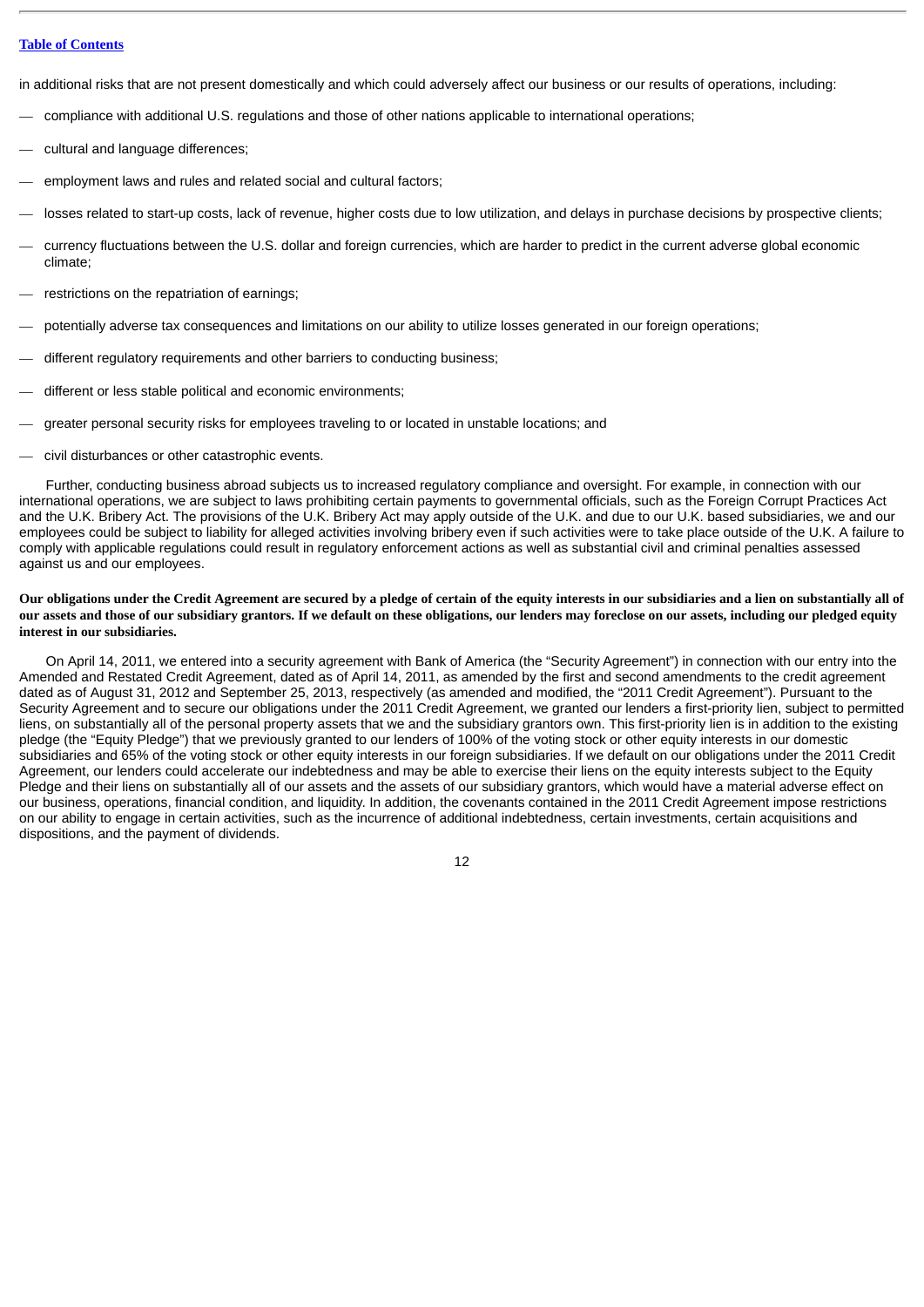**Our indebtedness could adversely affect our ability to raise additional capital to fund our operations and obligations, expose us to interest rate risk to the extent of our variable-rate debt, and adversely affect our financial results.**

At December 31, 2013, we had outstanding borrowings totaling \$168.8 million. Our indebtedness could have meaningful consequences for us, including:

- exposing us to the risk of increased interest rates because our borrowings are at variable interest rates;
- requiring us to dedicate a larger portion of our cash from operations to service our indebtedness and thus reducing the level of cash for other purposes such as funding working capital, strategic acquisitions, capital expenditures, and other general corporate purposes; and
- limiting our ability to obtain additional financing.

### **Our intellectual property rights in our "Huron Consulting Group" name are important, and any inability to use that name could negatively impact our ability to build brand identity.**

We believe that establishing, maintaining and enhancing the "Huron Consulting Group" name is important to our business. We are, however, aware of a number of other companies that use names containing "Huron." There could be potential trade name or service mark infringement claims brought against us by the users of these similar names and marks and those users may have trade name or service mark rights that are senior to ours. If another company were to successfully challenge our right to use our name, or if we were unable to prevent a competitor from using a name that is similar to our name, our ability to build brand identity could be negatively impacted.

## **Our financial results could suffer if we are unable to achieve or maintain adequate utilization and suitable billing rates for our consultants.**

Our profitability depends to a large extent on the utilization and billing rates of our professionals. Utilization of our professionals is affected by a number of factors, including:

- the number and size of client engagements;
- the timing of the commencement, completion and termination of engagements, which in many cases is unpredictable;
- our ability to transition our consultants efficiently from completed engagements to new engagements;
- the hiring of additional consultants because there is generally a transition period for new consultants that results in a temporary drop in our utilization rate;
- unanticipated changes in the scope of client engagements;
- our ability to forecast demand for our services and thereby maintain an appropriate level of consultants; and
- conditions affecting the industries in which we practice as well as general economic conditions.

The billing rates of our consultants that we are able to charge are also affected by a number of factors, including:

- our clients' perception of our ability to add value through our services;
- the market demand for the services we provide;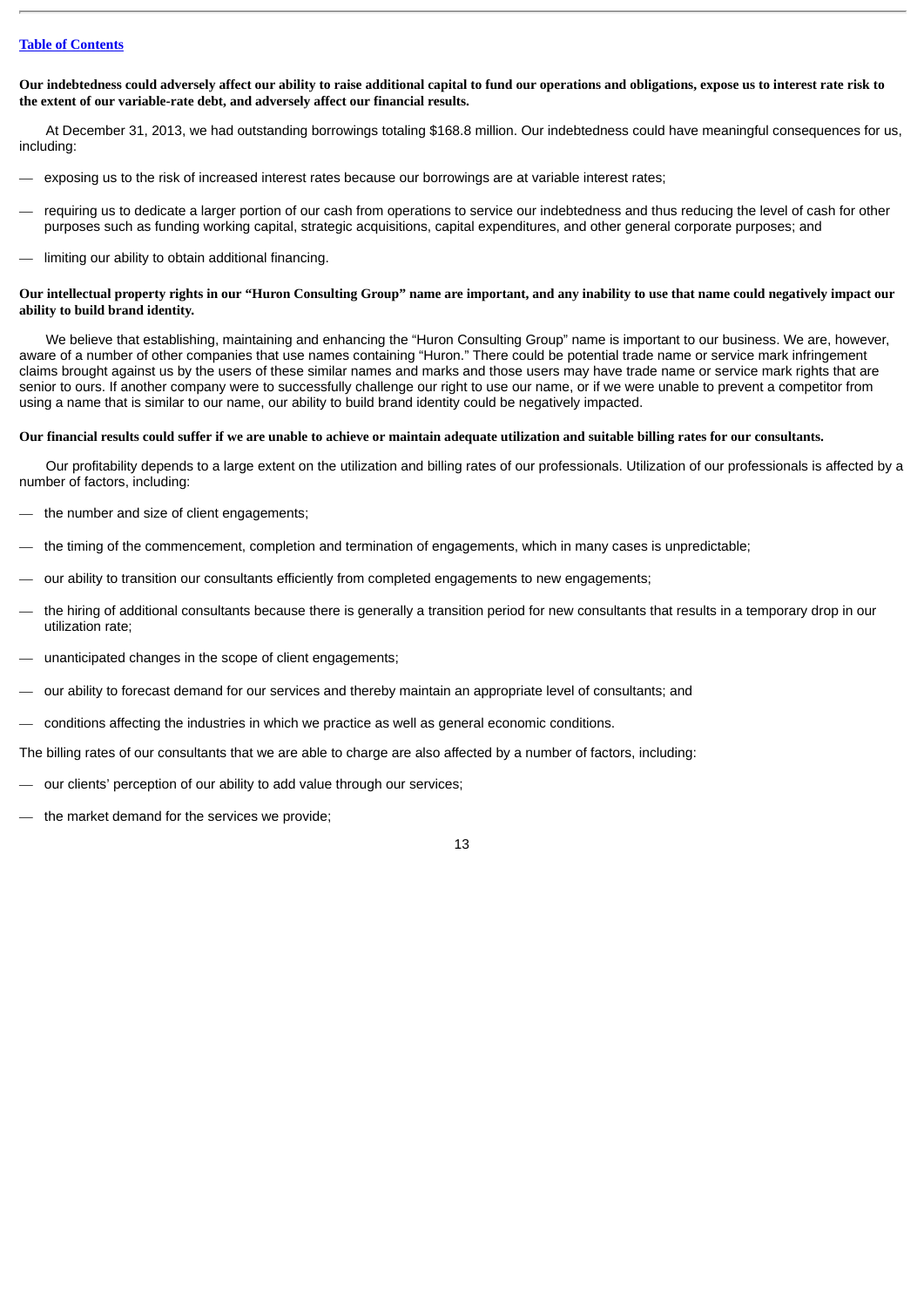- an increase in the number of clients in the government sector;
- introduction of new services by us or our competitors;
- our competition and the pricing policies of our competitors; and
- current economic conditions.

If we are unable to achieve and maintain adequate overall utilization as well as maintain or increase the billing rates for our consultants, our financial results could materially suffer. In addition, our consultants oftentimes perform services at the physical locations of our clients. If there are natural disasters, disruptions to travel and transportation or problems with communications systems, our ability to perform services for, and interact with, our clients at their physical locations may be negatively impacted which could have an adverse effect on our business and results of operations.

### **Our quarterly results of operations have fluctuated in the past and may continue to fluctuate in the future as a result of certain factors, some of which may be outside of our control.**

A key element of our strategy is to market our products and services directly to large healthcare providers, such as health systems and acute care hospitals and to increase the number of our products and services utilized by existing clients. The sales cycle for some of our products and services is often lengthy and may involve significant commitment of client personnel. As a consequence, the commencement date of a client engagement often cannot be accurately forecasted. As discussed below, certain of our client contracts contain terms that result in revenue that is deferred and cannot be recognized until the occurrence of certain events. As a result, the period of time between contract signing and recognition of associated revenue may be lengthy, and we are not able to predict with certainty the period in which revenue will be recognized.

Certain of our contracts provide that some portion or all of our fees are at risk if our services do not result in the achievement of certain financial performance targets. To the extent that any revenue is contingent upon the achievement of a performance target, we only recognize revenue upon client confirmation that the performance targets have been achieved. If a client fails to provide such confirmation in a timely manner, our ability to recognize revenue will be delayed.

Other fluctuations in our quarterly results of operations may be due to a number of other factors, some of which are not within our control, including:

- the timing and volume of client invoices processed and payments received, which may affect the fees payable to us under certain of our engagements;
- client decisions regarding renewal or termination of their contracts;
- the amount and timing of costs related to the development or acquisition of technologies or businesses; and
- unforeseen legal expenses, including litigation and other settlement gains or losses.

We base our annual employee bonus expense upon our expected annual adjusted earnings before interest, taxes, depreciation and amortization ("EBITDA") for that year. If we experience lower adjusted EBITDA in a quarter without a corresponding change to our full year adjusted EBITDA expectation, our estimated bonus expense will not be reduced, which will have a negative impact on our quarterly results of operations for that quarter. Our quarterly results of operations may vary significantly and period-to-period comparisons of our results of operations may not be meaningful. The results of one quarter should not be relied upon as an indication of future performance. If our quarterly results of operations fall below the expectations of securities analysts or investors, the price of our common stock could decline substantially.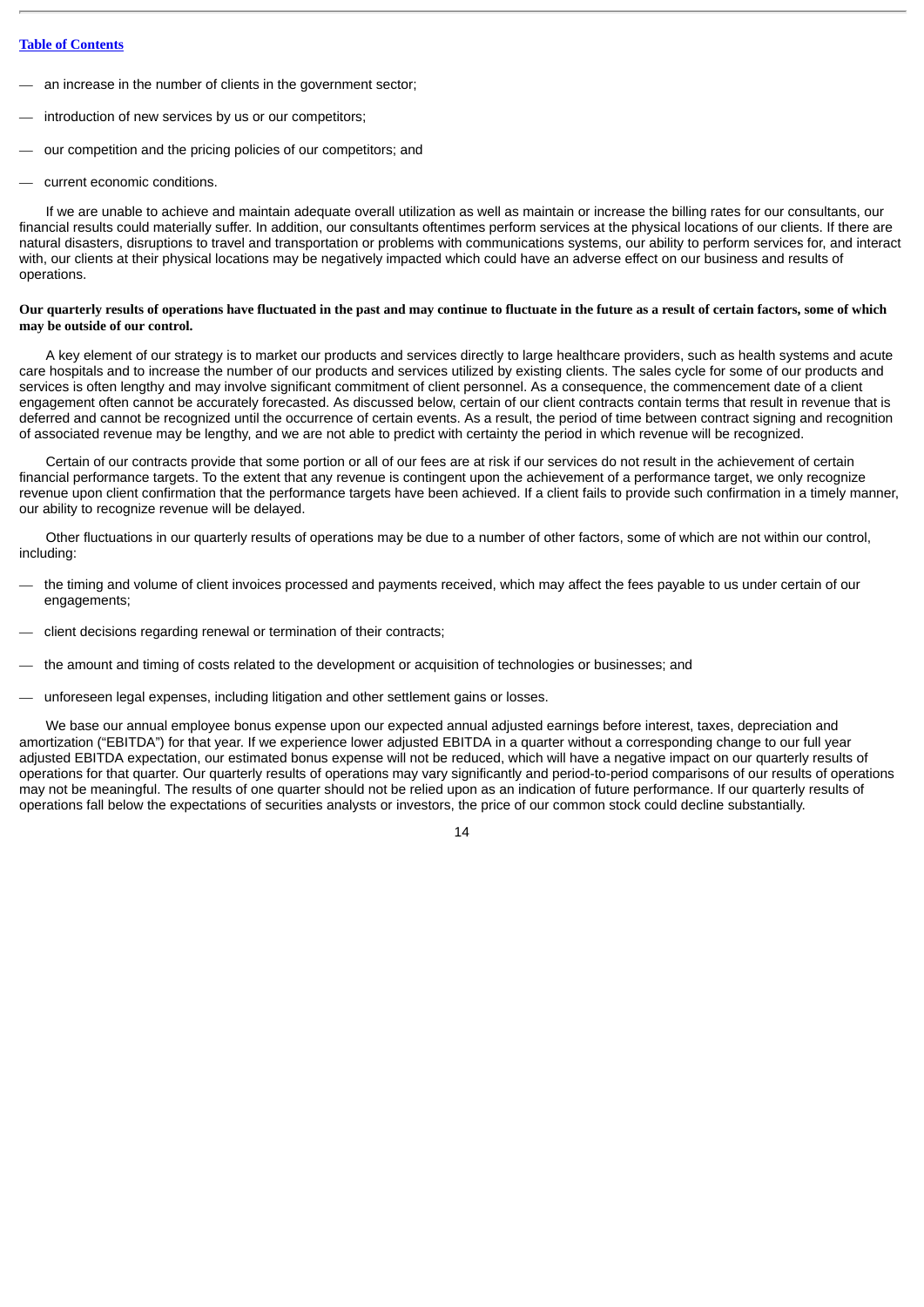#### **Revenues from our performance-based engagements are difficult to predict, and the timing and extent of recovery of our costs is uncertain.**

We have engagement agreements under which our fees include a significant performance-based component. Performance-based fees are contingent on the achievement of specific measures, such as our clients meeting cost-saving or other contractually defined goals. The achievement of these contractually-defined goals is subject to acknowledgement by the client and is often impacted by factors outside of our control, such as the actions of the client or other third parties. Because performance-based fees are contingent, revenues on such engagements, which are recognized when all revenue recognition criteria are met, are not certain and the timing of receipt is difficult to predict and may not occur evenly throughout the year. The percentage of our revenues derived from performance-based fees for the years ended December 31, 2013, 2012, and 2011 was 14.6%, 14.2%, and 17.6%, respectively. A greater number of performance-based fee arrangements may result in increased volatility in our working capital requirements and greater variations in our quarter-to-quarter results, which could affect the price of our common stock. In addition, an increase in the proportion of performance-based fee arrangements may temporarily offset the positive effect on our operating results from an increase in our utilization rate until the related revenues are recognized.

#### **The profitability of our fixed-fee engagements with clients may not meet our expectations if we underestimate the cost of these engagements.**

When making proposals for fixed-fee engagements, we estimate the costs and timing for completing the engagements. These estimates reflect our best judgment regarding the efficiencies of our methodologies and consultants as we plan to deploy them on engagements. Any increased or unexpected costs or unanticipated delays in connection with the performance of fixed-fee engagements, including delays caused by factors outside our control, could make these contracts less profitable or unprofitable, which would have an adverse effect on our profit margin. For the years ended December 31, 2013, 2012, and 2011, fixed-fee engagements represented 37.2%, 34.7%, and 35.4%, respectively, of our revenues.

### **Our business performance might not be sufficient for us to meet the full-year financial guidance that we provide publicly.**

We provide full-year financial guidance to the public based upon our expectations regarding our financial performance. While we believe that our annual financial guidance provides investors and analysts with insight to our view of the Company's future performance, such financial guidance is based on assumptions that may not always prove to be accurate and may vary from actual results. If we fail to meet the full-year financial guidance that we provide, or if we find it necessary to revise such guidance during the year, the market value of our common stock could be adversely affected.

#### **Expanding our service offerings or number of offices may not be profitable.**

We may choose to develop new service offerings, open new offices, or eliminate service offerings because of market opportunities or client demands. Developing new service offerings involves inherent risks, including:

- our inability to estimate demand for the new service offerings;
- competition from more established market participants;
- a lack of market understanding; and
- unanticipated expenses to recruit and hire qualified consultants and to market our new service offerings.

In addition, expanding into new geographic areas and expanding current service offerings is challenging and may require integrating new employees into our culture as well as assessing the demand in the applicable market. If we cannot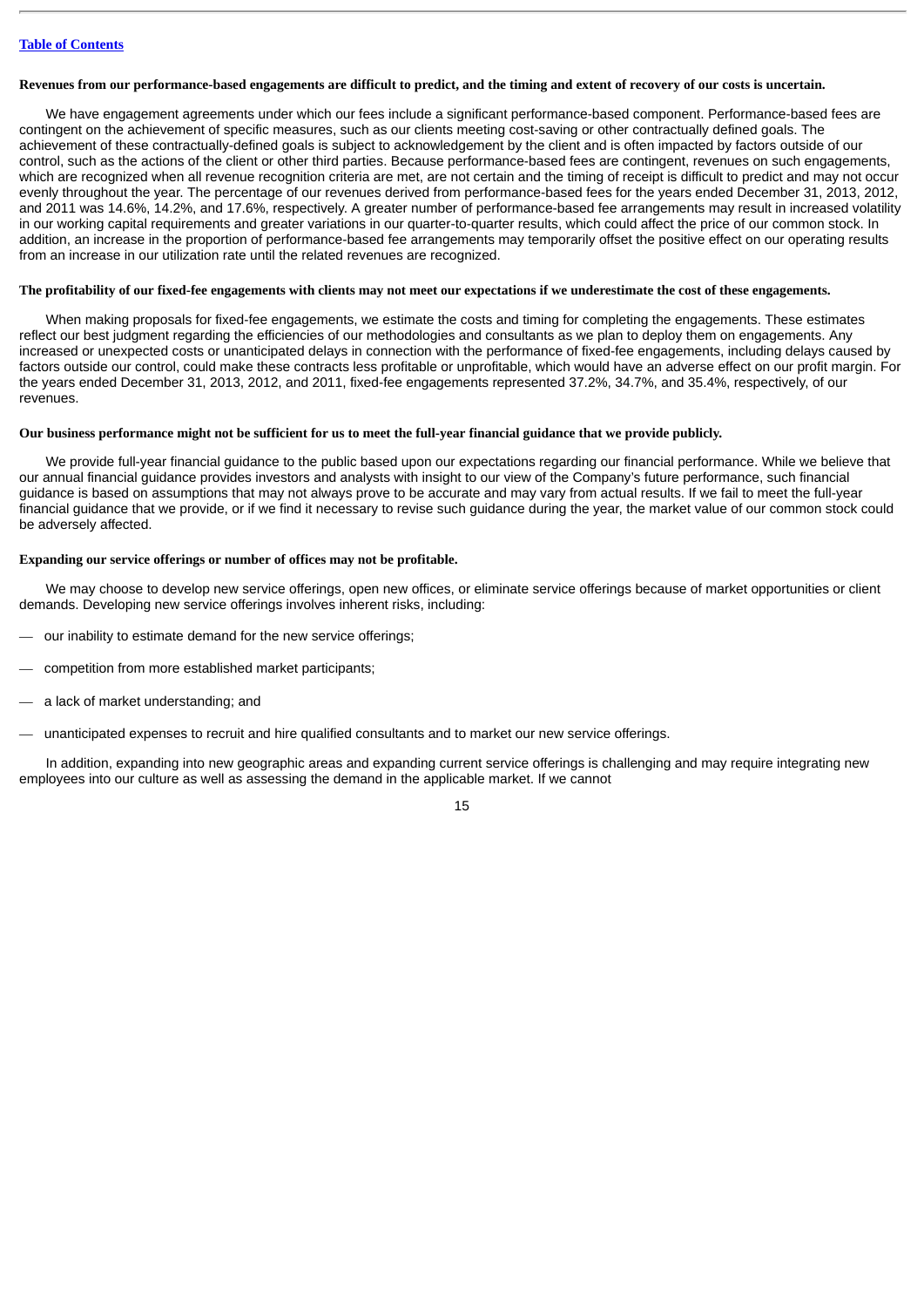manage the risks associated with new service offerings or new locations effectively, we are unlikely to be successful in these efforts, which could harm our ability to sustain profitability and our business prospects.

### **The healthcare industry is an area of significant focus for our business, and factors that adversely affect the financial condition of the healthcare industry could consequently affect our business.**

We derive a significant portion of our revenue from clients in the healthcare industry. As a result, our financial condition and results of operations could be adversely affected by conditions affecting the healthcare industry generally and hospitals and health systems particularly. The healthcare industry is highly regulated and is subject to changing political, legislative, regulatory, and other influences. Existing and new federal and state laws and regulations affecting the healthcare industry could create unexpected liabilities for us, could cause us or our clients to incur additional costs, and could restrict our or our clients' operations. Many healthcare laws are complex and their application to us, our clients, or the specific services and relationships we have with our clients are not always clear. In addition, federal and state legislatures have periodically introduced programs to reform or amend the U.S. healthcare system at both the federal and state level, such as the Patient Protection and Affordable Care Act and the Health Care and Education Reconciliation Act of 2010. Due to the significant implementation issues arising under these laws, it is unclear what long-term effects they will have on the healthcare industry and in turn on our business, financial condition, and results of operations. Our failure to accurately anticipate the application of these laws and regulations, or our failure to comply with such laws and regulations, could create liability for us, result in adverse publicity and negatively affect our business.

There are many factors that could affect the purchasing practices, operations, and, ultimately, the operating funds of healthcare organizations, such as reimbursement policies for healthcare expenses, federal and state budgetary considerations, consolidation in the healthcare industry, and regulation, litigation, and general economic conditions. In particular, we could be required to make unplanned modifications of our products and services (which would require additional time and investment) or we could suffer reductions in demand for our products and services as a result of changes in regulations affecting the healthcare industry, such as changes in the way that healthcare organizations are paid for their services (e.g. based on patient outcomes instead of services provided).

In addition, state tax authorities have challenged the tax-exempt status of some hospitals and other healthcare facilities claiming such status on the basis that they are operating as charitable and/or religious organizations. If the tax-exempt status of any of our clients is revoked or compromised by new legislation or interpretation of existing legislation, that client's financial health could be adversely affected, which could adversely impact demand for our services, our sales, revenue, financial condition, and results of operations.

### **Our ability to maintain and attract new business and talented personnel depends upon our reputation, the professional reputation of our revenuegenerating employees, and the quality of our services.**

As a professional services firm, our ability to secure new engagements and retain and attract talented personnel depends heavily upon our reputation and the individual reputations of our professionals. Any factor that diminishes our reputation or that of our employees, including not meeting client expectations or misconduct by our employees, could make it substantially more difficult for us to attract new engagements, clients, and employees. Similarly, because we obtain many of our new engagements from former or current clients or from referrals by those clients or by law firms that we have worked with in the past, any client that questions the quality of our work or that of our consultants could impair our ability to secure additional new engagements and clients.

### **A significant portion of our revenues is derived from a limited number of clients, and our engagement agreements, including those related to our largest clients, can be terminated by our clients with little or no notice and without penalty, which may cause our operating results to be unpredictable.**

As a consulting firm, we have derived, and expect to continue to derive, a significant portion of our revenues from a limited number of clients. Our ten largest clients accounted for approximately 35.2%, 34.0%, and 35.1% of our revenues for the years ended December 31, 2013, 2012, and 2011, respectively. No single client accounted for more than 10% of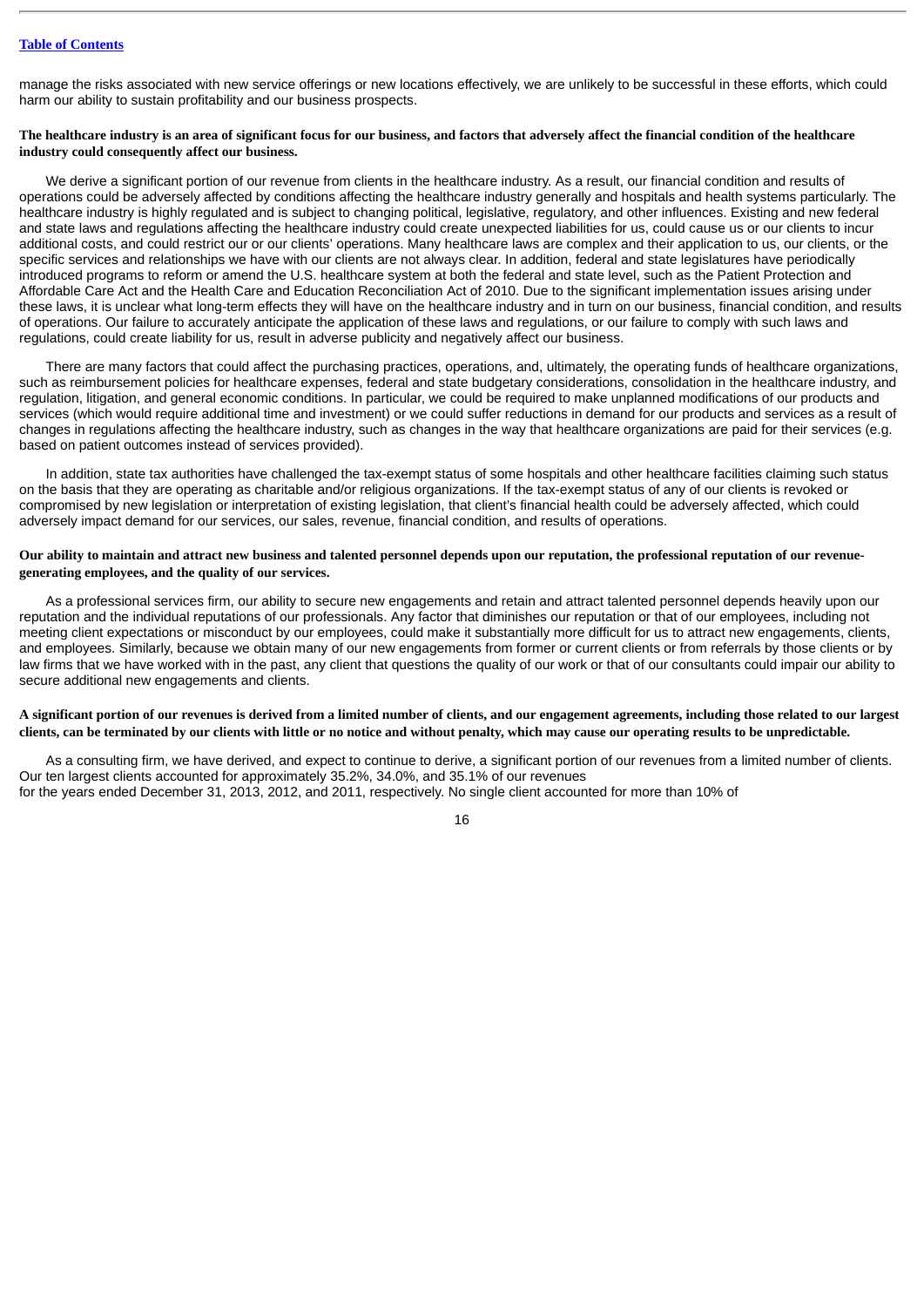our revenues in 2013, 2012, or 2011. Our clients typically retain us on an engagement-by-engagement basis, rather than under fixed-term contracts; the volume of work performed for any particular client is likely to vary from year to year, and a major client in one fiscal period may not require or may decide not to use our services in any subsequent fiscal period. Moreover, a large portion of our new engagements comes from existing clients. Accordingly, the failure to obtain new large engagements or multiple engagements from existing or new clients could have a material adverse effect on the amount of revenues we generate.

In addition, almost all of our engagement agreements can be terminated by our clients with little or no notice and without penalty. For example, in engagements related to litigation, if the litigation were to be settled, our engagement for those services would no longer be necessary and, therefore, would be terminated. In client engagements that involve multiple engagements or stages, there is a risk that a client may choose not to retain us for additional stages of an engagement or that a client will cancel or delay additional planned engagements. For clients in bankruptcy, a bankruptcy court could elect not to retain our interim management consultants, terminate our retention, require us to reduce our fees for the duration of an engagement, or approve claims against fees earned by us prior to or after the bankruptcy filing. Terminations of engagements, cancellations of portions of the project plan, delays in the work schedule, or reductions in fees could result from factors unrelated to our services. When engagements are terminated or reduced, we lose the associated future revenues, and we may not be able to recover associated costs or redeploy the affected employees in a timely manner to minimize the negative impact. In addition, our clients' ability to terminate engagements with little or no notice and without penalty makes it difficult to predict our operating results in any particular fiscal period.

### **Our engagements could result in professional liability, which could be very costly and hurt our reputation.**

Our engagements typically involve complex analyses and the exercise of professional judgment. As a result, we are subject to the risk of professional liability. From time to time, lawsuits with respect to our work are pending. Litigation alleging that we performed negligently or breached any other obligations could expose us to significant legal liabilities and, regardless of outcome, is often very costly, could distract our management, could damage our reputation, and could harm our financial condition and operating results. In addition, certain of our engagements, including interim management engagements and corporate restructurings, involve greater risks than other consulting engagements. We are not always able to include provisions in our engagement agreements that are designed to limit our exposure to legal claims relating to our services. While we attempt to identify and mitigate our exposure with respect to liability arising out of our consulting engagements, these efforts may be ineffective and an actual or alleged error or omission on our part or the part of our client or other third parties in one or more of our engagements could have an adverse impact on our financial condition and results of operations. In addition, we carry professional liability insurance to cover many of these types of claims, but the policy limits and the breadth of coverage may be inadequate to cover any particular claim or all claims plus the cost of legal defense. For example, we provide services on engagements in which the impact on a client may substantially exceed the limits of our errors and omissions insurance coverage. If we are found to have professional liability with respect to work performed on such an engagement, we may not have sufficient insurance to cover the entire liability.

### **The consulting services industry is highly competitive and we may not be able to compete effectively.**

The consulting services industry in which we operate includes a large number of participants and is intensely competitive. We face competition from other business operations and financial consulting firms, general management consulting firms, the consulting practices of major accounting firms, regional and specialty consulting firms, the internal professional resources of organizations, and legal services providers. In addition, because there are relatively low barriers to entry, we expect to continue to face additional competition from new entrants into the business operations and financial consulting industries. Competition in the healthcare sector is particularly intense as many of our competitors are seeking to expand their market share in this sector. Many of our competitors have a greater national and international presence, as well as have significantly greater number of personnel, financial, technical, and marketing resources. In addition, these competitors may generate greater revenues and have greater name recognition than we do. Some of our competitors may also have lower overhead and other costs and, therefore, may be able to more effectively compete through lower cost service offerings. Our ability to compete also depends in part on the ability of our competitors to hire, retain, and motivate skilled professionals, the price at which others offer comparable services, the ability of our competitors to offer new and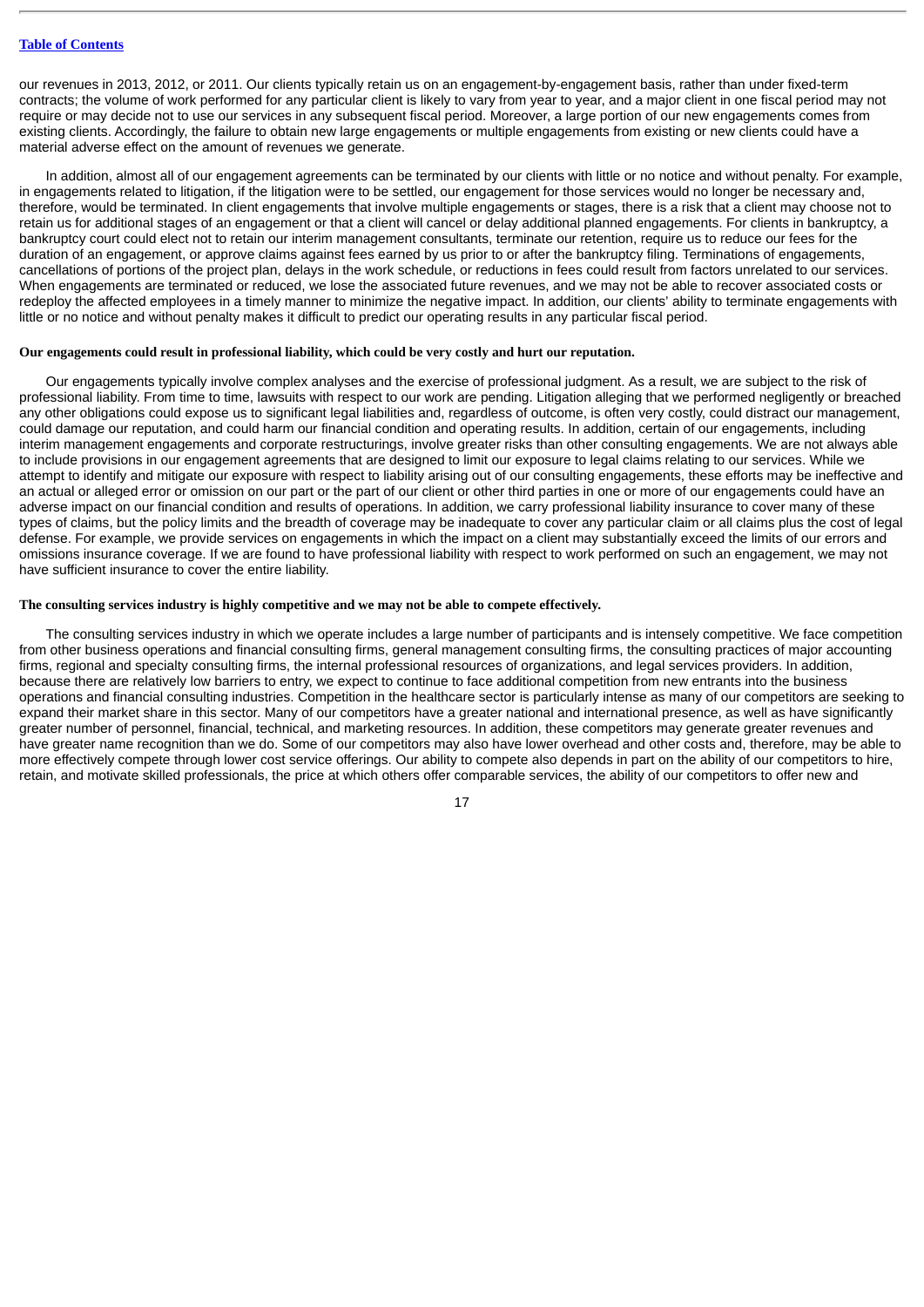valuable products and services to clients, and our competitors' responsiveness to their clients. If we are unable to compete successfully with our existing competitors or with any new competitors, our financial results will be adversely affected.

### **Conflicts of interest could preclude us from accepting engagements thereby causing decreased utilization and revenues.**

We provide services in connection with bankruptcy, litigation, and other proceedings that usually involve sensitive client information and frequently are adversarial. In connection with bankruptcy proceedings, we are required by law to be "disinterested" and may not be able to provide multiple services to a particular client. In litigation we would generally be prohibited from performing services in the same litigation for the party adverse to our client. In addition, our engagement agreement with a client or other business reasons may preclude us from accepting engagements from time to time with our clients' competitors or adversaries. As we adjust the size of our operations and the complement of consulting services, the number of conflict situations may continue to increase. Moreover, in many industries in which we provide services, there has been a continuing trend toward business consolidations and strategic alliances. These consolidations and alliances reduce the number of companies that may seek our services and increase the chances that we will be unable to accept new engagements as a result of conflicts of interest. If we are unable to accept new engagements for any reason, our consultants may become underutilized, which would adversely affect our revenues and results of operations in future periods.

#### <span id="page-19-0"></span>**ITEM 1B. UNRESOLVED STAFF COMMENTS.**

None.

#### <span id="page-19-1"></span>**ITEM 2. PROPERTIES.**

As of December 31, 2013, our principal executive offices in Chicago, Illinois, consisted of approximately 129,000 square feet of office space, under a lease expiring September 2024. We have one five-year renewal option that will allow us to continue to occupy this office space until September 2029. This facility accommodates our executive team and corporate departments, as well as professionals in each of our practices. Additionally, we occupy leased facilities for our other domestic and international offices, including those located in the following major metropolitan areas: Atlanta, Georgia; Boston, Massachusetts; Houston, Texas; London, United Kingdom; New York City, New York; Portland, Oregon; San Diego, California; Toronto, Canada; and Washington, D.C. We also occupy leased facilities for our nine document review centers located in Chicago, Illinois; Gurgaon, India; Houston, Texas; London, United Kingdom; Miramar, Florida; Morrisville, North Carolina; New York City, New York; Charlotte, North Carolina; and Washington, D.C., totaling approximately 1,500 workstations. We do not own any real property. We believe that our leased facilities are adequate to meet our current needs and that additional facilities are available for lease to meet future needs.

### <span id="page-19-2"></span>**ITEM 3. LEGAL PROCEEDINGS.**

### **Qui Tam Action**

On December 9, 2009, plaintiff, Associates Against Outlier Fraud, filed a first amended *qui tam* complaint against Huron Consulting Group Inc. and others under the federal and New York state False Claims Act ("FCA") in the United States District Court for the Southern District of New York. The federal and state FCA authorize private individuals (known as "relators") to sue on behalf of the government (known as "*qui tam*" actions) alleging that false or fraudulent claims were knowingly submitted to the government. Once a *qui tam* action is filed, the government may elect to intervene in the action. If the government declines to intervene, the relator may proceed with the action. Under the federal and state FCA, the government may recover treble damages and civil penalties (civil penalties of up to \$11,000 per violation under the federal FCA and \$12,000 per violation under the state FCA). On January 6, 2010, the United States declined to intervene in the lawsuit. After the Court granted Huron's motion to dismiss without prejudice, on September 29, 2010, the relator filed a second amended complaint alleging that Huron and others caused St. Vincent Catholic Medical Center to receive more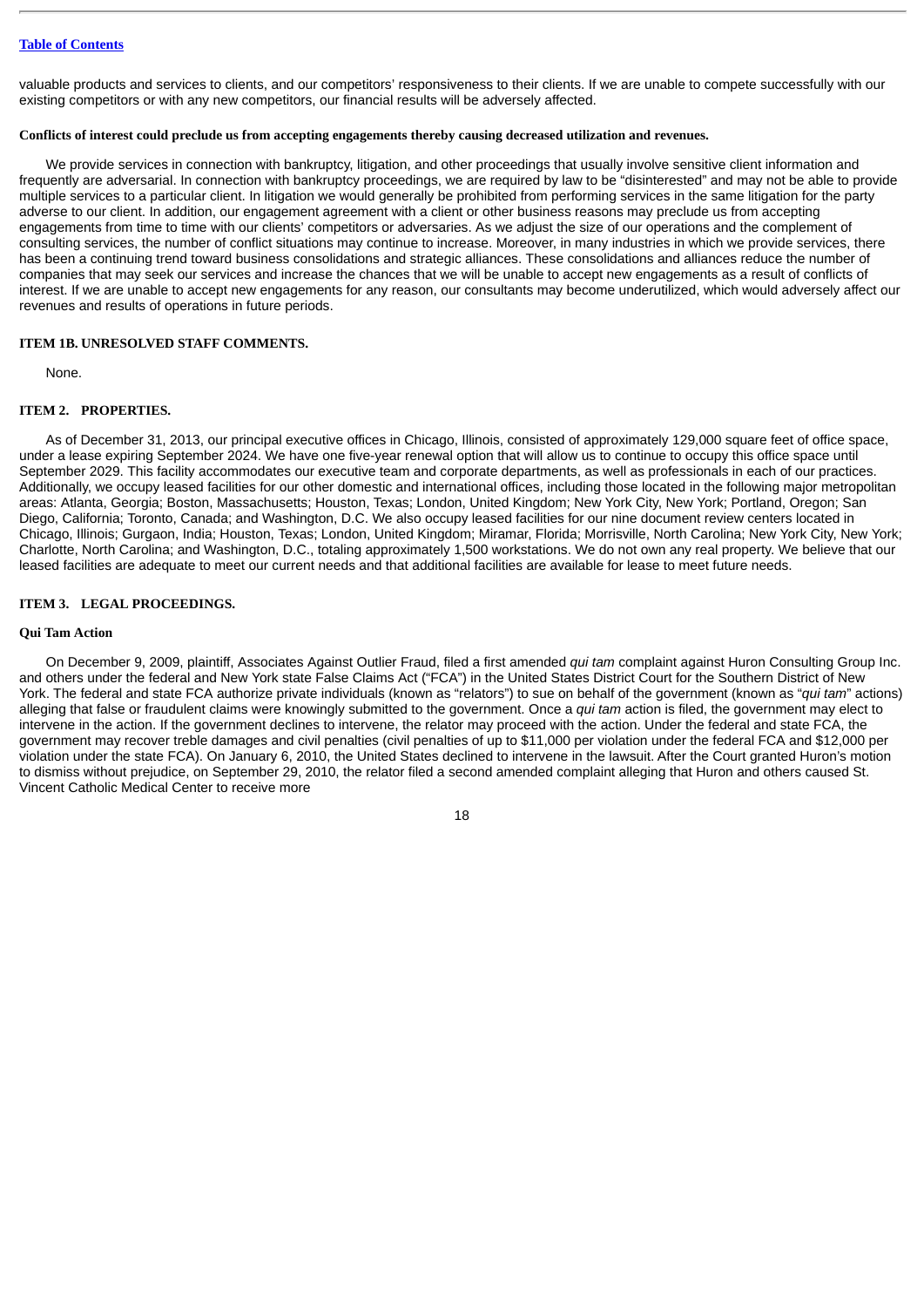than \$30 million in inflated outlier payments under the Medicare and Medicaid programs in violation of the federal and state FCA and seeking to recover an unspecified amount of civil penalties. On March 8, 2013, the Court granted Huron's motion for summary judgment and dismissed the relator's second amended complaint in its entirety with prejudice. As a result, in the third quarter of 2013, we reversed the charge of \$1.2 million relating to settlement discussions which we had recorded in 2012. The relator filed an appeal on April 2, 2013. On April 8, 2013, Huron filed an appeal of an earlier denial of a motion to dismiss filed by Huron which argued that the relator's action was barred because, under the FCA jurisdictional bar, the action was based on publicly disclosed information and the relator cannot qualify as an original source. We continue to believe that the claims are without merit and intend to vigorously defend ourselves in this matter.

#### **Tamalluk Business Development LLC v. Huron Consulting Services LLC (Abu Dhabi Court of First Instance)**

On August 22, 2013, we learned that Tamalluk Business Development LLC, who was Huron's agent in Abu Dhabi, and its principal, Mubarak Ahmad Bin Hamouda Al Dhaheri, filed a claim against Huron Consulting Services LLC in the Abu Dhabi Court of First Instance. The lawsuit alleges that under the agency agreement, Tamalluk was entitled to a commission on certain amounts that Huron collected from Abu Dhabi clients, and that Huron breached the agreement with Tamalluk and caused damages by declining to enter into a client engagement in Abu Dhabi and subsequently terminating the agency agreement with Tamalluk. Claimants allege they are entitled to \$50 million for damage to reputation and defamation and another \$50 million for breach of contract. Huron submitted its written response on September 25, 2013. The response states that Huron had the right to terminate the agency agreement with Tamalluk, and Huron had the sole discretion whether to accept or reject an engagement. Huron also filed a counterclaim on October 10, 2013 seeking a judicial order to permit the cancellation of Huron's commercial license to allow Huron to cease doing business in Abu Dhabi. On December 17, 2013, the Abu Dhabi court ruled in Huron's favor on all claims and held that Huron permissibly terminated the contract with Tamalluk, and Huron does not owe Tamalluk any compensation related to breach of contract or defamation/damage to reputation. In addition, the court terminated the Local Sponsorship Agreement as requested by Huron in its counterclaims. On January 16, 2014, Tamalluk appealed the ruling. We continue to believe the claims are without merit and will vigorously defend ourselves in this matter.

#### **Other Litigation Gain**

During the third quarter of 2013, we reached a settlement agreement to resolve a lawsuit brought by Huron, resulting in a gain of \$5.3 million being recorded. We collected \$2.6 million of the settlement amount during the fourth quarter of 2013, and received the remaining amount in January 2014. As of December 31, 2013, the second settlement payment of \$2.7 million is recorded as a receivable in Prepaid expenses and other current assets.

From time to time, we are involved in legal proceedings and litigation arising in the ordinary course of business. As of the date of this Annual Report on Form 10-K, we are not a party to or threatened with any other litigation or legal proceeding that, in the current opinion of management, could have a material adverse effect on our financial position or results of operations. However, due to the risks and uncertainties inherent in legal proceedings, actual results could differ from current expected results.

#### <span id="page-20-0"></span>**ITEM 4. MINE SAFETY DISCLOSURES.**

Not applicable.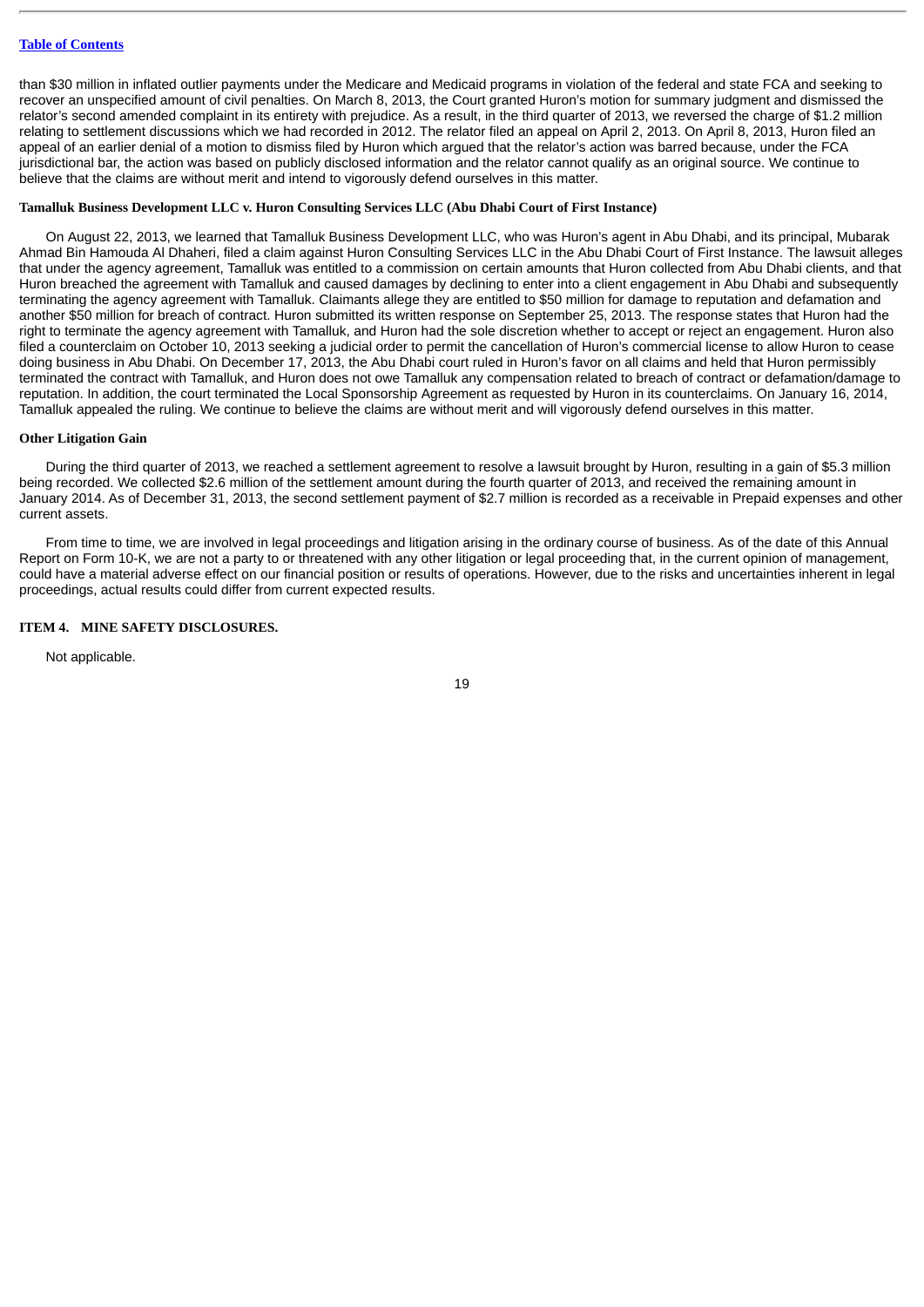### PART II

### <span id="page-21-1"></span><span id="page-21-0"></span>**ITEM 5. MARKET FOR REGISTRANT'S COMMON EQUITY, RELATED STOCKHOLDER MATTERS AND ISSUER PURCHASES OF EQUITY SECURITIES.**

## **Market Information**

Our common stock is traded on The NASDAQ Global Select Market under the symbol "HURN." The following table sets forth, on a per share basis and for the periods indicated, the high and low sale prices for our common stock as reported by The NASDAQ Stock Market.

|                       | High    | Low     |
|-----------------------|---------|---------|
| 2012:                 |         |         |
| <b>First Quarter</b>  | \$40.84 | \$35.80 |
| Second Quarter        | \$40.00 | \$28.49 |
| <b>Third Quarter</b>  | \$36.53 | \$28.90 |
| <b>Fourth Quarter</b> | \$36.16 | \$28.51 |
| 2013:                 |         |         |
| <b>First Quarter</b>  | \$41.01 | \$31.55 |
| Second Quarter        | \$46.48 | \$38.53 |
| <b>Third Quarter</b>  | \$59.39 | \$44.20 |
| Fourth Quarter        | \$65.28 | \$52.43 |

#### **Holders**

As of February 18, 2014, there were 1,039 registered holders of record of Huron's common stock. A number of the Company's stockholders have their shares in street name; therefore, the Company believes that there are substantially more beneficial owners of its common stock.

#### **Dividends**

We have not declared or paid dividends on our common stock since we became a public company. Our board of directors re-evaluates this policy periodically. Any determination to pay cash dividends will be at the discretion of the board of directors and will be dependent upon our results of operations, financial condition, capital requirements, terms of our financing arrangements, and such other factors as the board of directors deems relevant. In addition, our 2011 Credit Agreement restricts dividends to an amount up to \$50 million plus 50% of cumulative consolidated net income from the closing date of the 2011 Credit Agreement plus 50% of the net cash proceeds from equity issuances.

#### **Securities Authorized for Issuance Under Equity Compensation Plans**

The information required by this item appears under "Item 12. Security Ownership of Certain Beneficial Owners and Management and Related Stockholders Matters" included elsewhere in this Annual Report on Form 10-K.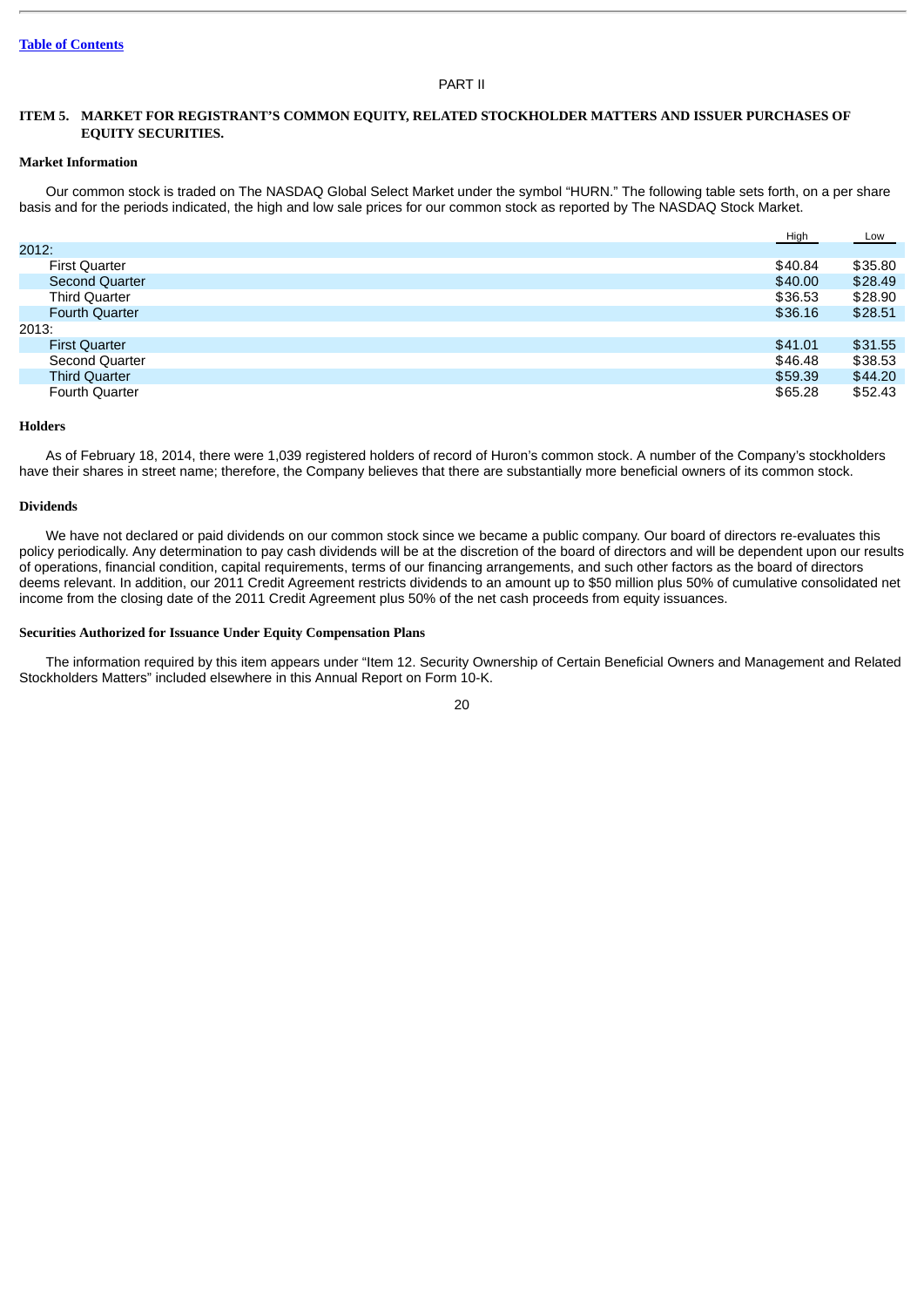## **Purchases of Equity Securities by the Issuer and Affiliated Purchasers**

Our 2012 Omnibus Incentive Plan and our 2004 Omnibus Stock Plan, which was replaced by the 2012 Omnibus Incentive Plan on a prospective basis, permit the withholding of common stock upon vesting of restricted stock awards to satisfy statutory minimum tax withholding requirements. During the quarter ended December 31, 2013, we withheld 11,119 shares of common stock with a weighted average fair market value of \$61.84 as a result of such tax withholdings as presented in the table below.

|                                      | Total Number of<br>Shares Withheld<br>to Satisfy Employee |  | Weighted-<br>Average Fair |  | Market Value |  | Total Number of<br>Shares Purchased as<br>Part of Publicly |  | Maximum Number<br>of Shares that<br>May<br>Yet Be Purchased |  |                    |  |          |
|--------------------------------------|-----------------------------------------------------------|--|---------------------------|--|--------------|--|------------------------------------------------------------|--|-------------------------------------------------------------|--|--------------------|--|----------|
|                                      | Tax Withholding                                           |  | Per Share                 |  |              |  |                                                            |  | Announced Plans or                                          |  | Under the Plans or |  |          |
| Period                               | Requirements                                              |  | Withheld                  |  |              |  |                                                            |  |                                                             |  | Programs           |  | Programs |
| October 1, 2013 – October 31, 2013   |                                                           |  |                           |  | N/A          |  | N/A                                                        |  |                                                             |  |                    |  |          |
| November 1, 2013 - November 30, 2013 | 29                                                        |  | 57.43                     |  | N/A          |  | N/A                                                        |  |                                                             |  |                    |  |          |
| December 1, 2013 - December 31, 2013 | 11,090                                                    |  | 61.85                     |  | N/A          |  | N/A                                                        |  |                                                             |  |                    |  |          |
| Total                                | 11.119                                                    |  | 61.84                     |  | N/A          |  | N/A                                                        |  |                                                             |  |                    |  |          |

N/A – Not applicable.

On February 25, 2014, we announced that our board of directors had authorized a share repurchase program pursuant to which the Company may, from time to time, repurchase up to \$50 million of its common stock through February 28, 2015. The amount and timing of the repurchases will be determined by management and will depend on a variety of factors, including the trading price of the Company's common stock, general market and business conditions, and applicable legal requirements.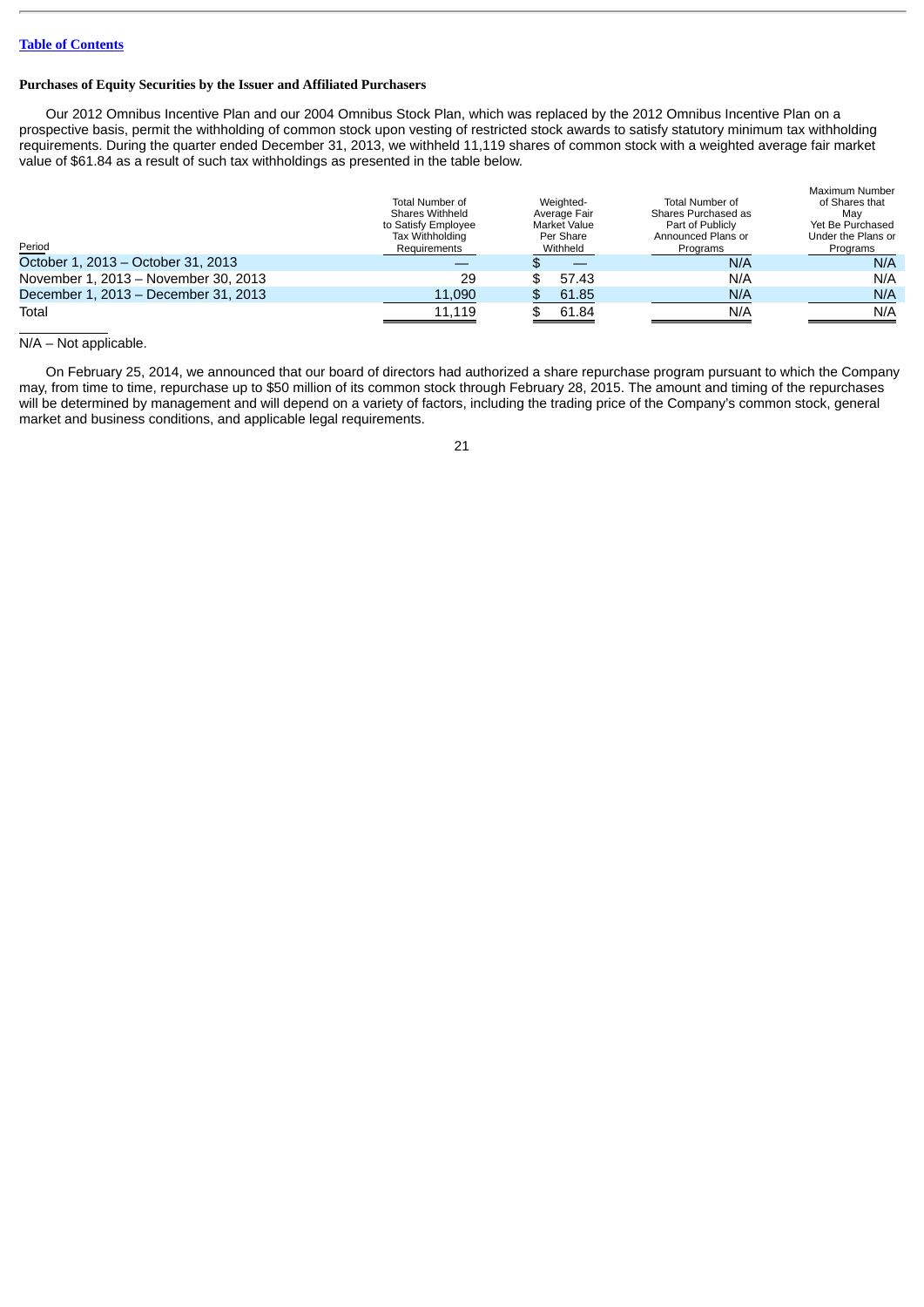### <span id="page-23-0"></span>**ITEM 6. SELECTED FINANCIAL DATA.**

We have derived the following selected consolidated financial data as of and for the years ended December 31, 2009 through 2013 from our Consolidated Financial Statements. The following data reflects the business acquisitions that we have completed through December 31, 2013. The results of operations for acquired businesses have been included in our results of operations since the date of their acquisitions. The following data also reflects the classification of discontinued operations as of December 31, 2013. See Note 3 "Discontinued Operations" under "Part II—Item 8. Financial Statements and Supplementary Data" for information about our discontinued operations. Amounts previously reported on the Statements of Operations for fiscal years 2009 through 2013 have been reclassified in accordance with the discontinued operations section of Financial Accounting Standards Board ("FASB") Accounting Standards Codification ("ASC") Topic 205, "Presentation of Financial Statements." The information set forth below is not necessarily indicative of the results of future operations and should be read in conjunction with "Item 7. Management's Discussion and Analysis of Financial Condition and Results of Operations" and the Consolidated Financial Statements and related notes included elsewhere in this Annual Report on Form 10-K.

| <b>Consolidated Statements of Operations Data</b>                                                                                                              | Year Ended December 31,         |              |           |                                |                 |
|----------------------------------------------------------------------------------------------------------------------------------------------------------------|---------------------------------|--------------|-----------|--------------------------------|-----------------|
| (in thousands, except per share data):                                                                                                                         | 2013                            | 2012         | 2011      | 2010                           | 2009            |
| Revenues and reimbursable expenses:                                                                                                                            |                                 |              |           |                                |                 |
| Revenues                                                                                                                                                       | \$720,522                       | \$625,961    | \$606,314 | \$515,668                      | \$526,047       |
| Reimbursable expenses                                                                                                                                          | 67.267                          | 55,764       | 51,580    | 43,350                         | 42,577          |
| Total revenues and reimbursable expenses                                                                                                                       | 787,789                         | 681.725      | 657,894   | 559.018                        | 568.624         |
| Direct costs and reimbursable expenses (exclusive of depreciation and<br>amortization shown in operating expenses) (1):                                        |                                 |              |           |                                |                 |
| Direct costs                                                                                                                                                   | 443.539                         | 384.884      | 376.084   | 317.025                        | 316.180         |
| Amortization of intangible assets and software development costs                                                                                               | 3,091                           | 3,809        | 5,364     | 4,125                          | 4,695           |
| Reimbursable expenses                                                                                                                                          | 67,320                          | 55,772       | 51,673    | 43,223                         | 42,591          |
| Total direct costs and reimbursable expenses                                                                                                                   | 513,950                         | 444,465      | 433,121   | 364,373                        | 363,466         |
| Operating expenses and other operating gains:                                                                                                                  |                                 |              |           |                                |                 |
| Selling, general and administrative                                                                                                                            | 138,538                         | 125,266      | 119,325   | 111,530                        | 115,914         |
| Restructuring charges                                                                                                                                          | 761                             | 4.004        | 3,829     | 4,062                          | 2,234           |
| Restatement related expenses                                                                                                                                   |                                 | 1,785        | 4,579     | 8,666                          | 17,490          |
| Litigation and other settlement (gains) losses                                                                                                                 | (5, 875)                        | 1,150        | 1,096     | 17,316                         |                 |
| Depreciation and amortization (1)                                                                                                                              | 20,510                          | 18,529       | 18,524    | 18,372                         | 21,483          |
| Goodwill impairment charges                                                                                                                                    | $\hspace{0.1mm}-\hspace{0.1mm}$ | 13,083       | 21,973    | $\qquad \qquad \longleftarrow$ | 8,034           |
| Total operating expenses and other operating gains                                                                                                             | 153,934                         | 163,817      | 169.326   | 159,946                        | 165,155         |
| Other gains                                                                                                                                                    |                                 |              |           |                                | 2,687           |
| Operating income                                                                                                                                               | 119,905                         | 73,443       | 55,447    | 34,699                         | 42,690          |
| Other income (expense), net:                                                                                                                                   |                                 |              |           |                                |                 |
| Interest expense, net of interest income                                                                                                                       | (6,518)                         | (8, 223)     | (12, 259) | (14, 402)                      | (12, 256)       |
| Other income (expense), net                                                                                                                                    | 252                             | 428          | (78)      | 262                            | 1,883           |
| Total other expense, net                                                                                                                                       | (6, 266)                        | (7, 795)     | (12, 337) | (14, 140)                      | (10, 373)       |
| Income from continuing operations before income tax expense                                                                                                    | 113,639                         | 65,648       | 43,110    | 20,559                         | 32,317          |
| Income tax expense                                                                                                                                             | 47,176                          | 29,695       | 21,629    | 13,132                         | 18,668          |
| Net income from continuing operations                                                                                                                          | 66,463                          | 35,953       | 21,481    | 7,427                          | 13,649          |
| Income (loss) from discontinued operations (including (loss) gain on disposal of<br>(\$1.9) million, \$1.2 million and (\$0.4) million in 2011, 2010 and 2009, |                                 |              |           |                                |                 |
| respectively), net of tax                                                                                                                                      | (30)                            | 475          | (962)     | 1,098                          | (46,522)        |
| Net income (loss)                                                                                                                                              | 66,433                          | 36,428<br>\$ | 20,519    | \$<br>8,525                    | (32, 873)<br>\$ |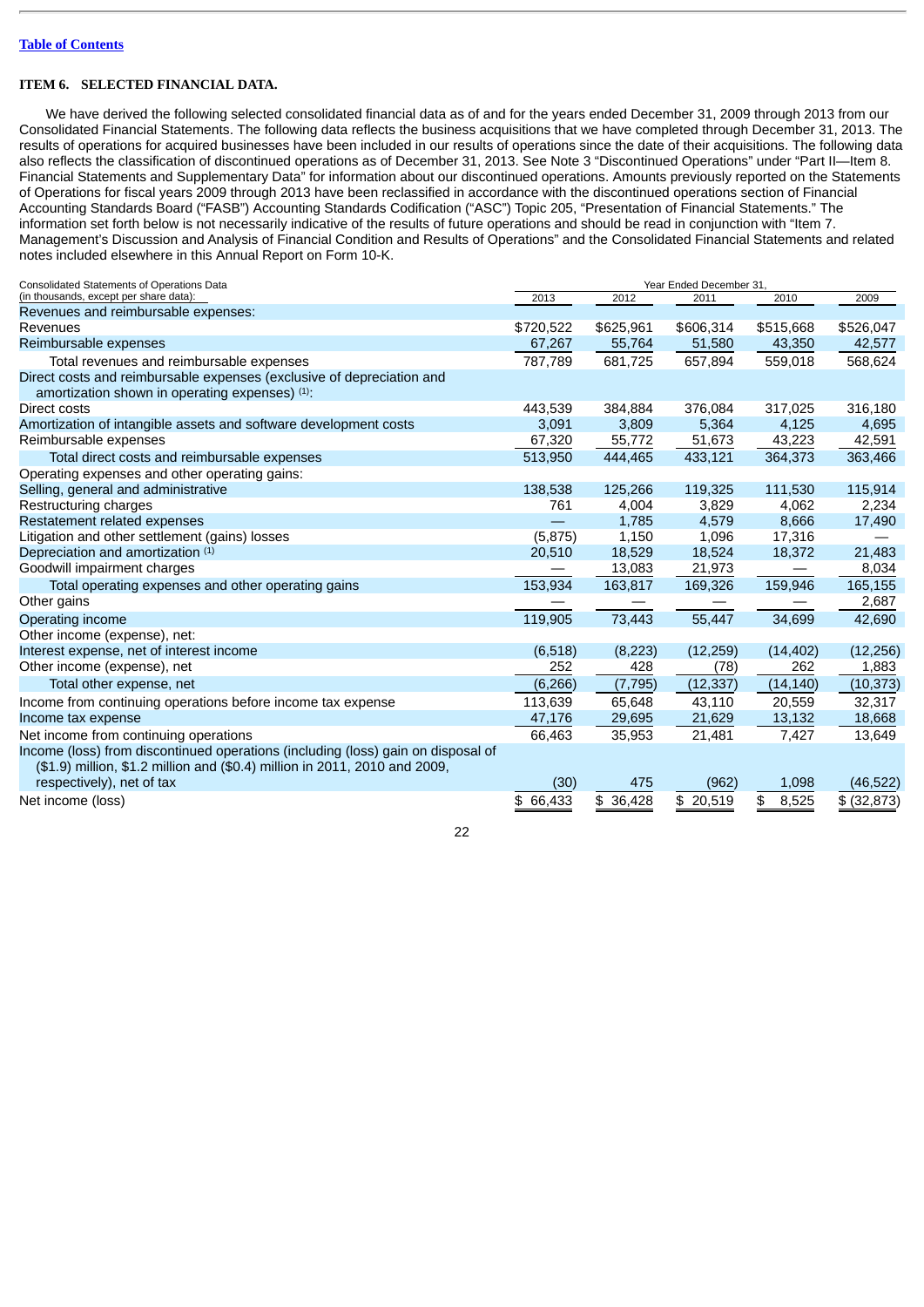| <b>Consolidated Statements of Operations Data</b>                          | Year Ended December 31. |        |     |        |    |                 |            |              |
|----------------------------------------------------------------------------|-------------------------|--------|-----|--------|----|-----------------|------------|--------------|
| (in thousands, except per share data):                                     |                         | 2013   |     | 2012   |    | 2011            | 2010       | 2009         |
| Net earnings (loss) per basic share:                                       |                         |        |     |        |    |                 |            |              |
| Net income from continuing operations                                      | \$                      | 2.98   | \$  | 1.64   | \$ | 1.01            | \$<br>0.36 | \$<br>0.68   |
| Income (loss) from discontinued operations, net of tax                     |                         |        |     | 0.02   |    | (0.05)          | 0.05       | (2.31)       |
| Net income (loss)                                                          | \$                      | 2.98   | \$. | 1.66   | \$ | 0.96            | \$<br>0.41 | \$<br>(1.63) |
| Net earnings (loss) per diluted share:                                     |                         |        |     |        |    |                 |            |              |
| Net income from continuing operations                                      | \$                      | 2.92   | \$  | 1.61   | \$ | 0.99            | \$<br>0.36 | \$<br>0.66   |
| Income (loss) from discontinued operations, net of tax                     |                         |        |     | 0.02   |    | (0.04)          | 0.05       | (2.26)       |
| Net income (loss)                                                          | \$                      | 2.92   | \$  | 1.63   | \$ | 0.95            | \$<br>0.41 | \$<br>(1.60) |
| Weighted average shares used in calculating net earnings (loss) per share: |                         |        |     |        |    |                 |            |              |
| <b>Basic</b>                                                               |                         | 22.322 |     | 21.905 |    | 21.324          | 20.546     | 20.114       |
| <b>Diluted</b>                                                             |                         | 22,777 |     | 22.285 |    | 21,676          | 20.774     | 20,526       |
|                                                                            |                         |        |     |        |    | $A - 1$ $B - 1$ |            |              |

|                                                 | As of December 31. |           |              |             |           |
|-------------------------------------------------|--------------------|-----------|--------------|-------------|-----------|
| Consolidated Balance Sheet Data (in thousands): | 2013               | 2012      | 2011         | 2010        | 2009      |
| Cash and cash equivalents (2)                   | \$58.131           | \$25.162  | 5.080<br>\$. | 6.347<br>\$ | 6.459     |
| Working capital                                 | \$99.130           | \$ 83.647 | \$41.822     | \$34.455    | (210)     |
| Total assets                                    | \$885,600          | \$787,900 | \$786.644    | \$788.983   | \$754.215 |
| Long-term debt $(3)$                            | \$143.798          | \$192.500 | \$193.500    | \$257,000   | \$219,005 |
| Total stockholders' equity (4)                  | \$530.264          | \$445,321 | \$396.789    | \$348.372   | \$326,989 |

(1) Intangible assets amortization relating to customer contracts, certain client relationships, software, and the document reviewer database is presented as a component of total direct costs. Depreciation, amortization of leasehold improvements and amortization of other intangible assets are presented as a component of operating expenses.

(2) Includes cash from discontinued operations of \$76 thousand and \$744 thousand as of December 31, 2010 and 2009, respectively.

(3) Consists of bank borrowings and capital lease obligations, net of current portions.

(4) We have not declared or paid dividends on our common stock in the periods presented above. See "Item 5. Market for Registrant's Common Equity, Related Stockholder Matters and Issuer Purchases of Equity Securities—Dividends."

### <span id="page-24-0"></span>**ITEM 7. MANAGEMENT'S DISCUSSION AND ANALYSIS OF FINANCIAL CONDITION AND RESULTS OF OPERATIONS.**

*You should read the following discussion and analysis of our financial condition and results of operations together with the information under "Part II—Item 6. Selected Financial Data," and our historical audited Consolidated Financial Statements and related notes appearing under "Part II —Item 8. Financial Statements and Supplementary Data." The following discussion and analysis of our financial condition and results of operations contains forward-looking statements and involves numerous risks and uncertainties, including, without limitation, those described under "Part I— Item 1A. Risk Factors" and "Forward-Looking Statements" of this Annual Report on Form 10-K. Actual results may differ materially from those contained in any forward-looking statements.*

### **OVERVIEW**

We are a leading provider of operational and financial consulting services. We help clients in diverse industries improve performance, transform the enterprise, reduce costs, leverage technology, process and review large amounts of complex data, address regulatory changes, recover from distress, and stimulate growth. Our professionals employ their expertise in finance, operations, strategy, and technology to provide our clients with specialized analyses and customized advice and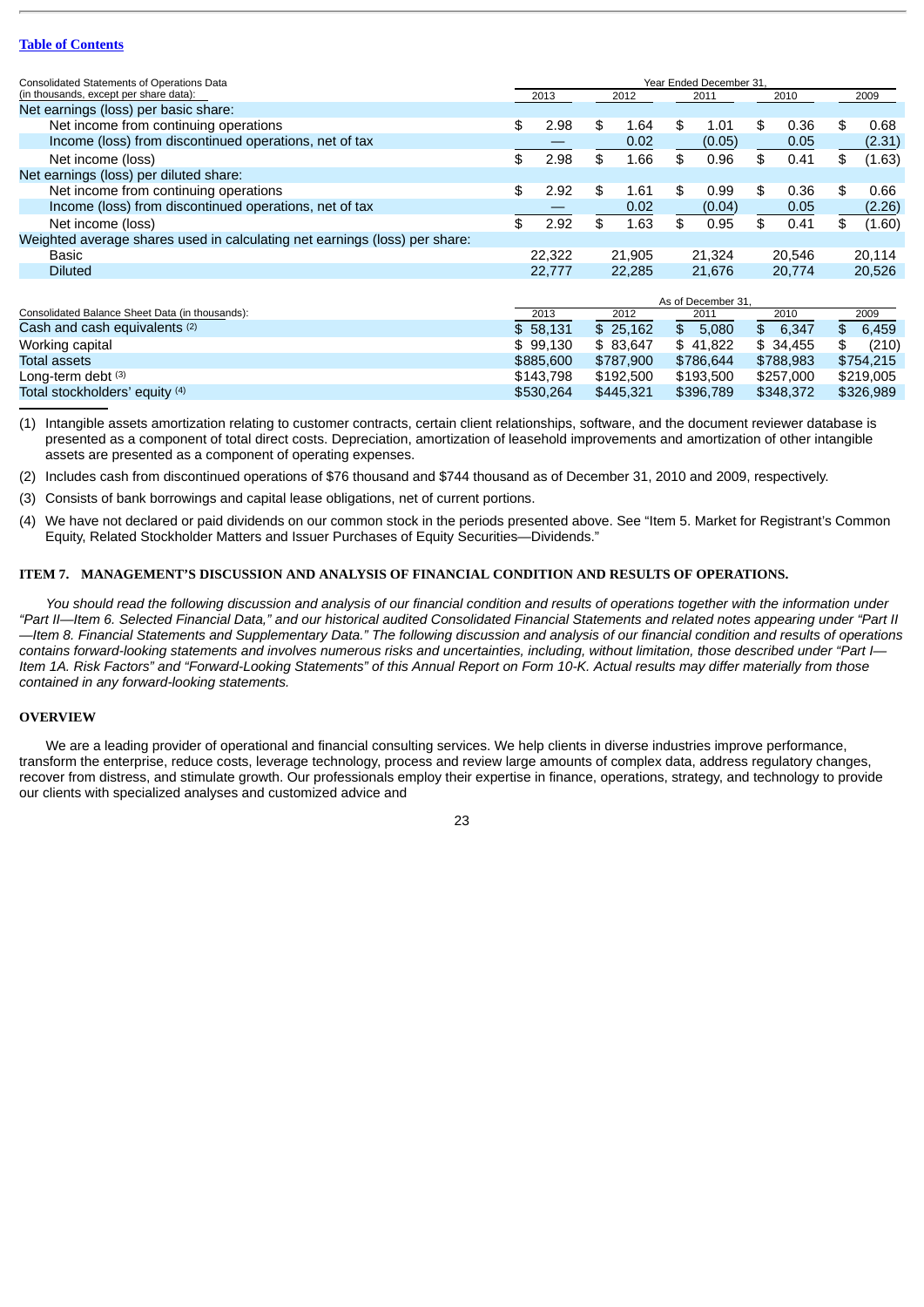solutions that are tailored to address each client's particular challenges and opportunities to deliver sustainable and measurable results. We provide consulting services to a wide variety of both financially sound and distressed organizations, including healthcare organizations, leading academic institutions, Fortune 500 companies, governmental entities, and law firms.

We provide our services and manage our business under five operating segments: Huron Healthcare, Huron Legal, Huron Education and Life Sciences, Huron Financial, and All Other. See "Part I—Item 1. Business—Overview—Our Services" and Note 17 "Segment Information" under "Part II—Item 8. Financial Statements and Supplementary Data" included elsewhere in this Form 10-K for a detailed discussion of our five segments.

See Note 3 "Discontinued Operations" under "Part II—Item 8. Financial Statements and Supplementary Data" for information about our discontinued operations.

### **How We Generate Revenues**

A large portion of our revenues is generated by our full-time consultants who provide consulting services to our clients and are billable to our clients based on the number of hours worked. A smaller portion of our revenues is generated by our other professionals, also referred to as fulltime equivalents, all of whom work variable schedules as needed by our clients. Other professionals include specialized finance and operational consultants and our document review and electronic data discovery groups, as well as full-time employees who provide software support and maintenance services to our clients. Our document review and electronic data discovery groups generate revenues primarily based on number of hours worked and units produced, such as pages reviewed or amount of data processed. We translate the hours that these other professionals work on client engagements into a full-time equivalent measure that we use to manage our business. We refer to our full-time consultants and other professionals collectively as revenue-generating professionals.

Revenues generated by our full-time consultants are primarily driven by the number of consultants we employ and their utilization rates, as well as the billing rates we charge our clients. Revenues generated by our other professionals, or full-time equivalents, are largely dependent on the number of consultants we employ, their hours worked, and billing rates charged, as well as the number of pages reviewed and amount of data processed in the case of our document review and electronic data discovery groups, respectively.

We generate the majority of our revenues from providing professional services under four types of billing arrangements: time-and-expense, fixed-fee (including software license revenue), performance-based, and support and maintenance for the software we deploy.

Time-and-expense billing arrangements require the client to pay based on either the number of hours worked, the number of pages reviewed, or the amount of data processed by our revenue-generating professionals at agreed upon rates. We recognize revenues under time-and-expense billing arrangements as the related services are rendered. Time-and-expense engagements represented 44.9%, 47.7%, and 44.2% of our revenues in 2013, 2012, and 2011, respectively.

In fixed-fee billing arrangements, we agree to a pre-established fee in exchange for a predetermined set of professional services. We set the fees based on our estimates of the costs and timing for completing the engagements. It is the client's expectation in these engagements that the pre-established fee will not be exceeded except in mutually agreed upon circumstances. We generally recognize revenues under fixed-fee billing arrangements using a proportionate performance approach, which is based on work completed to-date versus our estimates of the total services to be provided under the engagement.

We generate revenues from licensing two types of proprietary software to clients: revenue cycle management software and research administration and compliance software. License revenue from our revenue cycle management software is sold only as a component of our consulting projects, and the services we provide are essential to the functionality of the software. Therefore, revenues from these software licenses are recognized over the term of the related consulting services contract. License revenue from our research administration and compliance software is generally recognized in the month in which the software is delivered.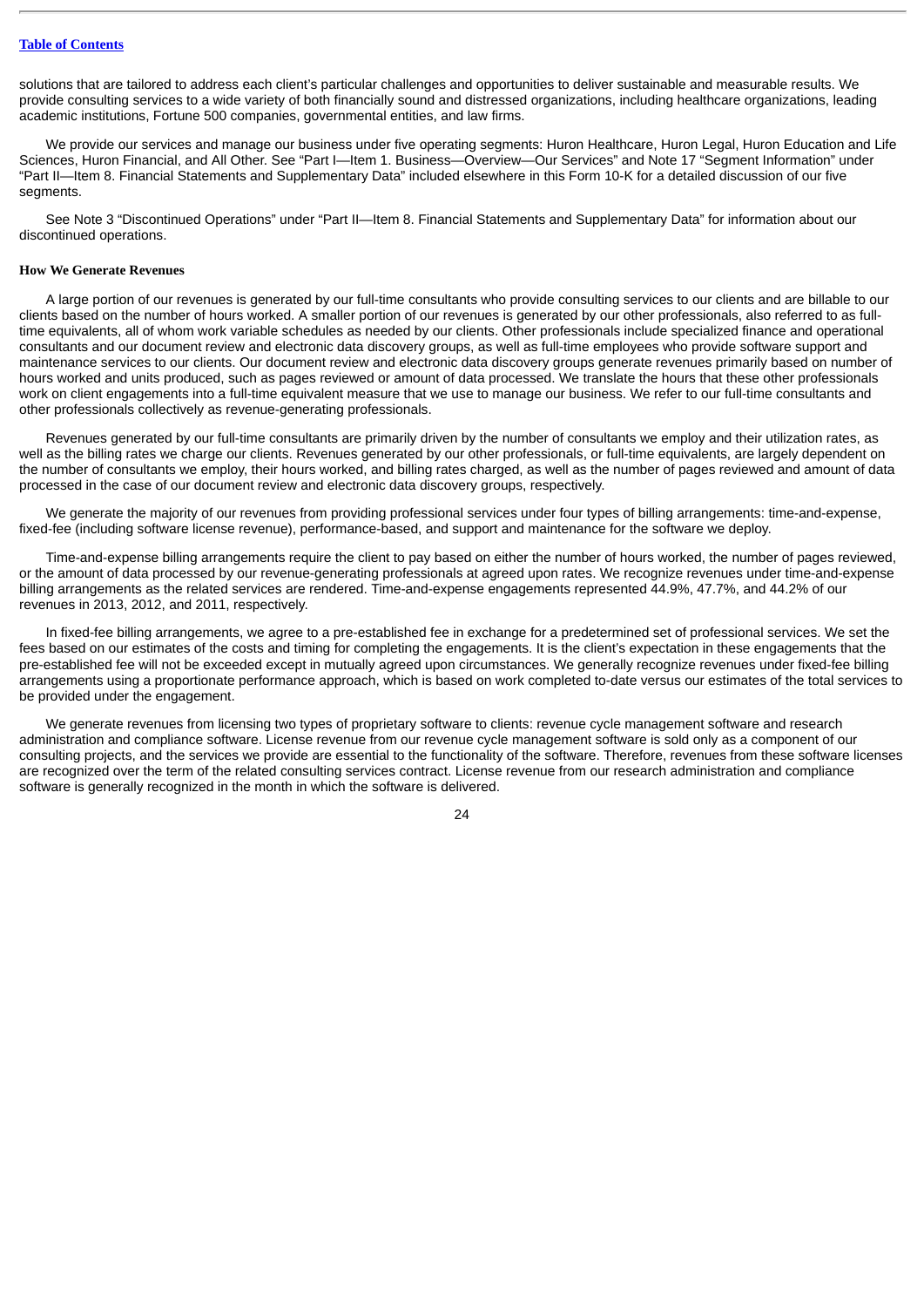For the years ended December 31, 2013, 2012, and 2011, fixed-fee engagements (including software license revenue) represented approximately 37.2%, 34.7%, and 35.4%, respectively, of our revenues.

In performance-based fee billing arrangements, fees are tied to the attainment of contractually defined objectives. We enter into performancebased engagements in essentially two forms. First, we generally earn fees that are directly related to the savings formally acknowledged by the client as a result of adopting our recommendations for improving operational and cost effectiveness in the areas we review. Second, we have performance-based engagements in which we earn a success fee when and if certain predefined outcomes occur. Often, performance-based fees supplement our time-and-expense or fixed-fee engagements. We do not recognize revenues under performance-based billing arrangements until all related performance criteria are met. Performance-based fee revenues represented 14.6%, 14.2%, and 17.6% of our revenues in 2013, 2012, and 2011, respectively. Performance-based fee engagements may cause significant variations in quarterly revenues and operating results depending on the timing of achieving the performance-based criteria.

Clients that have purchased one of our software licenses can pay an annual fee for software support and maintenance. Annual support and maintenance fee revenue is recognized ratably over the support period, which is generally one year. These fees are billed in advance and included in deferred revenues until recognized. Support and maintenance revenues represented 3.3%, 3.4%, and 2.8% of our revenues in 2013, 2012, and 2011, respectively.

Our quarterly results are impacted principally by our full-time consultants' utilization rate, the billing rates we charge our clients, the number of our revenue-generating professionals who are available to work, and the amount of performance-based fees recognized, which often vary significantly between quarters. Our utilization rate can be negatively affected by increased hiring because there is generally a transition period for new professionals that results in a temporary drop in our utilization rate. Our utilization rate can also be affected by seasonal variations in the demand for our services from our clients. For example, during the third and fourth quarters of the year, vacations taken by our clients can result in the deferral of activity on existing and new engagements, which would negatively affect our utilization rate. The number of business work days is also affected by the number of vacation days taken by our consultants and holidays in each quarter. We typically have fewer business work days available in the fourth quarter of the year, which can impact revenues during that period.

Time-and-expense engagements do not provide us with a high degree of predictability as to performance in future periods. Unexpected changes in the demand for our services can result in significant variations in utilization and revenues and present a challenge to optimal hiring and staffing. Moreover, our clients typically retain us on an engagement-by-engagement basis, rather than under long-term recurring contracts. The volume of work performed for any particular client can vary widely from period to period.

#### **Reimbursable expenses**

Reimbursable expenses that are billed to clients, primarily relating to travel and out-of-pocket expenses incurred in connection with engagements, are included in total revenues and reimbursable expenses, and typically an equivalent amount of these expenses are included in total direct costs and reimbursable expenses. Reimbursable expenses also include those subcontractors who are billed to our clients at cost. We manage our business on the basis of revenues before reimbursable expenses. We believe this is the most accurate reflection of our services because it eliminates the effect of reimbursable expenses that we bill to our clients at cost.

### **Total direct costs**

Our most significant expenses are costs classified as total direct costs. These total direct costs primarily include salaries, performance bonuses, payroll taxes, and benefits for revenue-generating professionals, legal consulting facilities, and technology costs, as well as fees paid to independent contractors that we retain to supplement these professionals, typically on an as-needed basis for specific client engagements. Direct costs also include share-based compensation, which represents the cost of stock options, restricted stock, and performance-based share awards granted to our revenue-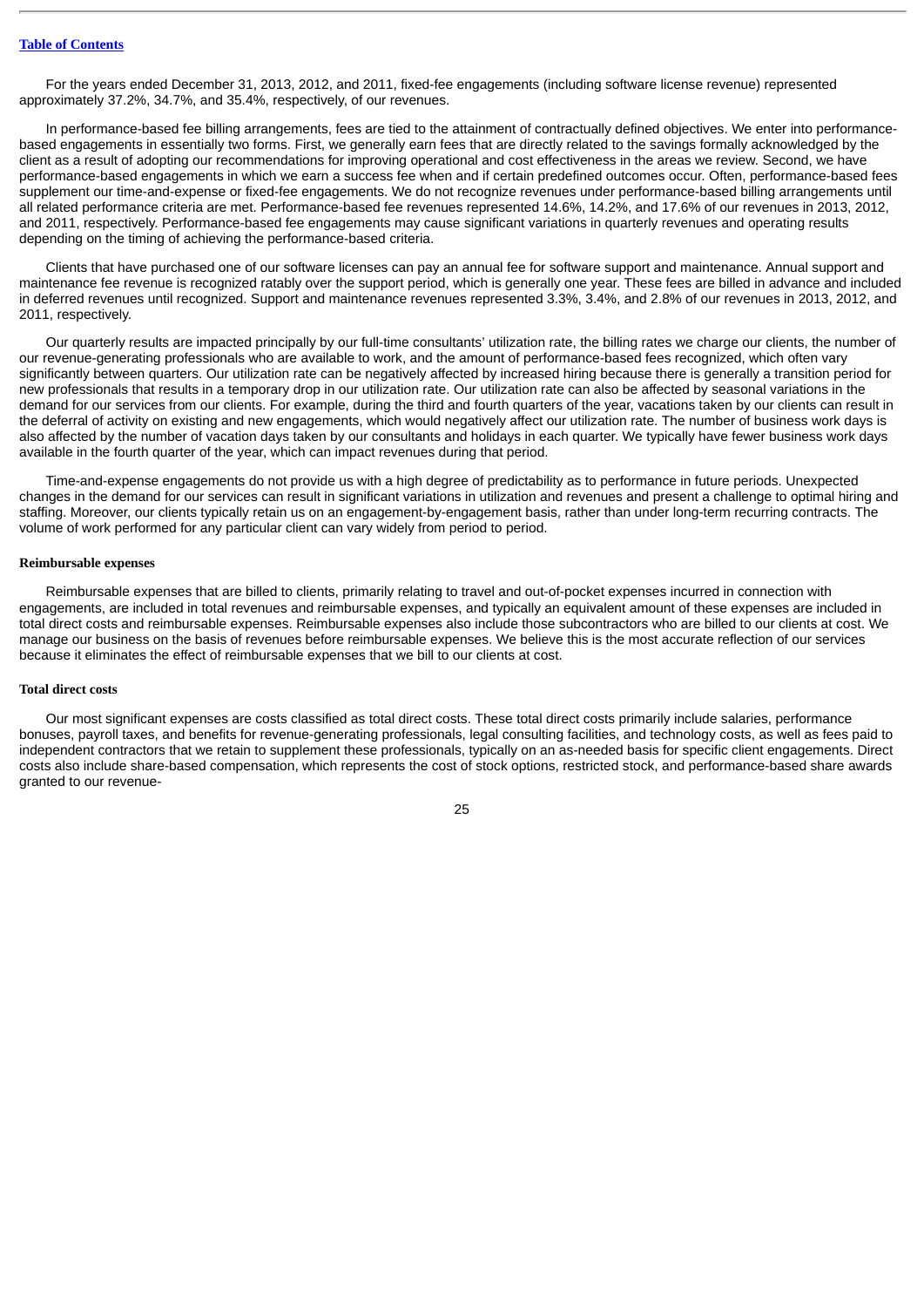generating professionals. Compensation expense for stock options and restricted stock awards is recognized ratably using either the graded vesting attribution method or the straight-line attribution method, as appropriate, over the requisite service period, which is generally three to four years. As a result of the granting of restricted common stock awards and anticipated future awards, share-based compensation expense may increase in the future. Total direct costs also include amortization of intangible assets relating to customer contracts, certain customer relationships, and software and internally developed software costs.

#### **Operating expenses and other operating gains**

Our operating expenses include selling, general and administrative expenses, which consist primarily of salaries, performance bonuses, payroll taxes, benefits, and share-based compensation for our non-revenue-generating professionals. As a result of the granting of restricted common stock awards and anticipated future awards, share-based compensation expense may increase in the future. Also included in this category are sales and marketing related expenses, rent and other office related expenses, professional fees, recruiting and training expenses, restatement related expenses, restructuring charges, litigation and other settlement gains and losses, and goodwill impairment charges. Other operating expenses include depreciation and certain amortization expenses not included in total direct costs.

#### **Segment results**

Segment operating income consists of the revenues generated by a segment, less the direct costs of revenue and selling, general and administrative costs that are incurred directly by the segment. Unallocated corporate costs include costs related to administrative functions that are performed in a centralized manner that are not attributable to a particular segment. These administrative function costs include corporate office support costs, certain office facility costs, costs relating to accounting and finance, human resources, legal, marketing, information technology, and Company-wide business development functions, as well as costs related to overall corporate management.

#### **CRITICAL ACCOUNTING POLICIES**

Management's discussion and analysis of financial condition and results of operations are based upon our Consolidated Financial Statements, which have been prepared in accordance with accounting principles generally accepted in the United States of America ("GAAP"). The notes to our Consolidated Financial Statements include disclosure of our significant accounting policies. We review our financial reporting and disclosure practices and accounting policies to ensure that our financial reporting and disclosures provide accurate information relative to the current economic and business environment. The preparation of financial statements in conformity with GAAP requires management to make assessments, estimates, and assumptions that affect the reported amounts of assets and liabilities and disclosure of contingent assets and liabilities as of the date of the financial statements, as well as the reported amounts of revenues and expenses during the reporting period. Critical accounting policies are those policies that we believe present the most complex or subjective measurements and have the most potential to impact our financial position and operating results. While all decisions regarding accounting policies are important, we believe that there are four accounting policies that could be considered critical. These critical accounting policies relate to revenue recognition, allowances for doubtful accounts and unbilled services, carrying values of goodwill and other intangible assets, and valuation of net deferred tax assets.

#### **Revenue Recognition**

We recognize revenues in accordance with FASB ASC Topic 605, "Revenue Recognition." Under ASC 605, revenue is recognized when persuasive evidence of an arrangement exists, the related services are provided, the price is fixed or determinable, and collectability is reasonably assured. We generate the majority of our revenues from providing professional services under four types of billing arrangements: time-andexpense, fixed-fee (including software license revenue), performance-based, and support and maintenance for the software we deploy.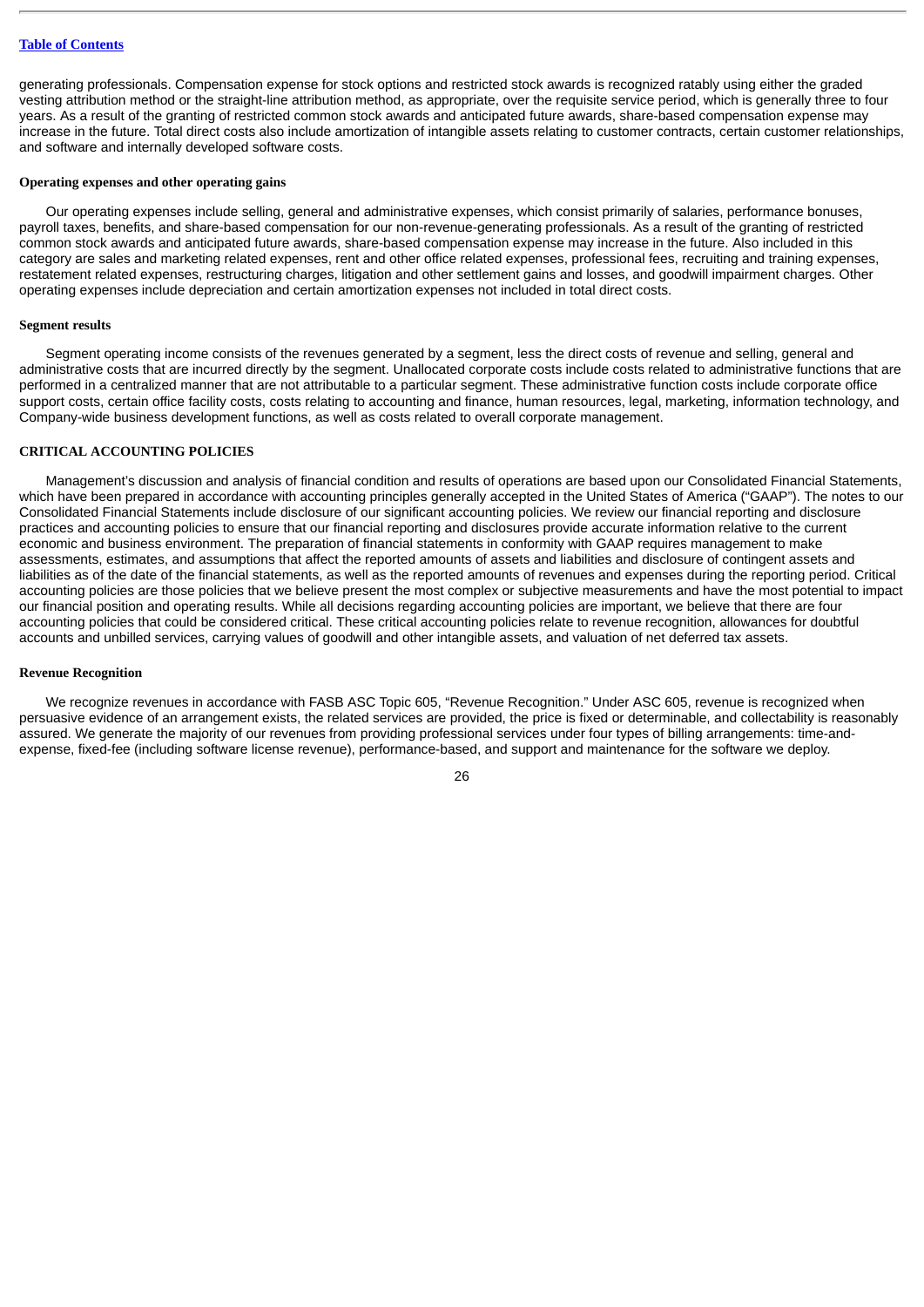Time-and-expense billing arrangements require the client to pay based on the number of hours worked, the number of pages reviewed, or the amount of data processed by our revenue-generating professionals at agreed upon rates. We recognize revenues under time-and-expense arrangements as the related services are rendered.

In fixed-fee billing arrangements, we agree to a pre-established fee in exchange for a predetermined set of professional services. We set the fees based on our estimates of the costs and timing for completing the engagements. We recognize revenues under fixed-fee billing arrangements using a proportionate performance approach, which is based on work completed to-date versus our estimates of the total services to be provided under the engagement. Estimates of total engagement revenues and cost of services are monitored regularly during the term of the engagement. If our estimates indicate a potential loss, such loss is recognized in the period in which the loss first becomes probable and reasonably estimable.

In performance-based billing arrangements, fees are tied to the attainment of contractually defined objectives. We do not recognize revenues under performance-based billing arrangements until all related performance criteria are met.

We also generate revenues from licensing two types of proprietary software to clients. License revenue from our research administration and compliance software is recognized in accordance with ASC 985-605, generally in the month in which the software is delivered. License revenue from our revenue cycle management software is sold only as a component of our consulting projects, and the services we provide are essential to the functionality of the software. Therefore, revenues from these software licenses are recognized over the term of the related consulting services contract in accordance with ASC 605.

Clients that have purchased one of our software licenses can pay an annual fee for software support and maintenance. Annual support and maintenance fee revenue is recognized ratably over the support period, which is generally one year. These fees are billed in advance and included in deferred revenues until recognized.

We have arrangements with clients in which we provide multiple elements of services under one engagement contract. Revenues under these types of arrangements are allocated to each element based on the element's fair value in accordance with ASC Topic 605 and recognized pursuant to the criteria described above.

Provisions are recorded for the estimated realization adjustments on all engagements, including engagements for which fees are subject to review by the bankruptcy courts. Expense reimbursements that are billable to clients are included in total revenues and reimbursable expenses, and typically an equivalent amount of reimbursable expenses are included in total direct costs and reimbursable expenses. Reimbursable expenses are primarily recognized as revenue in the period in which the expense is incurred. Subcontractors that are billed to clients at cost are also included in reimbursable expenses.

Differences between the timing of billings and the recognition of revenue are recognized as either unbilled services or deferred revenues in the accompanying consolidated balance sheets. Revenues recognized for services performed but not yet billed to clients are recorded as unbilled services. Client prepayments and retainers are classified as deferred revenues and recognized over future periods as earned in accordance with the applicable engagement agreement.

### **Allowances for Doubtful Accounts and Unbilled Services**

We maintain allowances for doubtful accounts and for services performed but not yet billed based on several factors, including the historical percentages of fee adjustments and write-offs by practice group, the age of receivables and unbilled services, an assessment of a client's ability to make required payments, and the estimated cash realization from amounts due from clients. The allowances are assessed by management on a regular basis. These estimates may differ from actual results. If the financial condition of a client deteriorates in the future, impacting the client's ability to make payments, an increase to our allowance might be required or our allowance may not be sufficient to cover actual write-offs.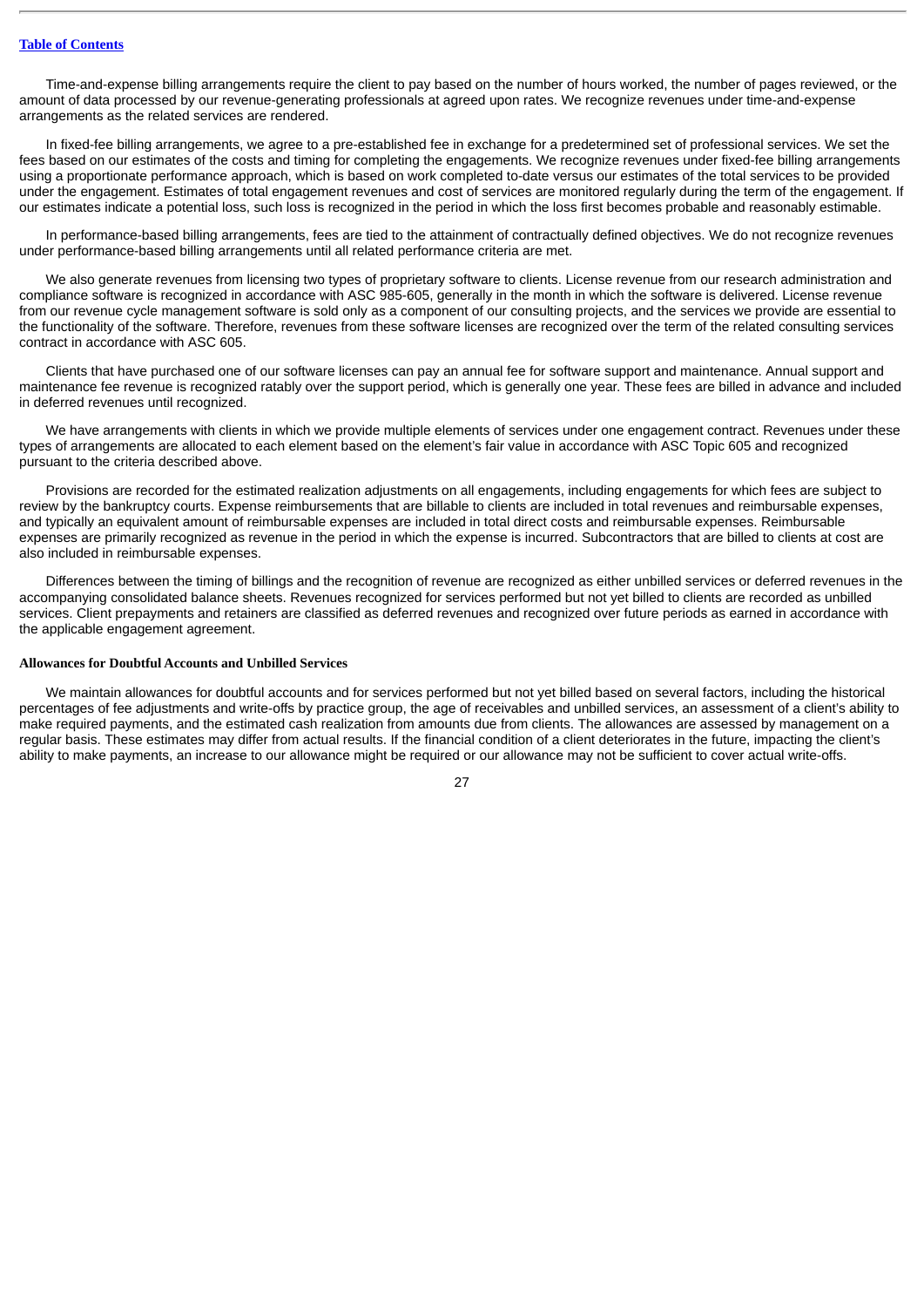We record the provision for doubtful accounts and unbilled services as a reduction in revenue to the extent the provision relates to fee adjustments and other discretionary pricing adjustments. To the extent the provision relates to a client's inability to make required payments on accounts receivables, we record the provision to selling, general and administrative expenses.

### **Carrying Values of Goodwill and Other Intangible Assets**

Goodwill represents the excess of the cost of an acquired business over the net of the amounts assigned to assets acquired and liabilities assumed. We test goodwill at the reporting unit level for impairment annually or whenever indications of impairment arise. We have determined our reporting units to be the Huron Healthcare, Huron Legal, Huron Education and Life Sciences, Huron Financial, and All Other segments. Our policy is to perform the annual goodwill impairment test as of November 30<sup>th</sup> each year. In testing for a potential impairment of goodwill, we estimate the fair value of our reporting units and compare this fair value to the carrying value of the reporting units. We tested our goodwill for impairment two times during 2013, as follows:

In the first quarter of 2013, the Company reorganized its internal financial reporting structure. Under the new structure, our former Health and Education Consulting segment became two separate segments: Huron Healthcare and Huron Education and Life Sciences. In addition, certain immaterial practices which were historically part of our Health and Education Consulting segment were combined and disclosed in our All Other segment. The former Legal Consulting segment and Financial Consulting segment structures remained unchanged, but are now referred to as Huron Legal and Huron Financial, respectively. As a result of these changes, we now have five reportable segments, which are the same as our operating segments and reporting units.

At the time of the reorganization, we reassigned the goodwill balance of the Health and Education Consulting segment using the relative fair value approach based on an evaluation of expected future discounted cash flows. Based on this relative fair value analysis, we reassigned \$355.9 million of goodwill to Huron Healthcare and \$94.6 million of goodwill to Huron Education and Life Sciences.

In conjunction with the goodwill reassignment, we performed an interim impairment test for the goodwill balances within our Huron Healthcare and Huron Education and Life Sciences reporting units as of January 2, 2013. Our goodwill impairment test was performed using the quantitative two-step process. In estimating the fair value of these two reporting units, we relied on a combination of the income approach and the market approach, utilizing the guideline company method, with a fifty-fifty weighting. For companies providing services similar to those provided by us, the income and market approaches will generally provide the most reliable indications of value because the value of such companies is dependent on their ability to generate earnings. Based on the results of the first step of the goodwill impairment test, we determined that the fair values of our Huron Healthcare and Huron Education and Life Sciences reporting units exceeded their carrying values by 79% and 61%, respectively. As such, the second step of the goodwill impairment test was not necessary.

— Pursuant to our policy, we performed our annual goodwill impairment test as of November 30, 2013 on our four reporting units with goodwill balances: Huron Healthcare, Huron Legal, Huron Education and Life Sciences, and Huron Financial.

For the Huron Healthcare, Huron Legal, and Huron Education and Life Sciences reporting units, we first qualitatively assessed whether it is more likely than not that the respective fair values of these reporting units were less than their carrying amounts, including goodwill. We considered various qualitative factors, including macroeconomic conditions, relevant industry and market trends for each reporting unit, and other entity-specific events that could indicate a potential change in the fair value of our reporting units or the composition of their carrying values. We considered the specific outlooks for each reporting unit based on our most recent forecasts. We also considered the fact that the valuation multiples used in the market approach, which are derived from guideline companies, increased over the past year. In addition, we considered the most recent quantitative analysis performed for each reporting unit, which indicated the fair values of these reporting units significantly exceeded their carrying amounts. For the Huron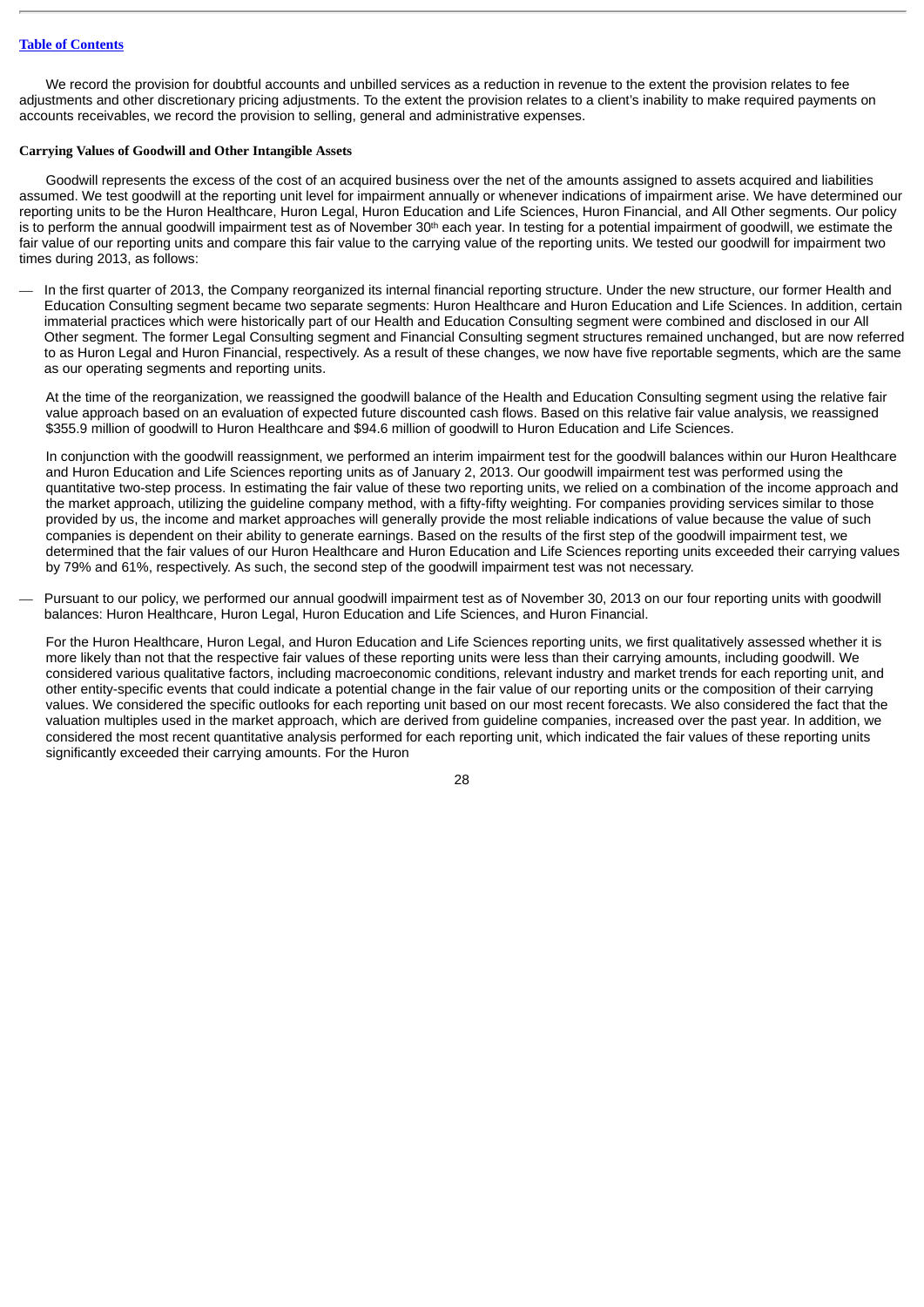Healthcare and Huron Education and Life Sciences reporting units, the most recent quantitative analysis performed was during the first quarter of 2013, as discussed above, which showed that their fair values exceeded their carrying amounts by 79% and 61%, respectively. The most recent quantitative analysis performed for the Huron Legal reporting unit was our 2012 annual goodwill impairment analysis which showed that its fair value exceeded its carrying amount by 60%. Based on our assessments, we determined that the fair values for the Huron Healthcare, Huron Legal, and Huron Education and Life Sciences reporting units were more likely than not greater than their respective carrying amounts. As such, performing the first step of the two-step impairment test for these reporting units was unnecessary.

For the Huron Financial reporting unit, we performed the first step of the quantitative two-step impairment test by comparing the fair value of the reporting unit to its carrying amount, including goodwill. Based on the result of the first step of this goodwill impairment analysis, we determined that the fair value of the Huron Financial reporting unit exceeded its carrying value by 36%. Since the fair value of this reporting unit exceeded its carrying value, the second step of the goodwill impairment test was not necessary.

In estimating the fair value of our Huron Financial reporting unit, we relied on a combination of the income approach and the market approach, utilizing the guideline company method, with a fifty-fifty weighting. For companies providing services similar to those provided by us, the income and market approaches will generally provide the most reliable indications of value because the value of such companies is dependent on their ability to generate earnings.

In the income approach, we utilized a discounted cash flow analysis, which involved estimating the expected after-tax cash flows that will be generated by the reporting unit and then discounting those cash flows to present value reflecting the relevant risks associated with the reporting unit and the time value of money. This approach requires the use of significant estimates and assumptions, including long-term projections of future cash flows, market conditions, discount rates reflecting the risk inherent in future cash flows, revenue growth, perpetual growth rates, and profitability, among others. In estimating future cash flows, we relied on an internally generated five-year forecast. For periods after the five-year forecast, we estimated a 3.0% long-term annual revenue growth rate. Our forecast is based on our historical experience, current backlog, expected market demand, and other industry information. Our discounted cash flow analysis assumed a 14.0% weighted average cost of capital ("WACC") discount rate.

In the market approach, we utilized the guideline company method, which involved calculating valuation multiples based on operating data from guideline publicly traded companies. Multiples derived from guideline companies provide an indication of how much a knowledgeable investor in the marketplace would be willing to pay for a company. These multiples were then adjusted for factors similar to those used in a discounted cash flow analysis and applied to the operating data for our Huron Financial reporting unit to arrive at an indication of value.

Determining the fair value of a reporting unit requires us to make significant judgments, estimates, and assumptions. While we believe that the estimates and assumptions underlying our valuation methodology are reasonable, these estimates and assumptions could have a significant impact on whether or not an impairment charge is recognized and also the magnitude of any such charge. The results of an impairment analysis are as of a point in time. There is no assurance that the actual future earnings or cash flows of our reporting units will not differ significantly from our projections. We will monitor any changes to our assumptions and will evaluate goodwill as deemed warranted during future periods. Any significant decline in our operations could result in goodwill impairment charges.

The table below presents the decrease in the fair value of our Huron Financial reporting unit given a one percent increase in the discount rate or a one percent decrease in the long-term assumed annual revenue growth rate.

|                                      | Decrease in Fair Value<br>of the Reporting Unit |       | Percentage by which Fair Value<br><b>Exceeds Carrying Amount</b> |
|--------------------------------------|-------------------------------------------------|-------|------------------------------------------------------------------|
| (in thousands)                       | Huron Financial                                 |       | Huron Financial                                                  |
| Discount Rate-Increase by 1%         |                                                 | 1.000 | 32%                                                              |
| Long-term Growth Rate-Decrease by 1% |                                                 | 800   | 33%                                                              |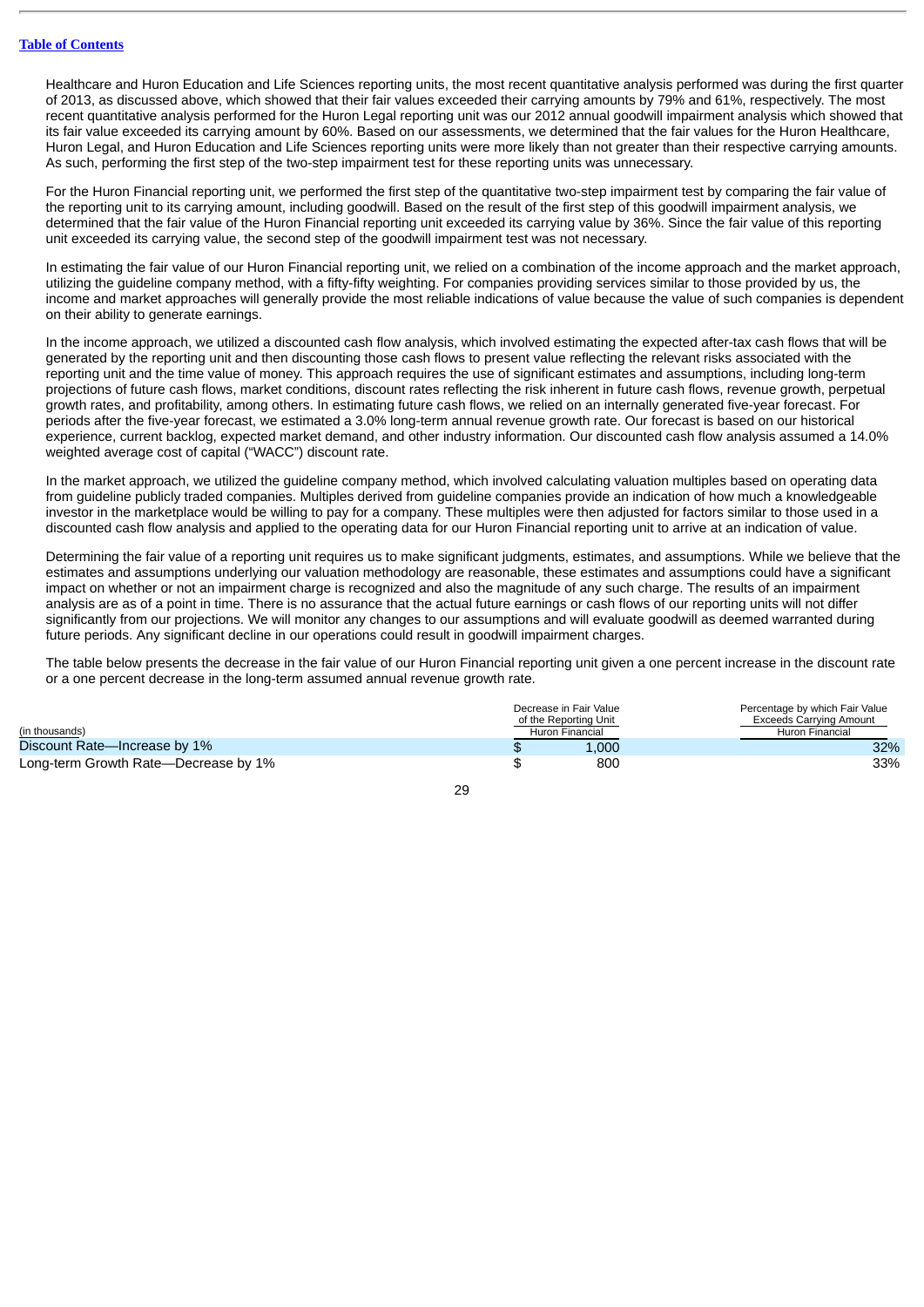The carrying values of goodwill for each of our reporting units as of December 31, 2013 are as follows (in thousands):

|                            |            | Huron    |               |           |           |  |  |
|----------------------------|------------|----------|---------------|-----------|-----------|--|--|
|                            | Huron      | Huron    | Education and | Huron     |           |  |  |
|                            | Healthcare | Legal    | Life Sciences | Financial | Total     |  |  |
| Carrying Value of Goodwill | \$355.880  | \$53.159 | 111.504<br>\$ | \$16.094  | \$536.637 |  |  |

Intangible assets represent purchased assets that lack physical substance but can be distinguished from goodwill. Our intangible assets, net of accumulated amortization, totaled \$21.2 million at December 31, 2013 and primarily consist of customer contracts, customer relationships, noncompetition agreements, trade names, technology and software, and a document reviewer database. We use valuation techniques in estimating the initial fair value of acquired intangible assets. These valuations are primarily based on the present value of the estimated net cash flows expected to be derived from the intangible assets, discounted for assumptions such as future customer attrition. We evaluate our intangible assets for impairment whenever events or changes in circumstances indicate that the carrying amount of the assets may not be recoverable. For example, higher or earlier-than-expected customer attrition may result in an increase in future amortization charges or an impairment charge for customer-related intangible assets.

#### **Valuation of Net Deferred Tax Assets**

We account for income taxes in accordance with ASC 740, "Income Taxes." Deferred tax assets and liabilities are recorded for future tax consequences attributable to temporary differences between the financial statement carrying amounts of existing assets and liabilities and their respective tax bases. These deferred tax assets and liabilities are measured using enacted tax rates expected to apply to taxable income in the years in which those temporary differences are expected to be recovered or settled. To the extent that deferred tax assets will not likely be recovered in future periods, a valuation allowance is established against such deferred tax assets.

In preparing our financial statements, we exercise significant judgment in determining our provision for income taxes, deferred tax assets and liabilities, and the valuation allowance. In determining our provision for income taxes on an interim basis, we estimate our annual effective tax rate based on information available at each interim period. In determining whether a valuation allowance is warranted, we consider the historical and estimated future taxable income and other relevant factors of the entity recording the respective deferred tax asset. If actual results differ from our estimates, or if these estimates are adjusted in future periods, an adjustment to the valuation allowance may be required. To the extent that we increase the valuation allowance, our provision for income taxes will increase and our net income will decrease in the period that the adjustment is made. As of December 31, 2013, we have recorded a valuation allowance of \$5.7 million, resulting in net deferred tax liabilities of \$4.9 million.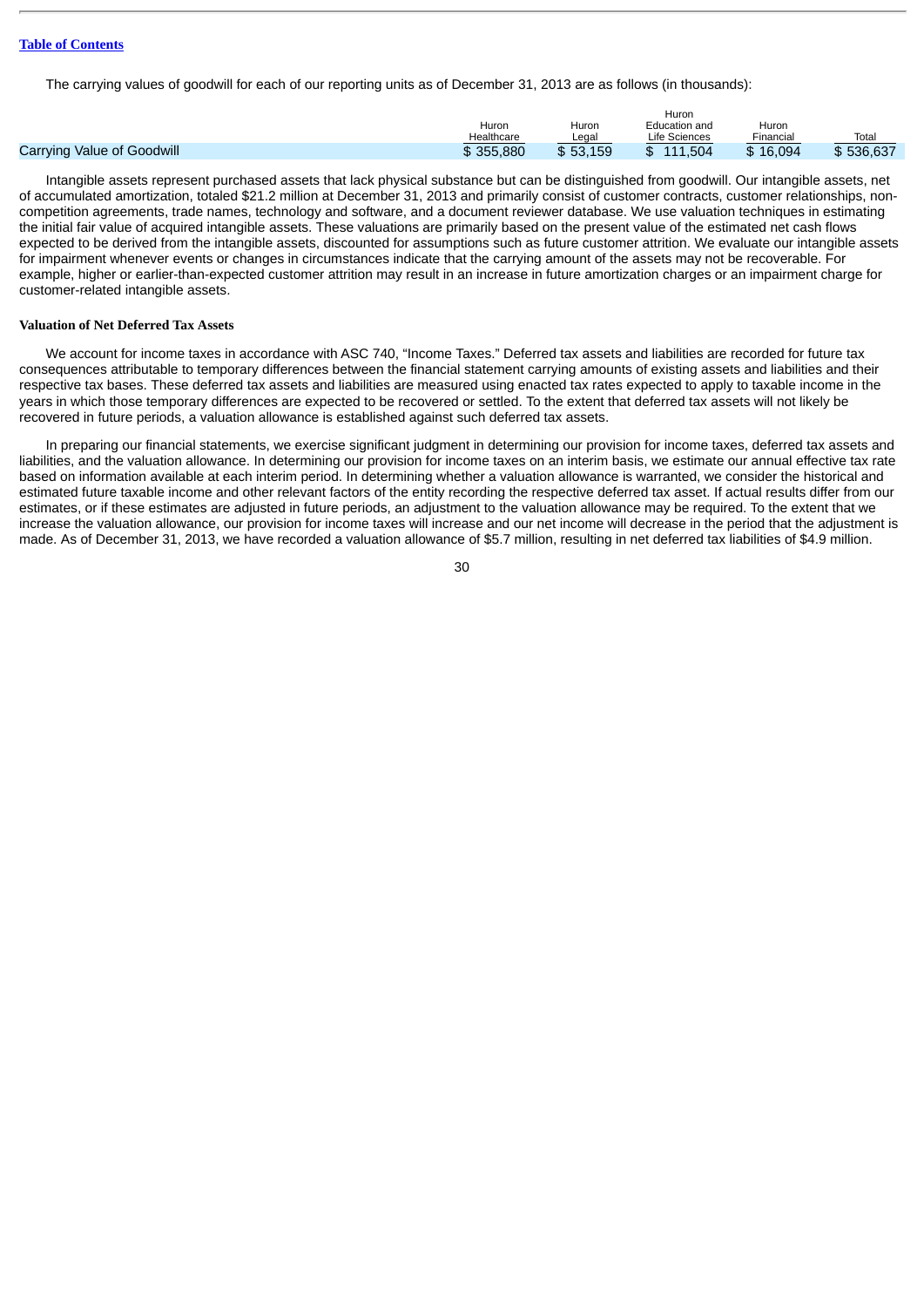# **RESULTS OF OPERATIONS**

The following table sets forth, for the periods indicated, selected segment and consolidated operating results and other operating data. Certain amounts reported in the prior year have been reclassified to conform to the new segment structure that was established in the first quarter of 2013 as a result of the reorganization of our internal financial reporting structure. For further information on our segments and the reorganization of our internal financial reporting structure, see Note 17 "Segment Information" under "Part II—Item 8. Financial Statements and Supplementary Data."

| Segment and Consolidated Operating Results of Continuing Operations |           | Year Ended December 31. |           |  |  |  |  |
|---------------------------------------------------------------------|-----------|-------------------------|-----------|--|--|--|--|
| (in thousands):                                                     | 2013      | 2012                    | 2011      |  |  |  |  |
| Revenues and reimbursable expenses:                                 |           |                         |           |  |  |  |  |
| Huron Healthcare                                                    | \$358,766 | \$288,762               | \$280,384 |  |  |  |  |
| Huron Legal                                                         | 182,394   | 184,918                 | 172,355   |  |  |  |  |
| Huron Education and Life Sciences                                   | 148,304   | 129,427                 | 115,328   |  |  |  |  |
| <b>Huron Financial</b>                                              | 29,974    | 22,019                  | 34,911    |  |  |  |  |
| All Other                                                           | 1,084     | 835                     | 3,336     |  |  |  |  |
| <b>Total revenues</b>                                               | 720,522   | 625,961                 | 606,314   |  |  |  |  |
| Total reimbursable expenses                                         | 67,267    | 55,764                  | 51,580    |  |  |  |  |
| Total revenues and reimbursable expenses                            | \$787,789 | \$681,725               | \$657,894 |  |  |  |  |
| Operating income (loss):                                            |           |                         |           |  |  |  |  |
| <b>Huron Healthcare</b>                                             | \$141,870 | \$110,864               | \$105,995 |  |  |  |  |
| Huron Legal                                                         | 41.964    | 44.317                  | 43,213    |  |  |  |  |
| Huron Education and Life Sciences                                   | 35,898    | 38,283                  | 33,051    |  |  |  |  |
| Huron Financial                                                     | 7,279     | 1,888                   | 9,928     |  |  |  |  |
| <b>All Other</b>                                                    | (1,256)   | (2, 285)                | (6, 222)  |  |  |  |  |
| Total segment operating income                                      | 225.755   | 193,067                 | 185,965   |  |  |  |  |
| Operating expenses and gains not allocated to segments (1)          | 105,850   | 119,624                 | 130,518   |  |  |  |  |
| Total operating income                                              | \$119,905 | \$73,443                | \$55,447  |  |  |  |  |

|                                                                        |       | Year Ended December 31. |       |  |  |  |  |
|------------------------------------------------------------------------|-------|-------------------------|-------|--|--|--|--|
| Other Operating Data of Continuing Operations (excluding All Other):   | 2013  | 2012                    | 2011  |  |  |  |  |
| Number of full-time billable consultants (at period end) (2):          |       |                         |       |  |  |  |  |
| Huron Healthcare (6)                                                   | 966   | 856                     | 757   |  |  |  |  |
| Huron Legal                                                            | 141   | 139                     | 113   |  |  |  |  |
| Huron Education and Life Sciences                                      | 504   | 413                     | 313   |  |  |  |  |
| <b>Huron Financial</b>                                                 | 64    | 62                      | 73    |  |  |  |  |
| Total $(6)$                                                            | 1.675 | 1,470                   | 1,256 |  |  |  |  |
| Average number of full-time billable consultants (for the period) (2): |       |                         |       |  |  |  |  |
| Huron Healthcare (6)                                                   | 907   | 819                     | 692   |  |  |  |  |
| Huron Legal                                                            | 146   | 126                     | 117   |  |  |  |  |
| Huron Education and Life Sciences                                      | 450   | 368                     | 292   |  |  |  |  |
| <b>Huron Financial</b>                                                 | 62    | 67                      | 75    |  |  |  |  |
| Total $(6)$                                                            | 1.565 | 1.380                   | 1.176 |  |  |  |  |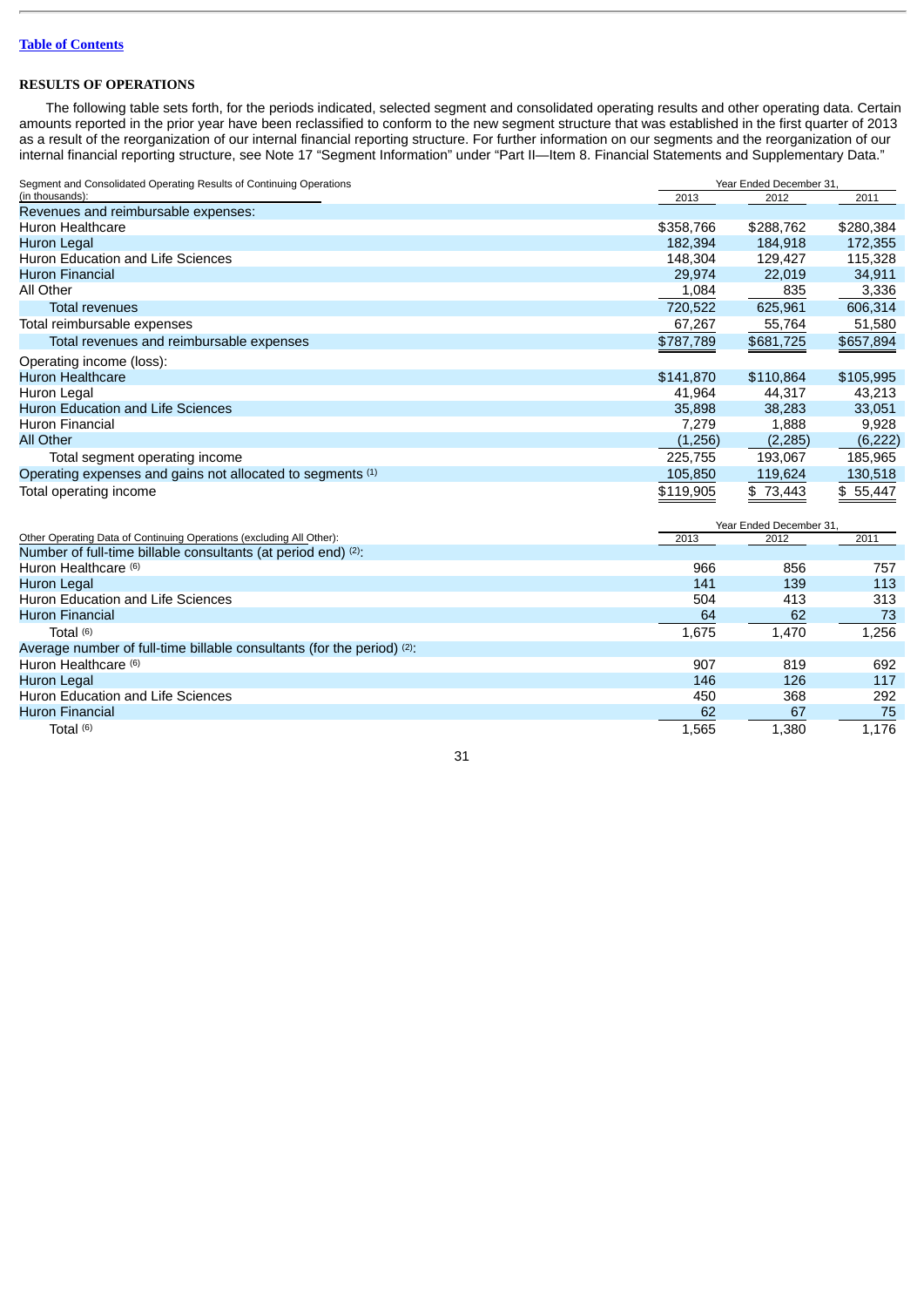|                                                                      | Year Ended December 31, |                |    |                |
|----------------------------------------------------------------------|-------------------------|----------------|----|----------------|
| Other Operating Data of Continuing Operations (excluding All Other): | 2013                    | 2012           |    | 2011           |
| Full-time billable consultant utilization rate (3):                  |                         |                |    |                |
| Huron Healthcare (6)                                                 | 83.0%                   | 79.5%          |    | 80.0%          |
| <b>Huron Legal</b>                                                   | 60.8%                   | 67.4%          |    | 60.5%          |
| <b>Huron Education and Life Sciences</b>                             | 66.7%                   | 73.1%          |    | 72.7%          |
| <b>Huron Financial</b>                                               | 73.7%                   | 56.3%          |    | 72.5%          |
| Total (6)                                                            | 75.9%                   | 75.6%          |    | 75.9%          |
| Full-time billable consultant average billing rate per hour (4):     |                         |                |    |                |
| Huron Healthcare (6)                                                 | \$<br>233               | 224<br>\$      | \$ | 255            |
| <b>Huron Legal</b>                                                   | \$<br>248               | 240<br>\$      | \$ | 238            |
| Huron Education and Life Sciences                                    | \$<br>214               | \$<br>212      | \$ | 220            |
| <b>Huron Financial</b>                                               | \$<br>329               | 302<br>\$      | \$ | 329            |
| Total (6)                                                            | \$<br>233               | \$<br>225      | \$ | 250            |
| Revenue per full-time billable consultant (in thousands):            |                         |                |    |                |
| Huron Healthcare (6)                                                 | \$<br>369               | \$<br>325      | \$ | 377            |
| <b>Huron Legal</b>                                                   | \$<br>272               | 299<br>\$      | \$ | 247            |
| <b>Huron Education and Life Sciences</b>                             | \$<br>269               | \$<br>295      | \$ | 312            |
| <b>Huron Financial</b>                                               | \$<br>460               | 318<br>\$      | \$ | 448            |
| Total $(6)$                                                          | \$<br>335               | \$<br>314      | \$ | 352            |
| Average number of full-time equivalents (for the period) (5):        |                         |                |    |                |
| Huron Healthcare (6)                                                 | 53                      | 57             |    | 71             |
| <b>Huron Legal</b>                                                   | 1,062                   | 1,054          |    | 1,015          |
| <b>Huron Education and Life Sciences</b>                             | 44                      | 33             |    | 45             |
| <b>Huron Financial</b>                                               | $\overline{2}$          | $\overline{2}$ |    | $\overline{2}$ |
| Total (6)                                                            | 1,161                   | 1,146          |    | 1,133          |
| Revenue per full-time equivalent (in thousands):                     |                         |                |    |                |
| Huron Healthcare (6)                                                 | \$<br>449               | 396<br>\$      | \$ | 296            |
| <b>Huron Legal</b>                                                   | \$<br>135               | \$<br>140      | \$ | 141            |
| <b>Huron Education and Life Sciences</b>                             | \$<br>612               | \$<br>643      | \$ | 525            |
| <b>Huron Financial</b>                                               | \$<br>543               | \$<br>350      | \$ | 631            |
| Total $(6)$                                                          | \$<br>168               | 168<br>\$      | \$ | 168            |

(1) Operating expenses not allocated to the segments include the goodwill impairment charges, among others. The goodwill impairment charges are not allocated at the segment level because the underlying goodwill asset is reflective of our corporate investment in the segments. We do not include the impact of goodwill impairment charges in our evaluation of segment performance.

(2) Consists of our full-time professionals who provide consulting services and generate revenues based on the number of hours worked.

(3) Utilization rate for our full-time billable consultants is calculated by dividing the number of hours all of our full-time billable consultants worked on client assignments during a period by the total available working hours for all of these consultants during the same period, assuming a forty-hour work week, less paid holidays and vacation days.

(4) Average billing rate per hour for our full-time billable consultants is calculated by dividing revenues for a period by the number of hours worked on client assignments during the same period.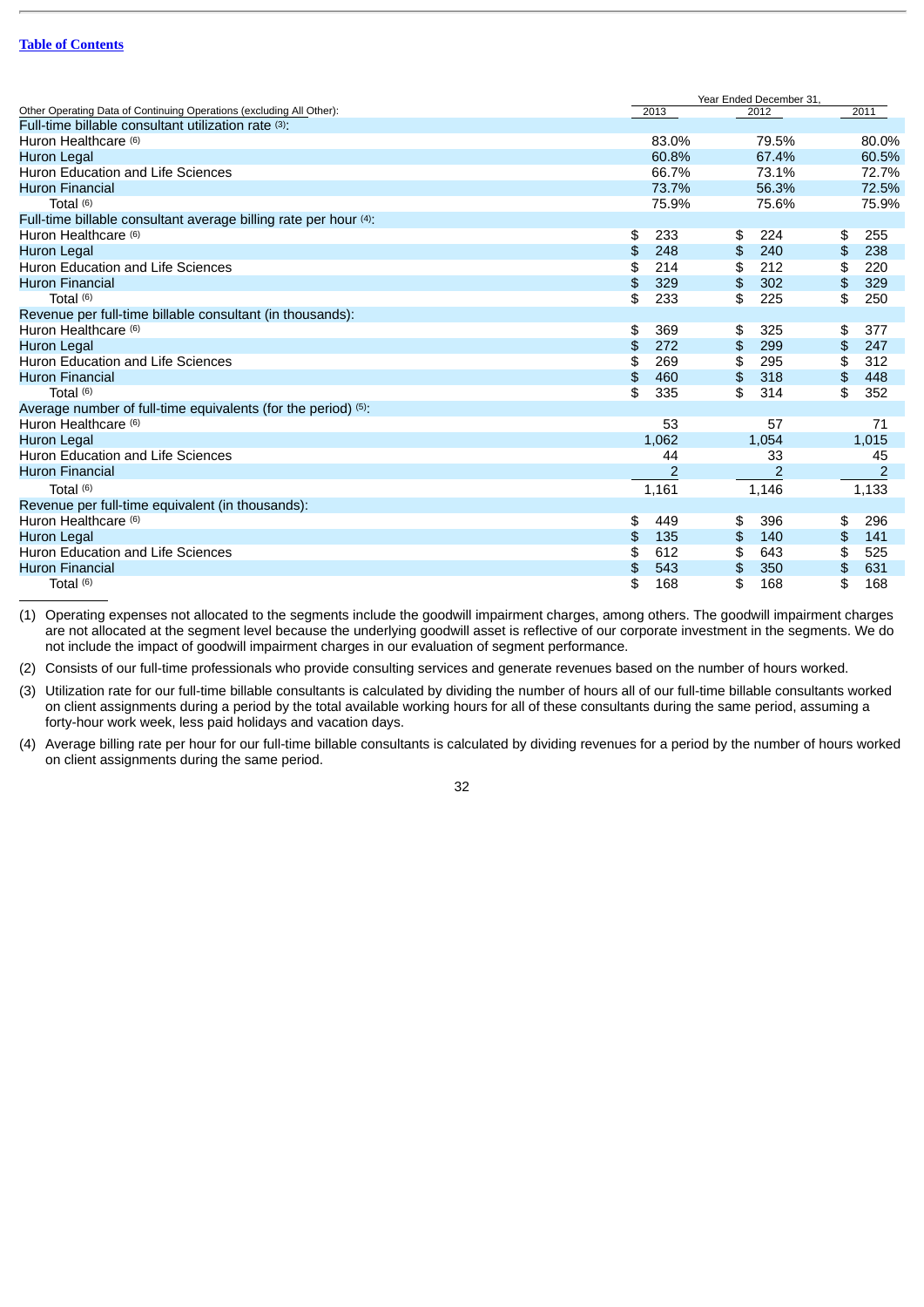- (5) Consists of project consultants and contractors who work variable schedules as needed by our clients and generate revenues primarily based on number of hours worked and units produced, such as pages reviewed and data processed. Also includes full-time employees who provide software support and maintenance services to our clients.
- (6) Effective January 1, 2013, a group within the Huron Healthcare segment that provides post-implementation services that was previously classified as full-time equivalents is now classified as full-time billable consultants due to the evolving nature of the services that they offer. Prior periods have been revised to reflect this change.

#### **Non-GAAP Measures**

We also assess our results of operations using certain non-GAAP financial measures. These non-GAAP financial measures differ from GAAP because the non-GAAP financial measures we calculate to measure Adjusted EBITDA, Adjusted net income from continuing operations, and Adjusted diluted earnings per share from continuing operations exclude a number of items required by GAAP, each discussed below. These non-GAAP financial measures should be considered in addition to, and not as a substitute for or superior to, any measure of performance, cash flows, or liquidity prepared in accordance with GAAP. Our non-GAAP financial measures may be defined differently from time to time and may be defined differently than similar terms used by other companies, and accordingly, care should be exercised in understanding how we define our non-GAAP financial measures.

Our management uses the non-GAAP financial measures to gain an understanding of our comparative operating performance, for example when comparing such results with previous periods or forecasts. These non-GAAP financial measures are used by management in their financial and operating decision making because management believes they reflect our ongoing business in a manner that allows for meaningful period-toperiod comparisons. Management also uses these non-GAAP financial measures when publicly providing our business outlook, for internal management purposes, and as a basis for evaluating potential acquisitions and dispositions. We believe that these non-GAAP financial measures provide useful information to investors and others in understanding and evaluating Huron's current operating performance and future prospects in the same manner as management does and in comparing in a consistent manner Huron's current financial results with Huron's past financial results.

The reconciliations of these financial measures from GAAP to non-GAAP are as follows (in thousands):

|                                                                         | Year Ended December 31, |           |           |  |  |
|-------------------------------------------------------------------------|-------------------------|-----------|-----------|--|--|
|                                                                         | 2013                    | 2012      | 2011      |  |  |
| <b>Revenues</b>                                                         | \$720,522               | \$625,961 | \$606,314 |  |  |
| Net income from continuing operations                                   | \$66,463                | \$35,953  | \$21,481  |  |  |
| Add back:                                                               |                         |           |           |  |  |
| Income tax expense                                                      | 47.176                  | 29.695    | 21,629    |  |  |
| Interest and other expenses                                             | 6.266                   | 7.795     | 12,337    |  |  |
| Depreciation and amortization                                           | 23,601                  | 22,338    | 23,888    |  |  |
| Earnings before interest, taxes, depreciation and amortization (EBITDA) | 143.506                 | 95.781    | 79.335    |  |  |
| Add back:                                                               |                         |           |           |  |  |
| Restructuring charges                                                   | 761                     | 4.004     | 3,829     |  |  |
| Restatement related expenses                                            |                         | 1,785     | 4,579     |  |  |
| Litigation and other settlement (gains) losses                          | (5, 875)                | 1,150     | 1,096     |  |  |
| Goodwill impairment charges                                             |                         | 13,083    | 21,973    |  |  |
| <b>Adjusted EBITDA</b>                                                  | \$138,392               | \$115,803 | \$110,812 |  |  |
| Adjusted EBITDA as a percentage of revenues                             | 19.2%                   | 18.5%     | 18.3%     |  |  |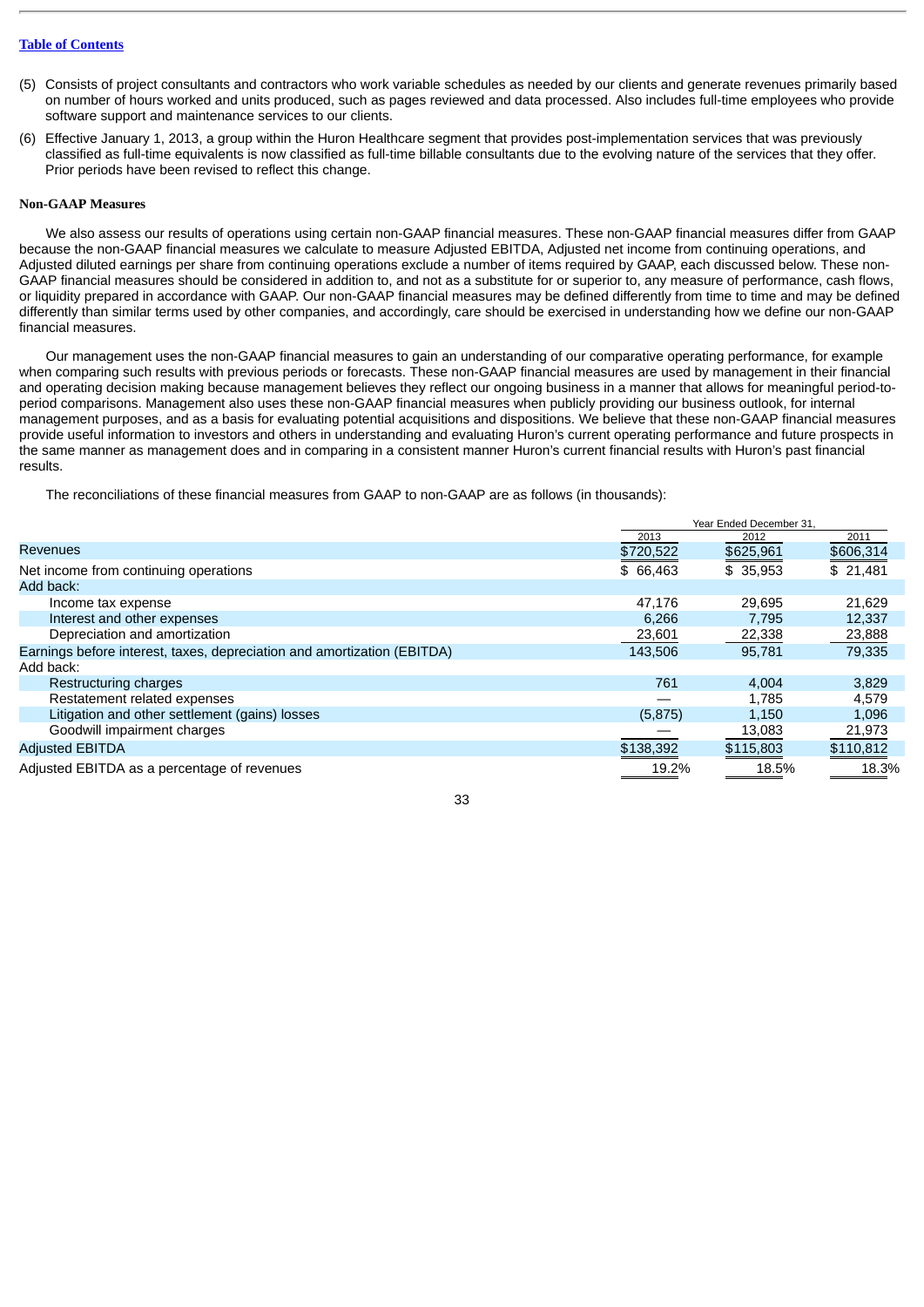|                                                                | Year Ended December 31. |            |             |
|----------------------------------------------------------------|-------------------------|------------|-------------|
|                                                                | 2013                    | 2012       | 2011        |
| Net income from continuing operations                          | \$66,463                | \$35,953   | \$21,481    |
| Weighted average shares—diluted                                | 22,777                  | 22.285     | 21,676      |
| Diluted earnings per share from continuing operations          | \$<br>2.92              | \$<br>1.61 | 0.99<br>\$. |
| Add back:                                                      |                         |            |             |
| Amortization of intangible assets                              | 6.798                   | 6.987      | 8,165       |
| Restructuring charges                                          | 761                     | 4.004      | 3,829       |
| Restatement related expenses                                   |                         | 1.785      | 4,579       |
| Litigation and other settlement (gains) losses                 | (5, 875)                | 1,150      | 1,096       |
| Goodwill impairment charges                                    |                         | 13.083     | 21,973      |
| Tax effect                                                     | (674)                   | (10, 737)  | (15, 457)   |
| Total adjustments, net of tax                                  | 1,010                   | 16,272     | 24,185      |
| Adjusted net income from continuing operations                 | \$67,473                | \$52,225   | \$45,666    |
| Adjusted diluted earnings per share from continuing operations | 2.96<br>\$              | 2.34       | 2.11        |

These non-GAAP financial measures include adjustments for the following items:

*Restructuring charges:* We have incurred charges due to the restructuring of various parts of our business. These restructuring charges have primarily consisted of severance charges, costs associated with office space reductions including the accelerated depreciation of certain leasehold improvements, and the write-off of impaired intangible assets. We have excluded the effect of the restructuring charges from our non-GAAP measures as a means to provide comparability with periods that were not impacted by a restructuring charge. Additionally, the amount of each restructuring charge is significantly affected by the timing and size of the restructured business or component of a business.

*Restatement related expenses:* We have incurred significant expenses related to our 2009 financial statement restatement. We have excluded the effect of these restatement related expenses from our non-GAAP measures as a means to provide comparability with periods that were not impacted by the restatement related expenses.

*Litigation and other settlement (gains) losses:* We have excluded the effect of the litigation and other settlements to permit comparability with periods that were not impacted by these items.

*Goodwill impairment charges:* Goodwill impairment charges are inconsistent in their amount and frequency. We have excluded the effects of these charges to permit comparability with periods that were not impacted by such charges.

*Amortization of intangible assets*: We have excluded the effect of amortization of intangible assets from the calculation of Adjusted net income from continuing operations presented above. Amortization of intangibles is inconsistent in its amount and frequency and is significantly affected by the timing and size of our acquisitions.

*Tax effect:* The non-GAAP income tax adjustment reflects the incremental tax rate applicable to the non-GAAP adjustments.

*Income tax expense, Interest and other expenses, Depreciation and amortization:* We have excluded the effects of income tax expense, interest and other expenses, and depreciation and amortization in the calculation of EBITDA as these are customary exclusions as defined by the calculation of EBITDA to arrive at meaningful earnings from core operations excluding the effect of such items.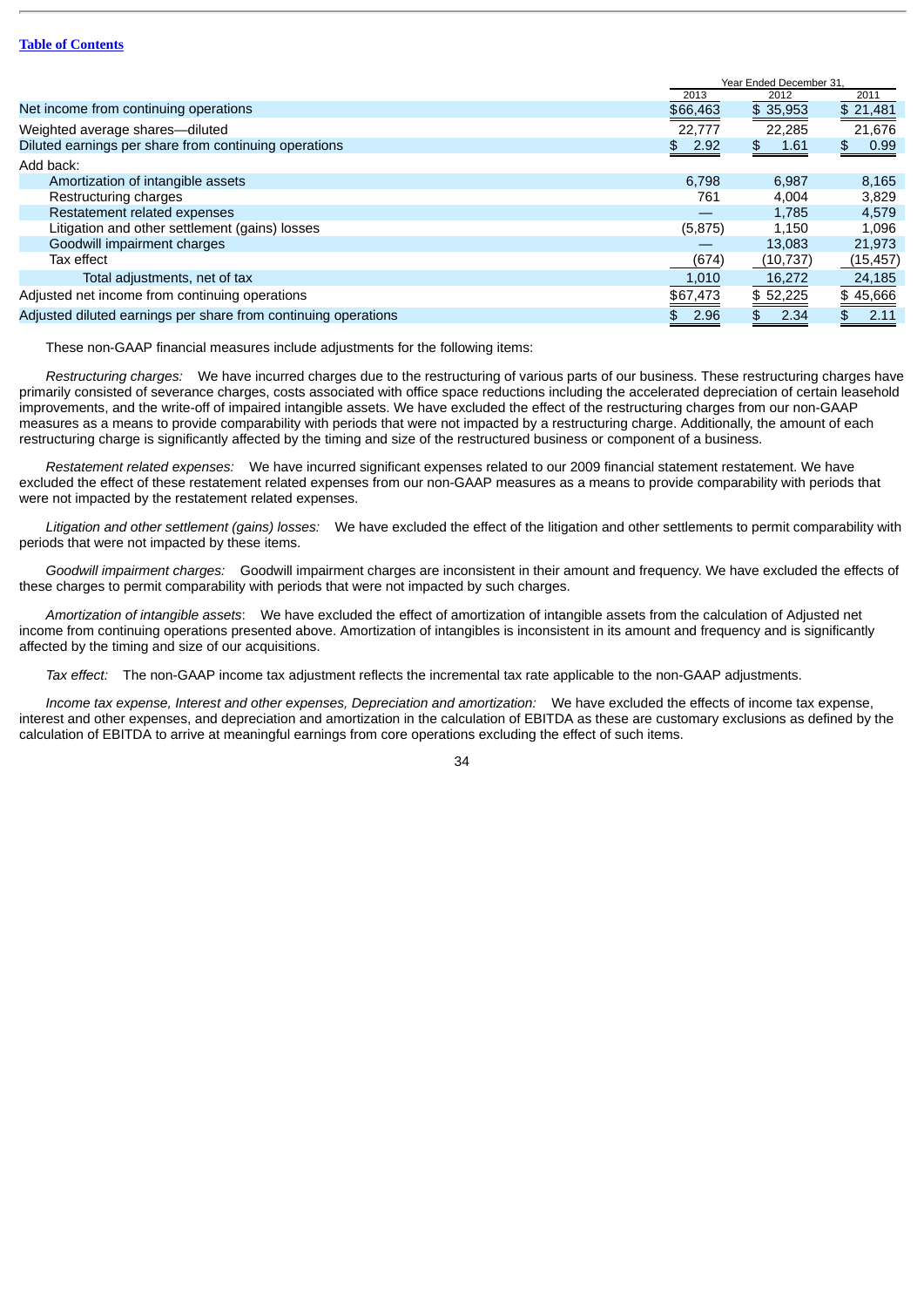#### **Year Ended December 31, 2013 Compared to Year Ended December 31, 2012**

### **Revenues**

Revenues increased \$94.5 million, or 15.1%, to \$720.5 million for the year ended December 31, 2013, from \$626.0 million for the year ended December 31, 2012. Of the overall \$94.5 million increase in revenues, \$90.8 million was attributable to our full-time consultants, while \$3.7 million was attributable to our full-time equivalents.

The \$90.8 million increase in full-time billable consultant revenues was driven by increases in the average number of billable consultants, our average bill rate, and our consultant utilization rate. This increase primarily reflected strengthened demand for our services in the Huron Healthcare, Huron Education and Life Sciences, and Huron Financial segments. Revenue attributable to full-time consultants included an increase of \$16.3 million in performance-based revenue, which was primarily generated by our Huron Healthcare segment. Performance-based fee engagements may cause significant variations in revenues and operating results due to the timing of achievement of the performance-based criteria. Likewise, the mix of fees earned by the achievement of performance-based criteria compared to fees earned under fixed-fee or time-andexpense arrangements can also vary significantly between periods based on the preferences of our clients.

The \$3.7 million increase in full-time equivalent revenues was primarily attributable to an increase in the average number of full-time equivalents. Revenue attributable to full-time equivalents reflected increased use of contractors in the Huron Education and Life Sciences, Huron Healthcare, and Huron Financial segments, partially offset by decreased demand for our document review services in the Huron Legal segment.

### **Total Direct Costs**

Our total direct costs increased \$57.9 million, or 14.9%, to \$446.6 million for the year ended December 31, 2013 from \$388.7 million for the year ended December 31, 2012. The increase was primarily related to a \$64.3 million increase in salaries, bonuses, and related expenses for our revenue-generating professionals, partially offset by a \$5.1 million decrease in contractor expense, a \$1.0 million decrease in intangible asset amortization expense, and a \$0.5 million decrease in technology expense. As a percentage of revenues, our total direct costs slightly decreased to 62.0% during 2013 compared to 62.1% during 2012. This primarily reflected the decreases in contractor expense, technology expense, and intangible asset amortization expense, as well as revenue growth that outpaced the increase in salaries and related expenses for our revenuegenerating professionals, largely offset by an increase in bonus expense for our revenue-generating professionals as a percentage of revenues during 2013.

Total direct costs for the year ended December 31, 2013 included \$14.1 million of share-based compensation expense for our revenuegenerating professionals compared to \$11.6 million in 2012. The increase in share-based compensation expense was primarily driven by an increase in the number of awards earned in 2013 based on 2013 performance compared to the number that were earned in 2012 based on 2012 performance. In the fourth quarter of 2013, the Compensation Committee of the board of directors amended certain share-based awards outstanding under our 2012 Omnibus Incentive Plan and our 2004 Omnibus Stock Plan to provide for a retirement eligibility provision. Under this provision, eligible employees who have reached 62 years of age and have completed seven years of employment with the Company will continue vesting in their share-based awards after retirement, subject to certain conditions. In connection with this new provision, we recorded a one-time charge of \$0.7 million in the fourth quarter of 2013 for additional share-based compensation expense.

As previously disclosed in our second quarter 2013 Form 10-Q, and as discussed in Note 2 "Summary of Significant Accounting Policies" under "Part II—Item 8. Financial Statements and Supplementary Data," in the second quarter of 2013, we identified a \$1.1 million error in sharebased compensation expense resulting from the use of the straight-line attribution method for performance awards with graded vesting features granted in prior periods. The \$1.1 million pretax adjustment, which represented the cumulative error related to all prior period financial statements beginning with the first quarter of 2010 through the first quarter of 2013, resulted in a \$0.9 million increase in Direct costs and a \$0.2 million increase in Selling, general and administrative expenses. After consideration of both quantitative and qualitative factors,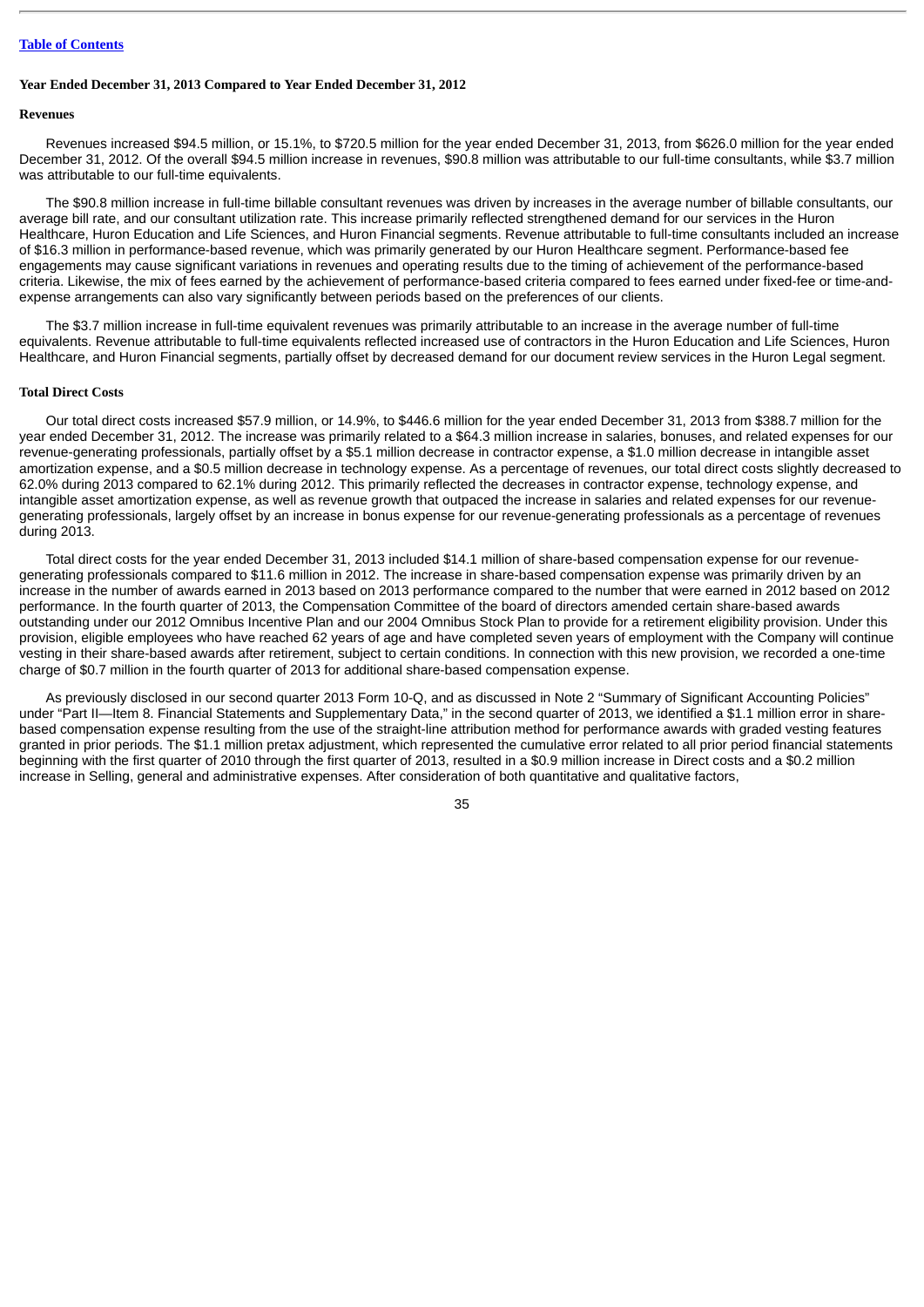we concluded that our previously issued annual and quarterly financial statements for the years 2010, 2011, and 2012 and the first quarter of 2013 were not materially misstated, and the effect of recognizing this adjustment during the second quarter of 2013 was not material for the period then ended and is not material for the full year 2013 results.

Total direct costs for the year ended December 31, 2013 also included \$3.1 million of amortization expense for intangible assets and software development costs, primarily representing customer-related assets and software acquired in business combinations, compared to \$3.8 million of intangible asset amortization expense in 2012. The decrease in intangible asset amortization expense was primarily attributable to an intangible asset that became fully amortized during the third quarter of 2012, partially offset by the amortization of intangible assets acquired in connection with our business acquisitions during 2013 and 2012.

### **Operating Expenses and Other Operating Gains**

Selling, general and administrative expenses increased \$13.3 million, or 10.6%, to \$138.5 million for the year ended December 31, 2013, compared to \$125.3 million for the year ended December 31, 2012. This increase was primarily related to a \$12.2 million increase in salaries, bonuses, and related expenses for our support personnel, a \$1.7 million increase in practice administration and meetings expenses, a \$1.4 million increase in promotion and sponsorship expenses, a \$1.0 million increase in computer equipment and software license expenses, and a \$0.9 million increase in accounting, tax, and audit fees. These increases were partially offset by a \$2.8 million decrease in facilities and other office related expenses and a \$0.8 million decrease in training costs. As a percentage of revenues, selling, general and administrative expenses decreased to 19.2% during 2013 compared to 20.0% during 2012. This decrease primarily reflected the decreases in facilities and other office related expenses, training costs, and legal expenses, as well as our revenue growth that outpaced the growth in promotion and sponsorship expenses during 2013, partially offset by an increase in salaries, bonuses, and related expenses for our support personnel as a percentage of revenues. Also included in selling, general and administrative expenses is share-based compensation expense for our non-revenue-generating professionals, which totaled \$4.3 million in 2013, compared to \$4.0 million in 2012.

Restructuring expense for the year ended December 31, 2013 was \$0.8 million compared to \$4.0 million for the year ended December 31, 2012. The expense in 2013 primarily related to a \$0.6 million restructuring charge related to the consolidation of office space in the Washington, D.C. area. This office space was acquired in the Adams Grayson acquisition that occurred in the second half of 2012. See Note 9 "Restructuring Charges" for further discussion of our restructuring expenses.

We did not incur restatement related expenses during the year ended December 31, 2013. During 2012, expenses incurred in connection with our 2009 restatement totaled \$1.8 million and consisted primarily of legal fees. As a result of the 2012 settlement with the SEC, we do not expect to incur any additional restatement related expenses.

Net litigation and other settlement gains totaled \$5.9 million for the year ended December 31, 2013, compared to a litigation settlement loss of \$1.2 million during 2012. During the third quarter of 2013, we reached a settlement agreement to resolve a lawsuit brought by Huron, resulting in a gain of \$5.3 million being recorded. We collected \$2.6 million of the settlement amount during the fourth quarter of 2013, and received the remaining amount in January of 2014. During the second quarter of 2012, we conducted preliminary settlement discussions with the relator in the *qui tam* action discussed in "Legal Proceedings" and in Note 16 "Commitments, Contingencies and Guarantees," and as a result, we recorded a charge of \$1.2 million. On March 8, 2013, the Court granted Huron's motion for summary judgment and dismissed the relator's second amended complaint in its entirety with prejudice. As a result, during the first quarter of 2013, we reversed the charge of \$1.2 million taken during 2012. During the fourth quarter of 2013, we settled a dispute with a former client, and as a result recorded a charge of \$0.6 million.

Depreciation expense increased \$1.2 million, or 7.8%, to \$16.5 million for the year ended December 31, 2013, from \$15.3 million for the year ended December 31, 2012. The increase was primarily related to the depreciation of servers and network equipment placed into service in the fourth quarter of 2012 and first half of 2013. Non-direct intangible assets amortization expense increased \$0.8 million, or 24.5%, to \$4.0 million in 2013 from \$3.2 million in 2012. The increase in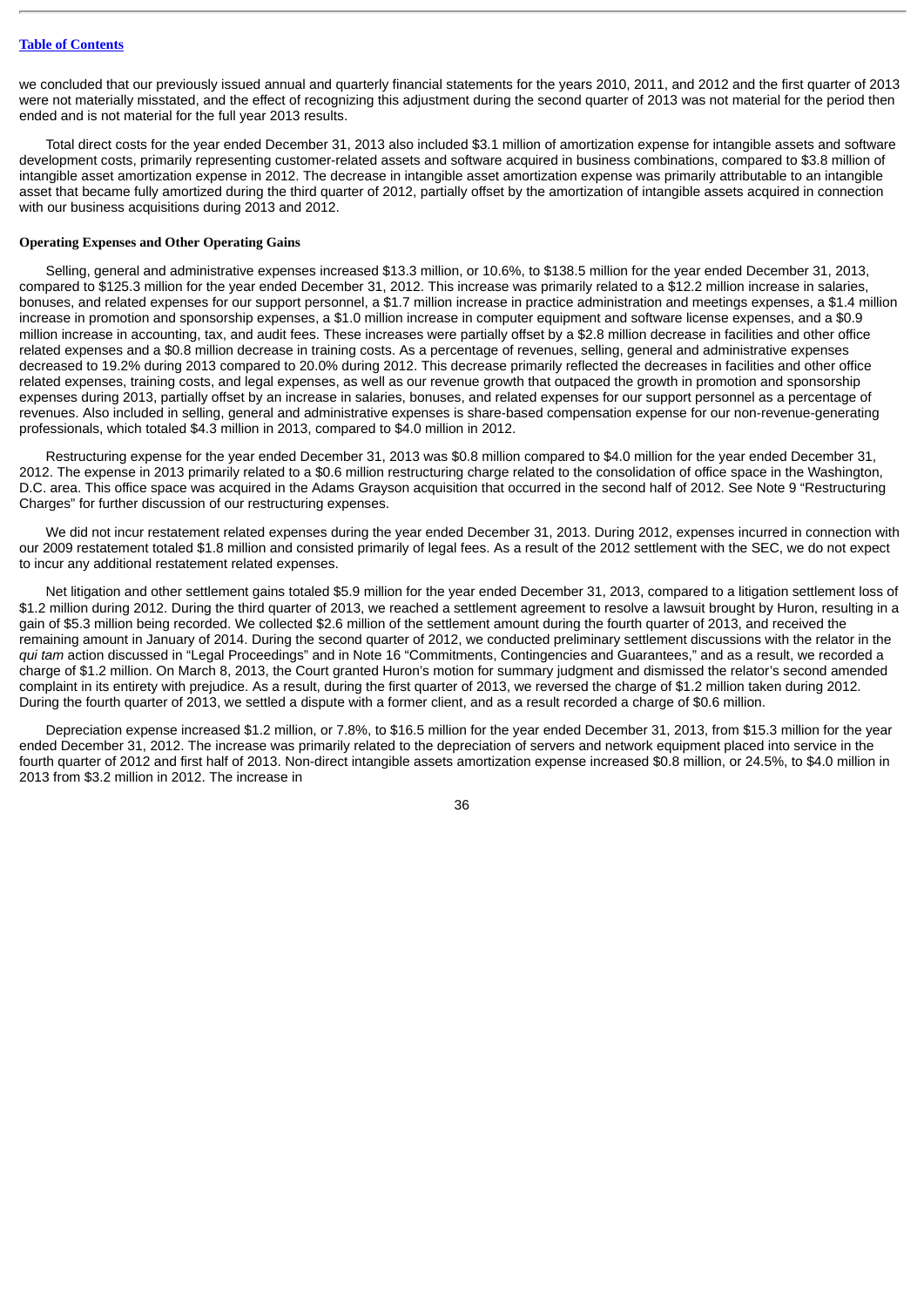amortization expense reflected amortization related to certain intangible assets acquired as the result of business combinations during 2012 and 2013, partially offset by certain intangible assets from prior acquisitions that became fully amortized during the second half of 2012. Non-direct intangible assets amortization relates to customer relationships, non-competition agreements, trade names, and licenses acquired in connection with our acquisitions.

Goodwill impairment charge expense was \$13.1 million during 2012 and was related to our Huron Financial segment. See Note 4 "Goodwill and Intangible Assets" for further discussion of this charge.

#### **Operating Income**

Operating income increased \$46.5 million, or 63.3%, to \$119.9 million for the year ended December 31, 2013, from \$73.4 million for the year ended December 31, 2012. Operating margin, which is defined as operating income expressed as a percentage of revenues, increased to 16.6% in 2013 compared to 11.7% in 2012. The increase in operating margin was primarily attributable to revenue growth that outpaced the increase in salaries and related expenses for our revenue-generating professionals and contractors, as well as the decreases in facilities and other office related expenses, restructuring expenses, and restatement expenses. These increases to the operating margin were partially offset by an increase in bonus expense for both our revenue-generating professionals and support personnel as a percentage of revenues when comparing 2013 to 2012. The operating margin in 2013 was also favorably impacted by the net litigation and other settlement gain in the period, while the operating margin in 2012 was negatively impacted by the goodwill impairment charge and litigation settlement loss in that period.

### **Other Expense, Net**

Other expense, net decreased \$1.5 million, or 19.6%, to \$6.3 million for the year ended December 31, 2013, from \$7.8 million for the year ended December 31, 2012. The decrease was attributable to a \$1.7 million, or 20.7%, decrease in interest expense in 2013, which was the result of a decrease in our borrowing levels combined with lower interest rates during the period.

#### **Income Tax Expense**

For the year ended December 31, 2013, we recognized income tax expense from continuing operations of \$47.2 million on income from continuing operations of \$113.6 million, for an effective tax rate of 41.5%. For the year ended December 31, 2012, we recognized income tax expense from continuing operations of \$29.7 million on income from continuing operations of \$65.6 million, for an effective tax rate of 45.2%. Our effective tax rate for 2013 was higher than the statutory rate, inclusive of state income taxes, primarily due to the impact of foreign losses with no tax benefit and certain non-deductible business expenses, partially offset by the impact of certain credits and deductions. Our effective tax rate for 2012 was higher than the statutory rate, inclusive of state taxes, primarily due to the impact of foreign losses with no tax benefit, partially offset by the release of reserves for uncertain tax positions. The foreign losses with no tax benefit and the non-deductible expenses had a larger impact on our effective tax rate in 2012 compared to 2013 due to the lower pretax income from continuing operations in 2012.

### **Net Income from Continuing Operations**

Net income from continuing operations was \$66.5 million for the year ended December 31, 2013, compared to \$36.0 million for the year ended December 31, 2012. The \$30.5 million increase in net income from continuing operations was primarily due to the increase in operating income, as discussed above, partially offset by the corresponding increase in income tax expense. The offsetting increase in income tax expense was partially mitigated by a lower effective tax rate in 2013 compared to 2012. As a result of the increase in net income from continuing operations, diluted earnings per share from continuing operations for the year ended December 31, 2013 was \$2.92 compared to \$1.61 for 2012.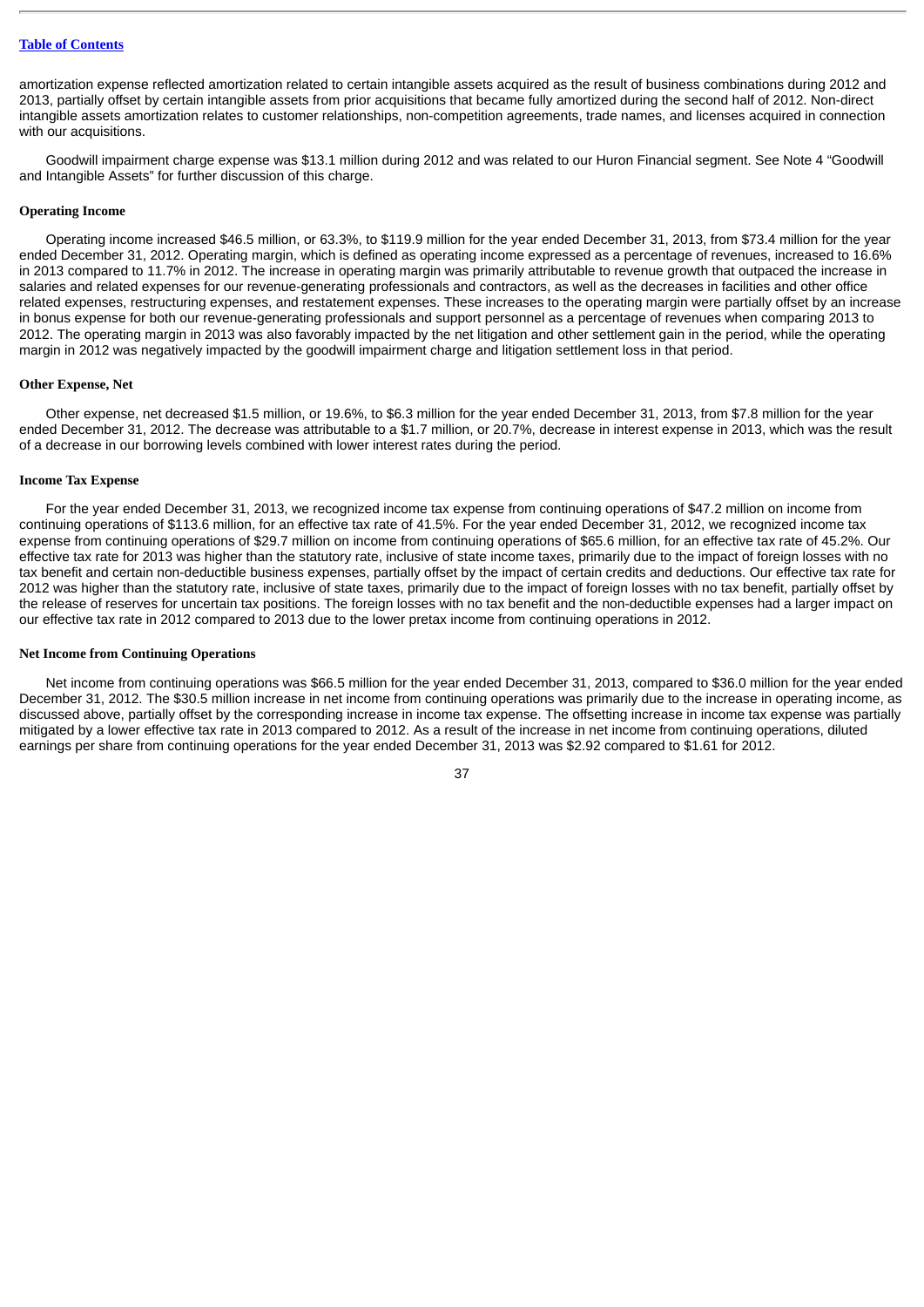### **EBITDA and Adjusted EBITDA**

EBITDA increased \$47.7 million to \$143.5 million for the year ended December 31, 2013, from \$95.8 million for the year ended December 31, 2012. Adjusted EBITDA increased \$22.6 million to \$138.4 million in 2013 from \$115.8 million in 2012. The increase in EBITDA was primarily driven by increases in the segment operating income of our Huron Healthcare and Huron Financial segments, partially offset by decreases in the segment operating income of our Huron Education and Life Sciences and Huron Legal segments, as discussed below in Segment Results. The increase in EBITDA was also due to decreases in the goodwill impairment charge, restructuring expenses, and restatement related expenses in 2013 compared to 2012. The increase in Adjusted EBITDA was primarily due to the increase in segment operating income in 2013.

### **Adjusted Net Income from Continuing Operations**

Adjusted net income from continuing operations was \$67.5 million for the year ended December 31, 2013, compared to \$52.2 million for the year ended December 31, 2012. The increase was primarily attributable to the increase in segment operating income.

#### **Segment Results**

### **Huron Healthcare**

### **Revenues**

Huron Healthcare segment revenues increased \$70.0 million, or 24.2%, to \$358.8 million for the year ended December 31, 2013, from \$288.8 million for the year ended December 31, 2012. Revenues from time-and-expense engagements, fixed-fee engagements, performancebased arrangements, and software support and maintenance arrangements represented 1.6%, 64.6%, 29.1%, and 4.7% of this segment's revenues in 2013, respectively, compared to 1.3%, 62.4%, 30.7%, and 5.6% in 2012, respectively.

Of the overall \$70.0 million increase in revenues, \$68.5 million was attributable to our full-time billable consultants and \$1.5 million was attributable to our full-time equivalents. The increase in demand for our services in the Huron Healthcare segment reflects the increased pressures our clients face as the result of evolving business models, rising costs, and declining reimbursements from government and commercial payers. The increase in full-time billable consultant revenues reflected increases in the average number of full-time billable consultants, consultant utilization rate, and average billing rate. Performance-based fee revenue was \$104.5 million during 2013 compared to \$88.6 million during 2012. This increase in performance-based fee revenue reflected our execution of favorable results at certain healthcare clients during the fourth quarter of 2013. The level of performance-based fees earned may vary based on our clients' preferences and the mix of services we provide. Performance-based fee arrangements may cause significant variations in revenues, operating results, and average billing rates due to our level of execution and the timing of achievement of the performance-based criteria. With regard to our full-time equivalents, the Huron Healthcare segment experienced an increase in revenue per full-time equivalent, partially offset by a decrease in the average number of full-time equivalents during 2013 compared to 2012.

#### **Operating Income**

Huron Healthcare segment operating income increased \$31.0 million, or 28.0%, to \$141.9 million for the year ended December 31, 2013, from \$110.9 million for the year ended December 31, 2012. The Huron Healthcare segment operating margin, defined as segment operating income expressed as a percentage of segment revenues, increased to 39.5% in 2013 from 38.4% in 2012. The increase in this segment's operating margin was primarily attributable to revenue growth that outpaced the increase in salaries and related expenses for our revenue-generating professionals, as well as decreases in technology expense, contractor expense, intangible asset amortization expense, legal expenses, and severance expense, partially offset by an increase in the bonus expense for our revenue-generating professionals as a percentage of revenues during 2013 compared to 2012.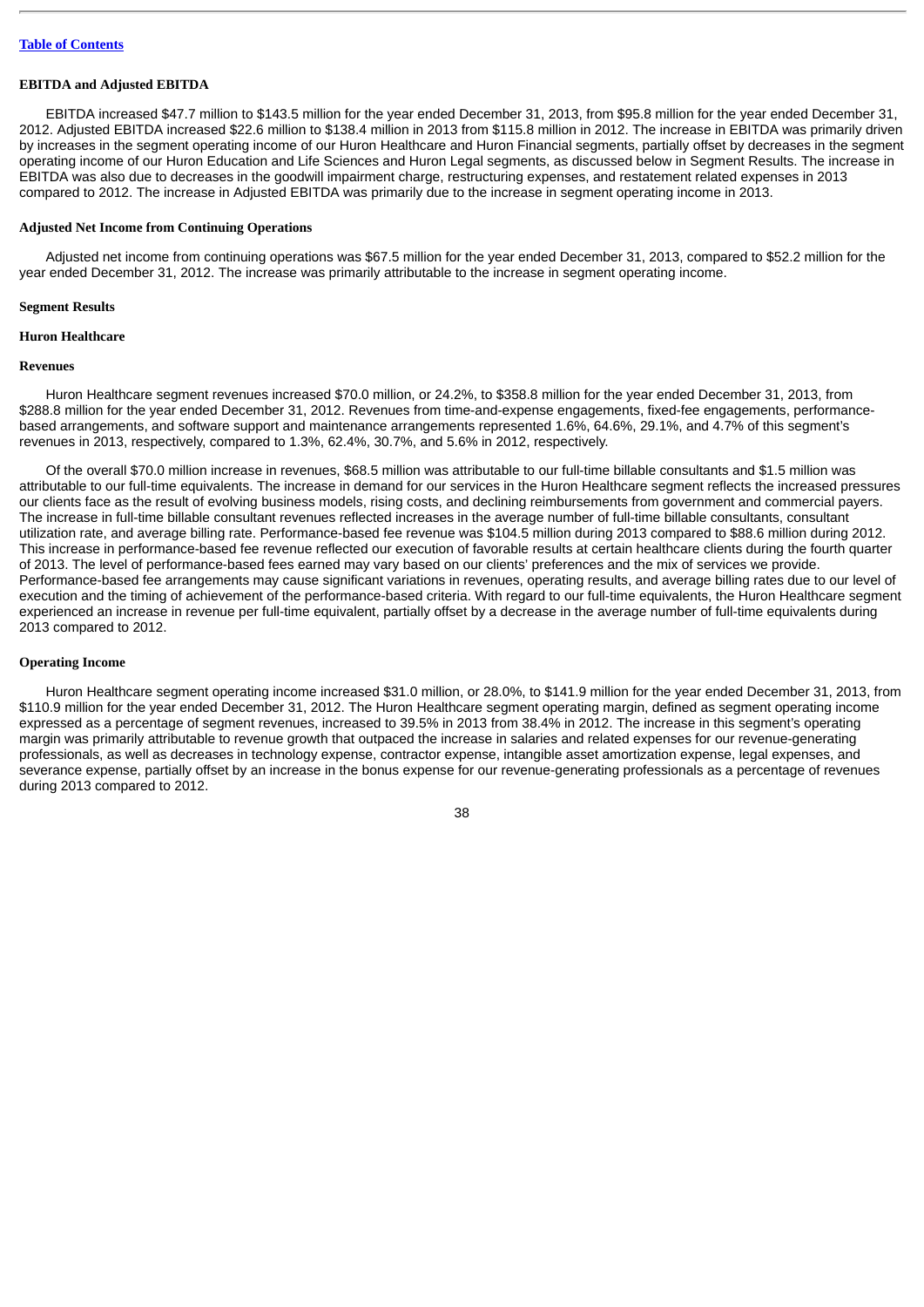### **Huron Legal**

### **Revenues**

Huron Legal segment revenues decreased \$2.5 million, or 1.4%, to \$182.4 million for the year ended December 31, 2013, from \$184.9 million for the year ended December 31, 2012. Revenues from time-and-expense engagements, fixed-fee engagements, and software support and maintenance arrangements represented 95.6%, 3.8%, and 0.6% of this segment's revenues during 2013, respectively, compared to 95.5%, 4.3%, and 0.2% in 2012, respectively.

Of the overall \$2.5 million decrease in revenues, \$4.5 million was attributable to a decrease in revenue generated by our full-time equivalents, partially offset by a \$2.0 million increase in revenue generated by our full-time billable consultants. The decrease in revenue attributable to full-time equivalents was driven by a decrease in revenue per full-time equivalent, partially offset by an increase in the average number of full-time equivalents. The decrease in full-time equivalent revenues reflected a decreased demand for our document review services. The \$2.0 million increase in full-time billable consultant revenue was driven by an increase in the average number of full-time billable consultants and average bill rate, partially offset by a decrease in the consultant utilization rate during 2013 compared to 2012.

# **Operating Income**

Huron Legal segment operating income decreased \$2.3 million, or 5.3%, to \$42.0 million for the year ended December 31, 2013, from \$44.3 million for the year ended December 31, 2012. Segment operating margin decreased to 23.0% in 2013 from 24.0% in 2012. The decrease in this segment's operating margin was primarily attributable to increases in salaries and related expenses for both our revenue-generating professionals and support personnel, as well as increases in technology expense and promotion and sponsorship expenses, largely offset by decreases in contractor expense, bonus expense for our revenue-generating professionals, and restructuring expense as percentages of revenues.

### **Huron Education and Life Sciences**

### **Revenues**

Huron Education and Life Sciences segment revenues increased \$18.9 million, or 14.6%, to \$148.3 million for the year ended December 31, 2013, from \$129.4 million for the year ended December 31, 2012. Revenues for 2013 included \$4.7 million from our fourth quarter acquisition of Blue Stone International. Revenues from time-and-expense engagements, fixed-fee engagements, and software support and maintenance arrangements represented 81.3%, 14.8%, and 3.9% of this segment's revenues during 2013, respectively, compared to 78.2%, 17.9%, and 3.9% in 2012, respectively.

Of the overall \$18.9 million increase in revenues, \$13.3 million was attributable to our full-time billable consultants and \$5.6 million was related to our full-time equivalents. The overall increase in demand for our services in the Huron Education and Life Sciences segment reflected the increased competitive pressures faced by our clients as the result of increased regulation, rising costs, and declining funding. The increase in revenues from our full-time billable consultants was driven by increases in the average number of full-time billable consultants and the average billing rate in 2013 compared to 2012, partially offset by a decrease in the consultant utilization rate. The increase in revenue attributable to our fulltime equivalents was driven by an increase in the average number of full-time equivalents in 2013 compared to 2012, partially offset by a decrease in revenue per full-time equivalent during the same period.

# **Operating Income**

Huron Education and Life Sciences segment operating income decreased \$2.4 million, or 6.2%, to \$35.9 million for the year ended December 31, 2013, from \$38.3 million for the year ended December 31, 2012. The Huron Education and Life Sciences segment operating margin decreased to 24.2% for 2013 from 29.6% for 2012. The decrease in this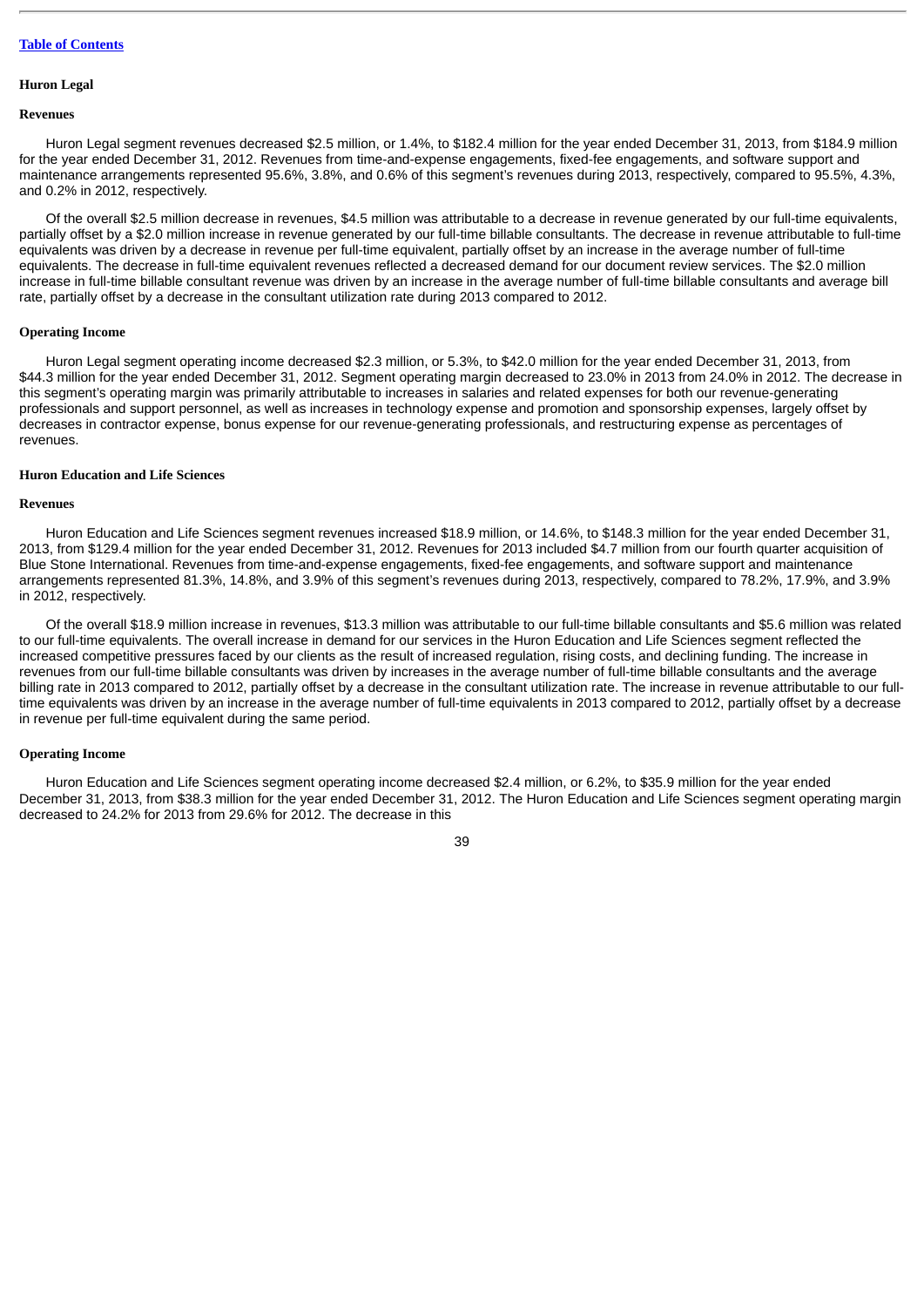segment's operating margin was primarily attributable to increases in contractor expense, salaries and related expenses for both our revenuegenerating professionals and support personnel, and practice administration and meetings expenses, all as percentages of revenues, partially offset by revenue growth that outpaced the increase in bonus expense for our revenue-generating professionals.

### **Huron Financial**

#### **Revenues**

Huron Financial segment revenues increased \$8.0 million, or 36.1%, to \$30.0 million for the year ended December 31, 2013, from \$22.0 million for the year ended December 31, 2012. Revenues from time-and-expense engagements, fixed-fee engagements, and performance-based engagements represented 76.7%, 20.0%, and 3.3% of this segment's revenues during 2013, respectively, compared to 74.1%, 23.6%, and 2.3% of this segment's revenues in 2012, respectively.

Of the overall \$8.0 million increase in revenues, \$7.4 million was attributable to our full-time billable consultants and \$0.6 million was attributable to our full-time equivalents. The increase in revenues from our full-time billable consultants reflected an increase in our consultant utilization rate and average bill rate, partially offset by a decrease in the average number of full-time billable consultants when comparing 2013 to 2012. The increase in revenue attributable to our full-time equivalents was driven by an increase in revenue per full-time equivalent in 2013 compared to 2012. Performance-based fee revenues were \$1.0 million in 2013 compared to \$0.5 million in 2012. The overall increase in revenues is attributable to an increase in demand for our restructuring and turnaround and operational improvement consulting services. The increased demand within this segment is partially the result of the initiatives we undertook during 2012, which included, among other things, broadening our service offerings, hiring additional managing directors, and increasing collaboration with our other practices, all of which were intended to increase demand for our services and improve the segment's financial performance.

### **Operating Income**

Huron Financial segment operating income increased by \$5.4 million to \$7.3 million for the year ended December 31, 2013, compared to \$1.9 million for the year ended December 31, 2012. Segment operating margin increased to 24.3% for 2013 from 8.6% for 2012. The increase in this segment's operating margin was primarily attributable to a decrease in salaries and related expenses for both our revenue-generating professionals and support personnel and decreases in promotion and sponsorship expense and practice administration and meetings expenses, partially offset by an increase in bonus expense for both our revenue-generating professionals and support personnel as a percentage of revenues.

# **Year Ended December 31, 2012 Compared to Year Ended December 31, 2011**

#### **Revenues**

Revenues increased \$19.6 million, or 3.2%, to \$626.0 million for the year ended December 31, 2012 from \$606.3 million for the year ended December 31, 2011. Of the overall \$19.6 million increase in revenues, \$16.7 million was attributable to our full-time consultants, while \$2.9 million was attributable to our full-time equivalents.

The \$16.7 million increase in full-time billable consultant revenues was attributable to increases in demand for our Huron Education and Life Sciences and Huron Healthcare services and our Huron Legal segment's advisory services, partially offset by a decrease in demand for our Huron Financial segment's services. Revenue attributable to full-time consultants increased despite a decrease of \$17.3 million in performance-based revenue. Performance-based fee engagements may cause significant variations in revenues and operating results due to the timing of achievement of the performance-based criteria. Likewise, the mix of fees earned by the achievement of performance-based criteria compared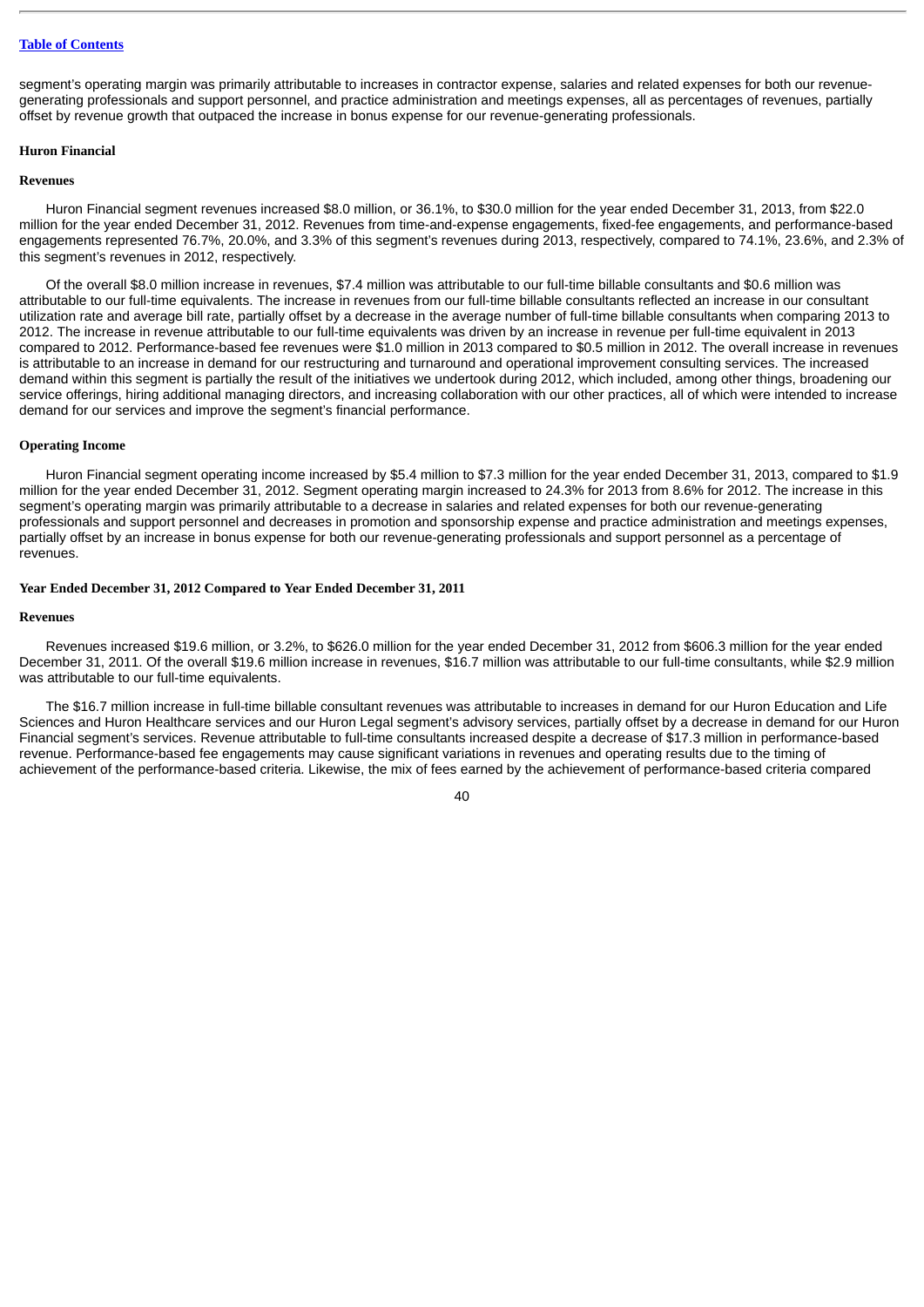to fees earned under fixed-fee or time-and-expense arrangements can also vary significantly between periods based on the preferences of our clients. Our average number of full-time billable consultants increased in 2012 compared to 2011, partially offset by a decrease in our full-time billable consultant average billing rate.

The \$2.9 million increase in full-time equivalent revenues resulted from increased demand for our discovery and records management services in the Huron Legal segment. The increase in full-time equivalent revenues was driven by an increase in our average number of full-time equivalents while the average revenue per full-time equivalent was consistent between 2012 and 2011.

### **Total Direct Costs**

Our total direct costs increased \$7.3 million to \$388.7 million, or 1.9%, for the year ended December 31, 2012 from \$381.4 million for the year ended December 31, 2011. The increase was primarily related to a \$20.2 million increase in salaries, bonuses and related expenses for our revenue-generating professionals and a \$1.1 million increase in rent and utility charges for our document review centers, partially offset by a \$13.7 million decrease in contractor expense. Total direct costs for the year ended December 31, 2012 included \$11.6 million of share-based compensation expense for our revenue-generating professionals and \$3.8 million of intangible assets amortization expense, primarily representing customer-related assets and software. Total direct costs for the year ended December 31, 2011 included \$14.0 million of share-based compensation expense for our revenue-generating professionals and \$5.4 million of intangible assets amortization expense. The decrease in share-based compensation expense during 2012 reflected a decrease in expense related to certain retention awards granted in 2009 that became fully vested in 2011. The decrease in intangible asset amortization was attributable to certain intangible assets that became fully amortized during 2011 and the third quarter of 2012, partially offset by amortization of intangible assets acquired in connection with business acquisitions that occurred during 2012.

# **Operating Expenses and Other Operating Gains**

Selling, general and administrative expenses increased \$6.0 million, or 5.0%, to \$125.3 million for the year ended December 31, 2012 from \$119.3 million for the year ended December 31, 2011. This increase was primarily related to a \$2.2 million increase in salaries, bonuses, and related expenses for our support personnel, a \$1.7 million increase in legal expenses, a \$1.3 million increase in professional services expenses, a \$1.2 million increase in practice administration and meeting expenses, a \$0.8 million increase in software license expenses, and a \$0.6 million increase in office rent and related expenses. These increases were partially offset by a \$1.2 million decrease in promotion expense and a \$0.6 million decrease in research expense. Share-based compensation expense for our support personnel was \$4.0 million in 2012 compared to \$5.2 million in 2011. The decrease in share-based compensation expense was primarily due to certain awards that became fully vested in 2011 and a reduction in our estimate of the number of awards that were to be earned for 2012 performance when compared to the awards that were earned for 2011 performance.

Restructuring expense for the year ended December 31, 2012 was \$4.0 million. This expense primarily consisted of accelerated depreciation on leasehold improvements on our New York City office location, which we relocated during the fourth quarter of 2012, brokerage fees related to the execution of a sublease arrangement for this space, charges related to the consolidation of additional office space in the Washington, D.C. area, also as the result of our Adams Grayson acquisition, and severance and other exit costs related to the wind down of certain operations in the Middle East. These charges were partially offset by the net favorable impact of updated assumptions for certain lease accruals related to previously vacated office spaces and a release from our obligation for certain vacated space at our Chicago headquarters in connection with the lease amendment entered into during the fourth quarter of 2012. We did not incur a lease charge related to the relocation of our New York City office space in 2012, as income from our subtenant is expected to more than offset our remaining lease obligations through 2016, net of our deferred lease liability. Restructuring expense for 2011 was \$3.8 million. See Note 9 "Restructuring Charges" for further discussion of our restructuring expenses.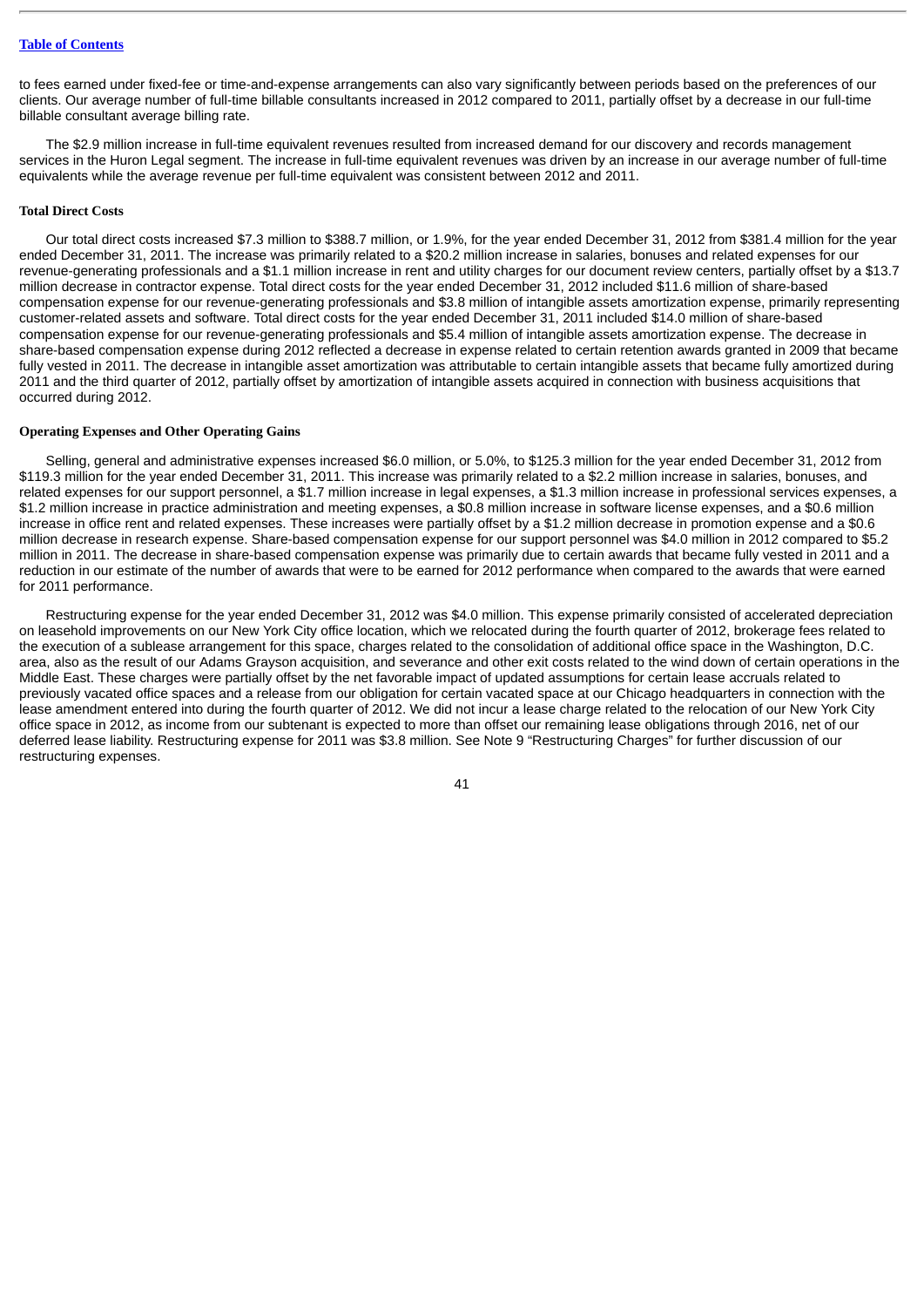Expenses incurred in connection with our 2009 restatement totaled \$1.8 million for the year ended December 31, 2012, compared to \$4.6 million for the year ended December 31, 2011. In 2012, restatement related expenses consisted primarily of legal fees. In 2011, restatement related expenses consisted of \$3.6 million in legal fees and \$1.0 million related to our settlement with the SEC. As a result of the 2012 settlement with the SEC, we do not expect to incur any additional restatement related expenses. Litigation settlement expense was \$1.2 million during 2012. During the second quarter of 2012, we conducted preliminary settlement discussions with the relator in the *qui tam* action discussed in "Legal Proceedings" and in Note 16 "Commitments, Contingencies and Guarantees," and as a result we recorded a charge of \$1.2 million in the second quarter.

Depreciation expense decreased \$0.4 million, or 2.4%, to \$15.3 million for the year ended December 31, 2012, from \$15.7 million for the year ended December 31, 2011. Non-direct intangible assets amortization expense increased \$0.4 million, or 13.5%, to \$3.2 million in 2012 from \$2.8 million in 2011. The increase in amortization expense reflected amortization related to certain intangible assets acquired as the result of business combinations during 2012, offset by certain intangible assets from prior acquisitions that became fully amortized in 2011. Non-direct intangible assets amortization related to customer relationships, non-competition agreements and trade names acquired in connection with our acquisitions.

Goodwill impairment charge expense was \$13.1 million during 2012 and was related to our Huron Financial segment. See Note 4 "Goodwill and Intangible Assets" and the Critical Accounting Policies section above for further discussion of this charge. Goodwill impairment charge expense was \$22.0 million in 2011 and was also related to our Huron Financial segment.

### **Operating Income**

Operating income increased \$18.0 million, or 32.5%, to \$73.4 million for the year ended December 31, 2012, from \$55.4 million for the year ended December 31, 2011. Operating margin increased to 11.7% in 2012 compared to 9.1% in 2011. The increase in operating margin was primarily attributable to decreased goodwill impairment expense, decreased contractor expense, and decreased restatement expenses, partially offset by an increase in salaries, bonuses, and related expenses for our revenue-generating professionals as a percentage of revenues when comparing 2012 to 2011.

#### **Other Expense, Net**

Other expense decreased \$4.5 million, or 36.8%, to \$7.8 million for the year ended December 31, 2012, from \$12.3 million for the year ended December 31, 2011. The decrease was attributable to a \$4.0 million, or 32.9%, decrease in interest expense and a \$0.5 million increase in other income. The \$4.0 million decrease in interest expense was the result of a decrease in our borrowing levels combined with lower interest rates. Interest expense in 2011 also included a \$0.5 million write-off of debt issue costs related to the refinancing of our credit facility during that period. Other income increased by \$0.5 million during 2012 as the result of improved performance of the investments used to fund our deferred compensation plan.

#### **Income Tax Expense**

For the year ended December 31, 2012, the effective tax rate was 45.2% as income tax expense of \$29.7 million was recognized on income from continuing operations of \$65.6 million. Income tax expense was higher than the statutory rate primarily due to state income taxes and foreign losses with no related tax benefit. For the year ended December 31, 2011, the effective tax rate was 50.2% as income tax expense of \$21.6 million was recognized on income from continuing operations of \$43.1 million. Income tax expense was higher than the statutory rate primarily due to state income taxes, certain foreign losses with no related tax benefit and an increase to the valuation allowance, partially offset by certain credits recorded based on updated information obtained in 2011.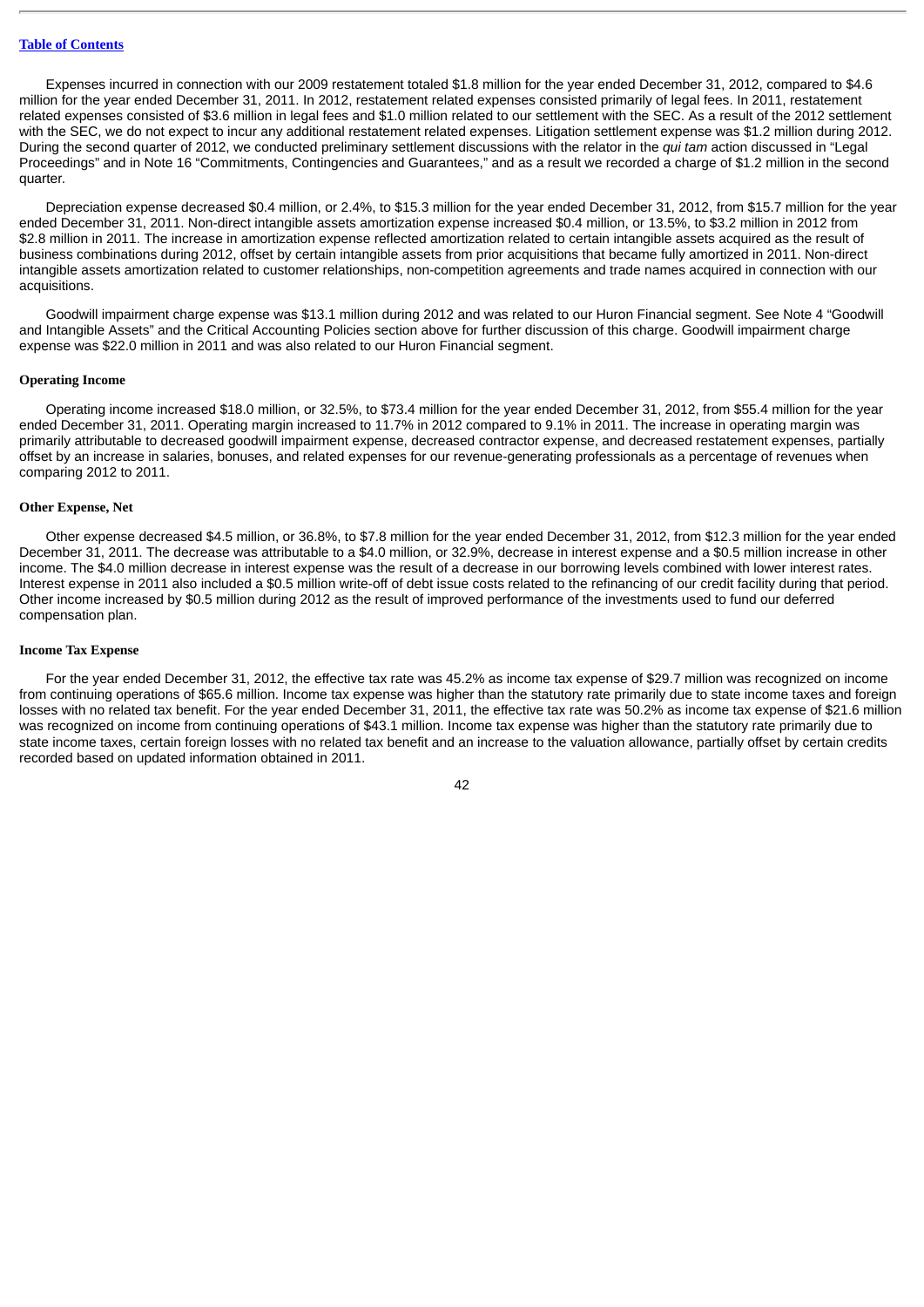### **Net Income from Continuing Operations**

Net income from continuing operations was \$36.0 million for the year ended December 31, 2012 compared to \$21.5 million for the year ended December 31, 2011. The \$14.5 million increase in net income from continuing operations was primarily due to increased revenues, increased operating margin, and decreased other expense, net, as discussed above. The offsetting increase in income tax expense was partially mitigated by a lower effective tax rate in 2012 compared to 2011. As a result of the increase in net income from continuing operations, diluted earnings per share from continuing operations for the year ended December 31, 2012 was \$1.61 compared to \$0.99 for the prior year.

#### **Discontinued Operations**

Net income from discontinued operations was \$0.5 million for the year ended December 31, 2012, compared to net loss from discontinued operations of \$1.0 million for the year ended December 31, 2011. See Note 3 "Discontinued Operations" under "Part II—Item 8. Financial Statements and Supplementary Data" for further information about our discontinued operations.

#### **EBITDA and Adjusted EBITDA**

EBITDA increased \$16.5 million to \$95.8 million for the year ended December 31, 2012, from \$79.3 million for the year ended December 31, 2011. Adjusted EBITDA increased \$5.0 million to \$115.8 million in 2012 from \$110.8 million in 2011. The increase in EBITDA was partially driven by the increase in segment operating income of our Huron Education and Life Sciences, Huron Healthcare, and Huron Legal segments, partially offset by a decrease in segment operating income of our Huron Financial segment, as discussed below in Segment Results. The increase in EBITDA was also due to decreases in the goodwill impairment charge and restatement related expenses. The increase in Adjusted EBITDA was primarily due to the increase in segment operating income.

### **Adjusted Net Income from Continuing Operations**

Adjusted net income from continuing operations was \$52.2 million for the year ended December 31, 2012, compared to \$45.7 million for the year ended December 31, 2011. The increase was primarily attributable to the increase in segment operating income.

#### **Segment Results**

### **Huron Healthcare**

#### **Revenues**

Huron Healthcare segment revenues increased \$8.4 million, or 3.0%, to \$288.8 million for the year ended December 31, 2012, from \$280.4 million for the year ended December 31, 2011. Revenues from time-and-expense engagements, fixed-fee engagements, performancebased arrangements, and software support and maintenance arrangements represented 1.3%, 62.4%, 30.7%, and 5.6% of this segment's revenues in 2012, respectively, compared to 0.6%, 56.9%, 37.7%, and 4.8% in 2011, respectively.

Of the overall \$8.4 million increase in revenues, \$5.7 million was attributable to our full-time billable consultants and \$2.7 million was attributable to our full-time equivalents. The increase in demand for our services in the Huron Healthcare segment reflected the increased competitive pressures faced by our clients as the result of increased regulation, rising costs, and declining reimbursements from government and commercial payers. Revenues increased despite a \$17.2 million decrease in performance-based revenue. Performance-based fee arrangements may cause significant variations in revenues and operating results due to the timing of achievement of the performance-based criteria. Likewise, the mix of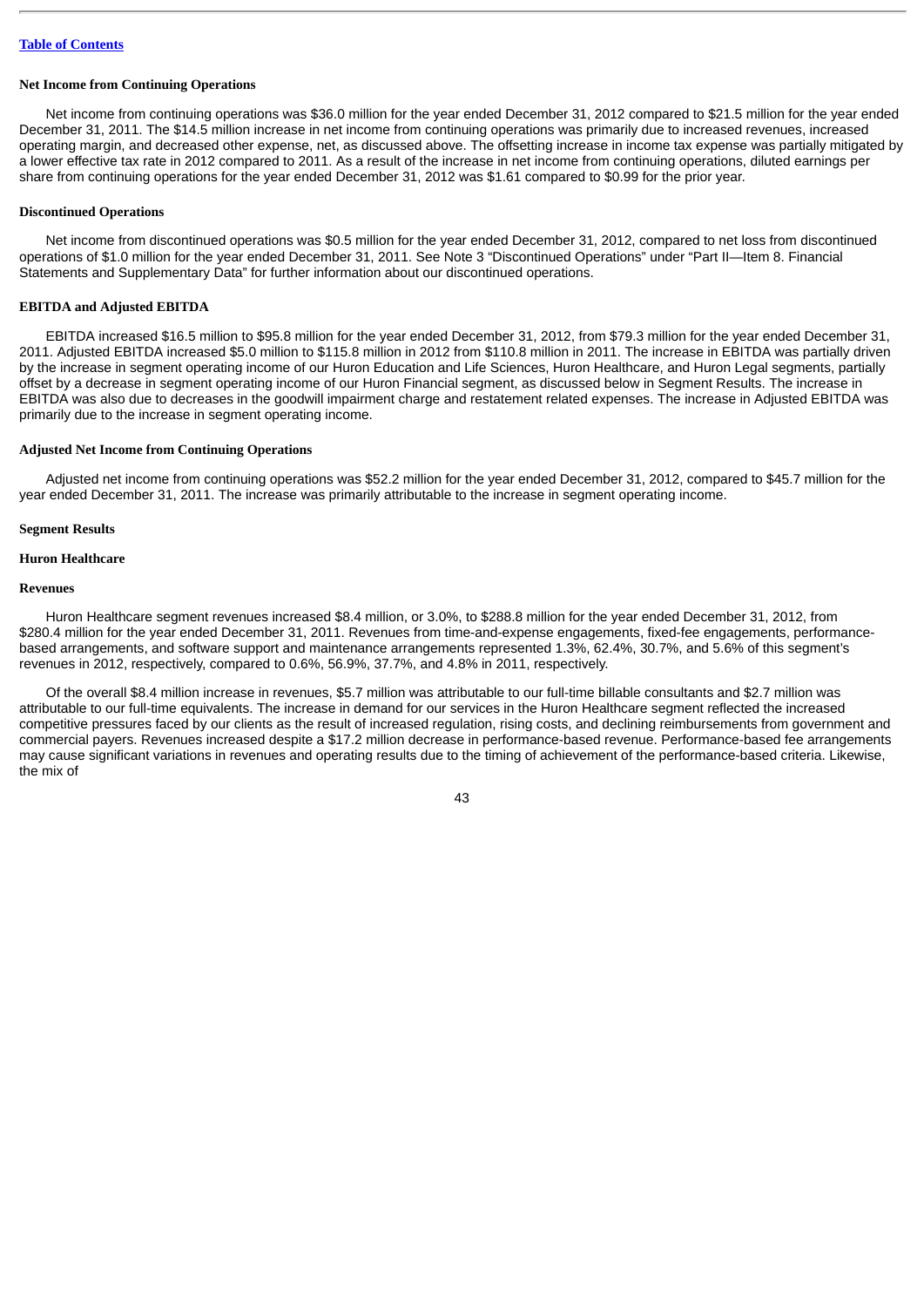fees earned by the achievement of performance-based criteria compared to fees earned under fixed-fee or time-and-expense arrangements can also vary significantly between periods based on the preferences of our clients. With regard to full-time billable consultants, the Huron Healthcare segment experienced an increase in the average number of full-time billable consultants, while the average billing rate per hour and the consultant utilization rate both decreased when comparing 2012 to 2011. This segment experienced a decrease in the average number of full-time equivalents during 2012; however, this was more than offset by an increase in revenue per full-time equivalent.

### **Operating Income**

Huron Healthcare segment operating income increased \$4.9 million, or 4.6%, to \$110.9 million for the year ended December 31, 2012 from \$106.0 million for the year ended December 31, 2011. The Huron Healthcare segment operating margin increased to 38.4% in 2012 from 37.8% in 2011. The increase in this segment's operating margin was attributable to decreases in technology expense, intangible asset amortization expense, and training costs during 2012 when compared to 2011, partially offset by an increase in salaries and related expenses for both our revenue-generating professionals and support personnel as a percentage of revenues during the same periods.

### **Huron Legal**

#### **Revenues**

Huron Legal segment revenues increased \$12.5 million, or 7.3%, to \$184.9 million for the year ended December 31, 2012, from \$172.4 million for the year ended December 31, 2011. Revenues for 2012 included \$9.9 million from our third quarter acquisition of Adams Grayson, while revenues for 2011 did not include any revenues from Adams Grayson. Revenues from time-and-expense engagements, fixed-fee engagements, and software support and maintenance arrangements represented 95.5%, 4.3%, and 0.2% of this segment's revenues during 2012, respectively. During 2011, revenues from time-and-expense engagements and fixed-fee engagements represented 94.3% and 5.7% of this segment's revenues, respectively.

Of the overall \$12.5 million increase in revenues, \$8.7 million was attributable to our full-time billable consultants and \$3.8 million was attributable to our full-time equivalents. The \$8.7 million increase in full-time billable consultant revenues reflected an increase in demand for our advisory services. The average number of full-time billable consultants, consultant utilization rate and the average billing rate per hour all increased in 2012 when compared to 2011. The \$3.8 million increase in full-time equivalent revenue reflected an increase in demand for our discovery and records management services. Our average number of full-time equivalents increased during 2012 compared to 2011, partially offset by a decrease in average revenue per full-time equivalent during the same periods.

# **Operating Income**

Huron Legal segment operating income increased \$1.1 million, or 2.6%, to \$44.3 million for the year ended December 31, 2012, from \$43.2 million for the year ended December 31, 2011. Segment operating margin decreased to 24.0% in 2012 from 25.1% in 2011. The decrease in this segment's operating margin was primarily attributable to higher salaries, bonuses, and related expenses for both our revenue-generating professionals and support personnel, technology expense, rent expense for our document review centers, and depreciation on fixed assets, partially offset by lower contractor expense when comparing 2012 to 2011.

### **Huron Education and Life Sciences**

#### **Revenues**

Huron Education and Life Sciences segment revenues increased \$14.1 million, or 12.2%, to \$129.4 million for the year ended December 31, 2012, from \$115.3 million for the year ended December 31, 2011. Revenues from time-and-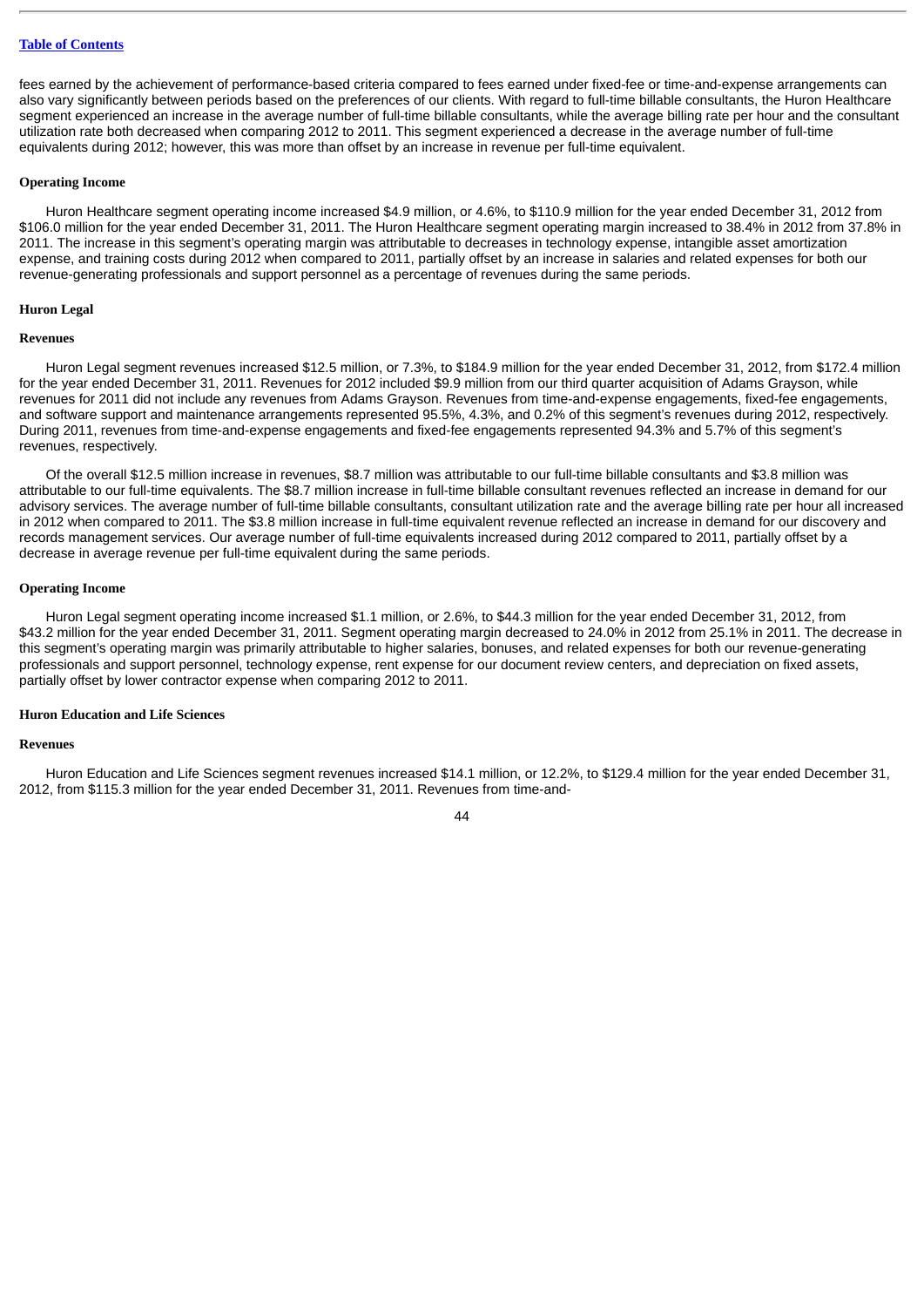expense engagements, fixed-fee engagements, and software support and maintenance arrangements represented 78.2%, 17.9%, and 3.9% of this segment's revenues in 2012, respectively, compared to 66.3%, 30.7%, and 3.0% in 2011, respectively.

Of the overall \$14.1 million increase in revenues, \$16.8 million was attributable to an increase in revenue generated by our full-time billable consultants, partially offset by a \$2.7 million decrease in revenue generated by our full-time equivalents. The overall increase in demand for our services in the Huron Education and Life Sciences segment reflected the increased competitive pressures faced by our clients as the result of increased regulation, rising costs, and declining funding. With regard to full-time billable consultants, the Huron Education and Life Science segment experienced an increase in the average number of consultants and the consultant utilization rate, while the average billing rate per hour decreased when comparing 2012 to 2011. This segment experienced a decrease in the average number of full-time equivalents during 2012, partially offset by an increase in revenue per full-time equivalent.

### **Operating Income**

Huron Education and Life Sciences segment operating income increased \$5.2 million, or 15.8%, to \$38.3 million for the year ended December 31, 2012, from \$33.1 million for the year ended December 31, 2011. The Huron Education and Life Sciences segment operating margin increased to 29.6% in 2012 from 28.7% in 2011. The increase in this segment's operating margin was attributable to lower contractor expense during 2012 when compared to 2011, partially offset by increases in salaries, bonuses, and related expenses for our revenue-generating professionals and promotion and sponsorship expenses, both as percentages of revenues, during the same periods.

# **Huron Financial**

### **Revenues**

Huron Financial segment revenues decreased \$12.9 million, or 36.9%, to \$22.0 million for the year ended December 31, 2012, from \$34.9 million for the year ended December 31, 2011. Revenues from time-and-expense engagements, fixed-fee engagements and performance-based engagements represented 74.1%, 23.6%, and 2.3% of this segment's revenues during 2012, respectively. For 2011, revenues from time-andexpense engagements, fixed-fee engagements, and performance-based engagements represented 75.7%, 22.5%, and 1.8% of this segment's revenues, respectively.

Of the overall \$12.9 million decrease in revenues, \$12.3 million was attributable to our full-time billable consultants and \$0.6 million was attributable to our full-time equivalents. The overall decrease reflected reduced demand for our restructuring and turnaround and valuation consulting services. Our average number of full-time billable consultants, utilization rate, and average billing rate all decreased when comparing 2012 to 2011. During 2012, we undertook several initiatives intended to improve the segment's financial performance, including broadening our service offerings, hiring additional managing directors and building synergies with other practices. These initiatives were intended to increase demand for our services in the highly competitive financial consulting market during 2013.

### **Operating Income**

Huron Financial segment operating income decreased \$8.0 million, or 81.0%, to \$1.9 million for the year ended December 31, 2012, compared to \$9.9 million for the year ended December 31, 2011. Segment operating margin decreased to 8.6% in 2012 from 28.4% in 2011. The decrease in this segment's operating margin was primarily attributable to increased salaries, bonuses, and related expenses for both our revenuegenerating professionals and support personnel as a percentage of revenues during 2012 when compared to 2011.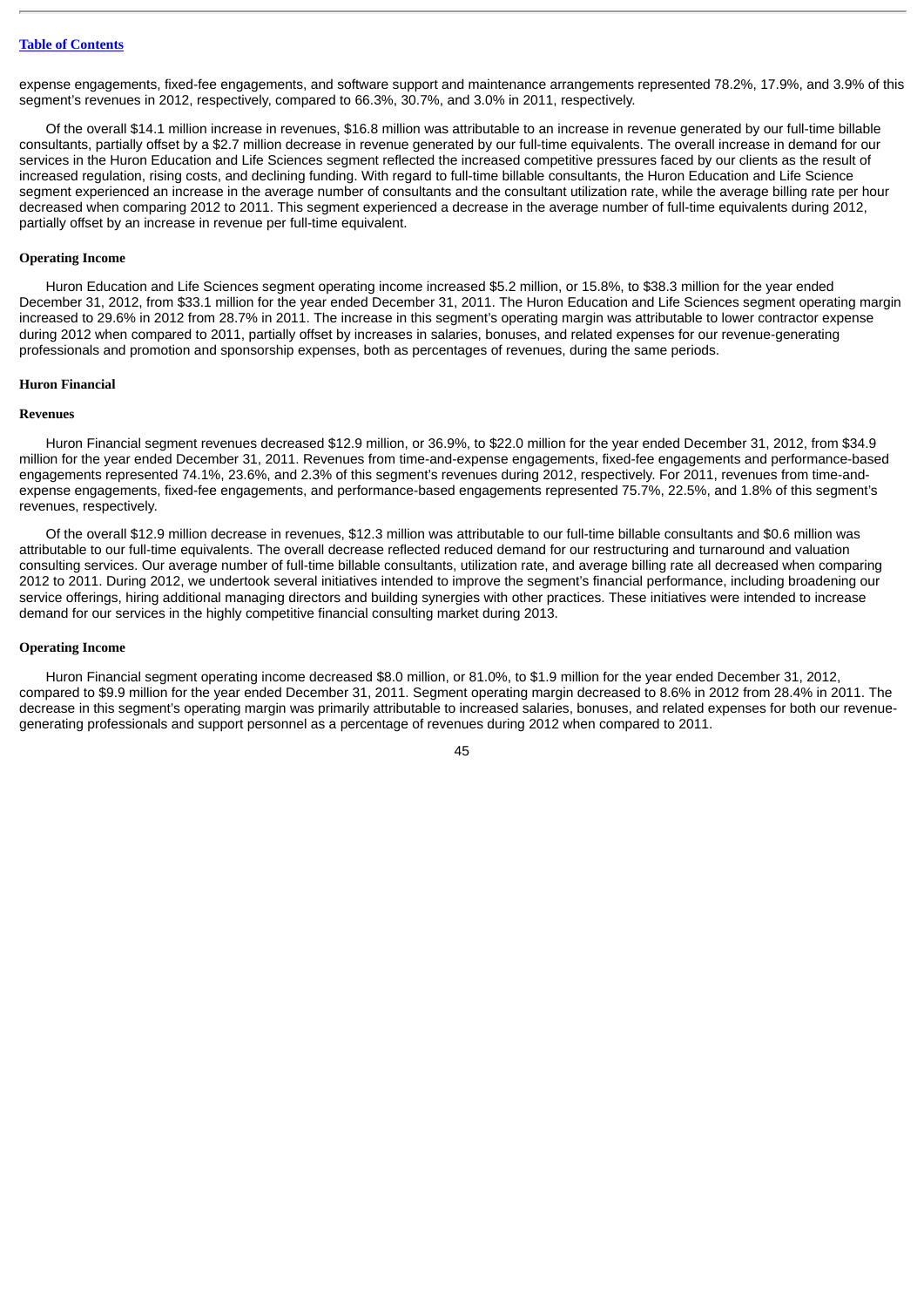# **LIQUIDITY AND CAPITAL RESOURCES**

Cash and cash equivalents were \$58.1 million, \$25.2 million, and \$5.1 million at December 31, 2013, 2012 and 2011, respectively. Our primary sources of liquidity are cash flows from our U.S. operations and debt capacity available under our credit facility.

| Cash Flows                                |             | Year Ended December 31. |              |  |  |  |
|-------------------------------------------|-------------|-------------------------|--------------|--|--|--|
| (in thousands):                           | 2013        | 2012                    | 2011         |  |  |  |
| Net cash provided by operating activities | \$115,258   | \$102.364               | \$109.409    |  |  |  |
| Net cash used in investing activities     | \$ (52,658) | \$ (74.239)             | \$ (39, 282) |  |  |  |
| Net cash used in financing activities     | \$ (29.648) | \$ (8.071)              | \$(71,469)   |  |  |  |

# **Operating Activities**

Net cash provided by operating activities totaled \$115.3 million, \$102.4 million, and \$109.4 million for the years ended December 31, 2013, 2012, and 2011, respectively. Our operating assets and liabilities consist primarily of receivables from billed and unbilled services, accounts payable and accrued expenses, accrued payroll and related benefits, and deferred revenues. The volume of services rendered and the related billings and timing of collections on those billings, as well as payments of our accounts payable and salaries, bonuses, and benefits to employees affect these account balances. The increase in cash provided by operations in 2013 when compared with 2012 was primarily attributable to higher net income and lower bonus payments in 2013, partially offset by an increase in receivables of billed and unbilled services from clients and increased tax payments during 2013 compared to 2012. The increase in receivables of billed services from clients was primarily driven by several large performance-based fee engagements where the revenue recognized as of December 31, 2013 was not collected until the first quarter of 2014.

During the fourth quarter of 2013, we identified that accrued capital expenditures were incorrectly classified as Purchases of property and equipment, net within in the investing activities section. The Consolidated Statements of Cash Flows presented herein have been revised to reflect the correction of this error. The results of this correction were a (decrease) increase in net cash used in investing activities of \$(3.2) million and \$0.8 million in 2012 and 2011, respectively, with offsetting adjustments recorded to net cash provided by operating activities during the same periods. This classification error is not considered material for the years ended December 31, 2011, 2012, and 2013 or the quarters ended March 31, 2013, June 30, 2013, and September 30, 2013.

The decrease in cash provided by operations in 2012 when compared to 2011 was primarily attributable to higher bonus payments in 2012 related to 2011 performance than in 2011 related to 2010 performance, partially offset by higher operating income, improved collection of client receivables, and higher collection of income tax receivables in 2012 when compared to 2011.

# **Investing Activities**

Net cash used in investing activities was \$52.7 million, \$74.2 million, and \$39.3 million for the years ended December 31, 2013, 2012, and 2011, respectively. The use of cash in 2013 primarily consisted of \$30.3 million for business acquisitions completed in 2013, and \$20.2 million for purchases of property and equipment.

The use of cash in 2012 primarily consisted of \$32.2 million of additional purchase consideration earned by the selling shareholders of businesses that we acquired in previous years based on 2011 performance, \$22.1 million for business acquisitions in 2012, and \$17.5 million for purchases of property and equipment. In connection with certain past business acquisitions, we were required to pay additional purchase consideration to the sellers if specific performance targets were met over a number of years as specified in the related purchase agreements. As of December 31, 2013 and 2012, we had no further obligations under these arrangements for prior acquisitions.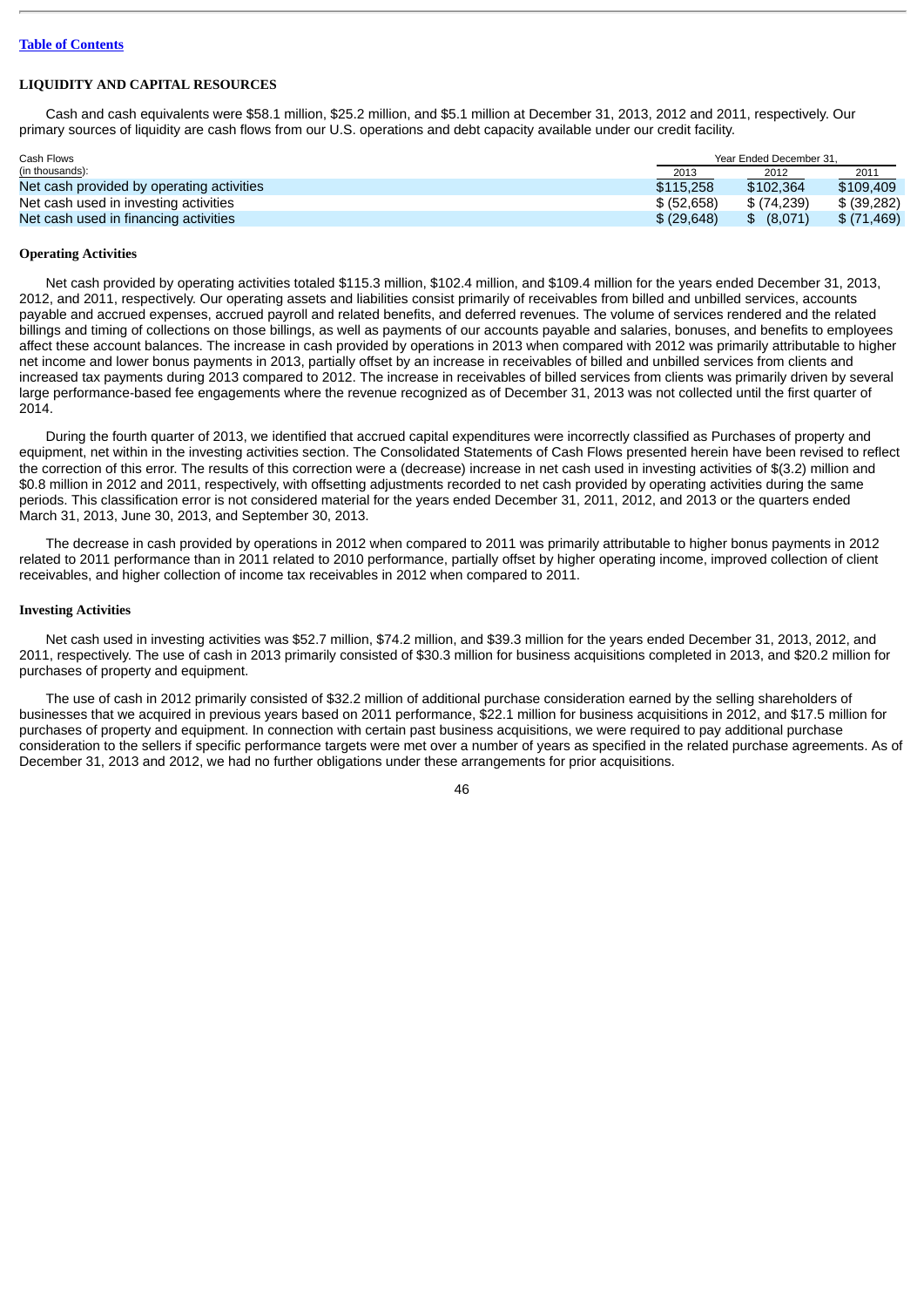The use of cash in 2011 primarily consisted of additional purchase consideration earned by the selling shareholders of businesses that we acquired and purchases of property and equipment. We were required to pay additional purchase consideration to the sellers if specific financial performance targets and conditions were met over a number of years as specified in the related purchase agreements. We paid approximately \$22.1 million in such consideration during 2011.

We estimate that the cash utilized for capital expenditures in 2014 will be approximately \$30.0 million, consisting of information technology related equipment and leasehold improvements to support the continued growth of our document review and processing services, as well as information technology related equipment to support our corporate infrastructure.

### **Financing Activities**

Net cash used in financing activities was \$29.6 million, \$8.1 million, and \$71.5 million for the years ended December 31, 2013, 2012, and 2011, respectively. The increase in cash used in financing activities in 2013 when compared to 2012 was primarily due to higher repayments, net of borrowings, under our credit facility during 2013. Our financing activities during 2013 also included \$5.4 million of deferred acquisition payments related to prior year acquisitions. The use of cash in 2013 included \$1.2 million for debt issue costs compared to \$2.5 million in 2012.

Cash used in financing activities in 2012 consisted primarily of cash paid for employees' tax withholding obligations as part of a net-share settlement of share-based awards, payments for debt issue costs, and deferred acquisition payments. In 2011, cash used in financing activities was primarily attributable to net repayments on our credit facility.

During 2011, the Company and certain of the Company's subsidiaries as guarantors entered into an Amended and Restated Credit Agreement with various financial institutions, as amended by the first and second amendments to the credit agreement dated as of August 31, 2012 and September 25, 2013, respectively (as amended and modified, the "2011 Credit Agreement"). The 2011 Credit Agreement replaced the previous Credit Agreement, dated as of June 7, 2006, and all subsequent amendments thereto, by and among the Company and the lenders therein. The second amendment to the credit agreement extended the term of the 2011 Credit Agreement from August 31, 2017 to September 25, 2018, and provided for less restrictive covenants, among other things.

The 2011 Credit Agreement consists of a senior secured credit facility in an aggregate principal amount of \$450.0 million comprised of a fiveyear revolving credit facility ("Revolver") under which the Company may borrow from time to time up to \$247.5 million and a \$202.5 million five-year term loan facility ("Term Loan") that was funded in a single advance on the closing date of the first amendment. The 2011 Credit Agreement provides for the option to increase the revolving credit facility in an aggregate amount of up to \$50 million subject to certain requirements as defined in the 2011 Credit Agreement. The proceeds of the senior secured credit facility were used to refinance existing indebtedness and will continue to be used for working capital, capital expenditures, and other corporate purposes.

The obligations under the 2011 Credit Agreement are secured pursuant to a Security Agreement with Bank of America, N.A. as Collateral Agent. The Security Agreement grants Bank of America, N.A., for the ratable benefit of the lenders under the 2011 Credit Agreement, a first-priority lien, subject to permitted liens, on substantially all of the personal property assets of the Company and the subsidiary guarantors. The Revolver and Term Loan are also secured by a pledge of 100% of the voting stock or other equity interests in our domestic subsidiaries and 65% of the voting stock or other equity interests in our foreign subsidiaries.

Fees and interest on borrowings vary based on our total debt to earnings before interest, taxes, depreciation and amortization ("EBITDA") ratio as set forth in the 2011 Credit Agreement. Interest is based on a spread over the London Interbank Offered Rate ("LIBOR") or a spread over the base rate, as selected by the Company. The base rate is the greatest of (a) the Federal Funds Rate plus 0.5%, (b) the Prime Rate and (c) except during a Eurodollar Unavailability Period, the Eurodollar Rate plus 1.0%.

As of the date of the second amendment to the credit agreement, the Term Loan had a principal amount outstanding of \$181.3 million. This principal balance is subject to scheduled quarterly amortization payments that began in 2013. The aggregate annual quarterly amortization payments, expressed as a percentage of the original principal balance, are as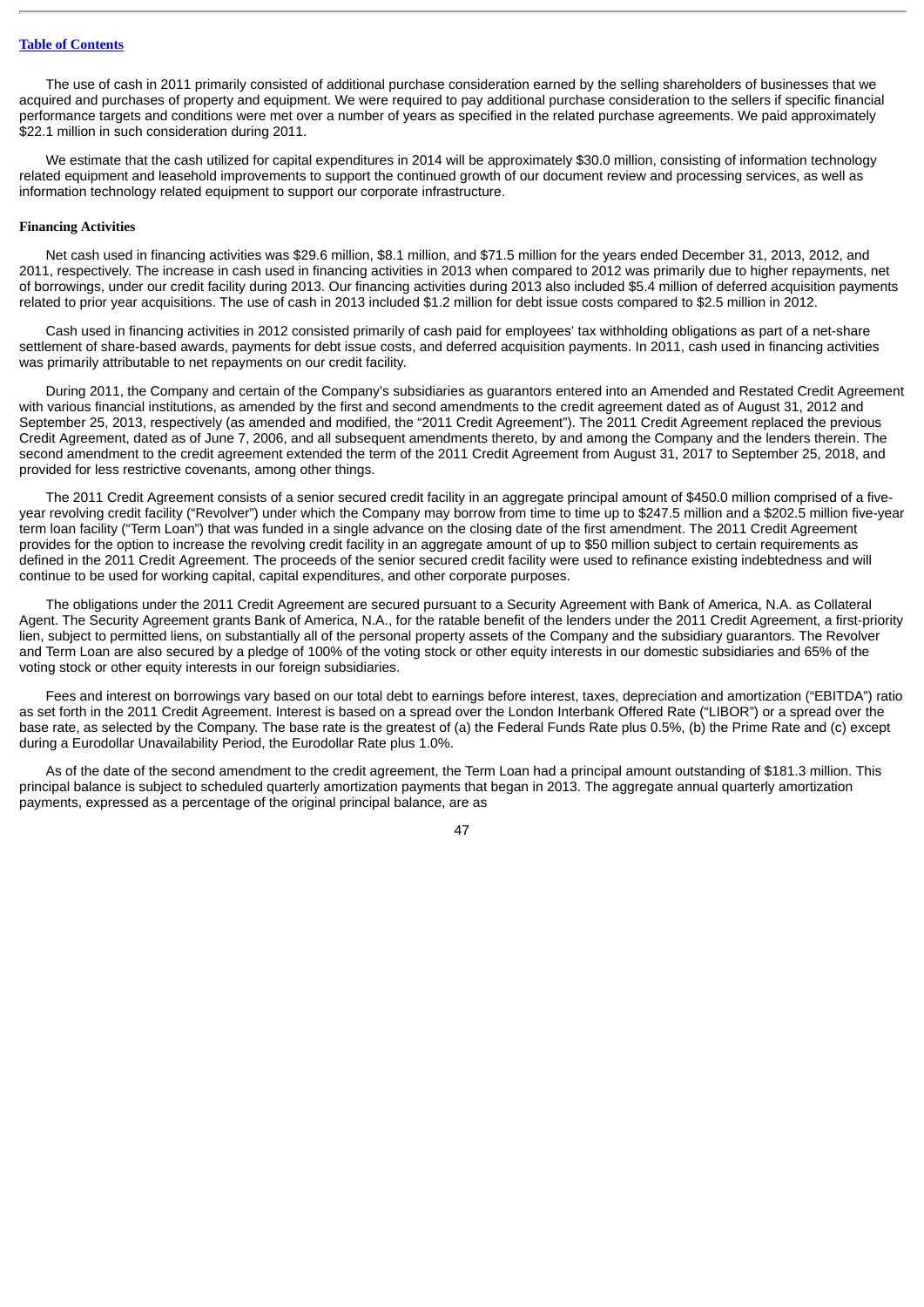follows: 6.9% in 2013, 13.8% in 2014, 15.8% in 2015, 16.6% in 2016, 16.6% in 2017, and 30.3% in 2018, as set forth in the 2011 Credit Agreement. The maturity date for the Term Loan is September 25, 2018, at which time the outstanding principal balance and all accrued interest will be due and payable in full. All outstanding borrowings under the Revolver, as amended, will be due upon expiration of the 2011 Credit Agreement on September 25, 2018. As of December 31, 2013, the Company has made all scheduled quarterly amortization payments as they have come due in accordance with the Term Loan.

Under the 2011 Credit Agreement, dividends are restricted to an amount up to \$50 million plus 50% of cumulative consolidated net income from the closing date of the 2011 Credit Agreement plus 50% of the net cash proceeds from equity issuances. In addition, certain acquisitions and similar transactions need to be approved by the lenders.

The 2011 Credit Agreement contains quarterly financial covenants that require us to maintain a minimum fixed charge coverage ratio of 2.25 to 1.00 and a maximum leverage ratio that varies throughout the term and was 3.00 to 1.00 as of December 31, 2013, as those ratios are defined therein, as well as a minimum net worth greater than \$150 million. At December 31, 2013, we were in compliance with these financial covenants with a fixed charge coverage ratio of 4.28 to 1.00, a leverage ratio of 1.10 to 1.00, and net worth greater than \$150 million. At December 31, 2012, we were also in compliance with our financial covenants.

The borrowing capacity under the 2011 Credit Agreement is reduced by any outstanding letters of credit and payments under the Term Loan. At December 31, 2013, outstanding letters of credit totaled \$4.9 million and are primarily used as security deposits for our office facilities. As of December 31, 2013, the unused borrowing capacity under the 2011 Credit Agreement was \$242.6 million. Borrowings outstanding under this credit facility at December 31, 2013 totaled \$168.8 million, all of which was under the Term Loan. These borrowings carried a weighted average interest rate of 2.0%, including the effect of the interest rate swaps described below in "Item 7A. Quantitative and Qualitative Disclosures About Market Risk." During the year ended December 31, 2013, the average daily outstanding balance under our credit facility was \$187.2 million.

Borrowings outstanding at December 31, 2012 totaled \$192.5 million and carried a weighted average interest rate of 2.5% including the effect of the interest rate swaps.

Effective March 31, 2013, we have classified as current liabilities the scheduled quarterly principal payments due under the Term Loan within twelve months of the balance sheet date, as we intend to make these payments with cash from operations rather than from availability under the Revolver.

During 2013, 2012, and 2011, we made borrowings to pay bonuses and additional purchase consideration earned by selling shareholders of businesses that we acquired. We also made borrowings to fund our daily operations, including costs related to the restatement matters.

See "Part I—Item 1A. Risk Factors" for a discussion of certain risks and uncertainties related to the 2011 Credit Agreement.

On February 25, 2014, we announced that our board of directors had authorized a share repurchase program pursuant to which the Company may, from time to time, repurchase up to \$50 million of its common stock through February 28, 2015. The amount and timing of the repurchases will be determined by management and will depend on a variety of factors, including the trading price of the Company's common stock, general market and business conditions, and applicable legal requirements.

# **Future Needs**

Our primary financing need has been to fund our growth. Our growth strategy is to expand our service offerings, which may require investments in new hires, acquisitions of complementary businesses, possible expansion into other geographic areas, and related capital expenditures. We also have cash needs to service our credit facility and repay our Term Loan. We believe our internally generated liquidity, together with the borrowing capacity available under our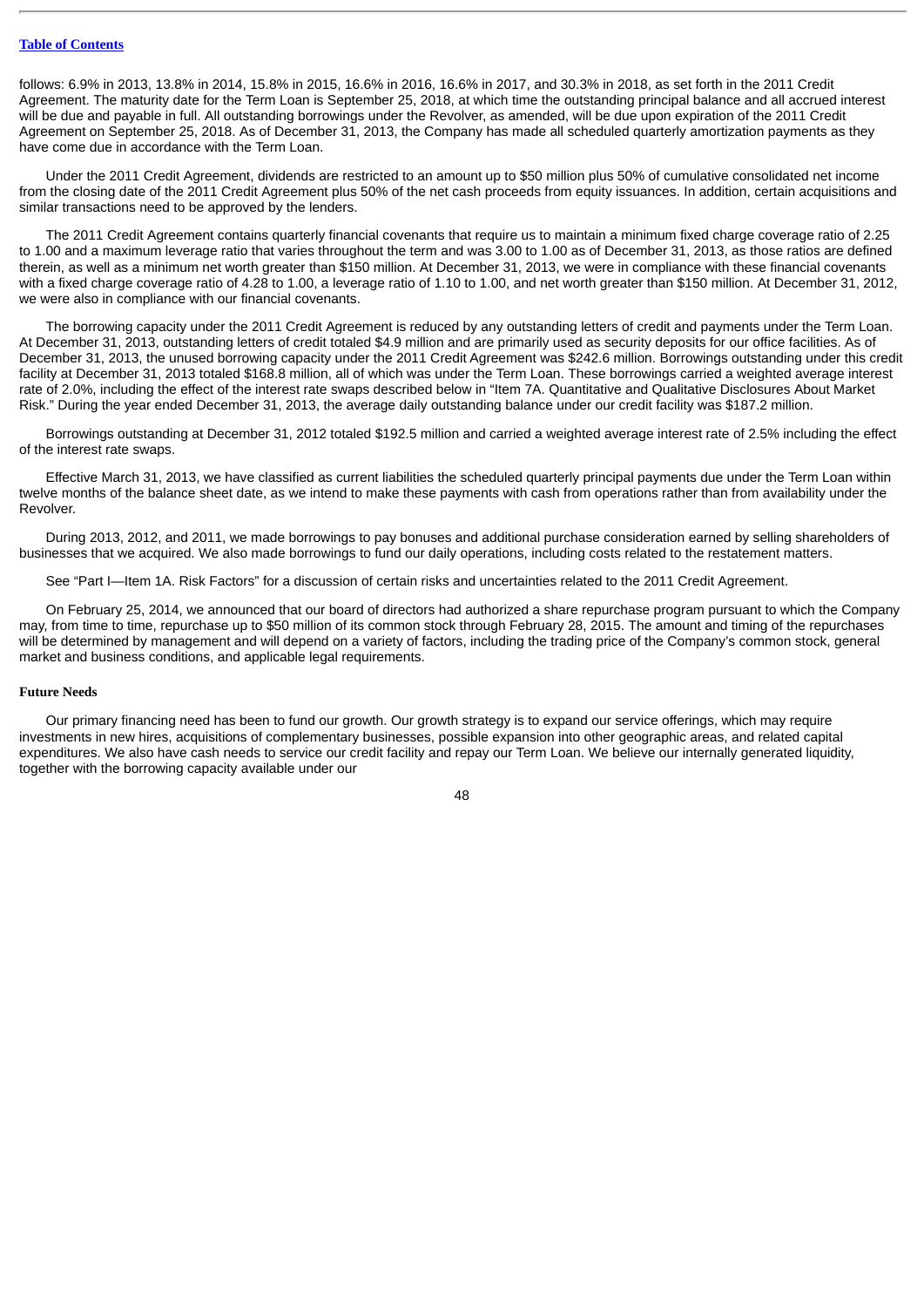revolving credit facility and access to external capital resources will be adequate to fund our long-term growth and capital needs arising from cash commitments and debt service obligations. Our ability to secure short-term and long-term financing in the future will depend on several factors, including our future profitability, the quality of our accounts receivable and unbilled services, our relative levels of debt and equity, and the overall condition of the credit markets.

# **CONTRACTUAL OBLIGATIONS**

The following table represents our significant obligations and commitments as of December 31, 2013 and the scheduled years of payments (in thousands).

|                               | Less than<br>1 year<br>(2014) | 1-3 years<br>$(2015$ to<br>2016) | 3-5 years<br>(2017 to<br>2018) | More than<br>5 years<br>(2019 and<br>thereafter) | Total     |
|-------------------------------|-------------------------------|----------------------------------|--------------------------------|--------------------------------------------------|-----------|
| Long-term bank borrowings     | \$25,000                      | \$58,750                         | \$85.000                       | \$.                                              | \$168,750 |
| Purchases of businesses       | 5.330                         |                                  |                                |                                                  | 5,330     |
| Capital lease obligations     | 84                            | 49                               |                                |                                                  | 133       |
| Operating lease obligations   | 13.157                        | 27.765                           | 16.795                         | 26.774                                           | 84,491    |
| Purchase obligations          | 9,564                         | 2,373                            | 135                            |                                                  | 12,072    |
| Total contractual obligations | \$53,135                      | \$88,937                         | \$101,930                      | \$26,774                                         | \$270,776 |

Borrowings outstanding under our credit facility at December 31, 2013 totaled \$168.8 million. As described under "Liquidity and Capital Resources" and Note 6 "Borrowings" under "Part II—Item 8. Financial Statements and Supplementary Data," interest on borrowings varies based on our level of borrowings, fluctuations in the variable base rates provided for in the 2011 Credit Agreement, and the spread we pay over those base rates based on our total debt to EBITDA ratio. As such, we are unable to quantify our future obligations relating to interest on our borrowings.

Purchases of businesses represent deferred acquisition payments related to certain businesses we have acquired. These payments are fixed and determined at the time of the acquisition and the fair value of the payments are included in the purchase price of the business.

We lease our facilities and equipment under operating and capital lease arrangements expiring on various dates through 2024, with various renewal options. We lease office facilities under non-cancelable operating leases that include fixed or minimum payments plus, in some cases, scheduled base rent increases over the term of the lease. Certain leases provide for monthly payments of real estate taxes, insurance and other operating expense applicable to the property. Some of the leases contain provisions whereby the future rental payments may be adjusted for increases in operating expense above the specified amount.

Purchase obligations include sponsorships, subscriptions to research tools, information technology, and other commitments to purchase services where we cannot cancel or would be required to pay a termination fee in the event of cancellation. As of December 31, 2013, our liabilities for uncertain tax positions were \$0.4 million, which are classified as non-current. We are unable to reasonably estimate the timing of future cash flows related to the non-current portion as it is dependent on examinations by taxing authorities.

# **OFF-BALANCE SHEET ARRANGEMENTS**

We have not entered into any off-balance sheet arrangements.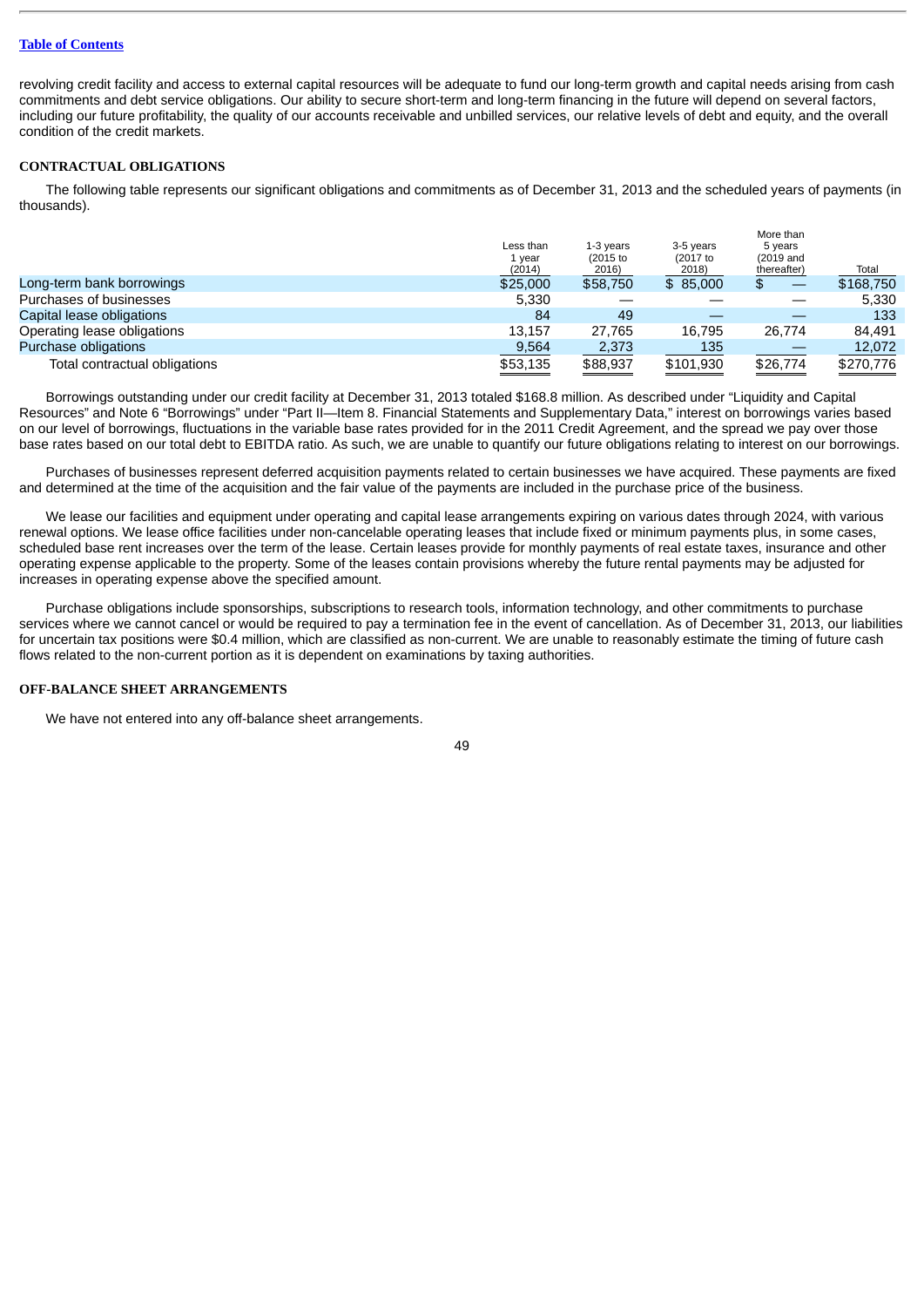# **NEW ACCOUNTING PRONOUNCEMENTS**

In July 2013, the FASB issued Accounting Standards Update ("ASU") No. 2013-11, Presentation of an Unrecognized Tax Benefit When a Net Operating Loss Carryforward, a Similar Tax Loss, or a Tax Credit Carryforward Exists. This guidance requires that an unrecognized tax benefit, or a portion of an unrecognized tax benefit, be presented in the financial statements as either a reduction to a deferred tax asset or separately as a liability depending on the existence, availability and/or use of an operating loss carryforward, a similar tax loss, or a tax credit carryforward. This guidance will be effective for the Company beginning in the first quarter of 2014. We do not expect the adoption of ASU 2013-11 to impact our consolidated financial statements.

In March 2013, the FASB issued ASU No. 2013-05, Parent's Accounting for the Cumulative Translation Adjustment Upon Derecognition of Certain Subsidiaries or Groups of Assets Within a Foreign Entity or of an Investment in a Foreign Entity, which amends current accounting guidance on foreign currency matters. This guidance requires that the entire amount of a cumulative translation adjustment related to an entity's investment in a foreign entity should be released when there has been a: (i) sale of a subsidiary or group of net assets within a foreign entity and the sale represents the substantially complete liquidation of the investment in the foreign entity, (ii) loss of a controlling financial interest in an investment in a foreign entity, and (iii) step acquisition for a foreign entity. This guidance will be effective for the Company beginning in the first quarter of 2014. We do not expect the adoption to have a material impact on our consolidated financial statements.

In February 2013, the FASB issued ASU No. 2013-02, Reporting of Amounts Reclassified Out of Accumulated Other Comprehensive Income, which amends current accounting guidance on comprehensive income. The guidance requires an entity to present, either on the face of the statement where net income is presented or in the notes, significant amounts reclassified out of accumulated other comprehensive income by the respective line items of net income if the amount is reclassified to net income in its entirety in the same reporting period. For other amounts not required to be reclassified in their entirety to net income in the same reporting period, a cross reference to other disclosures that provide additional detail about the reclassification amounts is required. The Company adopted this guidance effective January 1, 2013. The guidance required a change in disclosure only and did not have any effect on the Company's consolidated financial statements.

### **SUBSEQUENT EVENTS**

Effective January 1, 2014, we completed our acquisition of the assets of The Frankel Group Associates, LLC ("The Frankel Group"), a life sciences consulting firm. Under the terms of the asset purchase agreement, the Company acquired substantially all of the assets and assumed certain liabilities of The Frankel Group. The results of operations of The Frankel Group will be included within the Huron Education and Life Sciences segment.

# **ITEM 7A.QUANTITATIVE AND QUALITATIVE DISCLOSURES ABOUT MARKET RISK.**

We are exposed to market risks primarily from changes in interest rates and changes in the market value of our investments.

Our exposure to changes in interest rates is limited to borrowings under our bank credit facility, which has variable interest rates tied to the LIBOR, Federal Funds Rate, Prime Rate, or Eurodollar Rate. At December 31, 2013, we had borrowings outstanding totaling \$168.8 million that carried a weighted average interest rate of 2.0% including the effect of the interest rate swaps described below. A hypothetical 100 basis point change in this interest rate would have a \$0.9 million effect on our pretax income including the effect of the interest rate swaps described below.

On December 8, 2011, we entered into a forward amortizing interest rate swap agreement effective on February 29, 2012 and ending on April 14, 2016. We entered into this derivative instrument to hedge against the interest rate risks of our variable-rate borrowings described above. The swap had an initial notional amount of \$56.6 million and amortizes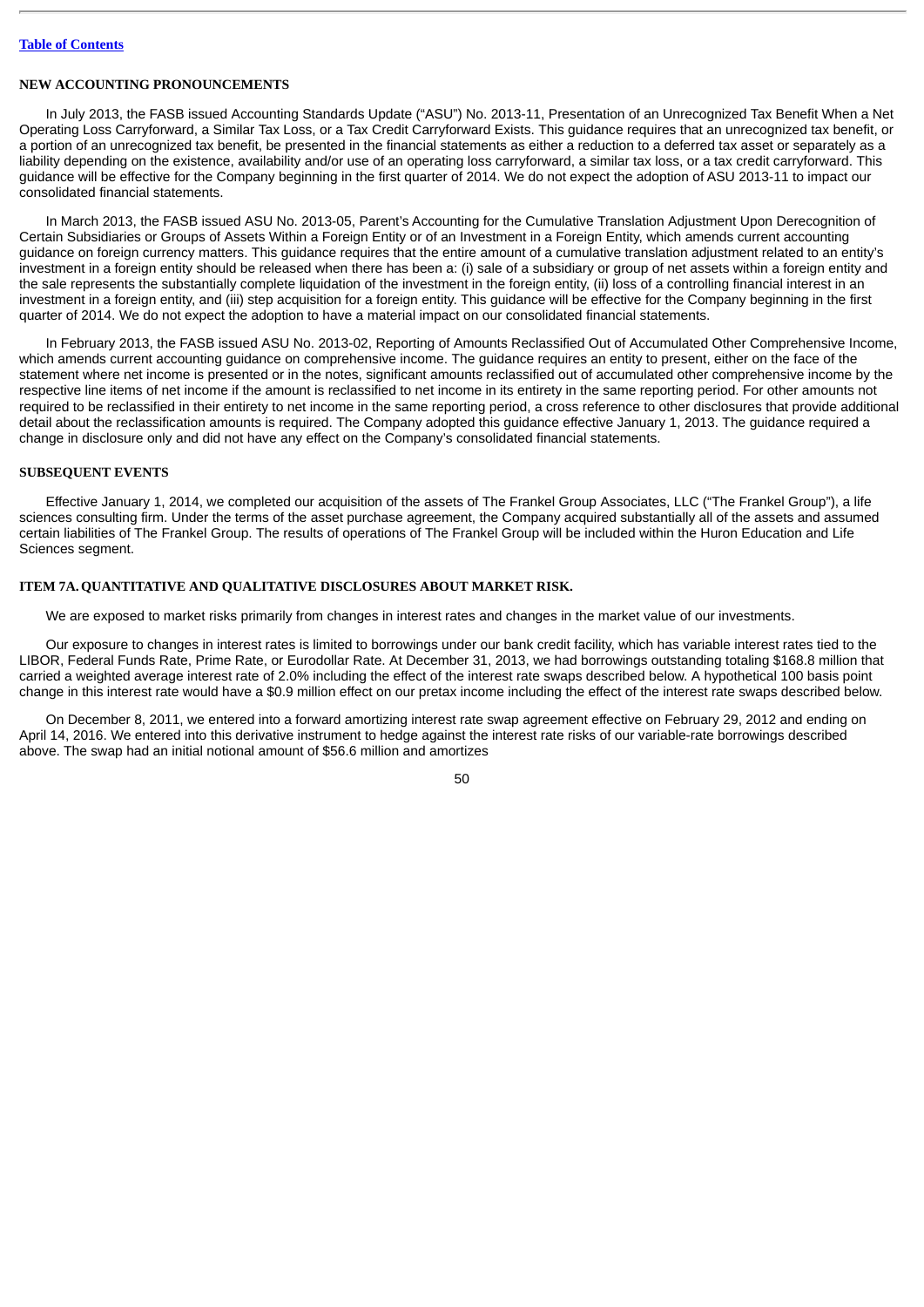throughout the term. Under the terms of the interest rate swap agreement, we receive from the counterparty interest on the notional amount based on one-month LIBOR and we pay to the counterparty a fixed rate of 0.9875%.

On May 30, 2012, we entered into an amortizing interest rate swap agreement effective on May 31, 2012 and ending on April 14, 2016. We entered into this derivative instrument to further hedge against the interest rate risks of our variable-rate borrowings described above. The swap had an initial notional amount of \$37.0 million and amortizes throughout the term. Under the terms of the interest rate swap agreement, we receive from the counterparty interest on the notional amount based on one-month LIBOR and we pay to the counterparty a fixed rate of 0.70%.

Including the impact of the above swap agreements, the effective interest rate on \$76.3 million of our debt, which equals the notional amount of the swap agreements at December 31, 2013, was 2.4%.

On April 4, 2013, we entered into a forward amortizing interest rate swap agreement effective on March 31, 2014 and ending on August 31, 2017. We entered into this derivative instrument to further hedge against the interest rate risks of our variable-rate borrowings described above. The swap has an initial notional amount of \$60.0 million and amortizes such that, collectively with our other two interest rate swaps, we are effectively fixing the interest rate on 80% of our Term Loan borrowings throughout the term of the swap agreement. Under the terms of the interest rate swap agreement, we will receive from the counterparty interest on the notional amount based on one-month LIBOR and we will pay to the counterparty a fixed rate of 0.985%.

We have not entered into any other interest rate swaps, caps or collars or other hedging instruments as of December 31, 2013.

From time to time, we invest excess cash in marketable securities. These investments principally consist of overnight sweep accounts. Due to the short maturity of our investments, we have concluded that we do not have material market risk exposure.

# **ITEM 8. FINANCIAL STATEMENTS AND SUPPLEMENTARY DATA.**

The Company's Consolidated Financial Statements and supplementary data begin on page F-1 of this Annual Report on Form 10-K.

# **ITEM 9. CHANGES IN AND DISAGREEMENTS WITH ACCOUNTANTS ON ACCOUNTING AND FINANCIAL DISCLOSURE.**

None.

# **ITEM 9A. CONTROLS AND PROCEDURES.**

# **Evaluation of Disclosure Controls and Procedures**

Our management, with the participation of the Company's Chief Executive Officer and Chief Financial Officer, has evaluated the effectiveness of our disclosure controls and procedures (as such term is defined in Rules 13a-15(e) and 15d-15(e) under the Securities Exchange Act of 1934, as amended (the "Exchange Act")) as of December 31, 2013. Based on this evaluation, our Chief Executive Officer and Chief Financial Officer have concluded that, as of December 31, 2013, our disclosure controls and procedures were effective in recording, processing, summarizing and reporting, on a timely basis, information required to be disclosed by us in the reports we file or submit under the Exchange Act, and such information is accumulated and communicated to management as appropriate to allow timely decisions regarding required disclosure.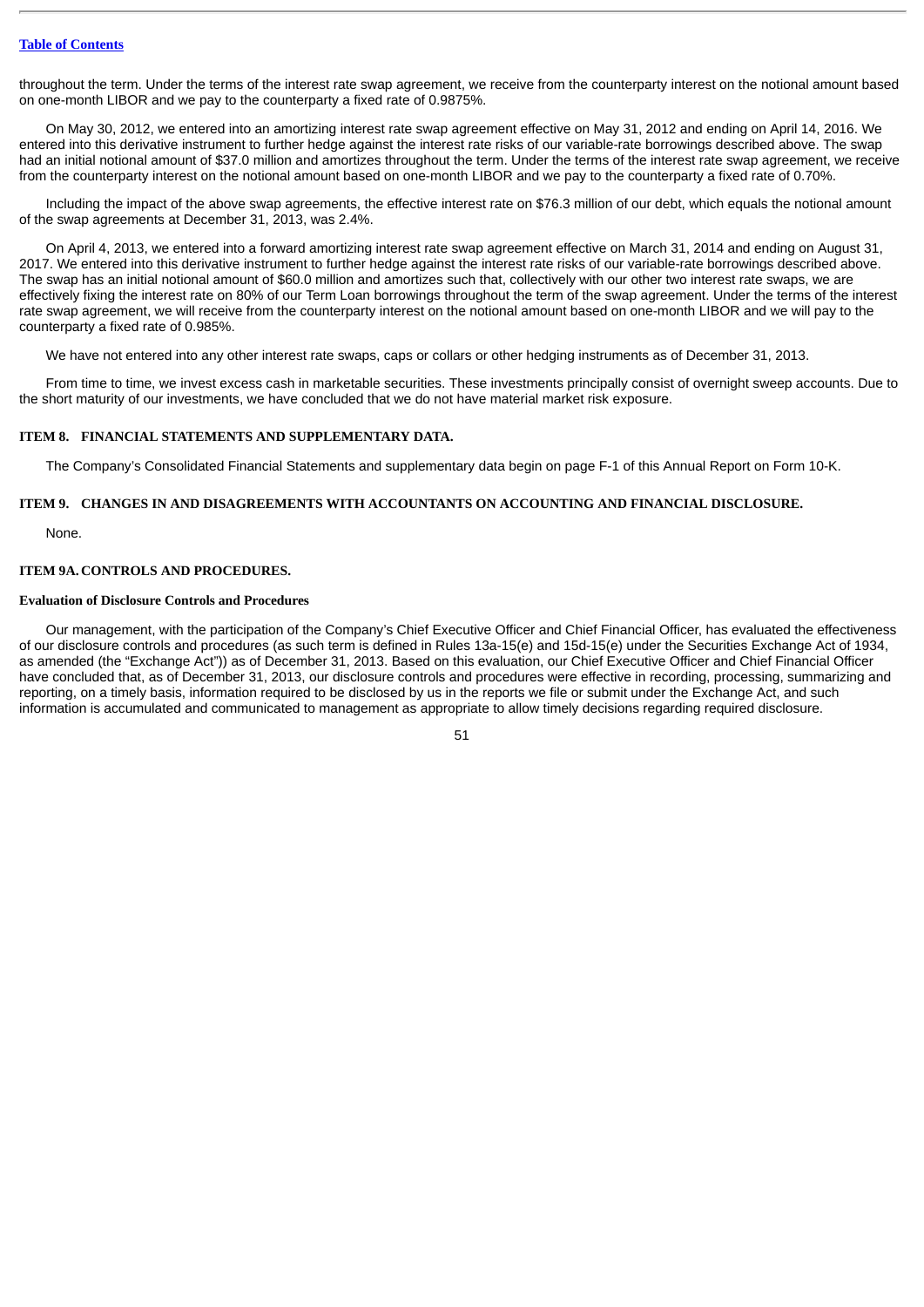# **Changes in Internal Control over Financial Reporting**

There has been no change in our internal control over financial reporting (as such term is defined in Rules 13a-15(f) and 15d-15(f) under the Exchange Act) that occurred during the three months ended December 31, 2013 that has materially affected, or is reasonably likely to materially affect, our internal control over financial reporting.

# **Management's Report on Internal Control Over Financial Reporting**

Our management is responsible for establishing and maintaining adequate internal control over financial reporting (as such term is defined in Rules 13a-15(f) and 15d-15(f) under the Exchange Act) for the Company. Internal control over financial reporting is a process designed to provide reasonable assurance regarding the reliability of financial reporting and the preparation of financial statements for external purposes in accordance with GAAP and includes those policies and procedures that:

- (i) Pertain to the maintenance of records that in reasonable detail accurately and fairly reflect the transactions and dispositions of the assets of the Company;
- (ii) Provide reasonable assurance that transactions are recorded as necessary to permit preparation of financial statements in accordance with GAAP, and that receipts and expenditures of the Company are being made only in accordance with authorizations of management and directors of the Company; and
- (iii) Provide reasonable assurance regarding prevention or timely detection of unauthorized acquisition, use or disposition of the Company's assets that could have a material effect on the financial statements.

Due to its inherent limitations, internal control over financial reporting may not prevent or detect misstatements. Also, projections of any evaluation of effectiveness to future periods are subject to the risk that controls may become inadequate because of changes in conditions, or that the degree of compliance with the policies or procedures may deteriorate.

In connection with the preparation of this report, our management, under the supervision and with the participation of our Chief Executive Officer and Chief Financial Officer, conducted an evaluation of the effectiveness of the internal control over financial reporting as of December 31, 2013 using the criteria set forth by the Committee of Sponsoring Organizations of the Treadway Commission ("COSO") in *Internal Control – Integrated Framework (1992).* As a result of that evaluation, management concluded that our internal control over financial reporting was effective as of December 31, 2013. The effectiveness of the Company's internal control over financial reporting as of December 31, 2013 has been audited by PricewaterhouseCoopers LLP, an independent registered public accounting firm, as stated in their report appearing on page F-2 of this Annual Report on Form 10-K.

# **ITEM 9B. OTHER INFORMATION.**

None.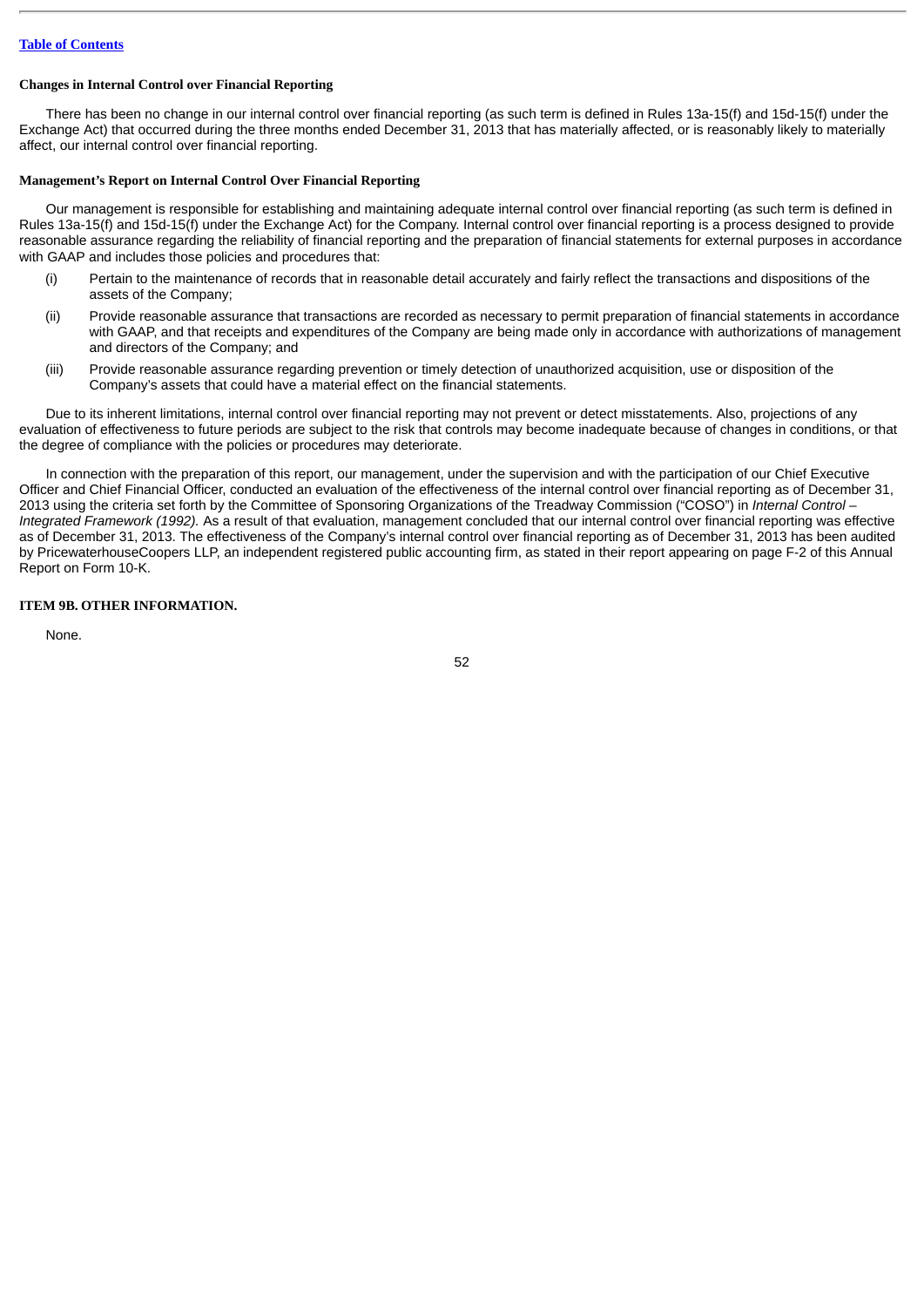### PART III

# **ITEM 10. DIRECTORS, EXECUTIVE OFFICERS AND CORPORATE GOVERNANCE.**

# **Directors, Executive Officers, Promoters and Control Persons**

The information required by this item is incorporated by reference from portions of our definitive proxy statement for our annual meeting of stockholders to be filed with the SEC pursuant to Regulation 14A by April 30, 2014 (the "Proxy Statement") under "Nominees to Board of Directors," "Directors Not Standing For Election" and "Executive Officers."

# **Compliance with Section 16(a) of the Exchange Act**

The information required by this item is incorporated by reference from a portion of the Proxy Statement under "Section 16(a) Beneficial Ownership Reporting Compliance."

# **Code of Business Conduct and Ethics**

We have adopted a Code of Business Conduct and Ethics (the "Code") that is applicable to all of our employees, officers and directors. The Code is available on our website at www.huronconsultinggroup.com. If we make any amendments to or grant any waivers from the Code which are required to be disclosed pursuant to the Securities Exchange Act of 1934, we will make such disclosures on our website.

### **Corporate Governance**

The information required by this item is incorporated by reference from a portion of the Proxy Statement under "Board Meetings and Committees."

### **ITEM 11. EXECUTIVE COMPENSATION.**

#### **Executive Compensation**

The information required by this item is incorporated by reference from a portion of the Proxy Statement under "Executive Compensation."

### **Compensation Committee Interlocks and Insider Participation**

The information required by this item is incorporated by reference from a portion of the Proxy Statement under "Compensation Committee Interlocks and Insider Participation."

### **Compensation Committee Report**

The information required by this item is incorporated by reference from a portion of the Proxy Statement under "Compensation Committee Report."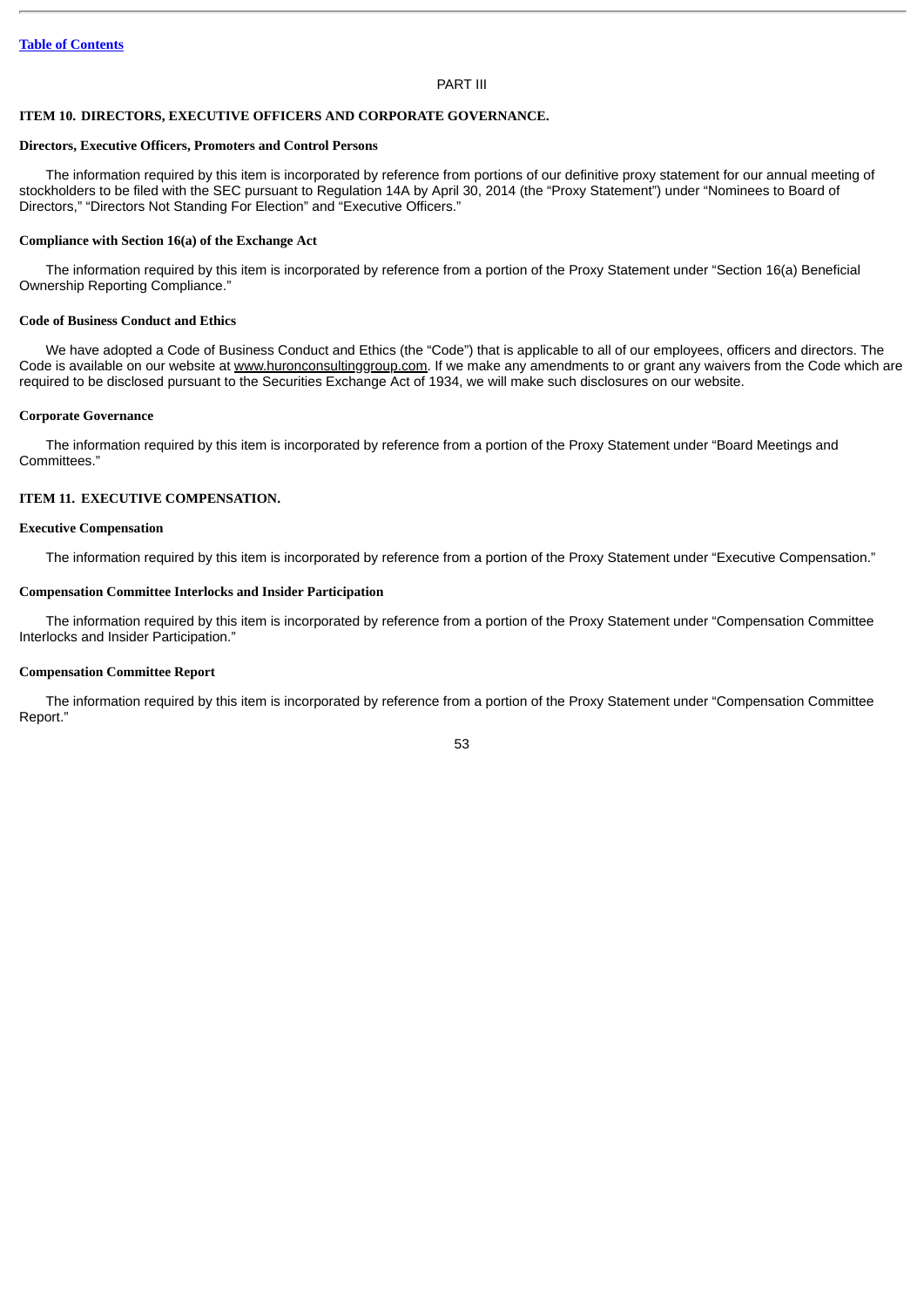# **ITEM 12. SECURITY OWNERSHIP OF CERTAIN BENEFICIAL OWNERS AND MANAGEMENT AND RELATED STOCKHOLDER MATTERS.**

## **Securities Authorized for Issuance Under Equity Compensation Plans**

The following table summarizes information as of December 31, 2013 with respect to equity compensation plans approved by shareholders. We do not have equity compensation plans that have not been approved by shareholders.

| Plan Category                                           | Number of Shares<br>to be Issued Upon<br>Exercise of<br><b>Outstanding Options</b> | <b>Weighted Average</b><br><b>Exercise Price of</b><br><b>Outstanding Options</b> | Number of Shares<br>Remaining Available<br>for Future Issuance<br>(excluding shares<br>in 1 <sup>st</sup> column) |
|---------------------------------------------------------|------------------------------------------------------------------------------------|-----------------------------------------------------------------------------------|-------------------------------------------------------------------------------------------------------------------|
| Equity compensation plans approved by shareholders (1): |                                                                                    |                                                                                   |                                                                                                                   |
| 2002 Equity Incentive Plan (California)                 | 435                                                                                | \$<br>1.96                                                                        | $-$ (2)                                                                                                           |
| 2003 Equity Incentive Plan                              | 5.546                                                                              | \$<br>1.96                                                                        | $-$ (2)                                                                                                           |
| 2004 Omnibus Stock Plan                                 | 194.447                                                                            | \$<br>26.64                                                                       | $-$ (2)                                                                                                           |
| 2012 Omnibus Incentive Plan                             | 36.617                                                                             | \$<br>39.19                                                                       | 750.173                                                                                                           |
| Equity compensation plans not approved by shareholders  | N/A                                                                                | N/A                                                                               | N/A                                                                                                               |
| Total                                                   | 237,045                                                                            | 27.95                                                                             | 750,173                                                                                                           |
|                                                         |                                                                                    |                                                                                   |                                                                                                                   |

- (1) Our 2012 Omnibus Incentive Plan was approved by our shareholders at our annual meeting held on May 1, 2012. Under the 2012 Omnibus Incentive Plan, 1,398,204 shares were reserved for issuance, consisting of 548,204 shares remaining available under the 2004 Omnibus Stock Plan as of the shareholder approval date, plus an additional 850,000 shares reserved for issuance. Our previous equity compensation plans were approved by the existing shareholders prior to our initial public offering.
- (2) Upon adoption of the 2012 Omnibus Incentive Plan, we terminated the 2004 Omnibus Stock Plan with respect to future awards and no further awards will be granted under this plan. Prior to the completion of our initial public offering, and upon adoption of the 2004 Omnibus Stock Plan, we terminated the 2002 Equity Incentive Plan (California) and 2003 Equity Incentive Plan with respect to future awards and no further awards will be granted under these plans.

### **Security Ownership of Certain Beneficial Owners and Management**

The information required by this item is incorporated by reference from a portion of the Proxy Statement under "Stock Ownership of Certain Beneficial Owners and Management."

# **ITEM 13. CERTAIN RELATIONSHIPS AND RELATED TRANSACTIONS, AND DIRECTOR INDEPENDENCE.**

### **Certain Relationships and Related Transactions**

The information required by this item is incorporated by reference from a portion of the Proxy Statement under "Certain Relationships and Related Transactions."

### **Director Independence**

The information required by this item is incorporated by reference from portions of the Proxy Statement under "Nominees to Board of Directors," "Directors Not Standing For Election," and "Board Meetings and Committees."

# **ITEM 14. PRINCIPAL ACCOUNTING FEES AND SERVICES.**

The information required by this item is incorporated by reference from a portion of the Proxy Statement under "Audit and Non-Audit Fees."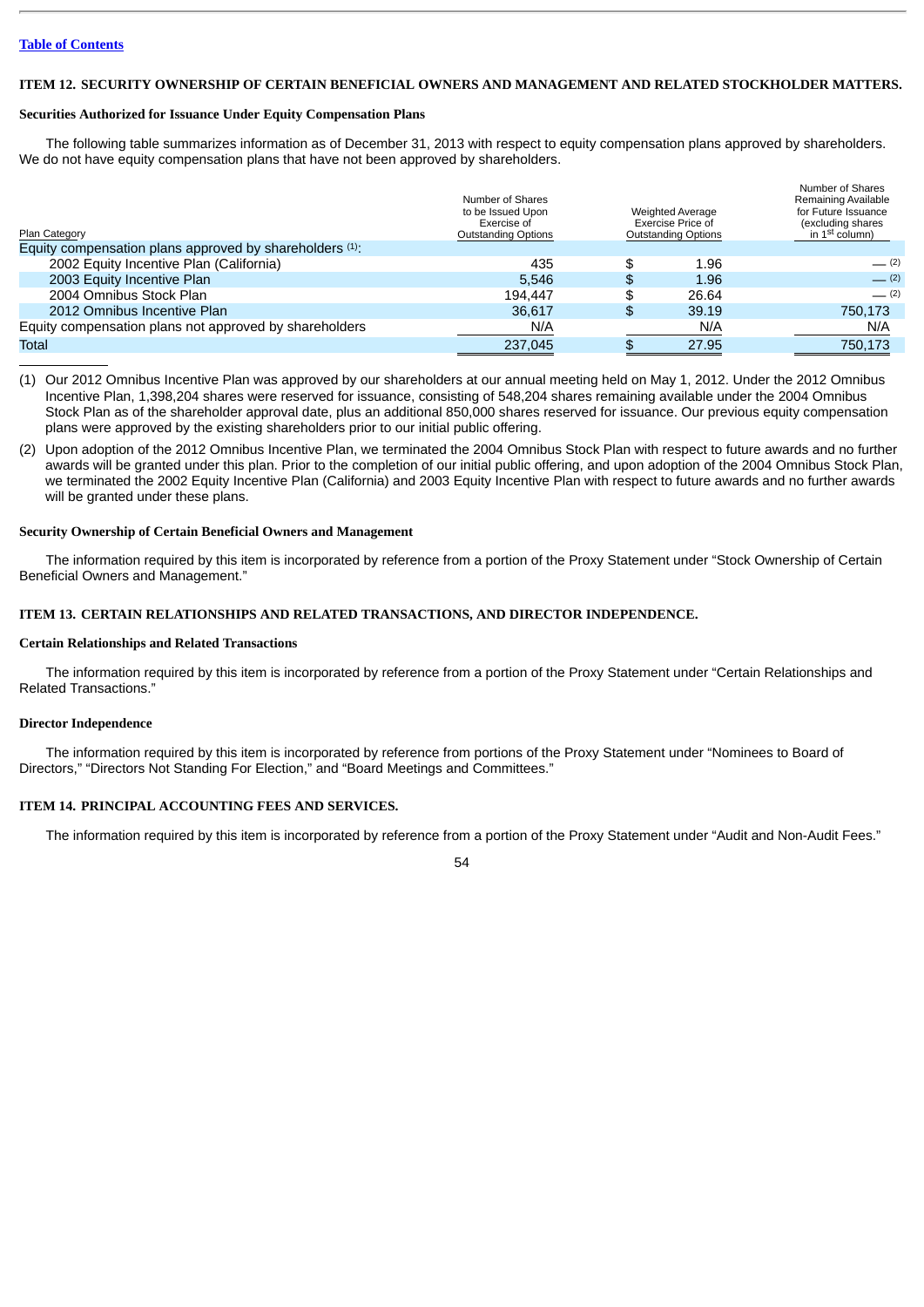# PART IV

# **ITEM 15. EXHIBITS AND FINANCIAL STATEMENT SCHEDULES.**

# **(a) Documents filed as part of this Annual Report on Form 10-K.**

1. Financial Statements—Our independent registered public accounting firm's report and our Consolidated Financial Statements are listed below and begin on page F-1 of this Form 10-K.

> Report of Independent Registered Public Accounting Firm Consolidated Balance Sheets Consolidated Statements of Earnings and Other Comprehensive Income Consolidated Statements of Stockholders' Equity Consolidated Statements of Cash Flows Notes to Consolidated Financial Statements

2. Financial Statement Schedules—The financial statement schedules required by this item are included in the Consolidated Financial Statements and accompanying notes.

# 3. Exhibit Index

|               |                                                                                                                                                                                                                                                                                                                                                                                                                                                                                                                                                                   |          |           | Incorporated by Reference                   |                   |                 |                               |
|---------------|-------------------------------------------------------------------------------------------------------------------------------------------------------------------------------------------------------------------------------------------------------------------------------------------------------------------------------------------------------------------------------------------------------------------------------------------------------------------------------------------------------------------------------------------------------------------|----------|-----------|---------------------------------------------|-------------------|-----------------|-------------------------------|
| Exhibit       |                                                                                                                                                                                                                                                                                                                                                                                                                                                                                                                                                                   | Filed    | Furnished |                                             | Period            |                 |                               |
| Number<br>2.1 | <b>Exhibit Description</b><br>Asset Purchase Agreement, dated June 25, 2012, by and among<br>Huron Consulting Group Inc. and the shareholders of Adams<br>Grayson listed on the signature pages thereto.                                                                                                                                                                                                                                                                                                                                                          | herewith | herewith  | Form<br>$10-°$                              | Ending<br>6/30/12 | Exhibit<br>10.1 | <b>Filing Date</b><br>7/30/12 |
| 3.1           | Third Amended and Restated Certificate of Incorporation of Huron<br>Consulting Group Inc.                                                                                                                                                                                                                                                                                                                                                                                                                                                                         |          |           | 10-K                                        | 12/31/04          | 3.1             | 2/16/05                       |
| 3.2<br>4.1    | Amended and Restated Bylaws of Huron Consulting Group Inc.<br>Specimen Stock Certificate.                                                                                                                                                                                                                                                                                                                                                                                                                                                                         |          |           | $8-K$<br>$S-1$<br>(File No. 333-<br>115434) |                   | 3.1<br>4.1      | 4/14/11<br>10/5/04            |
| 10.1          | Office Lease, dated December 2003, between Union Tower, LLC<br>and Huron Consulting Services LLC (formerly known as Huron<br>Consulting Group LLC).                                                                                                                                                                                                                                                                                                                                                                                                               |          |           | $S-1$<br>(File No. 333-<br>115434)          |                   | 10.1            | 10/5/04                       |
| $10.2*$       | Amended and Restated Huron Consulting Group Inc. 2004<br>Omnibus Stock Plan.                                                                                                                                                                                                                                                                                                                                                                                                                                                                                      |          |           | $S-8$                                       |                   | 10.1            | 5/5/10                        |
| 10.3          | Amended and Restated Credit Agreement, dated as of April 14,<br>2011, among Huron Consulting Group Inc., as the Company,<br>certain subsidiaries as Guarantors, the Lenders Party Hereto and<br>Bank of America, N.A., as Administrative Agent and Collateral<br>Agent, JPMorgan Chase Bank, N.A., as Syndication Agent, PNC<br>Bank, Harris Bank and Key Bank National Association as Co-<br>Documentation Agents, and Merrill Lynch, Pierce, Fenner & Smith<br>Incorporated and J.P. Morgan Securities LLC, as Joint Lead<br>Arrangers and Joint Book Managers. |          |           | $8-K$                                       |                   | 10.1            | 4/19/11                       |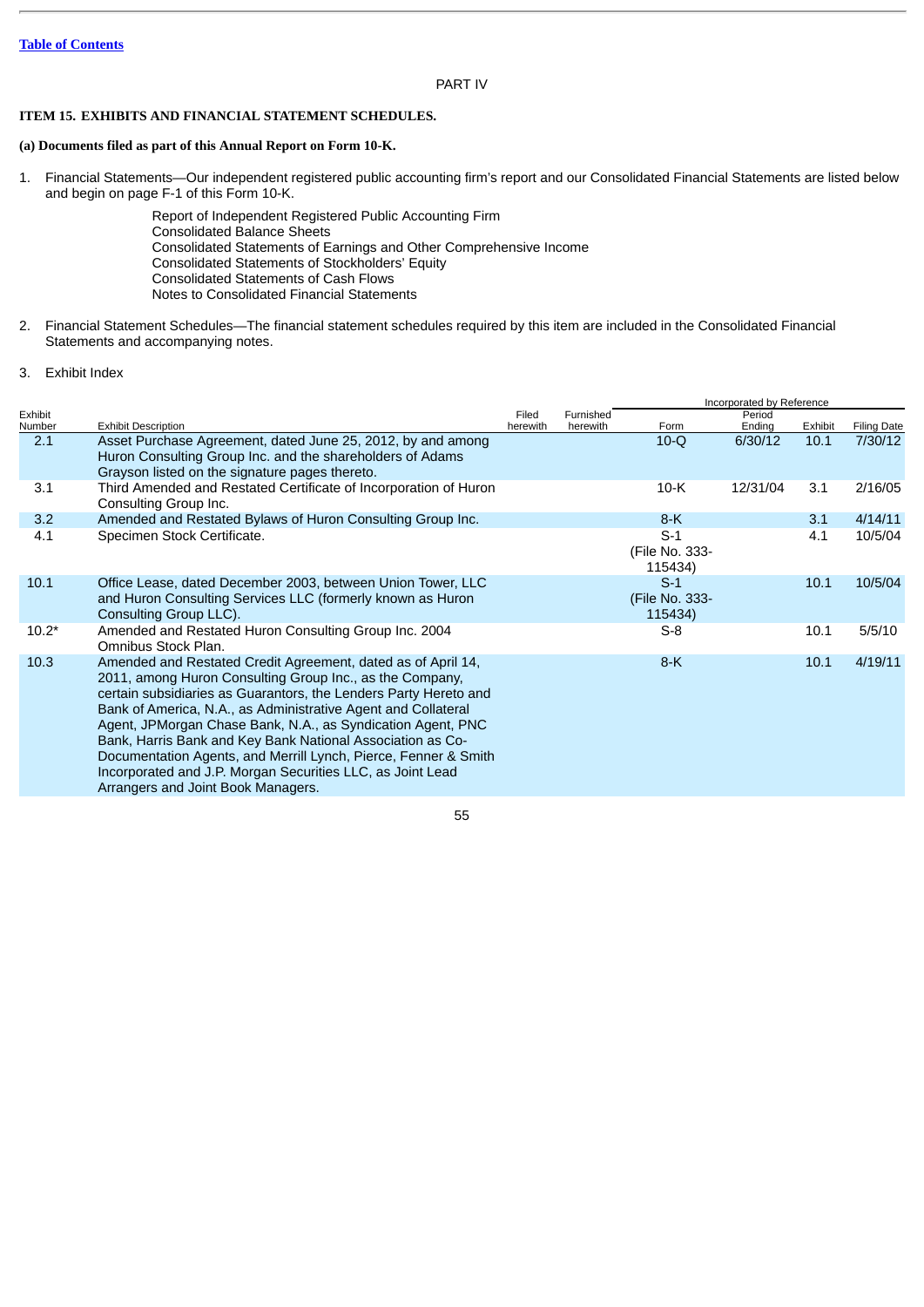|                   |                                                                                                                                                                                                                                                                                                                                                                                                                                               |                   |                       |                   |                  | Incorporated by Reference |                    |
|-------------------|-----------------------------------------------------------------------------------------------------------------------------------------------------------------------------------------------------------------------------------------------------------------------------------------------------------------------------------------------------------------------------------------------------------------------------------------------|-------------------|-----------------------|-------------------|------------------|---------------------------|--------------------|
| Exhibit<br>Number | <b>Exhibit Description</b>                                                                                                                                                                                                                                                                                                                                                                                                                    | Filed<br>herewith | Furnished<br>herewith | Form              | Period<br>Ending | Exhibit                   | <b>Filing Date</b> |
| $10.4*$           | Huron Consulting Group Inc. Deferred Compensation Plan as<br>Amended and Restated effective January 1, 2009.                                                                                                                                                                                                                                                                                                                                  |                   |                       | $10-K$            | 12/31/08         | 10.12                     | 2/24/09            |
| $10.5*$           | Amended and Restated Senior Management Agreement by and<br>between Huron Consulting Group Inc. and James H. Roth.                                                                                                                                                                                                                                                                                                                             |                   |                       | $8-K$             |                  | 10.1                      | 1/14/10            |
| $10.6*$           | Senior Management Agreement by and between Huron Consulting<br>Group Inc. and James K. Rojas.                                                                                                                                                                                                                                                                                                                                                 |                   |                       | $8-K$             |                  | 10.1                      | 3/3/10             |
| $10.7*$           | Senior Management Agreement by and between Huron Consulting<br>Group Inc. and Diane Ratekin.                                                                                                                                                                                                                                                                                                                                                  |                   |                       | $8-K$             |                  | 10.1                      | 3/22/11            |
| $10.8*$           | Senior Management Agreement by and between Huron Consulting<br>Group Inc. and C. Mark Hussey.                                                                                                                                                                                                                                                                                                                                                 |                   |                       | $8-K$             |                  | 10.1                      | 7/19/11            |
| 10.9              | Amended and Restated Security Agreement, dated as of April 14,<br>2011.                                                                                                                                                                                                                                                                                                                                                                       |                   |                       | $8-K$             |                  | 10.2                      | 4/19/11            |
| 10.10             | Amended and Restated Pledge Agreement, dated as of April 14,<br>2011.                                                                                                                                                                                                                                                                                                                                                                         |                   |                       | $8-K$             |                  | 10.3                      | 4/19/11            |
| $10.11*$          | Huron Consulting Group Inc. 2012 Omnibus Incentive Plan.                                                                                                                                                                                                                                                                                                                                                                                      |                   |                       | <b>DEF</b><br>14A |                  | Appendix A                | 2/23/12            |
| 10.12             | Amendment No. 1 to the Credit Agreement, dated as of August 31,<br>2012, by and among Huron Consulting Group Inc., as the Borrower,<br>certain subsidiaries as Guarantors, the Lenders identified on the<br>signature pages thereto, and Bank of America, N.A., as Administrative<br>Agent for and on behalf of the Lenders.                                                                                                                  |                   |                       | $8-K$             |                  | 10.1                      | 9/4/12             |
| 10.13             | Joinder Agreement, dated as of August 20, 2012, by and between<br>LegalSource LLC and Bank of America, N.A., as Administrative Agent<br>and Collateral Agent under the Amended and Restated Credit<br>Agreement dated as of April 14, 2011 among Huron Consulting Group<br>Inc., as Borrower, the Guarantors identified therein, the Lenders<br>identified therein and Bank of America, N.A. as Administrative Agent<br>and Collateral Agent. |                   |                       | $8-K$             |                  | 10.2                      | 9/4/12             |
| 10.14             | Fourth Amendment to Lease by and between Huron Consulting<br>Services LLC and Union Tower, LLC, dated December 31, 2012.                                                                                                                                                                                                                                                                                                                      |                   |                       | $8-K$             |                  | 10.1                      | 1/4/13             |
| 10.15             | First Amendment to Lease by and between Huron Consulting<br>Services LLC and Union Tower, LLC, dated August 23, 2004.                                                                                                                                                                                                                                                                                                                         |                   |                       | $10-K$            | 12/31/12         | 10.17                     | 2/21/13            |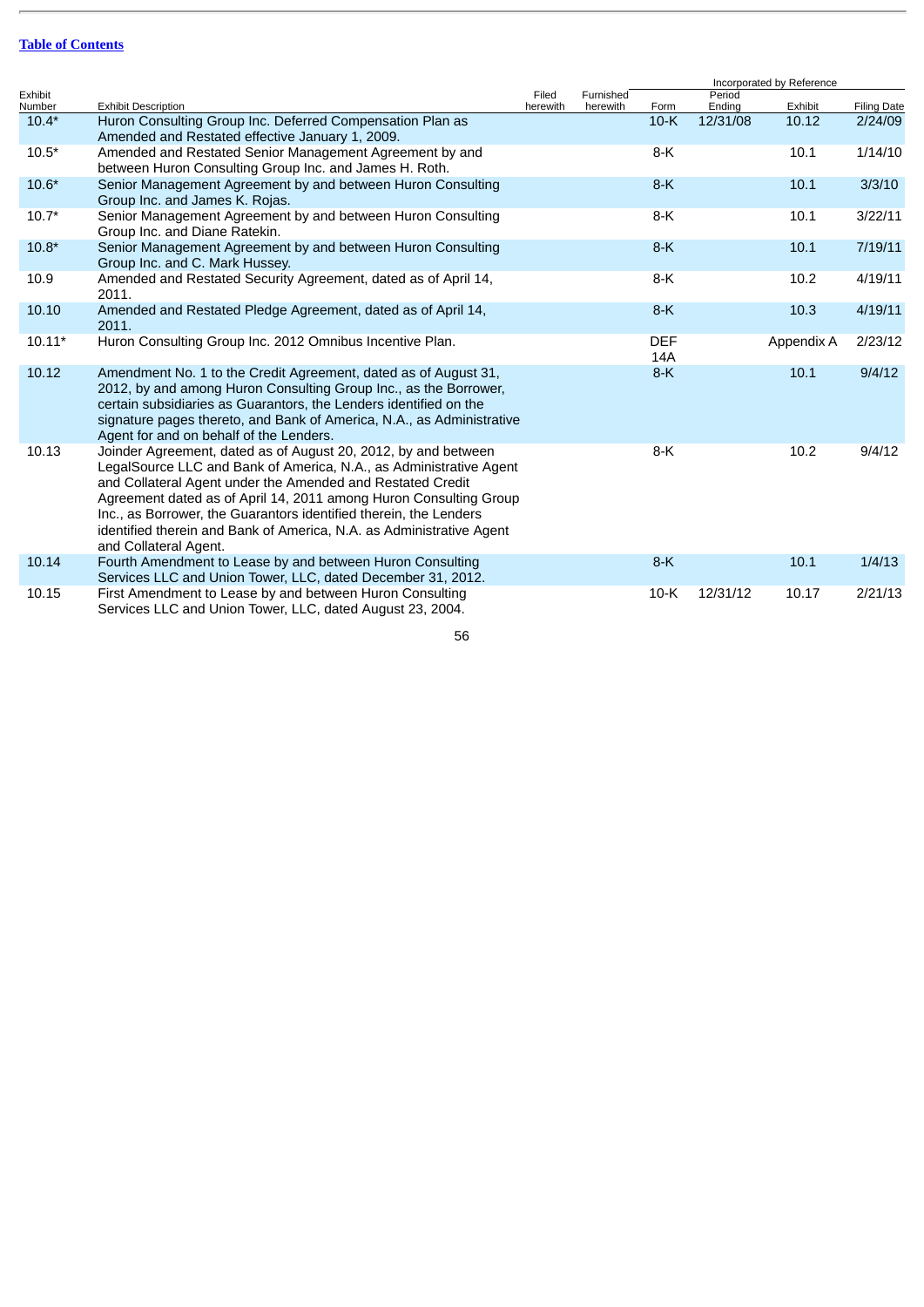Ē.

|                   |                                                                                                                                                                                                                                                                                                                                 |                   |                       |        | Incorporated by Reference |         |             |
|-------------------|---------------------------------------------------------------------------------------------------------------------------------------------------------------------------------------------------------------------------------------------------------------------------------------------------------------------------------|-------------------|-----------------------|--------|---------------------------|---------|-------------|
| Exhibit<br>Number | <b>Exhibit Description</b>                                                                                                                                                                                                                                                                                                      | Filed<br>herewith | Furnished<br>herewith | Form   | Period<br>Ending          | Exhibit | Filing Date |
| 10.16             | Second Amendment to Lease by and between Huron Consulting<br>Services LLC and Union Tower, LLC, dated March 14, 2007.                                                                                                                                                                                                           |                   |                       | $10-K$ | 12/31/12                  | 10.18   | 2/21/13     |
| 10.17             | Third Amendment to Lease by and between Huron Consulting Services<br>LLC and Union Tower, LLC, dated April 2, 2010.                                                                                                                                                                                                             |                   |                       | $10-K$ | 12/31/12                  | 10.19   | 2/21/13     |
| 10.18             | Form of the Huron Consulting Group Inc. 2012 Omnibus Incentive Plan<br><b>Restricted Stock Agreement.</b>                                                                                                                                                                                                                       |                   |                       | $10-K$ | 12/31/12                  | 10.20   | 2/21/13     |
| 10.19             | Amendment No. 2 to the Credit Agreement, dated as of September 25,<br>2013, by and among Huron Consulting Group Inc., as the Borrower,<br>certain subsidiaries as Guarantors, the Lenders identified on the<br>signature pages thereto, and Bank of America, N.A., as Administrative<br>Agent for and on behalf of the Lenders. |                   |                       | $8-K$  |                           | 10.1    | 09/26/13    |
| 10.20             | Amendment No. 3 to the Credit Agreement, dated as of February 14,<br>2014, by and among Huron Consulting Group Inc., as the Borrower,<br>certain subsidiaries as Guarantors, and Bank of America, N.A., as<br>Administrative Agent for and on behalf of the Lenders.                                                            | $\mathsf{X}$      |                       |        |                           |         |             |
| 21.1              | List of Subsidiaries of Huron Consulting Group Inc.                                                                                                                                                                                                                                                                             | $\times$          |                       |        |                           |         |             |
| 23.1              | Consent of PricewaterhouseCoopers LLP.                                                                                                                                                                                                                                                                                          | $\mathsf X$       |                       |        |                           |         |             |
| 31.1              | Certification of the Chief Executive Officer, pursuant to Rule 13a-<br>14(a)/15d-14(a), as adopted pursuant to Section 302 of the Sarbanes-<br>Oxley Act of 2002.                                                                                                                                                               | X                 |                       |        |                           |         |             |
| 31.2              | Certification of the Chief Financial Officer, pursuant to Rule 13a-<br>14(a)/15d-14(a), as adopted pursuant to Section 302 of the Sarbanes-<br>Oxley Act of 2002.                                                                                                                                                               | $\sf X$           |                       |        |                           |         |             |
| 32.1              | Certification of the Chief Executive Officer, pursuant to 18 U.S.C.<br>Section 1350, as adopted pursuant to Section 906 of the Sarbanes-<br>Oxley Act of 2002.                                                                                                                                                                  |                   | X                     |        |                           |         |             |
| 32.2              | Certification of the Chief Financial Officer, pursuant to 18 U.S.C.<br>Section 1350, as adopted pursuant to Section 906 of the Sarbanes-<br>Oxley Act of 2002.                                                                                                                                                                  |                   | $\mathsf{X}$          |        |                           |         |             |
| 101.INS           | <b>XBRL Instance Document.</b>                                                                                                                                                                                                                                                                                                  | X                 |                       |        |                           |         |             |
| 101.SCH           | XBRL Taxonomy Extension Schema Document.                                                                                                                                                                                                                                                                                        | $\mathsf{X}$      |                       |        |                           |         |             |
| 101.CAL           | XBRL Taxonomy Extension Calculation Linkbase Document.                                                                                                                                                                                                                                                                          | X                 |                       |        |                           |         |             |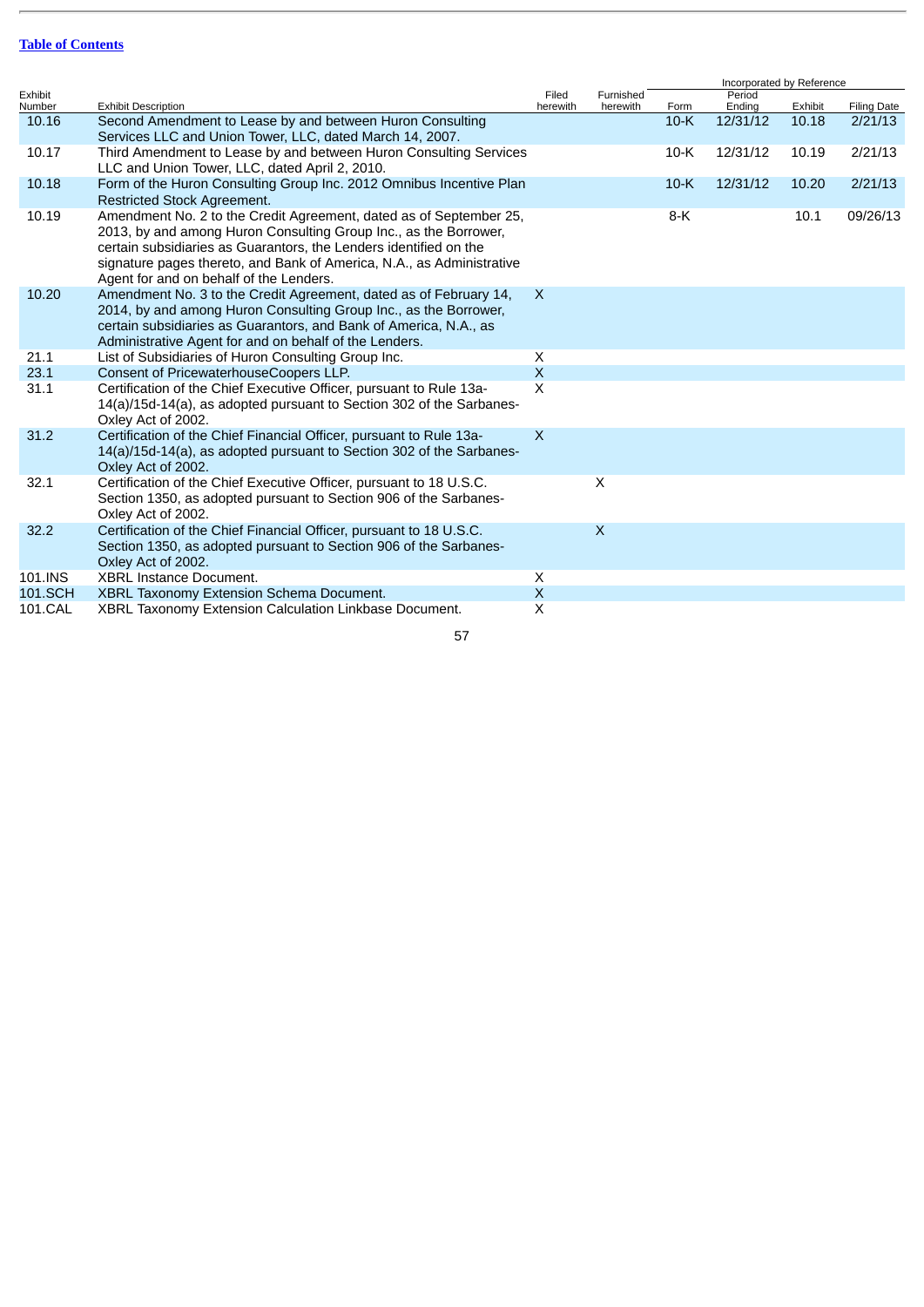|         |                                                       |          |           |      | Incorporated by Reference |         |             |
|---------|-------------------------------------------------------|----------|-----------|------|---------------------------|---------|-------------|
| Exhibit |                                                       | Filed    | Furnished |      | Period                    |         |             |
| Number  | <b>Exhibit Description</b>                            | herewith | herewith  | Form | Endina                    | Exhibit | Filing Date |
| 101.LAB | XBRL Taxonomy Extension Label Linkbase Document.      | Х        |           |      |                           |         |             |
| 101.PRE | XBRL Taxonomy Extension Presentation Linkbase         |          |           |      |                           |         |             |
|         | Document.                                             |          |           |      |                           |         |             |
| 101.DEF | XBRL Taxonomy Extension Definition Linkbase Document. |          |           |      |                           |         |             |

\* Indicates the exhibit is a management contract or compensatory plan or arrangement.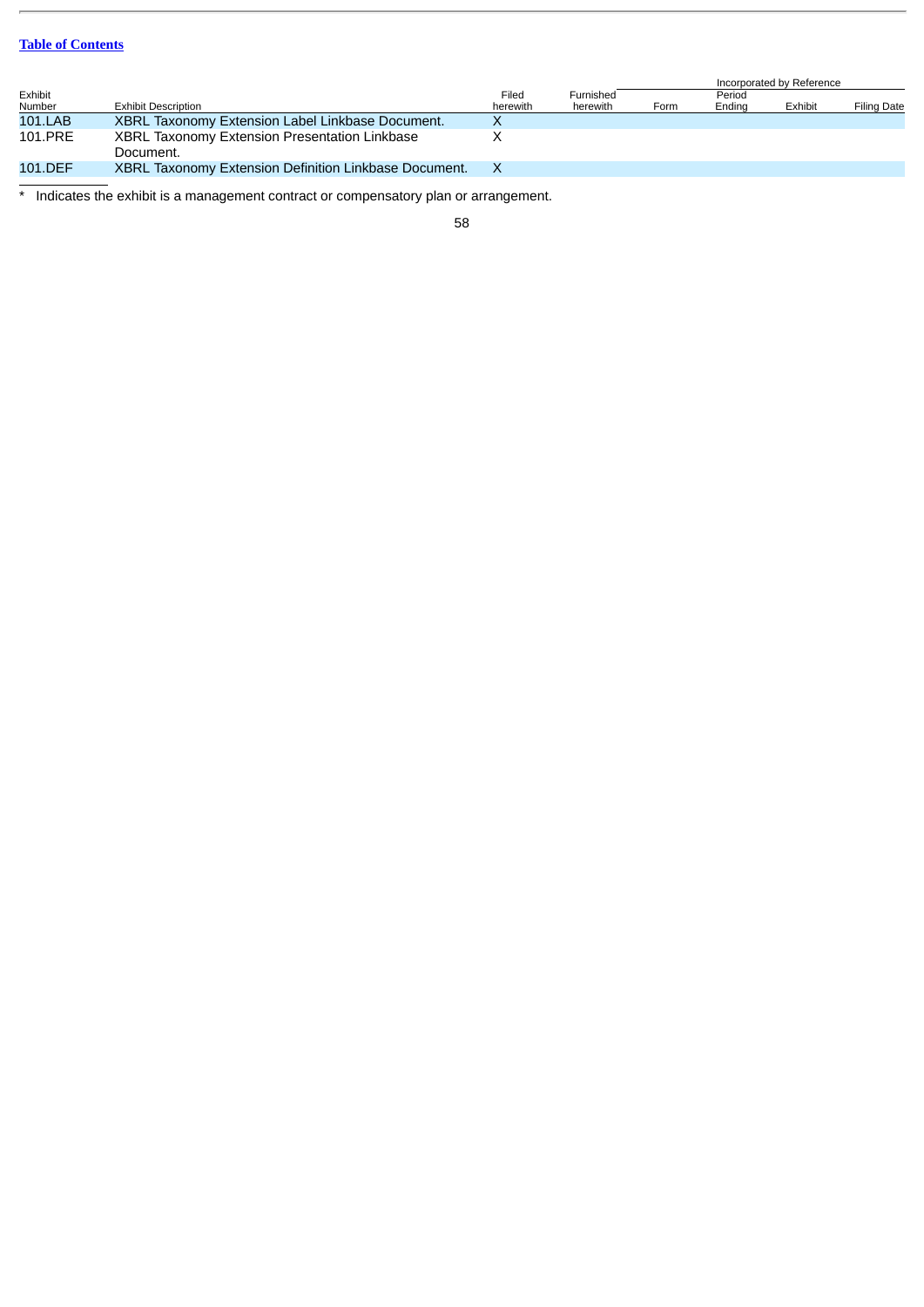# **SIGNATURES**

Pursuant to the requirements of Section 13 or 15(d) of the Securities Exchange Act of 1934, the registrant has duly caused this report to be signed on its behalf by the undersigned, thereunto duly authorized.

l.

Huron Consulting Group Inc.

(Registrant)

Signature Date Date of the Second Contract of the Title Contract of Date Date Date Date Date /s/ James H. Roth President, Chief Executive Officer and Director February 26, 2014

James H. Roth

**POWER OF ATTORNEY**

KNOW ALL PERSONS BY THESE PRESENTS, that each person whose signature appears below constitutes and appoints James H. Roth, C. Mark Hussey, and Diane Ratekin, and each of them, his or her true and lawful attorneys-in-fact and agents, with full power of substitution and resubstitution, for him or her and in his or her name, place and stead, in any and all capacities, to sign any and all amendments to this report, and to file the same, with all and any other regulatory authority, granting unto said attorneys-in-fact and agents, and each of them, full power and authority to do and perform each and every act and thing requisite and necessary to be done in and about the premises, as fully to all intents and purposes as he or she might or could do in person, hereby ratifying and confirming all that said attorneys-in-fact and agents or any of them, or their substitutes, may lawfully do or cause to be done by virtue hereof.

Pursuant to the requirements of the Securities Exchange Act of 1934, this report has been signed below by the following persons on behalf of the registrant and in the capacities indicated.

| Signature                                            | Title                                                                                                                                              | Date              |
|------------------------------------------------------|----------------------------------------------------------------------------------------------------------------------------------------------------|-------------------|
| JAMES H. ROTH<br>/s/<br>James H. Roth                | President, Chief Executive Officer and Director (Principal<br>Executive Officer)                                                                   | February 26, 2014 |
| JOHN F. MCCARTNEY<br>/s/<br>John F. McCartney        | Non-Executive Chairman of the Board                                                                                                                | February 26, 2014 |
| <b>GEORGE E. MASSARO</b><br>/s/<br>George E. Massaro | Vice Chairman of the Board                                                                                                                         | February 26, 2014 |
| <b>C. MARK HUSSEY</b><br>/s/<br>C. Mark Hussey       | Executive Vice President, Chief Operating Officer, Chief<br>Financial Officer and Treasurer (Principal Financial and<br><b>Accounting Officer)</b> | February 26, 2014 |
| <b>DUBOSE AUSLEY</b><br>/s/<br>DuBose Ausley         | <b>Director</b>                                                                                                                                    | February 26, 2014 |
| JAMES D. EDWARDS<br>/s/<br>James D. Edwards          | <b>Director</b>                                                                                                                                    | February 26, 2014 |
| H. EUGENE LOCKHART<br>/s/<br>H. Eugene Lockhart      | Director                                                                                                                                           | February 26, 2014 |
| JOHN S. MOODY<br>/s/<br>John S. Moody                | Director                                                                                                                                           | February 26, 2014 |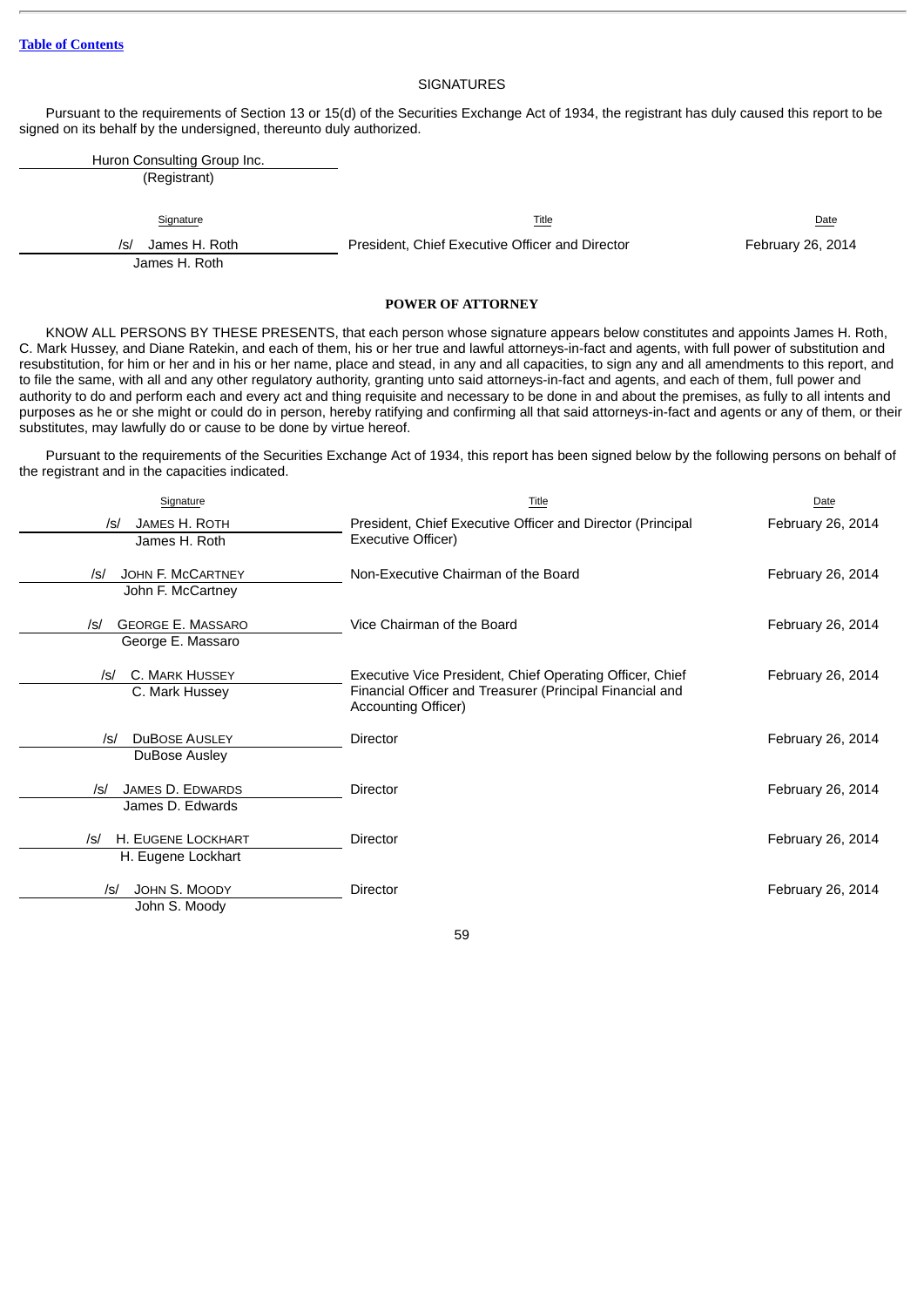# HURON CONSULTING GROUP INC.

# CONSOLIDATED FINANCIAL STATEMENTS

# INDEX

|                                                                                                                         | Page  |
|-------------------------------------------------------------------------------------------------------------------------|-------|
| <b>Report of Independent Registered Public Accounting Firm</b>                                                          | $F-2$ |
| Consolidated Balance Sheets at December 31, 2013 and 2012                                                               | $F-3$ |
| Consolidated Statements of Earnings and Other Comprehensive Income for the years ended December 31, 2013, 2012 and 2011 | $F-4$ |
| Consolidated Statements of Stockholders' Equity for the years ended December 31, 2013, 2012 and 2011                    | $F-5$ |
| Consolidated Statements of Cash Flows for the years ended December 31, 2013, 2012 and 2011                              | $F-6$ |
| Notes to Consolidated Financial Statements                                                                              | F-7   |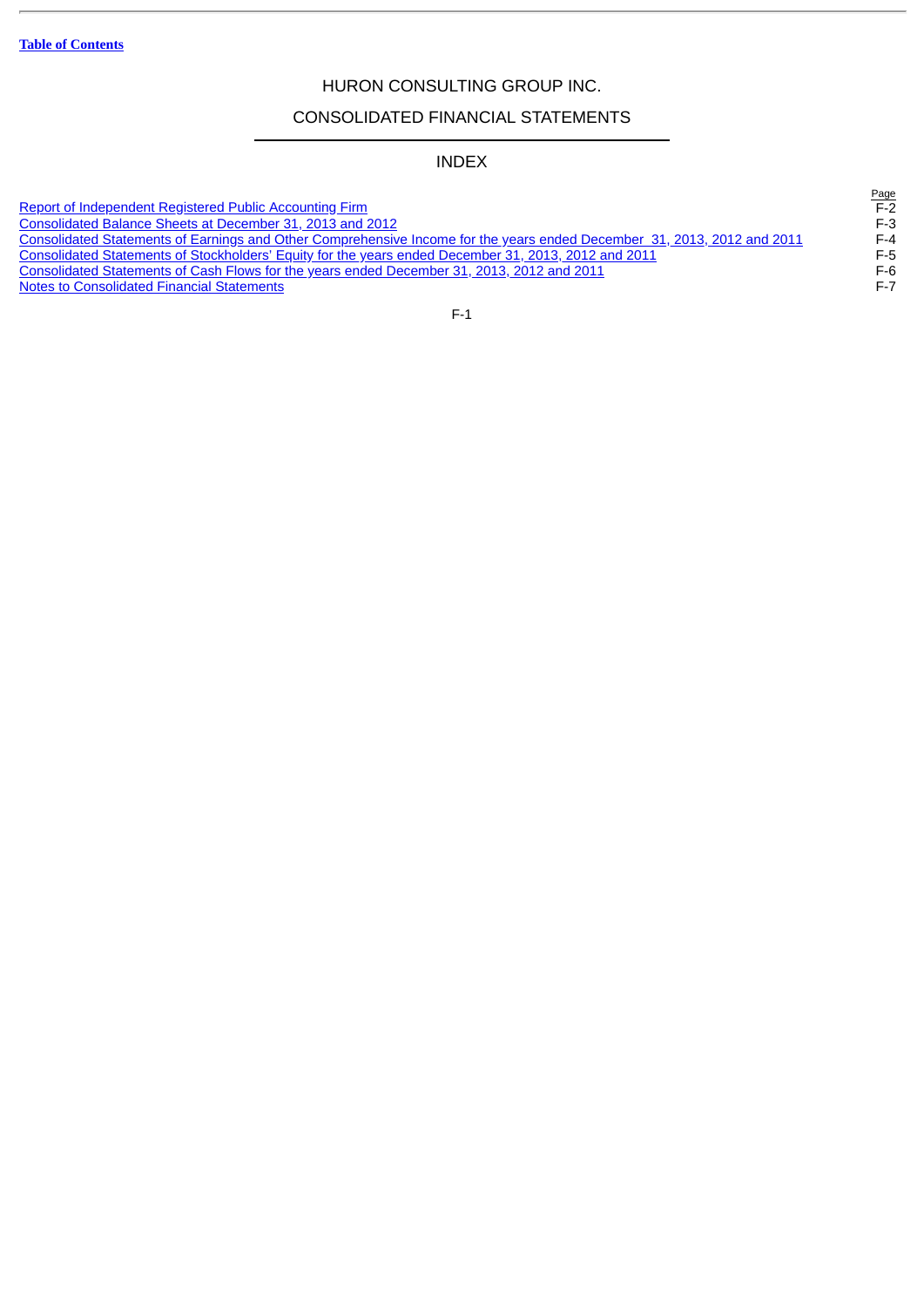### Report of Independent Registered Public Accounting Firm

<span id="page-62-0"></span>To the Board of Directors and Stockholders of Huron Consulting Group Inc.:

In our opinion, the accompanying consolidated balance sheets and the related consolidated statements of earnings and other comprehensive income, stockholders' equity and cash flows present fairly, in all material respects, the financial position of Huron Consulting Group Inc. and its subsidiaries at December 31, 2013 and December 31, 2012, and the results of their operations and their cash flows for each of the three years in the period ended December 31, 2013 in conformity with accounting principles generally accepted in the United States of America. Also in our opinion, the Company maintained, in all material respects, effective internal control over financial reporting as of December 31, 2013, based on criteria established in *Internal Control—Integrated Framework* (1992) issued by the Committee of Sponsoring Organizations of the Treadway Commission (COSO). The Company's management is responsible for these financial statements, for maintaining effective internal control over financial reporting and for its assessment of the effectiveness of internal control over financial reporting, included in Management's Report on Internal Control over Financial Reporting appearing under Item 9A. Our responsibility is to express opinions on these financial statements and on the Company's internal control over financial reporting based on our integrated audits. We conducted our audits in accordance with the standards of the Public Company Accounting Oversight Board (United States). Those standards require that we plan and perform the audits to obtain reasonable assurance about whether the financial statements are free of material misstatement and whether effective internal control over financial reporting was maintained in all material respects. Our audits of the financial statements included examining, on a test basis, evidence supporting the amounts and disclosures in the financial statements, assessing the accounting principles used and significant estimates made by management, and evaluating the overall financial statement presentation. Our audit of internal control over financial reporting included obtaining an understanding of internal control over financial reporting, assessing the risk that a material weakness exists, and testing and evaluating the design and operating effectiveness of internal control based on the assessed risk. Our audits also included performing such other procedures as we considered necessary in the circumstances. We believe that our audits provide a reasonable basis for our opinions.

A company's internal control over financial reporting is a process designed to provide reasonable assurance regarding the reliability of financial reporting and the preparation of financial statements for external purposes in accordance with generally accepted accounting principles. A company's internal control over financial reporting includes those policies and procedures that (i) pertain to the maintenance of records that, in reasonable detail, accurately and fairly reflect the transactions and dispositions of the assets of the company; (ii) provide reasonable assurance that transactions are recorded as necessary to permit preparation of financial statements in accordance with generally accepted accounting principles, and that receipts and expenditures of the company are being made only in accordance with authorizations of management and directors of the company; and (iii) provide reasonable assurance regarding prevention or timely detection of unauthorized acquisition, use, or disposition of the company's assets that could have a material effect on the financial statements.

Because of its inherent limitations, internal control over financial reporting may not prevent or detect misstatements. Also, projections of any evaluation of effectiveness to future periods are subject to the risk that controls may become inadequate because of changes in conditions, or that the degree of compliance with the policies or procedures may deteriorate.

/s/ PricewaterhouseCoopers LLP

Chicago, IL February 26, 2014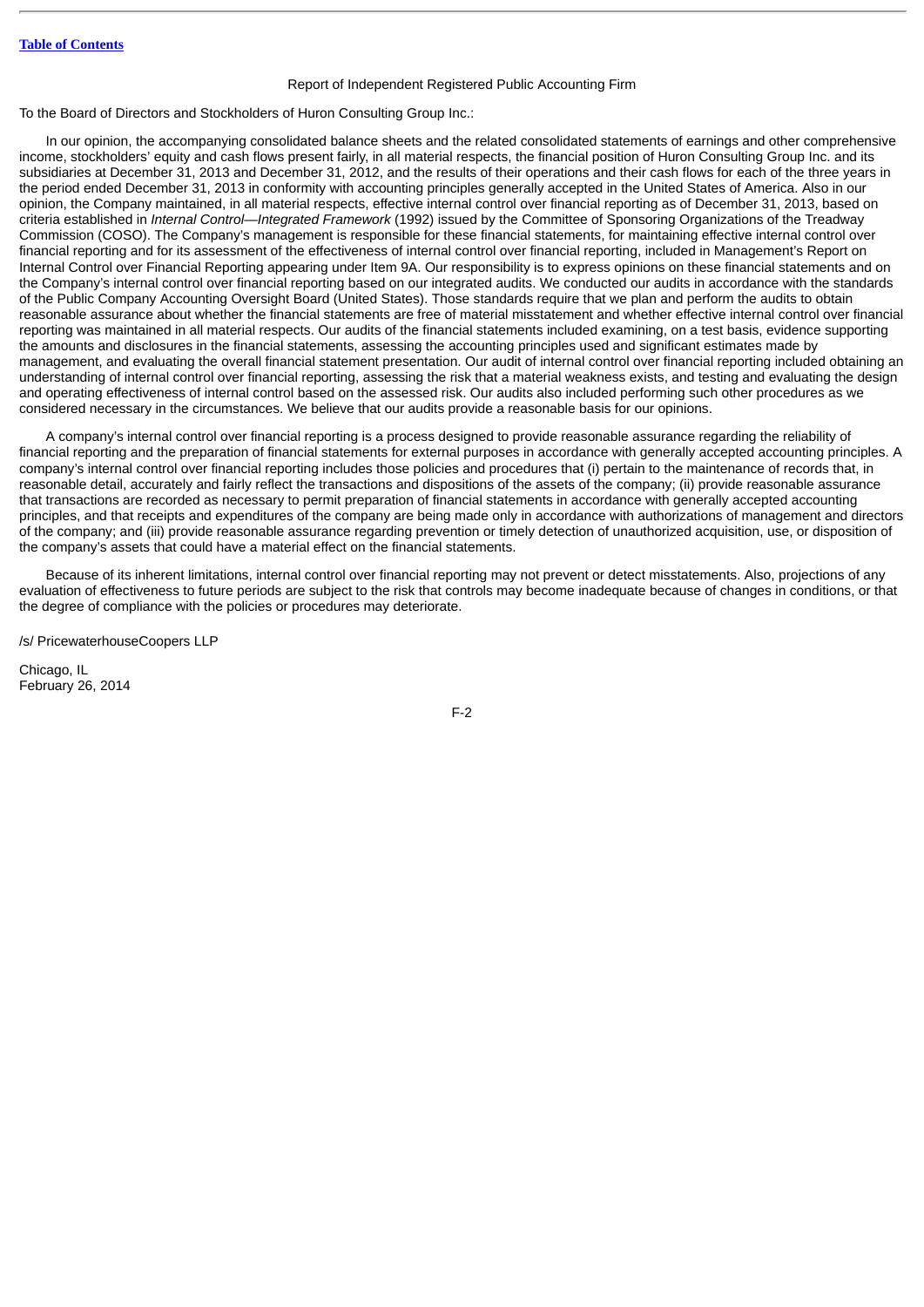# CONSOLIDATED BALANCE SHEETS

# (In thousands, except share and per share amounts)

<span id="page-63-0"></span>

|                                                                         | December 31.<br>2013     | December 31.<br>2012     |
|-------------------------------------------------------------------------|--------------------------|--------------------------|
| Assets                                                                  |                          |                          |
| Current assets:                                                         |                          |                          |
| Cash and cash equivalents                                               | $\mathfrak{S}$<br>58,131 | $\mathfrak{S}$<br>25,162 |
| Receivables from clients, net                                           | 123,750                  | 97,510                   |
| Unbilled services, net                                                  | 55,125                   | 47,232                   |
| Income tax receivable                                                   | 270                      | 192                      |
| Deferred income taxes, net                                              | 15,498                   | 14,751                   |
| Prepaid expenses and other current assets                               | 19,740                   | 15,525                   |
| <b>Total current assets</b>                                             | 272,514                  | 200,372                  |
| Property and equipment, net                                             | 38.742                   | 33.805                   |
| Other non-current assets                                                | 16,485                   | 15,322                   |
| Intangible assets, net                                                  | 21,222                   | 18,879                   |
| <b>Goodwill</b>                                                         | 536.637                  | 519.522                  |
| <b>Total assets</b>                                                     | 885,600<br>\$            | \$<br>787,900            |
| Liabilities and stockholders' equity                                    |                          |                          |
| <b>Current liabilities:</b>                                             |                          |                          |
| Accounts payable                                                        | $\mathfrak{S}$<br>8,185  | $\mathfrak{S}$<br>8,461  |
| Accrued expenses                                                        | 19,180                   | 17,692                   |
| Accrued payroll and related benefits                                    | 97,677                   | 61,672                   |
| Bank borrowings, current portion                                        | 25,000                   |                          |
| Accrued consideration for business acquisitions, current portion        | 5,177                    | 5,640                    |
| Income tax payable                                                      | 2,917                    | 7,872                    |
| Deferred revenues                                                       | 15,248                   | 15,388                   |
| <b>Total current liabilities</b>                                        | 173,384                  | 116,725                  |
| Non-current liabilities:                                                |                          |                          |
| Deferred compensation and other liabilities                             | 5,360                    | 6,973                    |
| Bank borrowings, net of current portion                                 | 143.750                  | 192,500                  |
| Deferred lease incentives                                               | 12.355                   | 6,936                    |
| Deferred income taxes, net                                              | 20,487                   | 14.560                   |
| Accrued consideration for business acquisitions, net of current portion |                          | 4,885                    |
| Total non-current liabilities                                           | 181.952                  | 225.854                  |
| <b>Commitments and Contingencies</b>                                    |                          |                          |
| Stockholders' equity                                                    |                          |                          |
| Common stock; \$0.01 par value; 500,000,000 shares authorized;          |                          |                          |
| 25,246,565 and 24,793,327 shares issued at December 31, 2013            |                          |                          |
| and December 31, 2012, respectively                                     | 245                      | 240                      |
| Treasury stock, at cost, 1,993,769 and 1,880,809 shares at              |                          |                          |
| December 31, 2013 and December 31, 2012, respectively                   | (88,091)                 | (83, 715)                |
| Additional paid-in capital                                              | 443,144                  | 420,825                  |
| <b>Retained earnings</b>                                                | 175,763                  | 109,330                  |
| Accumulated other comprehensive loss                                    | (797)                    | (1, 359)                 |
| Total stockholders' equity                                              | 530,264                  | 445,321                  |
| Total liabilities and stockholders' equity                              | \$<br>885,600            | 787,900<br>\$            |

*The accompanying notes are an integral part of the consolidated financial statements.*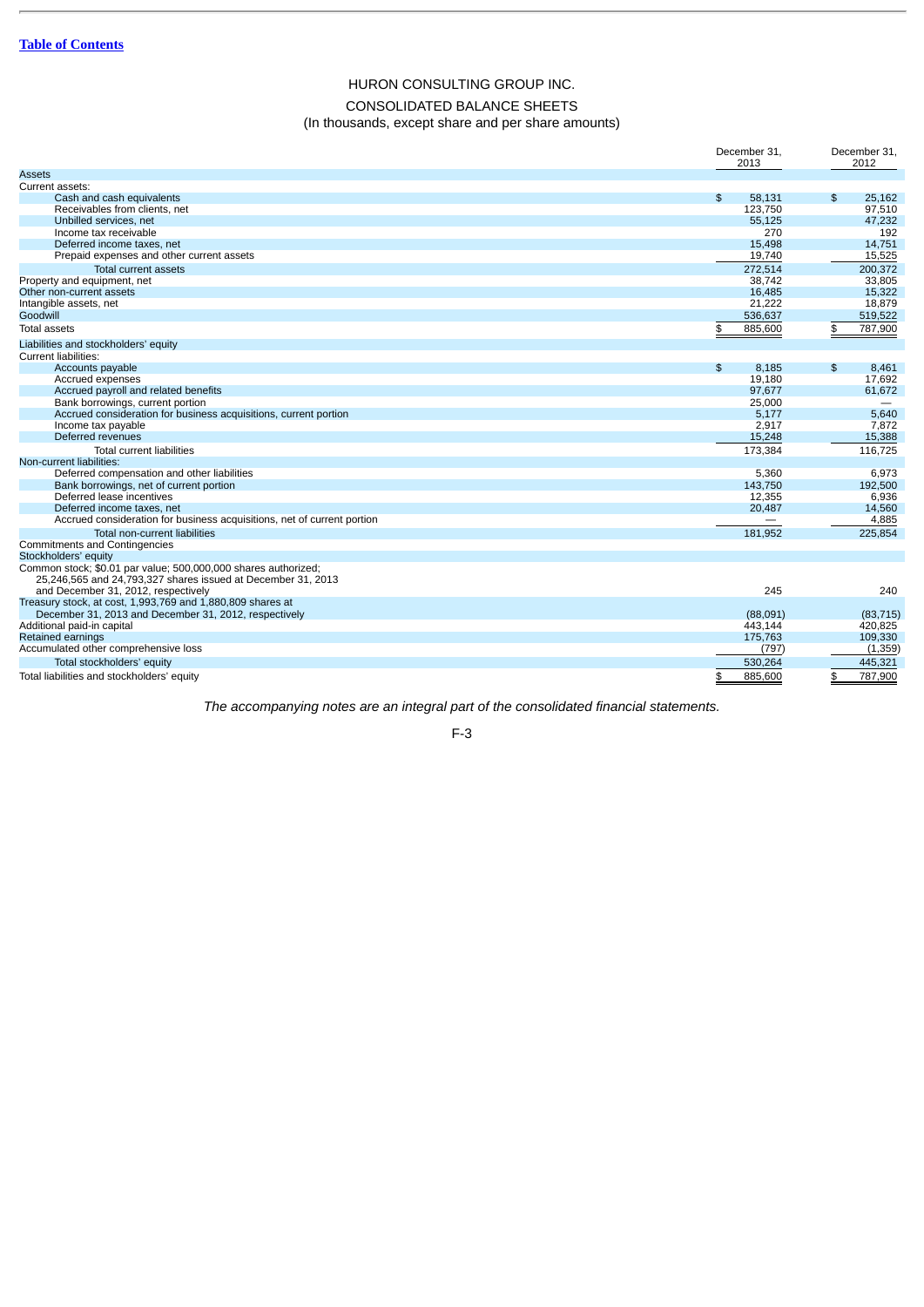# CONSOLIDATED STATEMENTS OF EARNINGS AND OTHER COMPREHENSIVE INCOME

(In thousands, except per share amounts)

<span id="page-64-0"></span>

|                                                                                                                      |                          | Year Ended December 31 |                                   |
|----------------------------------------------------------------------------------------------------------------------|--------------------------|------------------------|-----------------------------------|
|                                                                                                                      | 2013                     | 2012                   | 2011                              |
| Revenues and reimbursable expenses:                                                                                  |                          |                        |                                   |
| Revenues                                                                                                             | \$720,522                | \$625,961              | \$606,314                         |
| Reimbursable expenses                                                                                                | 67,267                   | 55,764                 | 51,580                            |
| Total revenues and reimbursable expenses                                                                             | 787,789                  | 681,725                | 657,894                           |
| Direct costs and reimbursable expenses (exclusive of depreciation and amortization shown in operating expenses):     |                          |                        |                                   |
| Direct costs                                                                                                         | 443,539                  | 384,884                | 376,084                           |
| Amortization of intangible assets and software development costs                                                     | 3,091                    | 3,809                  | 5,364                             |
| Reimbursable expenses                                                                                                | 67,320                   | 55,772                 | 51,673                            |
| Total direct costs and reimbursable expenses                                                                         | 513,950                  | 444,465                | 433,121                           |
| Operating expenses and other operating gains:                                                                        |                          |                        |                                   |
| Selling, general and administrative expenses                                                                         | 138,538                  | 125,266                | 119,325                           |
| Restructuring charges                                                                                                | 761                      | 4,004                  | 3,829                             |
| Restatement related expenses                                                                                         | $\overline{\phantom{a}}$ | 1.785                  | 4,579                             |
| Litigation and other settlement (gains) losses                                                                       | (5, 875)                 | 1.150                  | 1,096                             |
| Depreciation and amortization                                                                                        | 20,510                   | 18,529                 | 18,524                            |
| Goodwill impairment charge                                                                                           |                          | 13,083                 | 21,973                            |
| Total operating expenses and other operating gains                                                                   | 153,934                  | 163,817                | 169,326                           |
| Operating income                                                                                                     | 119,905                  | 73,443                 | 55,447                            |
| Other income (expense), net:                                                                                         |                          |                        |                                   |
| Interest expense, net of interest income                                                                             | (6,518)                  | (8, 223)               | (12, 259)                         |
| Other income (expense), net                                                                                          | 252                      | 428                    | (78)                              |
| Total other expense, net                                                                                             | (6, 266)                 | (7, 795)               | (12, 337)                         |
|                                                                                                                      |                          |                        |                                   |
| Income from continuing operations before income tax expense                                                          | 113.639                  | 65,648                 | 43,110                            |
| Income tax expense                                                                                                   | 47,176                   | 29,695                 | 21,629                            |
| Net income from continuing operations                                                                                | 66,463                   | 35,953                 | 21,481                            |
| Income (loss) from discontinued operations (including loss on disposal of \$1.9 million in 2011), net of tax         | (30)                     | 475                    | (962)                             |
| Net income                                                                                                           | \$66,433                 | \$36,428               | \$20,519                          |
| Net earnings per basic share:                                                                                        |                          |                        |                                   |
| Net income from continuing operations                                                                                | 2.98<br>\$               | \$<br>1.64             | \$<br>1.01                        |
| Income (loss) from discontinued operations, net of tax                                                               |                          | 0.02                   | (0.05)                            |
| Net income                                                                                                           | 2.98<br>\$               | \$<br>1.66             | $\boldsymbol{\mathsf{s}}$<br>0.96 |
| Net earnings per diluted share:                                                                                      |                          |                        |                                   |
| Net income from continuing operations                                                                                | 2.92<br>\$               | \$<br>1.61             | \$<br>0.99                        |
| Income (loss) from discontinued operations, net of tax                                                               |                          | 0.02                   | (0.04)                            |
| Net income                                                                                                           | 2.92                     | \$<br>1.63             | $\frac{2}{3}$<br>0.95             |
| Weighted average shares used in calculating earnings per share:                                                      |                          |                        |                                   |
| <b>Basic</b>                                                                                                         | 22,322                   | 21,905                 | 21,324                            |
| Diluted                                                                                                              | 22,777                   | 22,285                 | 21,676                            |
|                                                                                                                      |                          |                        |                                   |
| Comprehensive income:                                                                                                |                          |                        |                                   |
| Net income                                                                                                           | \$66,433                 | \$36,428               | \$20,519                          |
| Foreign currency translation gain, net of tax<br>Unrealized gain (loss) on cash flow hedging instruments, net of tax | 89<br>473                | 129<br>(279)           | 154<br>597                        |
|                                                                                                                      |                          |                        |                                   |
| Other comprehensive income (loss)                                                                                    | 562                      | (150)                  | 751                               |
| Comprehensive income                                                                                                 | \$ 66,995                | \$36,278               | \$21.270                          |

*The accompanying notes are an integral part of the consolidated financial statements.*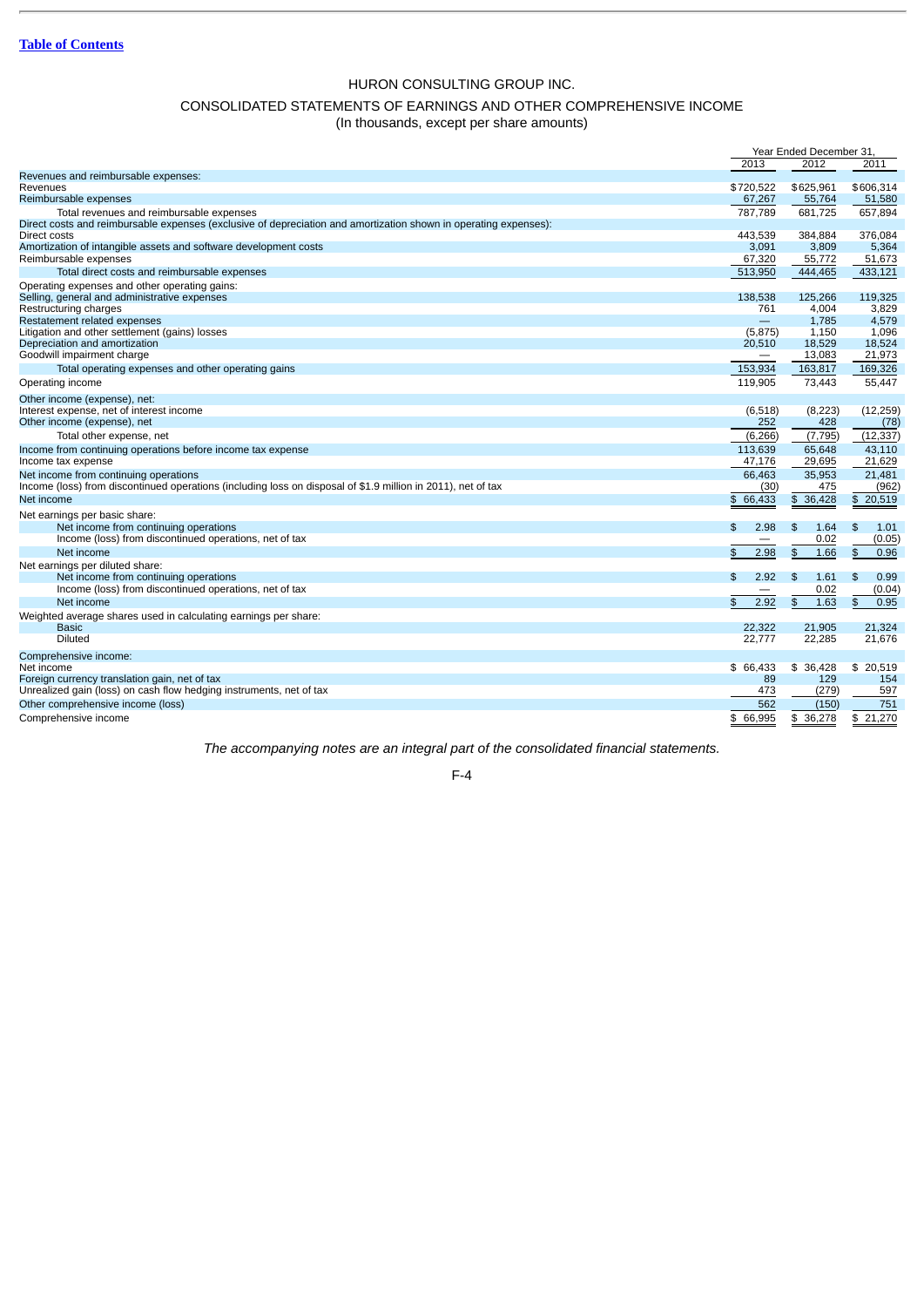# CONSOLIDATED STATEMENTS OF STOCKHOLDERS' EQUITY (In thousands, except share amounts)

<span id="page-65-0"></span>

|                                                 | Common Stock  |              | <b>Treasury Stock</b> |              |                       | Accumulated  |    | Other         |               |
|-------------------------------------------------|---------------|--------------|-----------------------|--------------|-----------------------|--------------|----|---------------|---------------|
|                                                 |               |              |                       |              | Additional<br>Paid-In | Retained     |    | Comprehensive | Stockholders' |
|                                                 | <b>Shares</b> | Amount       | <b>Shares</b>         | Amount       | Capital               | Earnings     |    | Income (Loss) | Equity        |
| Balance at December 31, 2010                    | 22,241,429    | \$222        | (1,420,935)           | \$(65, 675)  | \$363,402             | \$52,383     | \$ | (1,960)       | \$348,372     |
| Comprehensive income                            |               |              |                       |              |                       | 20,519       |    | 751           | 21,270        |
| Issuance of common stock in<br>connection with: |               |              |                       |              |                       |              |    |               |               |
| Restricted stock awards, net of                 |               |              |                       |              |                       |              |    |               |               |
| cancellations                                   | 618.990       | 6            | (109, 023)            | (5,539)      | 5,533                 |              |    |               |               |
| Exercise of stock options                       | 27,862        | $\mathbf{1}$ |                       |              | 218                   |              |    |               | 219           |
| Settlement of class action lawsuit              | 474,547       | 5            |                       |              | 13,643                |              |    |               | 13,648        |
| Share-based compensation                        |               |              |                       |              | 18,443                |              |    |               | 18,443        |
| Shares redeemed for employee tax                |               |              |                       |              |                       |              |    |               |               |
| withholdings                                    |               |              | (149, 075)            | (4,521)      |                       |              |    |               | (4,521)       |
| Income tax deficit on share-based               |               |              |                       |              |                       |              |    |               |               |
| compensation                                    |               |              |                       |              | (642)                 |              |    |               | (642)         |
| Balance at December 31, 2011                    | 23,362,828    | \$ 234       | (1,679,033)           | \$(75, 735)  | \$400,597             | \$<br>72,902 | \$ | (1, 209)      | \$396,789     |
| Comprehensive income                            |               |              |                       |              |                       | 36,428       |    | (150)         | 36,278        |
| Issuance of common stock in                     |               |              |                       |              |                       |              |    |               |               |
| connection with:                                |               |              |                       |              |                       |              |    |               |               |
| Restricted stock awards, net of                 |               |              |                       |              |                       |              |    |               |               |
| cancellations                                   | 497,028       | 5            | (91, 304)             | (3, 542)     | 3,537                 |              |    |               |               |
| Exercise of stock options                       | 44,269        | $\mathbf{1}$ |                       |              | 275                   |              |    |               | 276           |
| Share-based compensation                        |               |              |                       |              | 15,490                |              |    |               | 15,490        |
| Shares redeemed for employee tax                |               |              |                       |              |                       |              |    |               |               |
| withholdings                                    |               |              | (119, 128)            | (4, 438)     |                       |              |    |               | (4, 438)      |
| Income tax benefit on share-based               |               |              |                       |              |                       |              |    |               |               |
| compensation                                    |               |              |                       |              | 926                   |              |    |               | 926           |
| Balance at December 31, 2012                    | 23,904,125    | \$240        | (1,889,465)           | \$ (83, 715) | \$420,825             | \$109,330    | \$ | (1, 359)      | \$445,321     |
| Comprehensive income                            |               |              |                       |              |                       | 66,433       |    | 562           | 66,995        |
| Issuance of common stock in                     |               |              |                       |              |                       |              |    |               |               |
| connection with:                                |               |              |                       |              |                       |              |    |               |               |
| Restricted stock awards, net of                 |               |              |                       |              |                       |              |    |               |               |
| cancellations                                   | 508,477       | 5            | (82, 674)             | (2,927)      | 2,922                 |              |    |               |               |
| Exercise of stock options                       | 40,859        |              |                       |              | 198                   |              |    |               | 198           |
| Share-based compensation                        |               |              |                       |              | 17,084                |              |    |               | 17,084        |
| Shares redeemed for employee tax                |               |              |                       |              |                       |              |    |               |               |
| withholdings                                    |               |              | (31, 565)             | (1, 449)     |                       |              |    |               | (1, 449)      |
| Income tax benefit on share-based               |               |              |                       |              |                       |              |    |               |               |
| compensation                                    |               |              |                       |              | 2,115                 |              |    |               | 2,115         |
| Balance at December 31, 2013                    | 24,453,461    | \$245        | (2,003,704)           | \$ (88,091)  | \$443,144             | \$175,763    | \$ | (797)         | \$530,264     |

*The accompanying notes are an integral part of the consolidated financial statements.*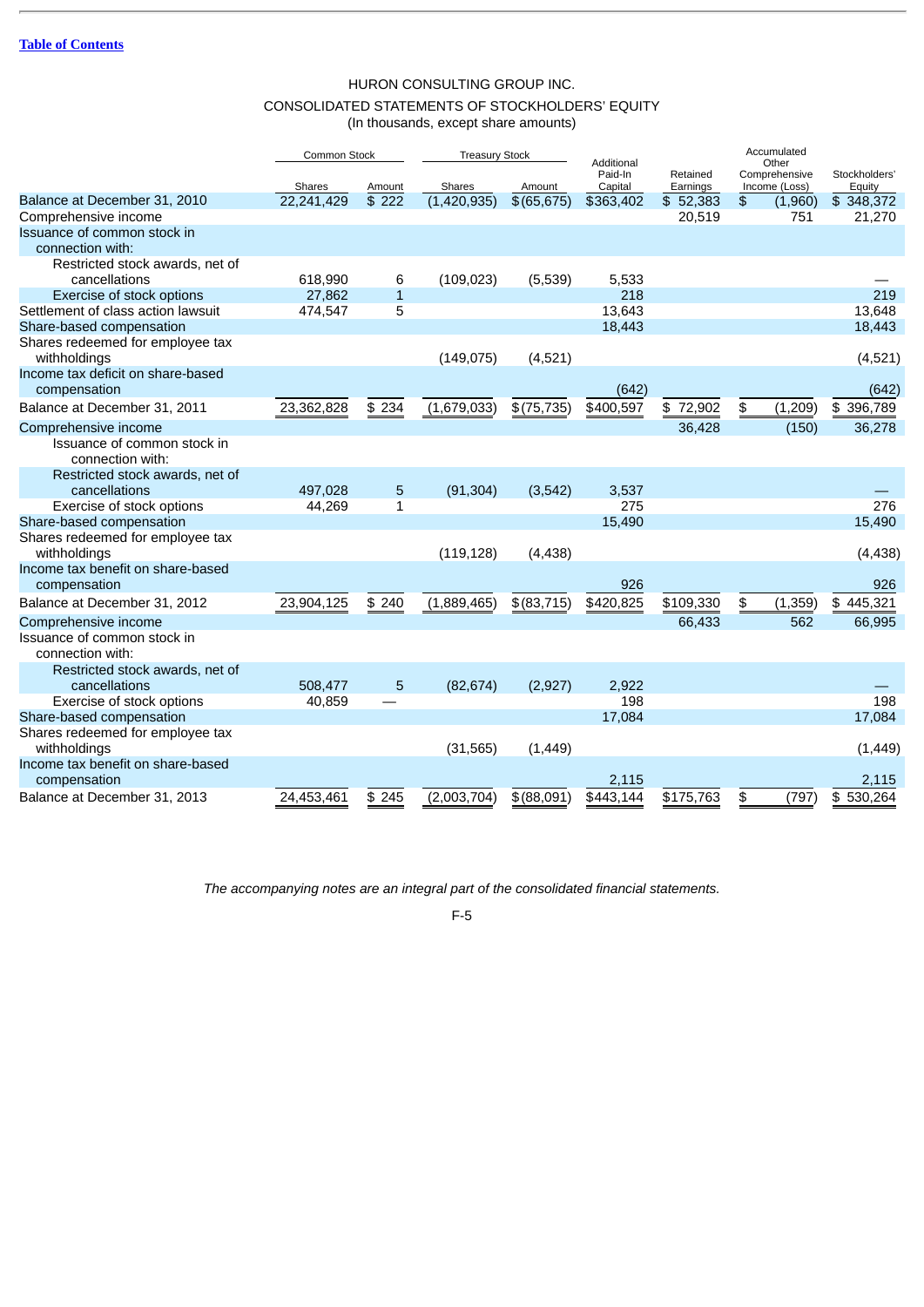# HURON CONSULTING GROUP INC. CONSOLIDATED STATEMENTS OF CASH FLOWS (In thousands)

<span id="page-66-0"></span>

|                                                                                       | Year Ended December 31.        |                |                          |
|---------------------------------------------------------------------------------------|--------------------------------|----------------|--------------------------|
|                                                                                       | 2013                           | 2012           | 2011                     |
| Cash flows from operating activities:                                                 |                                |                |                          |
| Net income                                                                            | \$66,433                       | \$36.428       | \$20.519                 |
| Adjustments to reconcile net income to net cash provided by operating activities:     |                                |                |                          |
| Depreciation and amortization                                                         | 23.609                         | 25,251         | 24.717                   |
| Share-based compensation                                                              | 18,347                         | 15,651         | 19,388                   |
| Allowances for doubtful accounts and unbilled services                                | 4,411                          | (4,935)        | (8, 392)                 |
| Deferred income taxes                                                                 | 4,683                          | (521)          | 29.702                   |
| Loss on disposal of property and equipment                                            | $\qquad \qquad \longleftarrow$ | —              | 20                       |
| Loss on sale of business                                                              |                                | $\equiv$       | 1,860                    |
| Non-cash portion of litigation settlement                                             | $\frac{1}{2}$                  |                | 1.096                    |
| Goodwill impairment charge                                                            |                                | 13,083         | 23,900                   |
| Changes in operating assets and liabilities, net of businesses acquired:              |                                |                |                          |
| (Increase) decrease in receivables from clients                                       | (21, 731)                      | 19.713         | (21,055)                 |
| (Increase) decrease in unbilled services                                              | (11, 932)                      | 4,333          | (7, 179)                 |
| (Increase) decrease in current income tax receivable / payable, net                   | (5,027)                        | 27,078         | (15, 244)                |
| (Increase) decrease in other assets                                                   | 1,189                          | 2,615          | 4,296                    |
| Increase (decrease) in accounts payable and accrued liabilities                       | 1,514                          | (10, 226)      | (3,810)                  |
| Increase (decrease) in accrued payroll and related benefits                           | 34,724                         | (5,676)        | 20,909                   |
| Increase (decrease) in deferred revenues                                              | (962)                          | (20, 430)      | 18,682                   |
| Net cash provided by operating activities                                             | 115,258                        | 102,364        | 109,409                  |
|                                                                                       |                                |                |                          |
| Cash flows from investing activities:                                                 |                                |                |                          |
| Purchases of property and equipment, net                                              | (20, 225)                      | (17, 521)      | (14, 731)                |
| Net investment in life insurance policies                                             | (1,002)                        | (600)          | (434)                    |
| Purchases of businesses, net of cash acquired                                         | (30, 297)                      | (55, 223)      | (24, 905)                |
| Capitalization of internally developed software                                       | (1, 572)                       | (895)          |                          |
| Sale of business                                                                      |                                |                | 788                      |
| Proceeds from note receivable                                                         | 438                            |                | $\overline{\phantom{0}}$ |
| Net cash used in investing activities                                                 | (52, 658)                      | (74, 239)      | (39, 282)                |
| Cash flows from financing activities:                                                 |                                |                |                          |
| Proceeds from exercise of stock options                                               | 198                            | 276            | 219                      |
| Shares redeemed for employee tax withholdings                                         | (1, 449)                       | (4, 438)       | (4,521)                  |
| Tax benefit from share-based compensation                                             | 2,354                          | 1,585          | 1,094                    |
| Proceeds from borrowings under credit facility                                        | 96.000                         | 273.000        | 282.301                  |
| Repayments on credit facility                                                         | (119, 750)                     | (274,000)      | (348,500)                |
| Payments for debt issue costs                                                         | (1, 155)                       | (2,482)        |                          |
| Payments of capital lease obligations                                                 | (19)                           | (12)           | (62)                     |
| Deferred payment for purchase of property and equipment                               | (471)                          |                |                          |
| Deferred acquisition payments                                                         | (5,356)                        | (2,000)        | (2,000)                  |
| Net cash used in financing activities                                                 | (29, 648)                      | (8,071)        | (71, 469)                |
| Effect of exchange rate changes on cash                                               | 17                             | 28             | 75                       |
| Net increase (decrease) in cash and cash equivalents                                  | 32,969                         | 20,082         | (1, 267)                 |
| Cash and cash equivalents at beginning of the period                                  | 25,162                         | 5,080          | 6,347                    |
| Cash and cash equivalents at end of the period                                        | 58,131<br>\$                   | 25,162<br>\$   | \$<br>5,080              |
|                                                                                       |                                |                |                          |
| Supplemental disclosure of cash flow information:                                     |                                |                |                          |
| Non-cash investing and financing activities:                                          |                                |                |                          |
| Property and equipment expenditures included in accounts payable and accrued expenses | \$<br>4,548                    | 4,376<br>\$    | \$<br>1,151              |
| Note received for sale of business                                                    | \$<br>$\overline{\phantom{0}}$ | \$<br>$\equiv$ | \$<br>2.680              |
| Debt issuance costs                                                                   | \$<br>$\overline{\phantom{0}}$ | \$<br>$\equiv$ | \$<br>2,699              |
| Issuance of common stock in connection with settlement of class action lawsuit        | \$                             | ÷,<br>\$       | \$<br>13.648             |
| Deferred payments related to business combinations                                    | \$                             | 10,113<br>\$   | \$                       |
| Cash paid during the year for:                                                        |                                |                |                          |
| Interest                                                                              | \$<br>4.912                    | 7.211<br>\$    | \$<br>9,578              |
| Income taxes                                                                          | \$<br>45,658                   | \$14.370       | \$<br>6,179              |

*The accompanying notes are an integral part of the consolidated financial statements.*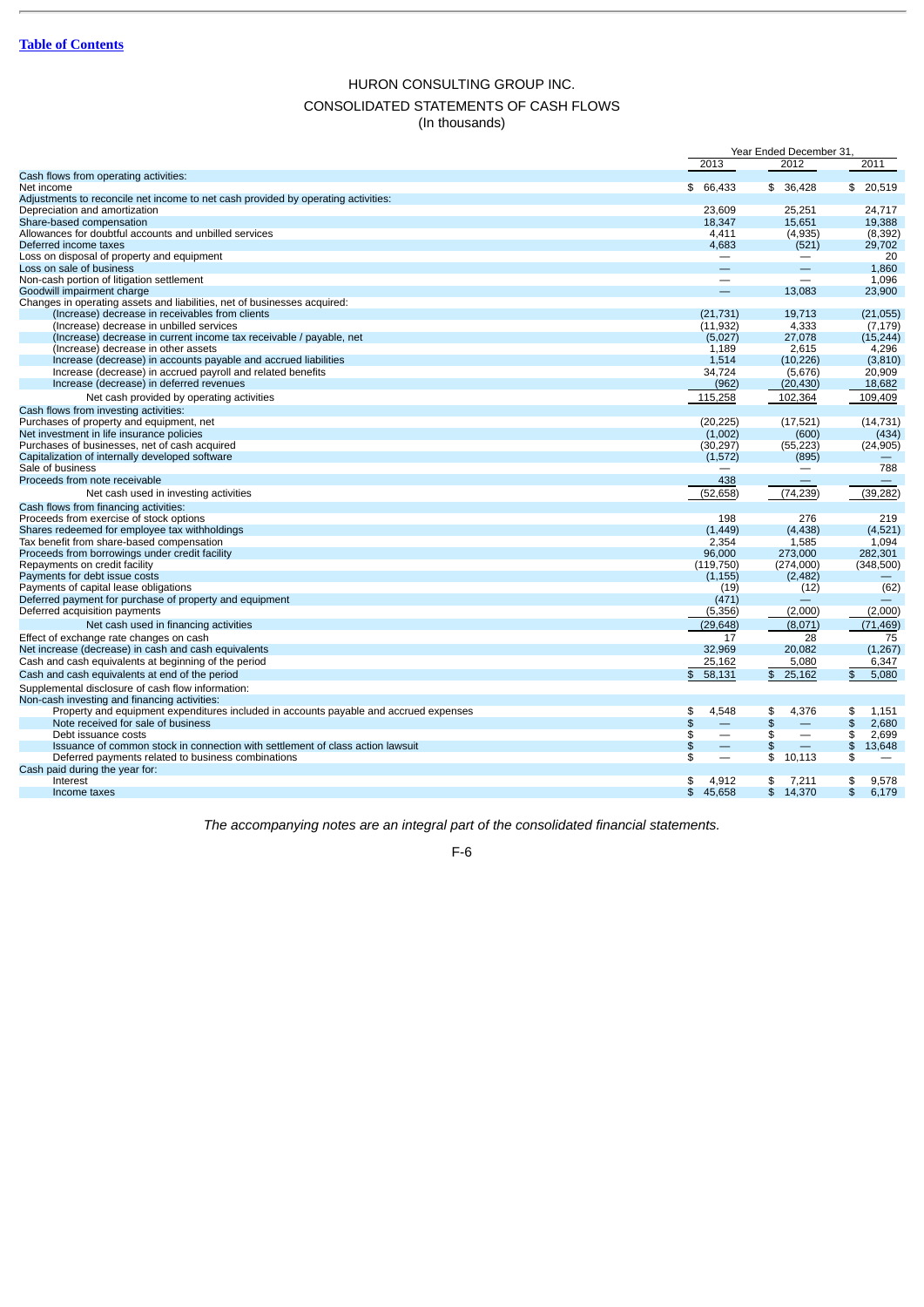### NOTES TO CONSOLIDATED FINANCIAL STATEMENTS (Tabular amounts in thousands, except per share amounts)

### <span id="page-67-0"></span>**1. Description of Business**

Huron Consulting Group is a leading provider of operational and financial consulting services. We help clients in diverse industries improve performance, transform the enterprise, reduce costs, leverage technology, process and review large amounts of complex data, address regulatory changes, recover from distress, and stimulate growth. Our professionals employ their expertise in finance, operations, strategy, and technology to provide our clients with specialized analyses and customized advice and solutions that are tailored to address each client's particular challenges and opportunities to deliver sustainable and measurable results. We provide consulting services to a wide variety of both financially sound and distressed organizations, including healthcare organizations, leading academic institutions, Fortune 500 companies, governmental entities, and law firms.

### **2. Summary of Significant Accounting Policies**

#### **Basis of Presentation and Principles of Consolidation**

The accompanying Consolidated Financial Statements reflect the financial position at December 31, 2013 and 2012, and the results of operations and cash flows for the years ended December 31, 2013, 2012 and 2011.

Certain amounts reported in the previous years have been reclassified to conform to the 2013 presentation. The Consolidated Financial Statements include the accounts of Huron Consulting Group Inc. and its subsidiaries, all of which are wholly-owned. All intercompany balances and transactions have been eliminated in consolidation.

During the fourth quarter of 2013, we identified that accrued capital expenditures were incorrectly classified as Purchases of property and equipment, net within in the investing activities section of the Consolidated Statements of Cash Flows. The Consolidated Statements of Cash Flows presented herein have been revised to reflect the correction of this error. The results of this correction were a (decrease) increase in net cash used in investing activities of \$(3.2) million and \$0.8 million in 2012 and 2011, respectively, with offsetting adjustments recorded to net cash provided by operating activities during the same periods. This classification error is not considered material for the years ended December 31, 2011, 2012, and 2013 or the quarters ended March 31, 2013, June 30, 2013, and September 30, 2013.

In recent years, we have undertaken several separate initiatives to divest certain practices within the Huron Financial segment in order to enable us to devote more of our energy and financial resources to the remaining businesses of the Company where we have a more substantial market presence. As a result of these actions, the operating results of the divested practices are reported as "discontinued operations." All other operations of the business are considered "continuing operations." Amounts previously reported have been reclassified to conform to this presentation in accordance with Financial Accounting Standards Board ("FASB") Accounting Standards Codifications ("ASC") Topic 205, "Presentation of Financial Statements" to allow for meaningful comparison of continuing operations. See Note 3 "Discontinued Operations" for additional information about our discontinued operations.

### **Use of Estimates**

The preparation of financial statements in conformity with accounting principles generally accepted in the United States ("GAAP") requires management to make estimates and assumptions that affect the amounts that are reported in the Consolidated Financial Statements and accompanying disclosures. Actual results may differ from these estimates and assumptions.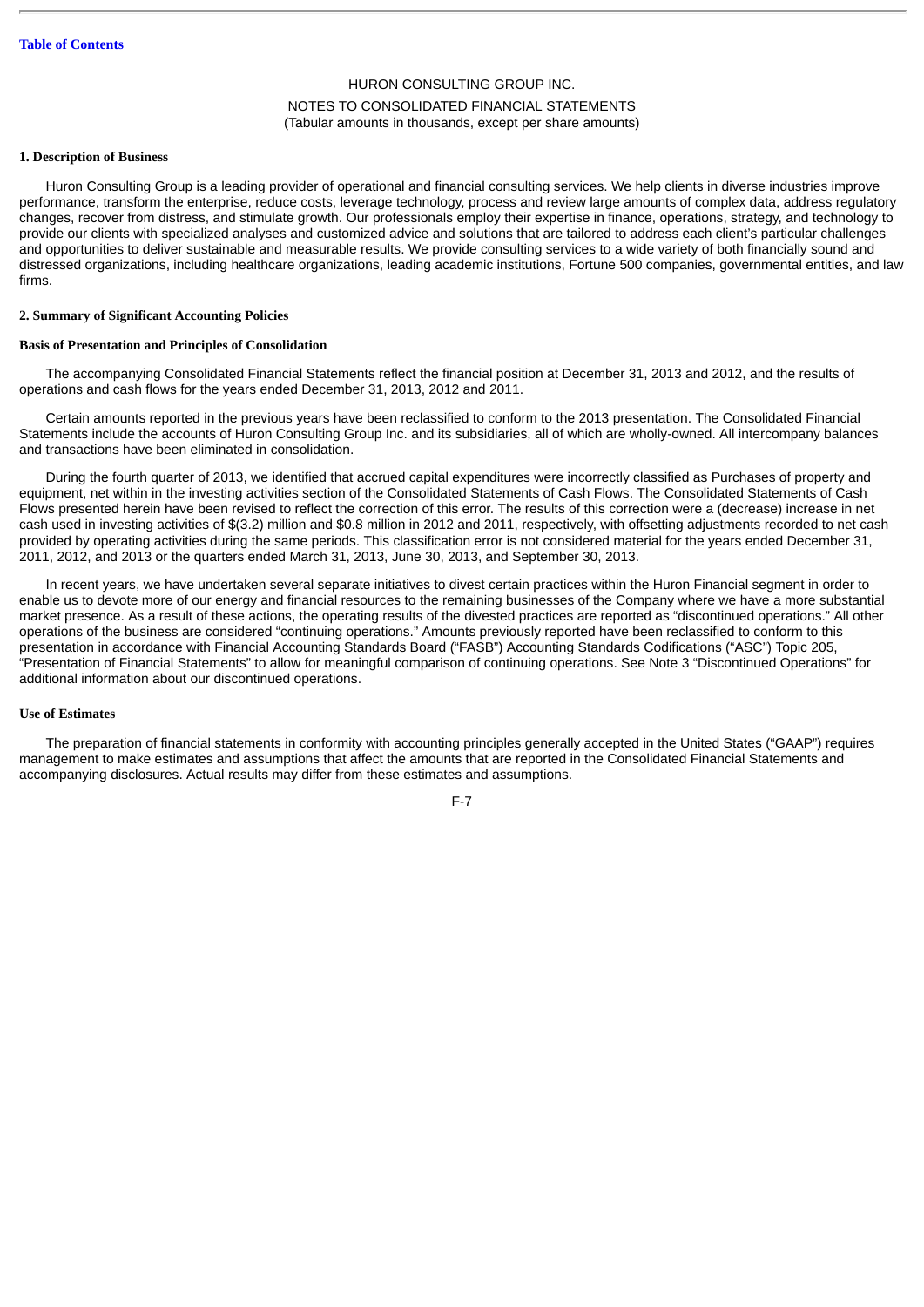### NOTES TO CONSOLIDATED FINANCIAL STATEMENTS—(Continued) (Tabular amounts in thousands, except per share amounts)

### **Revenue Recognition**

We recognize revenues in accordance with FASB ASC Topic 605, "Revenue Recognition." Under ASC 605, revenue is recognized when persuasive evidence of an arrangement exists, the related services are provided, the price is fixed or determinable, and collectability is reasonably assured. We generate the majority of our revenues from providing professional services under four types of billing arrangements: time-andexpense, fixed-fee (including software license revenue), performance-based, and support and maintenance for the software we deploy.

Time-and-expense billing arrangements require the client to pay based on the number of hours worked, the number of pages reviewed, or the amount of data processed by our revenue-generating professionals at agreed upon rates. We recognize revenues under time-and-expense arrangements as the related services are rendered.

In fixed-fee billing arrangements, we agree to a pre-established fee in exchange for a predetermined set of professional services. We set the fees based on our estimates of the costs and timing for completing the engagements. We recognize revenues under fixed-fee billing arrangements using a proportionate performance approach, which is based on work completed to-date versus our estimates of the total services to be provided under the engagement. Estimates of total engagement revenues and cost of services are monitored regularly during the term of the engagement. If our estimates indicate a potential loss, such loss is recognized in the period in which the loss first becomes probable and reasonably estimable.

In performance-based billing arrangements, fees are tied to the attainment of contractually defined objectives. We do not recognize revenues under performance-based billing arrangements until all related performance criteria are met.

We also generate revenues from licensing two types of proprietary software to clients. License revenue from our research administration and compliance software is recognized in accordance with ASC 985-605, generally in the month in which the software is delivered. License revenue from our revenue cycle management software is sold only as a component of our consulting projects, and the services we provide are essential to the functionality of the software. Therefore, revenues from these software licenses are recognized over the term of the related consulting services contract in accordance with ASC 605.

Clients that have purchased one of our software licenses can pay an annual fee for software support and maintenance. Annual support and maintenance fee revenue is recognized ratably over the support period, which is generally one year. These fees are billed in advance and included in deferred revenues until recognized.

We have arrangements with clients in which we provide multiple elements of services under one engagement contract. Revenues under these types of arrangements are allocated to each element based on the element's fair value in accordance with ASC Topic 605 and recognized pursuant to the criteria described above.

Provisions are recorded for the estimated realization adjustments on all engagements, including engagements for which fees are subject to review by the bankruptcy courts. Expense reimbursements that are billable to clients are included in total revenues and reimbursable expenses, and typically an equivalent amount of reimbursable expenses are included in total direct costs and reimbursable expenses. Reimbursable expenses are primarily recognized as revenue in the period in which the expense is incurred. Subcontractors that are billed to clients at cost are also included in reimbursable expenses.

Differences between the timing of billings and the recognition of revenue are recognized as either unbilled services or deferred revenues in the accompanying consolidated balance sheets. Revenues recognized for services performed but not yet billed to clients are recorded as unbilled services. Client prepayments and retainers are classified as deferred revenues and recognized over future periods as earned in accordance with the applicable engagement agreement.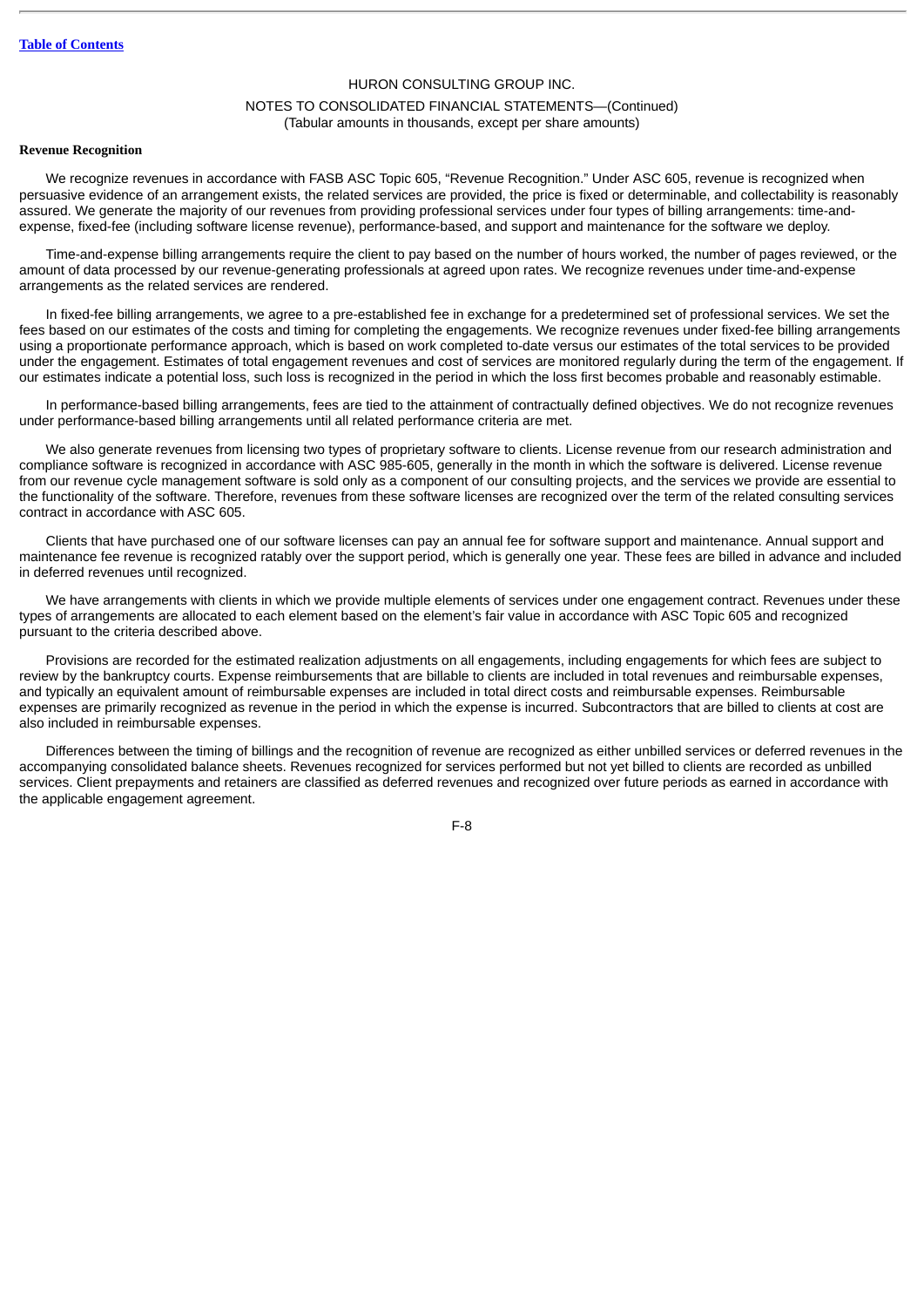# NOTES TO CONSOLIDATED FINANCIAL STATEMENTS—(Continued) (Tabular amounts in thousands, except per share amounts)

# **Allowances for Doubtful Accounts and Unbilled Services**

We maintain allowances for doubtful accounts and for services performed but not yet billed based on several factors, including the estimated cash realization from amounts due from clients, an assessment of a client's ability to make required payments, and the historical percentages of fee adjustments and write-offs by age of receivables and unbilled services. The allowances are assessed by management on a regular basis.

We record the provision for doubtful accounts and unbilled services as a reduction in revenue to the extent the provision relates to fee adjustments and other discretionary pricing adjustments. To the extent the provision relates to a client's inability to make required payments on accounts receivables, we record the provision to Selling, general and administrative expenses.

### **Direct Costs and Reimbursable Expenses**

Direct costs and reimbursable expenses consist primarily of revenue-generating employee compensation and their related benefit and sharebased compensation costs, the cost of outside consultants or subcontractors assigned to revenue-generating activities, other third-party costs directly attributable to our revenue-generating activities, and direct expenses to be reimbursed by clients. Direct costs and reimbursable expenses incurred on engagements are expensed in the period incurred.

### **Cash and Cash Equivalents**

We consider all highly liquid investments, including overnight investments and commercial paper, with original maturities of three months or less to be cash equivalents.

### **Concentrations of Credit Risk**

To the extent receivables from clients become delinquent, collection activities commence. No single client balance is considered large enough to pose a material credit risk. The allowances for doubtful accounts and unbilled services are based upon the expected ability to collect accounts receivable, and bill and collect unbilled services. Management does not anticipate incurring losses on accounts receivable in excess of established allowances. See Note 17 "Segment Information" for concentration of accounts receivable and unbilled services.

### **Fair Value of Financial Instruments**

Cash and cash equivalents are stated at cost, which approximates fair market value. The carrying values for receivables from clients, unbilled services, accounts payable, deferred revenues and other accrued liabilities reasonably approximate fair market value due to the nature of the financial instrument and the short-term maturity of these items. The carrying values of our bank borrowings reported in the Consolidated Balance Sheets approximate fair value, using level 2 inputs, since they bear interest at variable rates based on market rates as set forth in the 2011 Credit Agreement. See Note 11 "Fair Value of Financial Instruments" for the accounting policies used to measure the fair value of our financial assets and liabilities that are measured at fair value on a recurring basis.

### **Property and Equipment**

Property and equipment are recorded at cost, less accumulated depreciation. Depreciation of property and equipment is computed on a straight-line basis over the estimated useful lives of the assets. Software, computers, and related equipment are depreciated over an estimated useful life of two to four years. Furniture and fixtures are depreciated over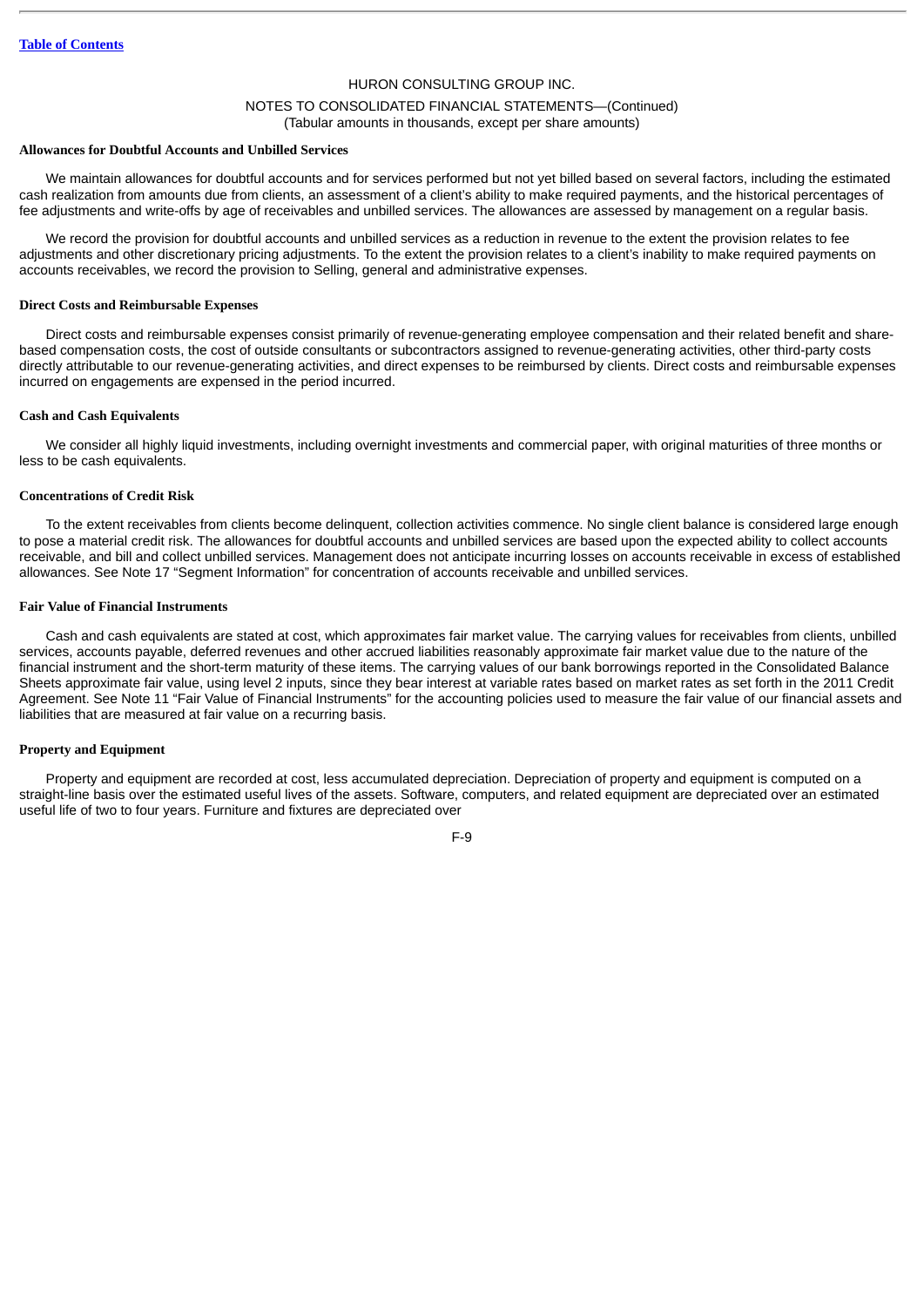# NOTES TO CONSOLIDATED FINANCIAL STATEMENTS—(Continued) (Tabular amounts in thousands, except per share amounts)

five years. Leasehold improvements are amortized over the lesser of the estimated useful life of the asset or the initial term of the lease.

#### **Software Development Costs**

We expense development costs for software products that will be sold, leased, or otherwise marketed until technological feasibility has been established. Similarly, we expense all development costs after the software is available for general release to customers. During the period between the establishment of technological feasibility and availability for general release to customers software development costs are capitalized and subsequently reported at the lower of unamortized cost or net realizable value. Capitalized development costs are amortized in proportion to current and future revenue for each product with an annual minimum equal to the straight-line amortization over the remaining estimated economic life of the product. We classify capitalized development costs for software products to be sold, leased, or otherwise marketed as "Other non-current assets" on our Consolidated Balance Sheets. Unamortized capitalized software development costs were \$2.2 million and \$0.9 million at December 31, 2013 and 2012, respectively. During the year ended December 31, 2013, we amortized \$0.2 million of capitalized software development costs. We did not amortize any of the capitalized software development costs in 2012 or 2011 as the products were not yet available for general release to customers.

#### **Impairment of Long-Lived Assets**

Long-lived assets, including property and equipment, are reviewed for impairment whenever events or changes in circumstances indicate that the carrying amount of an asset may not be recoverable in accordance with ASC Topic 360, "Property, Plant and Equipment." Events relating to recoverability may include significant unfavorable changes in business conditions, recurring losses, or a significant decline in forecasted operating results over an extended period of time. The Company evaluates the recoverability of long-lived assets based upon forecasted undiscounted cash flows. No impairment charges for long-lived assets were recorded in 2013, 2012 or 2011.

# **Intangible Assets Other Than Goodwill**

We account for intangible assets in accordance with ASC Topic 350, "Intangibles—Goodwill and Other." This topic requires that certain identifiable intangible assets be amortized over their expected useful lives. Intangible assets are reviewed for impairment in a similar manner to our long-lived assets described above. In 2011, the Company recorded an impairment charge of \$0.6 million relating to intangible assets for which the carrying value exceeded the estimated fair value. No impairment charges for intangible assets were recorded in 2013 or 2012.

### **Goodwill**

Goodwill represents the excess of the cost of an acquired business over the net of the amounts assigned to assets acquired and liabilities assumed. Under the provisions of ASC Topic 350, goodwill is required to be tested at the reporting unit level for impairment on an annual basis and between annual tests whenever indications of impairment arise. We have determined our reporting units to be the Huron Healthcare, Huron Legal, Huron Education and Life Sciences, Huron Financial and All Other segments based on the definition of a reporting unit as an operating segment or one level below an operating segment that constitutes a reporting unit. We did not identify any components of the operating segments that meet the definition of a reporting unit. Impairment exists when the carrying amount of goodwill exceeds its implied fair value, resulting in an impairment charge for the excess. During the fourth quarter of 2011, we adopted the provisions of

$$
F-10
$$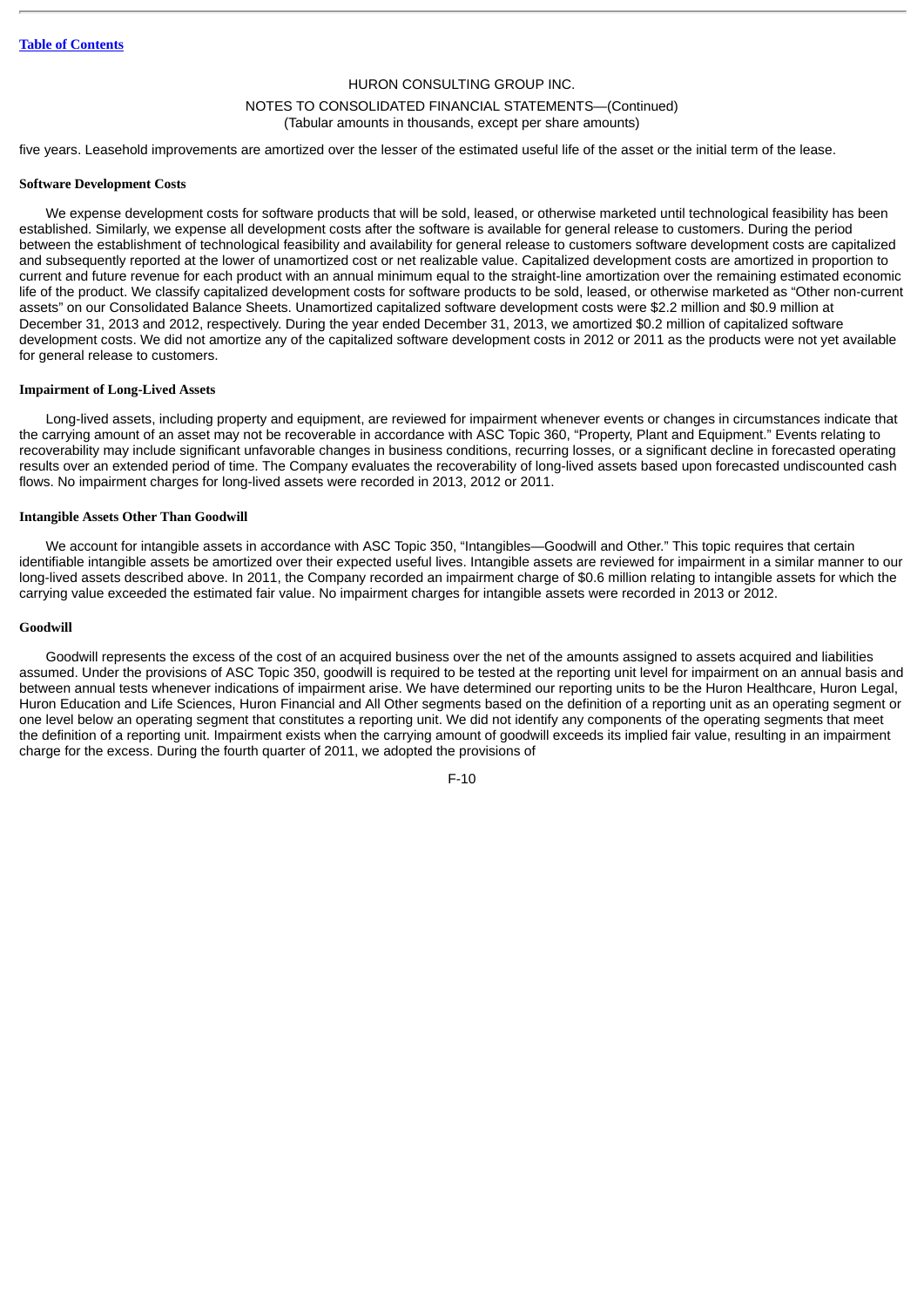### NOTES TO CONSOLIDATED FINANCIAL STATEMENTS—(Continued) (Tabular amounts in thousands, except per share amounts)

Accounting Standards Update ("ASU") No. 2011-08, which allows us to assess qualitative factors for some or all of our reporting units to determine whether it is more likely than not (that is, likelihood of more than 50 percent) that the fair value of a reporting unit is less than its carrying amount, including goodwill. Alternatively, we may bypass this qualitative assessment for some or all of our reporting units and perform the two-step quantitative goodwill impairment test.

In the third quarters of 2012 and 2011, the Company recorded non-cash goodwill impairment charges of \$13.1 million and \$22.0 million, respectively, related to our Huron Financial segment. See Note 4 "Goodwill and Intangible Assets" for information regarding our 2012 and 2011 goodwill impairment charges.

Pursuant to our policy, we performed the annual goodwill impairment test as of November 30, 2013 and determined that no impairment of goodwill existed as of that date. Further, we evaluated whether any events have occurred or any circumstances have changed since November 30, 2013 that would indicate goodwill may have become impaired since our annual impairment test. Based on our evaluation as of December 31, 2013, we determined that no indications of impairment have arisen since our annual goodwill impairment test.

# **Deferred Lease Incentives**

We record as non-current the portion of the deferred lease incentive liability that we expect to recognize over a period greater than one year. The non-current portion of the deferred lease incentive liability totaled \$12.4 million and \$6.9 million at December 31, 2013 and 2012, respectively, and was primarily generated from tenant improvement allowances and rent abatement. Deferred lease incentives are amortized on a straight-line basis over the life of the lease. The portion of the deferred lease incentive corresponding to the rent payments that will be paid within 12 months of the balance sheet date is classified as current liabilities. We monitor the classification of such liabilities based on the expectation of their utilization periods.

#### **Income Taxes**

We account for income taxes in accordance with ASC Topic 740, "Income Taxes." Current tax liabilities and assets are recognized for the estimated taxes payable or refundable, respectively, on the tax returns for the current year. Deferred tax assets and liabilities are recognized for the future tax consequences attributable to differences between the financial statement carrying amounts of existing assets and liabilities and their respective tax bases. Deferred tax assets and liabilities are measured using enacted tax rates expected to apply to taxable income in the years in which those temporary differences are expected to be recovered or settled. To the extent that deferred tax assets will not likely be recovered from future taxable income, a valuation allowance is established against such deferred tax assets.

### **Share-Based Compensation**

We account for share-based compensation in accordance with ASC Topic 718, "Compensation—Stock Compensation." Share-based compensation cost is measured based on the grant date fair value of the respective awards. We recognize share-based compensation ratably using either the graded vesting attribution method or the straight-line attribution method, as appropriate, over the requisite service period, net of our estimated amount of expected forfeitures.

In the second quarter of 2013, we identified a \$1.1 million error in share-based compensation expense resulting from the use of the straightline attribution method for performance awards with graded vesting features granted in prior periods. The \$1.1 million pretax adjustment, which resulted in a \$0.9 million increase in Direct costs and a \$0.2 million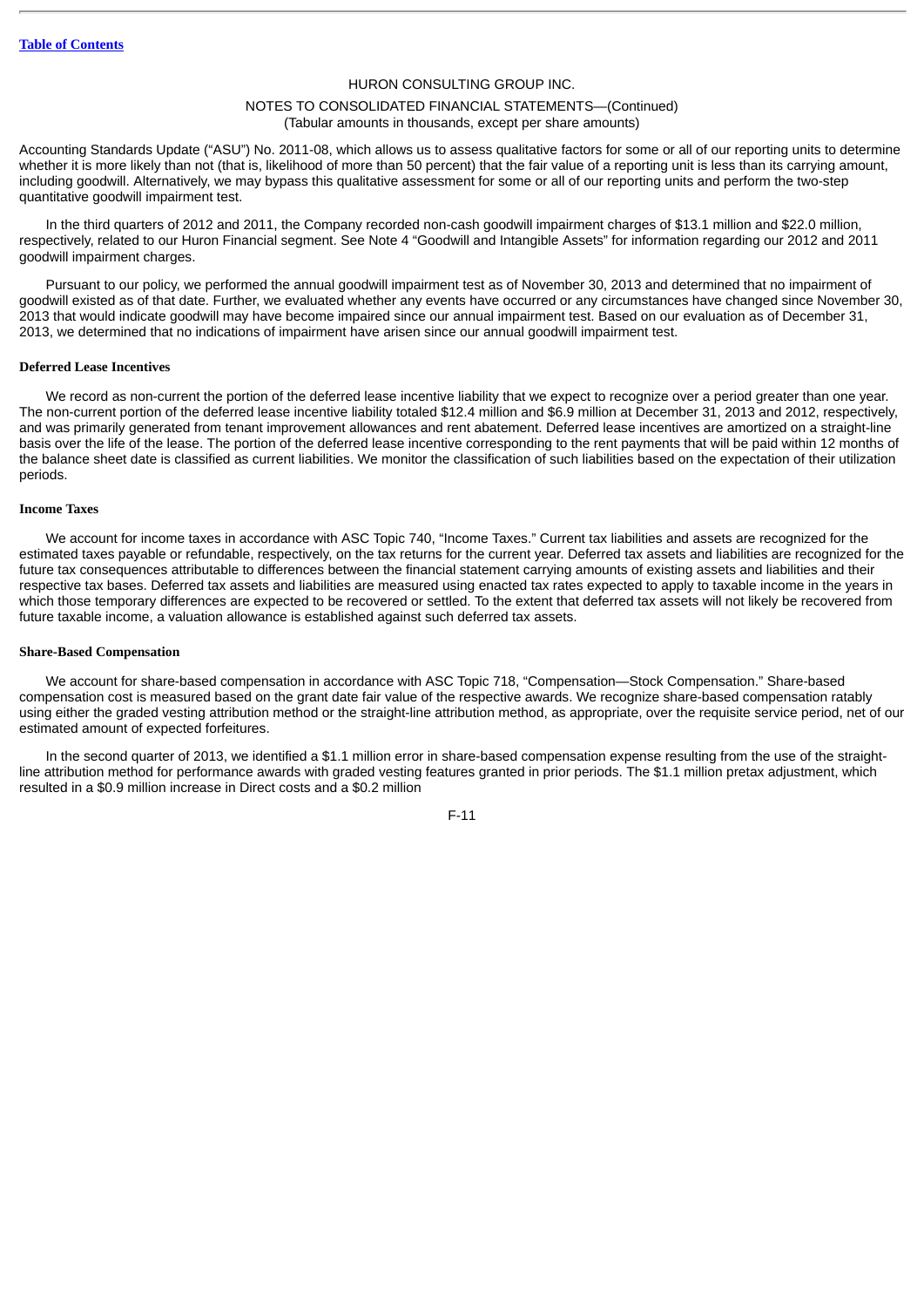#### NOTES TO CONSOLIDATED FINANCIAL STATEMENTS—(Continued) (Tabular amounts in thousands, except per share amounts)

increase in Selling, general and administrative expenses, with a corresponding \$1.1 million increase in Additional paid-in capital, represented the cumulative error related to all prior period financial statements beginning with the first quarter of 2010 through the first quarter of 2013. After consideration of both quantitative and qualitative factors, we concluded that our previously issued annual and quarterly financial statements for the years 2010, 2011, and 2012 and the first quarter of 2013 were not materially misstated, and the effect of recognizing this adjustment during the second quarter of 2013 was not material for the period then ended and is not material for full year 2013 results.

## **Sponsorship and Advertising Costs**

Sponsorship and advertising costs are expensed as incurred. Such expenses for 2013, 2012, and 2011 totaled \$6.6 million, \$6.1 million, and \$6.2 million, respectively, and are a component of Selling, general and administrative expenses on our consolidated statement of earnings.

#### **Debt Issuance Costs**

We amortize the costs we incur to obtain debt financing over the contractual life of the related debt using the effective interest method for nonrevolving debt and the straight-line method for revolving debt. The amortization expense is included in Interest expense, net of interest income in our statements of earnings. Unamortized debt issuance costs are included as a component of Prepaid expenses and other current assets and Other non-current assets.

#### **Foreign Currency**

Assets and liabilities of foreign subsidiaries whose functional currency is not the United States Dollar (USD) are translated into the USD using the exchange rates in effect at period end. Revenue and expense items are translated using the average exchange rates for the period. Foreign currency translation adjustments are included in accumulated other comprehensive loss, which is a component of stockholders' equity.

Foreign currency transaction gains and losses are included in other income (expense), net on the statements of operations. We recognized immaterial foreign currency transaction losses in 2013 and 2011, and immaterial foreign currency transaction gains in 2012.

#### **Segment Reporting**

ASC Topic 280, "Segment Reporting" establishes annual and interim reporting standards for an enterprise's business segments and related disclosures about its products, services, geographic areas, and major customers. Segments are defined by ASC Topic 280 as components of a company that engage in business activities from which they may earn revenues and incur expenses, and for which separate financial information is available and is evaluated regularly by the chief operating decision maker, or decision making group, in deciding how to allocate resources and in assessing performance. Our chief operating decision maker manages the business under five operating segments, which are reportable segments: Huron Healthcare, Huron Education and Life Sciences, Huron Legal, Huron Financial, and All Other.

During the first quarter of 2013, we changed our internal financial reporting structure. Under the new structure, our former Health and Education Consulting segment became two separate segments: Huron Healthcare and Huron Education and Life Sciences. In addition, certain immaterial practices which were historically part of our Health and Education Consulting segment were combined and disclosed in our All Other segment. The Legal Consulting segment is now referred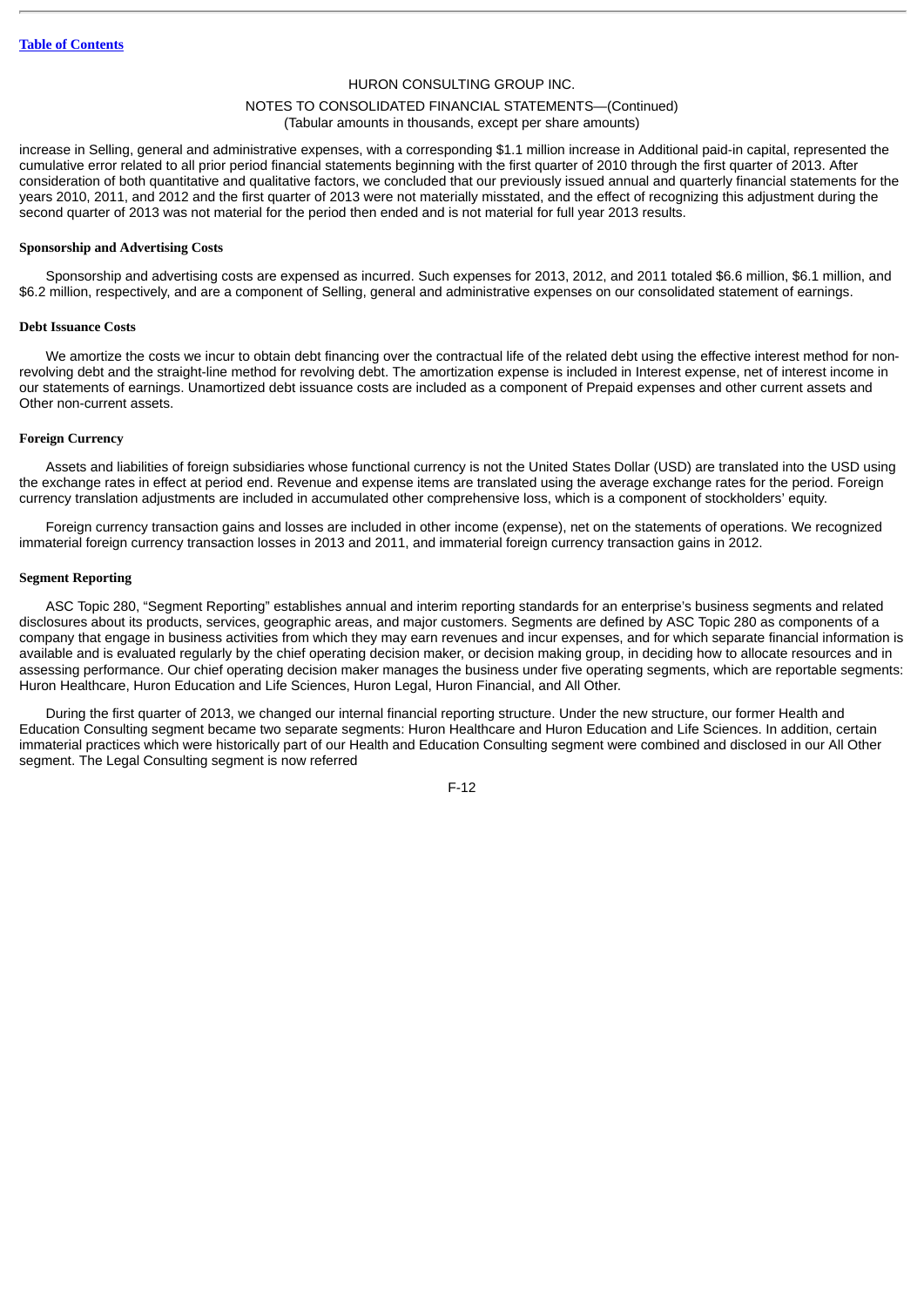### NOTES TO CONSOLIDATED FINANCIAL STATEMENTS—(Continued) (Tabular amounts in thousands, except per share amounts)

to as Huron Legal and the Financial Consulting segment is now referred to as Huron Financial. The structure of the Legal Consulting and Financial Consulting segments did not change. As a result of these changes, we now have five reportable segments, which are the same as our operating segments. Certain amounts reported in the prior year have been reclassified to conform to the current presentation.

#### **New Accounting Pronouncements**

In July 2013, the FASB issued ASU No. 2013-11, Presentation of an Unrecognized Tax Benefit When a Net Operating Loss Carryforward, a Similar Tax Loss, or a Tax Credit Carryforward Exists. This guidance requires that an unrecognized tax benefit, or a portion of an unrecognized tax benefit, be presented in the financial statements as either a reduction to a deferred tax asset or separately as a liability depending on the existence, availability and/or use of an operating loss carryforward, a similar tax loss, or a tax credit carryforward. This guidance will be effective for the Company beginning in the first quarter of 2014. We do not expect the adoption of ASU 2013-11 to impact our consolidated financial statements.

In March 2013, the FASB issued ASU No. 2013-05, Parent's Accounting for the Cumulative Translation Adjustment Upon Derecognition of Certain Subsidiaries or Groups of Assets Within a Foreign Entity or of an Investment in a Foreign Entity, which amends current accounting guidance on foreign currency matters. This guidance requires that the entire amount of a cumulative translation adjustment related to an entity's investment in a foreign entity should be released when there has been a: (i) sale of a subsidiary or group of net assets within a foreign entity and the sale represents the substantially complete liquidation of the investment in the foreign entity, (ii) loss of a controlling financial interest in an investment in a foreign entity, and (iii) step acquisition for a foreign entity. This guidance will be effective for the Company beginning in the first quarter of 2014. We do not expect the adoption to have a material impact on our consolidated financial statements.

In February 2013, the FASB issued ASU No. 2013-02, Reporting of Amounts Reclassified Out of Accumulated Other Comprehensive Income, which amends current accounting guidance on comprehensive income. The guidance requires an entity to present, either on the face of the statement where net income is presented or in the notes, significant amounts reclassified out of accumulated other comprehensive income by the respective line items of net income if the amount is reclassified to net income in its entirety in the same reporting period. For other amounts not required to be reclassified in their entirety to net income in the same reporting period, a cross reference to other disclosures that provide additional detail about the reclassification amounts is required. The Company adopted this guidance effective January 1, 2013. The guidance required a change in disclosure only and did not have any effect on the Company's consolidated financial statements.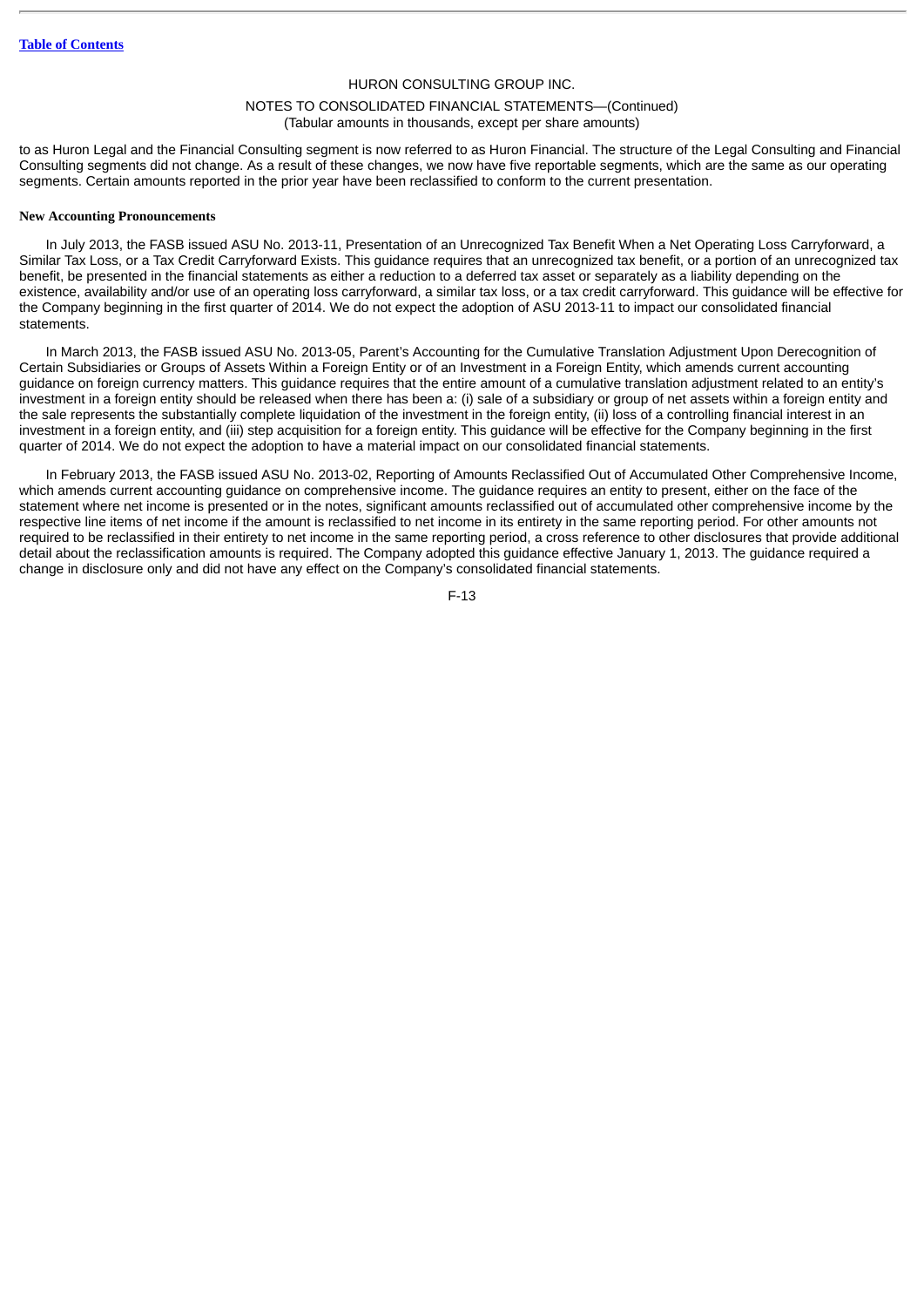## NOTES TO CONSOLIDATED FINANCIAL STATEMENTS—(Continued) (Tabular amounts in thousands, except per share amounts)

# **3. Discontinued Operations**

In recent years, we have undertaken several separate initiatives to divest certain practices within the Huron Financial segment in order to enable us to devote more of our energy and financial resources to the remaining businesses of the Company where we have a more substantial market presence. Most recently, on December 30, 2011, we sold the Accounting Advisory ("AA") practice to a group of investors including the managing director of the practice at the time and recognized a loss of \$1.9 million in connection with the sale.

As a result of these actions, the operating results of our divested practices are reported as "discontinued operations." All other operations of the business are considered "continuing operations." Summarized operating results of discontinued operations are presented in the following table (amounts in thousands):

|                                                                          |            | Year ended December 31. |             |  |  |
|--------------------------------------------------------------------------|------------|-------------------------|-------------|--|--|
|                                                                          | 2013       | 2012                    | 2011        |  |  |
| Revenues                                                                 | \$64       | \$598                   | \$22,824    |  |  |
| Income (loss) from discontinued operations before income tax expense (1) | \$(49)     | \$764                   | \$(1,915)   |  |  |
| Net income (loss) from discontinued operations                           | $$^{(30)}$ | \$475                   | (962)<br>\$ |  |  |

(1) Includes goodwill impairment charge of \$1.9 million for the year ended December 31, 2011.

There were no significant assets or liabilities related to discontinued operations in the Consolidated Balance Sheets as of December 31, 2013 or December 31, 2012.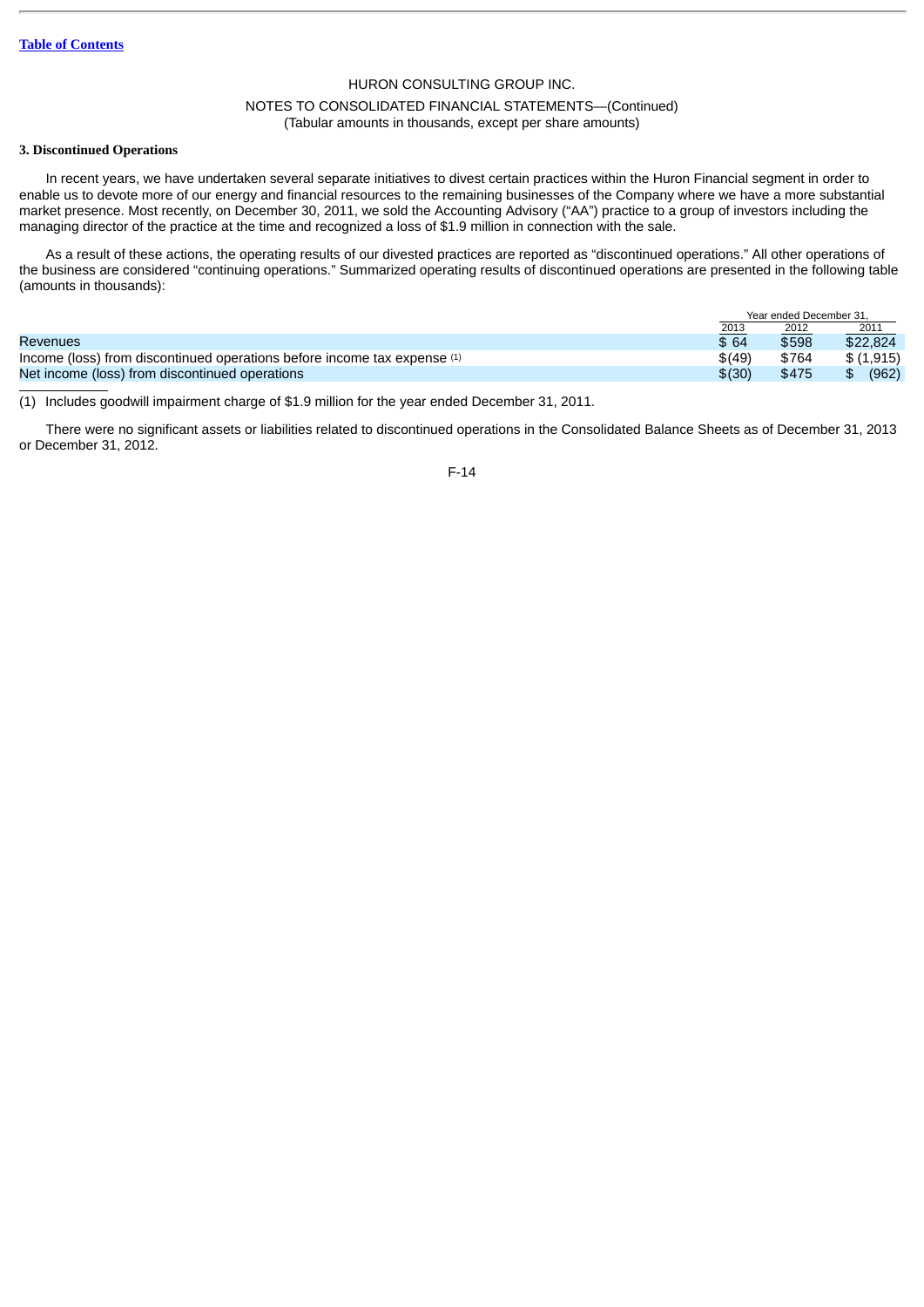NOTES TO CONSOLIDATED FINANCIAL STATEMENTS—(Continued) (Tabular amounts in thousands, except per share amounts)

# **4. Goodwill and Intangible Assets**

The table below sets forth the changes in the carrying amount of goodwill by segment for the years ended December 31, 2013 and 2012.

|                                                                                    | Health and<br>Education<br>Consulting | Huron<br>Healthcare | Huron<br>Legal | Huron<br>Education<br>and Life<br>Sciences | Huron<br>Financial | Total      |
|------------------------------------------------------------------------------------|---------------------------------------|---------------------|----------------|--------------------------------------------|--------------------|------------|
| Balance as of December 31, 2011:                                                   |                                       |                     |                |                                            |                    |            |
| Goodwill                                                                           | \$450,828                             | \$                  | \$33,180       | \$                                         | \$158,077          | \$642,085  |
| Accumulated impairment losses                                                      |                                       |                     |                |                                            | (129,900)          | (129,900)  |
| Goodwill, net as of December 31, 2011                                              | 450,828                               |                     | 33,180         |                                            | 28,177             | 512,185    |
| Goodwill recorded in connection with business combinations                         | 552                                   |                     | 19,353         |                                            |                    | 19,905     |
| Additional purchase price subsequently recorded for business<br>combinations $(1)$ | 101                                   |                     |                |                                            |                    | 101        |
| Goodwill reallocation (2)                                                          | (1,000)                               |                     |                |                                            | 1,000              |            |
| Foreign currency translation                                                       |                                       |                     | 414            |                                            |                    | 414        |
| Impairment charge                                                                  |                                       |                     |                |                                            | (13,083)           | (13,083)   |
| Balance as of December 31, 2012:                                                   |                                       |                     |                |                                            |                    |            |
| Goodwill                                                                           | 450,481                               |                     | 52,947         |                                            | 159,077            | 662,505    |
| Accumulated impairment losses                                                      |                                       |                     |                |                                            | (142,983)          | (142, 983) |
| Goodwill, net as of December 31, 2012                                              | \$450,481                             | \$                  | \$52,947       | \$                                         | \$<br>16,094       | \$519,522  |
| Goodwill reallocation                                                              | (450, 481)                            | 355,880             |                | 94,601                                     |                    |            |
| Total new alignment as of January 1, 2013                                          | \$                                    | \$355,880           | \$52,947       | \$94,601                                   | 16,094<br>\$       | \$519,522  |
| Goodwill recorded in connection with business combinations                         |                                       |                     |                | 17,085                                     |                    | 17,085     |
| Foreign currency translation                                                       |                                       |                     | 212            | (182)                                      |                    | 30         |
| Balance as of December 31, 2013:                                                   |                                       |                     |                |                                            |                    |            |
| Goodwill                                                                           |                                       | 355,880             | 53,159         | 111,504                                    | 159,077            | 679,620    |
| Accumulated impairment losses                                                      |                                       |                     |                |                                            | (142,983)          | (142, 983) |
| Goodwill, net as of December 31, 2013                                              |                                       | \$355,880           | \$53,159       | \$111,504                                  | 16,094             | \$536,637  |

(1) Consists primarily of additional purchase price earned by selling shareholders subsequent to the business combination as certain financial performance targets and conditions were met. These payments are not contingent upon the continuing employment of the selling shareholders. Such amounts are recorded as additional purchase consideration in the period they are earned with a corresponding adjustment to goodwill. As of December 31, 2011, \$32.1 million was accrued under such arrangements and was paid to selling shareholders in 2012. As of December 31, 2013, we have no further obligations under these arrangements for prior acquisitions.

(2) From time to time, we reorganize our internal organization structure to better align our service offerings. During the first quarter of 2012, we moved our healthcare valuation practice from our Health and Education Consulting segment to our Financial Consulting segment. As a result, \$1.0 million of related goodwill was also reallocated between these segments using a relative fair value approach.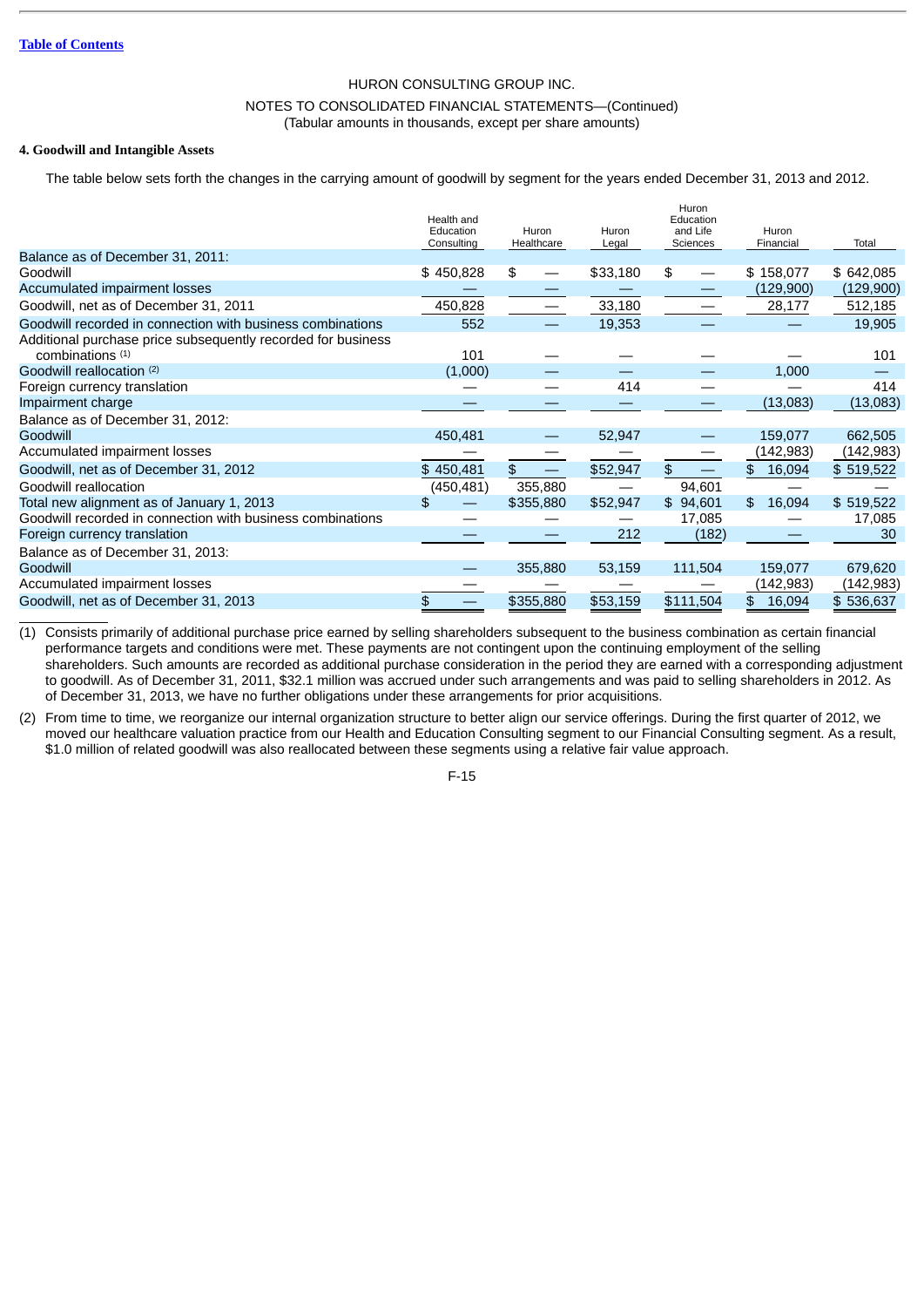#### NOTES TO CONSOLIDATED FINANCIAL STATEMENTS—(Continued) (Tabular amounts in thousands, except per share amounts)

# **2013 Annual Goodwill Impairment Test**

Pursuant to our policy and in accordance with ASC Topic 350, "Intangibles — Goodwill and Other," we performed our annual goodwill impairment test as of November 30, 2013 on our four reporting units that carry a goodwill balance: Huron Healthcare, Huron Legal, Huron Education and Life Sciences and Huron Financial. For the Huron Healthcare, Huron Legal, and Huron Education and Life Sciences reporting units, we qualitatively assessed whether it is more likely than not that the respective fair values of these reporting units are less than their carrying amounts, including goodwill. Based on that assessment, we determined that it is more likely than not that the fair values of these three reporting units exceed their respective carrying values. As such, performing the first step of the two-step impairment test for these reporting units was unnecessary.

For the Huron Financial reporting unit, we performed the first step of the quantitative two-step impairment test by comparing the fair value of the reporting unit to its carrying amount, inclusive of assigned goodwill. In estimating the fair value of the Huron Financial reporting unit, we relied on a combination of the income approach and the market approach, utilizing the guideline company method, with a fifty-fifty weighting. Significant assumptions inherent in the valuation methodologies for goodwill are utilized and include, but are not limited to, prospective financial information, growth rates, discount rates, and comparable multiples from publicly traded companies in our industry. Based on the result of the first step of this goodwill impairment analysis, we determined that the fair value of the Huron Financial reporting unit exceeded its carrying value by 36% and, therefore, step two of the two-step goodwill impairment test was unnecessary.

After completing our annual goodwill impairment tests for each reporting unit as of November 30, 2013, we concluded that goodwill was not impaired.

# **First Quarter 2013 Goodwill Reassignment**

During the first quarter of 2013, we changed our internal financial reporting structure. Under the new structure, our former Health and Education Consulting segment became two separate segments: Huron Healthcare and Huron Education and Life Sciences. In addition, certain immaterial practices which were historically part of our Health and Education Consulting segment were combined and disclosed in our All Other segment. The Legal Consulting segment is now referred to as Huron Legal and the Financial Consulting segment is now referred to as Huron Financial. The structure of the Legal Consulting and Financial Consulting segments did not change. As a result of these changes, we now have five reportable segments, which are the same as our operating segments and reporting units.

In accordance with ASC 350, we reassigned the goodwill balance of the Health and Education Consulting segment using the relative fair value approach based on an evaluation of expected future discounted cash flows. Based on this relative fair value analysis, we reassigned \$355.9 million of goodwill to Huron Healthcare and \$94.6 million of goodwill to Huron Education and Life Sciences.

In conjunction with the goodwill reassignment, we performed the first step of the goodwill impairment test for the goodwill balances within our Huron Healthcare and Huron Education and Life Sciences reporting units as of January 2, 2013. Based on the result of the first step of the goodwill impairment test, we determined that the fair values of our Huron Healthcare and Huron Education and Life Sciences reporting units exceeded their carrying values by 79% and 61%, respectively. Since the fair values of both reporting units exceeded their carrying values, the second step of the goodwill impairment test was not necessary.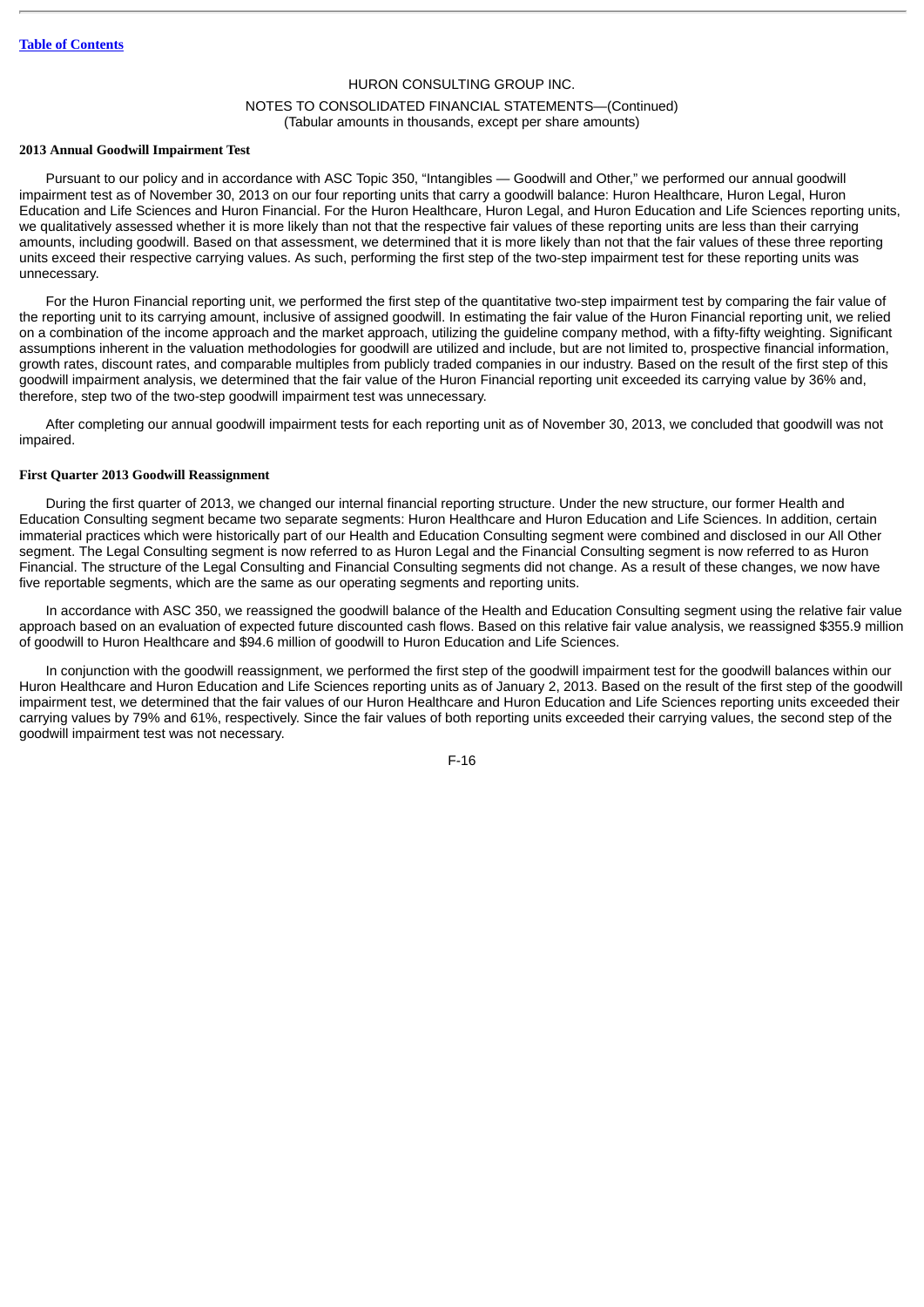# NOTES TO CONSOLIDATED FINANCIAL STATEMENTS—(Continued) (Tabular amounts in thousands, except per share amounts)

# **Third Quarter 2012 Goodwill Impairment Charge**

In the second quarter of 2012, our Huron Financial segment leadership undertook several initiatives intended to improve the reporting unit's financial performance. While the reporting unit's third quarter financial results improved over the second quarter results, the progress of the financial, operational, and business development improvements was not in line with our expectations, causing us to believe that the likely time frame to improve the reporting unit's performance would be longer than originally anticipated. Therefore, we concluded that the carrying value of the reporting unit likely exceeded its fair value and, in connection with the preparation of our financial statements for the quarter ended September 30, 2012, we performed an interim impairment test.

Our goodwill impairment test was performed using the quantitative two-step process. In the first step, we compared the fair value of the Huron Financial segment with its net book value (or carrying amount), including goodwill. In estimating the fair value of the Huron Financial segment, we relied on a combination of the income approach and the market approach, utilizing the guideline company method, with a fifty-fifty weighting. Based on the result of the first step, we determined that the fair value of our Huron Financial segment was less than its carrying value as of September 30, 2012 and, as such, we applied the second step of the goodwill impairment test to this reporting unit. The second step compared the implied fair value of the Huron Financial segment's goodwill with the carrying amount of that goodwill. The implied fair value of goodwill is determined in the same manner as the amount of goodwill recognized in a business combination. That is, the fair value of the reporting unit is allocated to all of the assets and liabilities of that unit (including any unrecognized intangible assets) as if the reporting unit had been acquired in a business combination and the fair value of the reporting unit was the purchase price paid to acquire the reporting unit. Based on the result of the second step of the goodwill impairment analysis, we recorded a \$13.1 million non-cash pretax charge to reduce the carrying value of goodwill in our Huron Financial segment.

#### **Third Quarter 2011 Goodwill Impairment Charge**

During the third quarter of 2011, in connection with our quarterly forecasting cycle, we updated the forecasted results of operations for our operating segments based on the most recent financial results and our best estimates of future operations. The updated forecast reflected a decline in revenues for the AA practice within our Huron Financial segment primarily due to the inability to generate new sales to replace decreasing revenues from one significant client. As a result, in connection with the preparation of our financial statements for the quarter ended September 30, 2011, we performed an impairment analysis with respect to the carrying value of goodwill in our Huron Financial segment.

Our goodwill impairment test was performed using the quantitative two-step process discussed above. In the first step, we compared the fair value of the Huron Financial segment with its net book value (or carrying amount), including goodwill. In estimating the fair value of the Huron Financial segment, we relied on a combination of the income approach and the market approach, utilizing the guideline company method, with a fifty-fifty weighting. Based on the result of the first step, we determined that the fair value of our Huron Financial segment was less than its carrying value as of September 30, 2011 and, as such, we applied the second step of the goodwill impairment test to this segment as described above. Based on the result of the second step of the goodwill impairment analysis, we recorded a \$23.9 million non-cash pretax charge to reduce the carrying value of goodwill in our Huron Financial segment. The tax benefit associated with this charge was \$9.5 million. Of the \$23.9 million goodwill impairment charge, \$1.9 million is reported as discontinued operations in the Consolidated Statement of Earnings and Other Comprehensive Income for the year ended December 31, 2011.

## **Acquisitions**

During 2013, the Company completed the acquisition of Blue Stone International, LLC, a Chicago-based provider of professional services supporting Oracle enterprise performance management, information management and business intelligence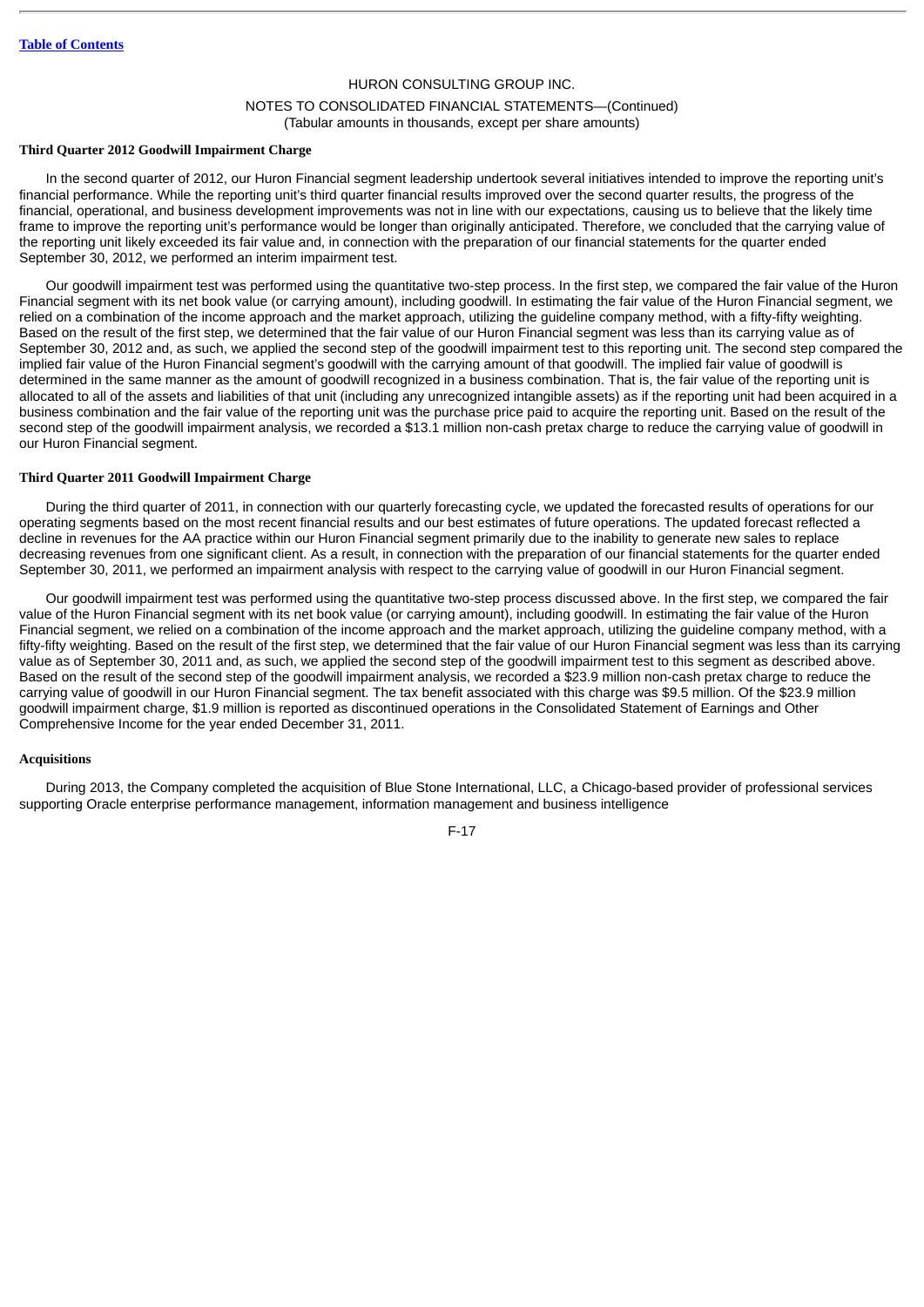#### NOTES TO CONSOLIDATED FINANCIAL STATEMENTS—(Continued) (Tabular amounts in thousands, except per share amounts)

solutions, within the Huron Education and Life Sciences segment. The aggregate fair value of the consideration transferred totaled \$30.0 million. We recorded \$8.8 million of intangible assets and \$17.1 million of goodwill related to this acquisition.

During 2012, the Company completed two acquisitions within the Huron Legal segment: Ascertus Ltd., a London-based source of software solutions and professional services for corporate legal departments and law firms, and Adams Grayson, a managed review and legal staffing firm based in Washington, D.C.; and one acquisition within the former Health and Education Consulting segment: the Higher Education practice of Slover-Linett Strategies, Inc., a research and assessment services practice for colleges, universities and other higher education organizations ("Slover-Linett"). The aggregate fair value of the total consideration transferred for the two acquisitions within the Huron Legal segment totaled \$31.2 million. We recorded \$8.6 million of intangible assets and \$19.4 million of goodwill related to these two acquisitions. The fair value of the total consideration transferred for the acquisition within the former Health and Education Consulting segment totaled \$1.5 million. We recorded \$0.4 million of intangible assets and \$1.0 million of goodwill related to this acquisition.

## **Intangible Assets**

Intangible assets as of December 31, 2013 and 2012 consisted of the following:

|                            |                         |                             | December 31, 2013           |                             | December 31, 2012           |
|----------------------------|-------------------------|-----------------------------|-----------------------------|-----------------------------|-----------------------------|
|                            | Useful Life<br>in Years | Gross<br>Carrying<br>Amount | Accumulated<br>Amortization | Gross<br>Carrying<br>Amount | Accumulated<br>Amortization |
| Customer contracts         |                         | 689<br>\$.                  | 226<br>SS.                  | \$.                         |                             |
| Customer relationships     | 2 to 13                 | 31.946                      | 14.814                      | 24.738                      | 10,268                      |
| Non-competition agreements | $1$ to 6                | 5.480                       | 3,655                       | 4.684                       | 3,067                       |
| Trade names                | $1$ to $8$              | 120                         | 24                          | 150                         | 8                           |
| Technology and software    | 5                       | 4.041                       | 2.559                       | 4.041                       | 1,751                       |
| Document reviewer database | З                       | 450                         | 270                         | 450                         | 90                          |
| License                    |                         | 50                          | h                           |                             |                             |
| Total                      |                         | \$42,776                    | 21.554<br>\$                | \$34,063                    | 15,184                      |

Identifiable intangible assets with finite lives are amortized over their estimated useful lives. The majority of the customer relationships are amortized on an accelerated basis to correspond to the cash flows expected to be derived from the relationships. All other customer relationships, customer contracts, non-competition agreements, trade names, technology and software, the document reviewer database, and licenses are amortized on a straight-line basis.

Intangible assets amortization expense for the years ended December 31, 2013, 2012, and 2011 was \$6.8 million, \$7.0 million, and \$8.2 million, respectively. Estimated intangible assets amortization expense is \$7.2 million for 2014, \$5.1 million for 2015, \$3.5 million for 2016, \$2.3 million for 2017, and \$1.4 million for 2018. Actual amortization expense could differ from these estimated amounts as a result of future acquisitions and other factors.

As discussed under Note 9 "Restructuring Charges," we wrote off \$0.6 million of intangible assets during 2011 as a result of a change in strategy and forecasted results for a specific practice in our former Health and Education Consulting segment.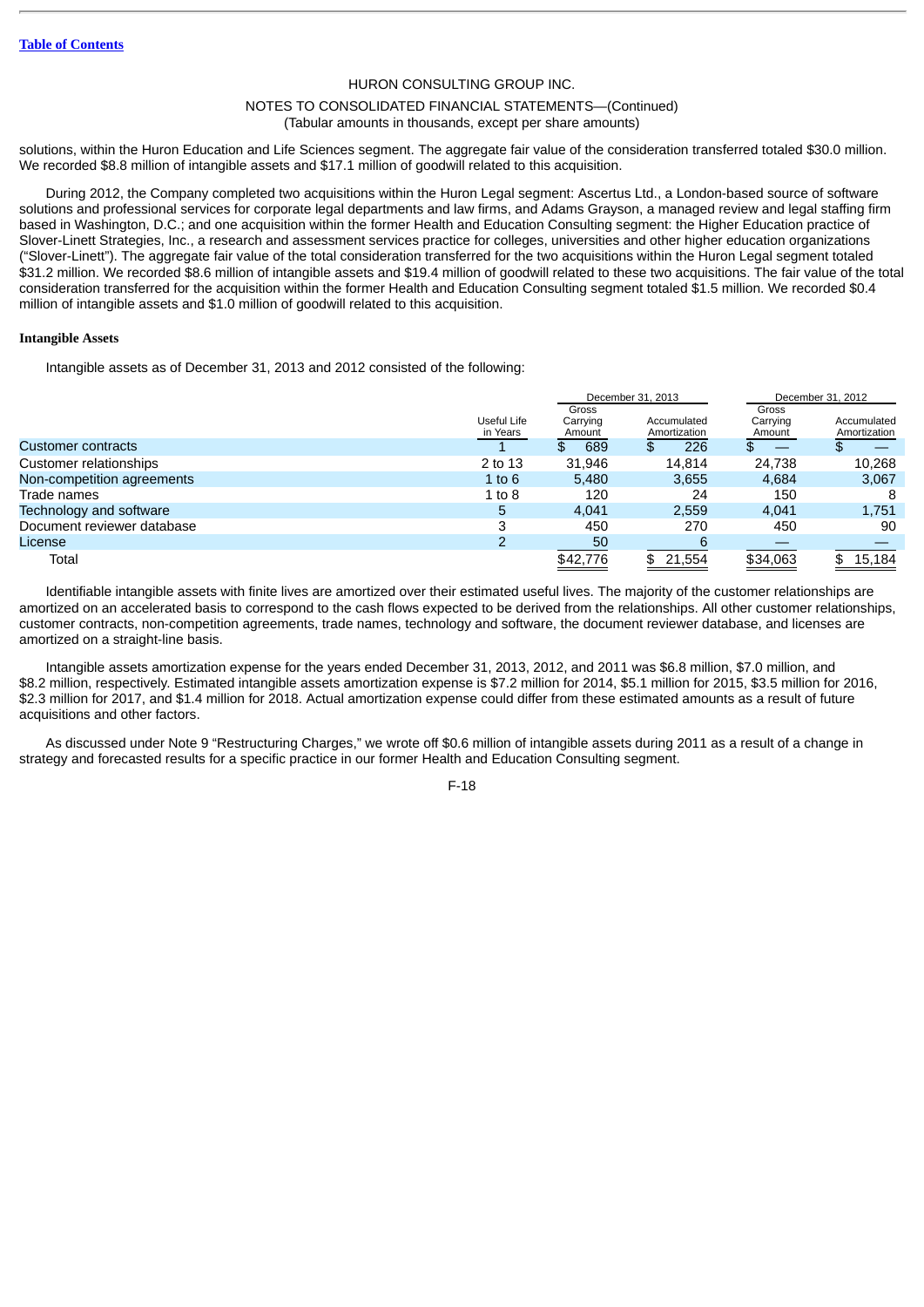# NOTES TO CONSOLIDATED FINANCIAL STATEMENTS—(Continued) (Tabular amounts in thousands, except per share amounts)

### **5. Property and Equipment**

Depreciation expense for property and equipment was \$16.6 million, \$15.3 million, and \$15.7 million for 2013, 2012, and 2011, respectively. Property and equipment at December 31, 2013 and 2012 are detailed below:

|                                            | December 31. |           |
|--------------------------------------------|--------------|-----------|
|                                            | 2013         | 2012      |
| Computers, related equipment, and software | \$69.979     | \$54.575  |
| Leasehold improvements                     | 39.343       | 36.388    |
| <b>Furniture and fixtures</b>              | 19.442       | 18,946    |
| Assets under capital lease                 | 1.022        | 877       |
| Assets under construction                  | 612          |           |
| Property and equipment                     | 130.398      | 110.786   |
| Accumulated depreciation and amortization  | (91,656)     | (76, 981) |
| Property and equipment, net                | \$38,742     | \$33,805  |

During 2011, we decreased our estimate of the expected useful life for certain internal use software and as a result recorded additional depreciation expense of \$0.6 million and \$1.2 million during 2012 and 2011, respectively. As of December 31, 2012, this software was fully depreciated.

## **6. Borrowings**

During 2011, the Company and certain of the Company's subsidiaries as guarantors entered into an Amended and Restated Credit Agreement with various financial institutions, as amended by the first and second amendments to the credit agreement dated as of August 31, 2012 and September 25, 2013, respectively (as amended and modified, the "2011 Credit Agreement"). The 2011 Credit Agreement replaced the previous Credit Agreement, dated as of June 7, 2006, and all subsequent amendments thereto, by and among the Company and the lenders therein. The second amendment to the credit agreement extended the term of the 2011 Credit Agreement from August 31, 2017 to September 25, 2018, and provided for less restrictive covenants, among other things.

The 2011 Credit Agreement consists of a senior secured credit facility in an aggregate principal amount of \$450.0 million comprised of a fiveyear revolving credit facility ("Revolver") under which the Company may borrow from time to time up to \$247.5 million and a \$202.5 million five-year term loan facility ("Term Loan") that was funded in a single advance on the closing date of the first amendment. The 2011 Credit Agreement provides for the option to increase the revolving credit facility in an aggregate amount of up to \$50 million subject to certain requirements as defined in the 2011 Credit Agreement. The proceeds of the senior secured credit facility were used to refinance existing indebtedness and will continue to be used for working capital, capital expenditures, and other corporate purposes.

The obligations under the 2011 Credit Agreement are secured pursuant to a Security Agreement with Bank of America, N.A., as Collateral Agent. The Security Agreement grants Bank of America, N.A., for the ratable benefit of the lenders under the 2011 Credit Agreement, a first-priority lien, subject to permitted liens, on substantially all of the personal property assets of the Company and the subsidiary guarantors. The Revolver and Term Loan are also secured by a pledge of 100% of the voting stock or other equity interests in our domestic subsidiaries and 65% of the voting stock or other equity interests in our foreign subsidiaries.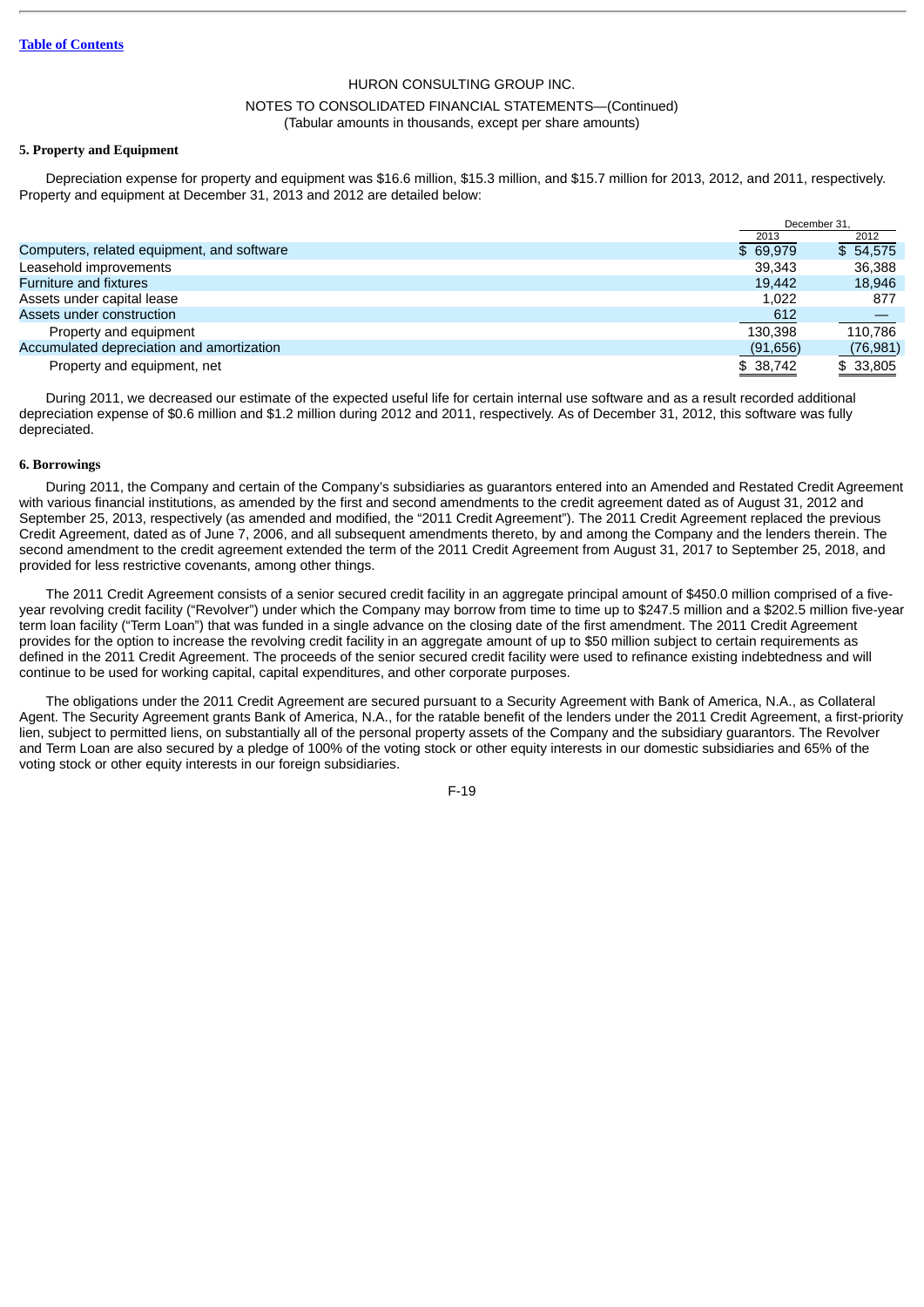#### NOTES TO CONSOLIDATED FINANCIAL STATEMENTS—(Continued) (Tabular amounts in thousands, except per share amounts)

Fees and interest on borrowings vary based on our total debt to earnings before interest, taxes, depreciation and amortization ("EBITDA") ratio as set forth in the 2011 Credit Agreement. Interest is based on a spread over the London Interbank Offered Rate ("LIBOR") or a spread over the base rate, as selected by the Company. The base rate is the greatest of (a) the Federal Funds Rate plus 0.5%, (b) the Prime Rate and (c) except during a Eurodollar Unavailability Period, the Eurodollar Rate plus 1.0%.

As of the date of the second amendment to the credit agreement, the Term Loan had a principal amount outstanding of \$181.3 million. This principal balance is subject to scheduled quarterly amortization payments that began in 2013. The aggregate annual quarterly amortization payments, expressed as a percentage of the original principal balance, are as follows: 6.9% in 2013, 13.8% in 2014, 15.8% in 2015, 16.6% in 2016, 16.6% in 2017, and 30.3% in 2018, as set forth in the 2011 Credit Agreement. The maturity date for the Term Loan is September 25, 2018, at which time the outstanding principal balance and all accrued interest will be due and payable in full. All outstanding borrowings under the Revolver, as amended, will be due upon expiration of the 2011 Credit Agreement on September 25, 2018. As of December 31, 2013, the Company has made all scheduled quarterly amortization payments as they have come due in accordance with the Term Loan.

Under the 2011 Credit Agreement, dividends are restricted to an amount up to \$50 million plus 50% of cumulative consolidated net income from the closing date of the 2011 Credit Agreement plus 50% of the net cash proceeds from equity issuances. In addition, certain acquisitions and similar transactions need to be approved by the lenders.

The 2011 Credit Agreement contains quarterly financial covenants that require us to maintain a minimum fixed charge coverage ratio of 2.25 to 1.00 and a maximum leverage ratio that varies throughout the term and was 3.00 to 1.00 as of December 31, 2013, as those ratios are defined therein, as well as a minimum net worth greater than \$150 million. At December 31, 2013, we were in compliance with these financial covenants with a fixed charge coverage ratio of 4.28 to 1.00, a leverage ratio of 1.10 to 1.00, and net worth greater than \$150 million. At December 31, 2012, we were also in compliance with these financial debt covenants.

The borrowing capacity under the 2011 Credit Agreement is reduced by any outstanding letters of credit and payments under the Term Loan. At December 31, 2013, outstanding letters of credit totaled \$4.9 million and are primarily used as security deposits for our office facilities. As of December 31, 2013, the unused borrowing capacity under the 2011 Credit Agreement was \$242.6 million. Borrowings outstanding under this credit facility at December 31, 2013 totaled \$168.8 million, all of which was under the Term Loan. These borrowings carried a weighted average interest rate of 2.0%, including the effect of the interest rate swaps described below in Note 10 "Derivative Instruments and Hedging Activity." Borrowings outstanding at December 31, 2012 were \$192.5 million and carried a weighted average interest rate of 2.5%. Effective March 31, 2013, we have classified as current liabilities the scheduled quarterly principal payments due under the Term Loan within twelve months of the balance sheet date, as we intend to make these payments with cash from operations rather than from availability under the Revolver.

#### **7. Capital Structure**

## **Preferred Stock**

We are authorized to issue up to 50,000,000 shares of preferred stock. Our certificate of incorporation authorizes our board of directors. without any further stockholder action or approval, to issue these shares in one or more classes or series, to establish from time to time the number of shares to be included in each class or series, and to fix the rights, preferences and privileges of the shares of each wholly unissued class or series and any of its qualifications, limitations or restrictions. As of December 31, 2013 and 2012, no such preferred stock has been approved or issued.

$$
F-20
$$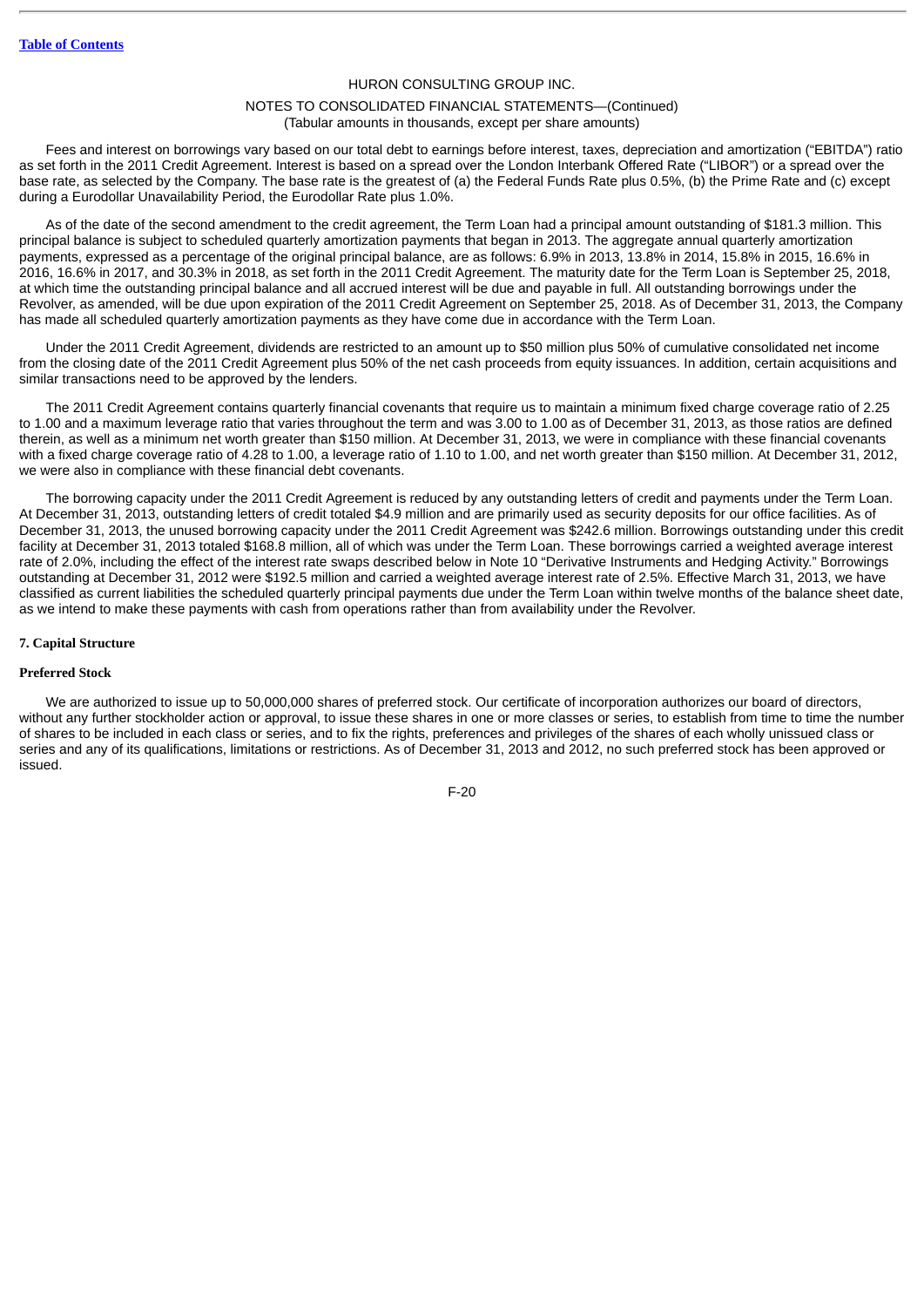### NOTES TO CONSOLIDATED FINANCIAL STATEMENTS—(Continued) (Tabular amounts in thousands, except per share amounts)

# **Common Stock**

We are authorized to issue up to 500,000,000 shares of common stock, par value \$.01 per share. The holders of common stock are entitled to one vote for each share held of record on each matter submitted to a vote of stockholders. Subject to the rights and preferences of the holders of any series of preferred stock that may at the time be outstanding, holders of common stock are entitled to such dividends as our board of directors may declare. In the event of any liquidation, dissolution or winding-up of our affairs, after payment of all of our debts and liabilities and subject to the rights and preferences of the holders of any series of preferred stock that may at the time be outstanding, holders of common stock will be entitled to receive the distribution of any of our remaining assets.

#### **8. Earnings Per Share**

Basic earnings per share excludes dilution and is computed by dividing net income by the weighted average number of common shares outstanding for the period, excluding unvested restricted common stock. Diluted earnings per share reflects the potential reduction in earnings per share that could occur if securities or other contracts to issue common stock were exercised or converted into common stock under the treasury stock method. Earnings per share under the basic and diluted computations are as follows:

|                                                        | Year ended December 31. |            |             |  |  |
|--------------------------------------------------------|-------------------------|------------|-------------|--|--|
|                                                        | 2013                    | 2012       | 2011        |  |  |
| Net income from continuing operations                  | \$66,463                | \$35,953   | \$21,481    |  |  |
| Income (loss) from discontinued operations, net of tax | (30)                    | 475        | (962)       |  |  |
| Net income                                             | \$66,433                | \$36,428   | \$20,519    |  |  |
| Weighted average common shares outstanding-basic       | 22,322                  | 21.905     | 21,324      |  |  |
| Weighted average common stock equivalents              | 455                     | 380        | 352         |  |  |
| Weighted average common shares outstanding-diluted     | 22,777                  | 22,285     | 21,676      |  |  |
| Net earnings per basic share:                          |                         |            |             |  |  |
| Net income from continuing operations                  | \$<br>2.98              | 1.64<br>\$ | \$.<br>1.01 |  |  |
| Income (loss) from discontinued operations, net of tax |                         | 0.02       | (0.05)      |  |  |
| Net income                                             | 2.98<br>\$              | \$<br>1.66 | 0.96<br>\$  |  |  |
| Net earnings per diluted share:                        |                         |            |             |  |  |
| Net income from continuing operations                  | 2.92<br>\$.             | 1.61<br>\$ | \$.<br>0.99 |  |  |
| Income (loss) from discontinued operations, net of tax |                         | 0.02       | (0.04)      |  |  |
| Net income                                             | 2.92<br>\$              | \$<br>1.63 | \$<br>0.95  |  |  |

The computation of diluted earnings per share excludes unvested restricted stock, outstanding options and other common stock equivalents in periods where inclusion of such potential common stock instruments would be anti-dilutive. The weighted average common stock equivalents presented above do not include the effect of approximately 75,900, 85,300, and 342,000 common stock equivalents for the years ended December 31, 2013, 2012, and 2011, respectively, because their inclusion would be anti-dilutive.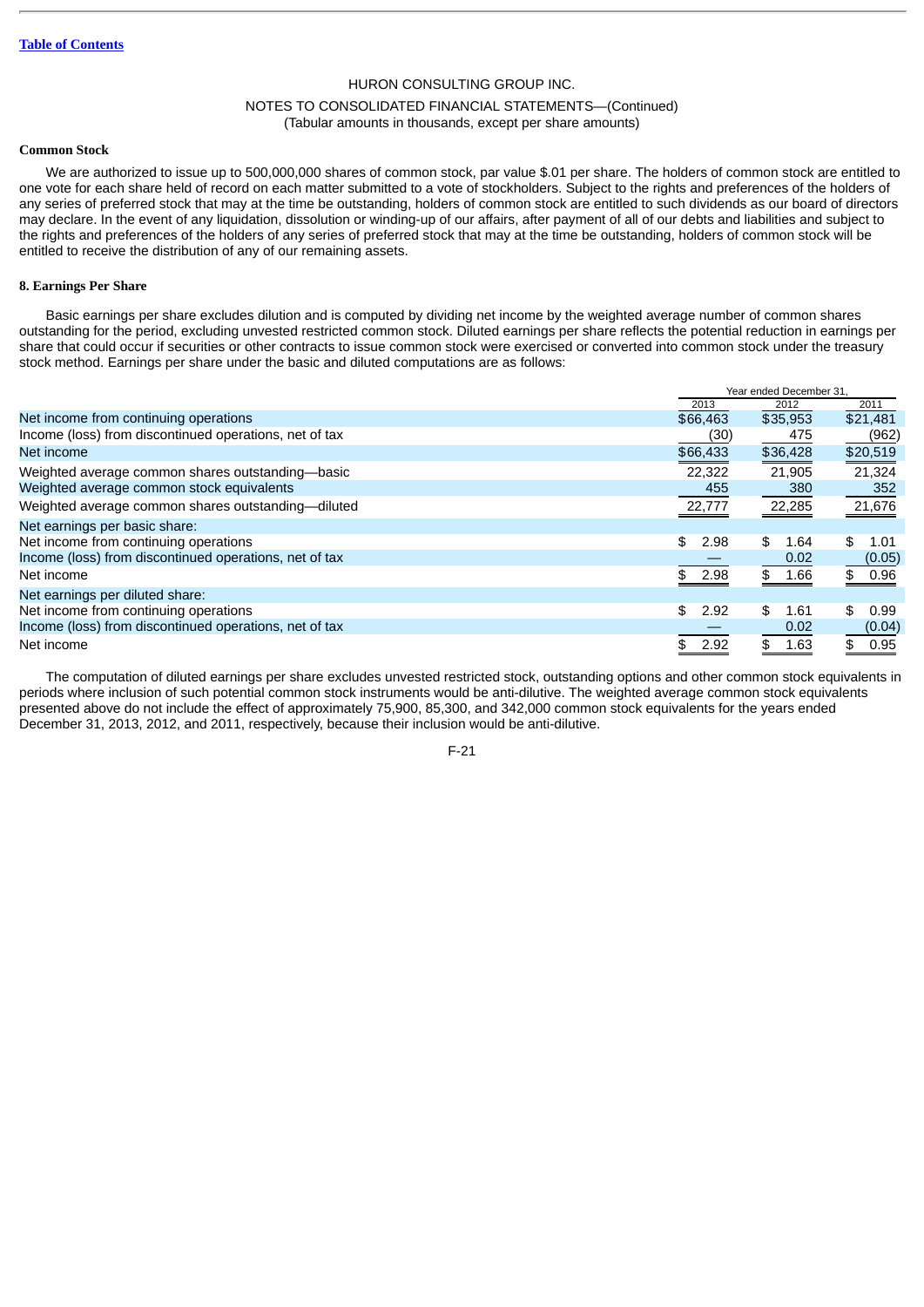## NOTES TO CONSOLIDATED FINANCIAL STATEMENTS—(Continued) (Tabular amounts in thousands, except per share amounts)

## **9. Restructuring Charges**

During 2013, we incurred a \$0.8 million pretax restructuring expense. This expense primarily consisted of the following charges:

*Office exit costs*—In the second quarter of 2013, we recorded a \$0.6 million charge related to the consolidation of office space in Washington, D.C. The charge primarily consisted of the accrual of remaining lease payments.

*Contract termination costs—*In the fourth quarter of 2013, we incurred a \$0.2 million charge for the early termination of certain computer lease contracts related to the integration of our Blue Stone acquisition. The charge primarily consisted of the remaining balance on the lease paid in the fourth quarter of 2013.

As of December 31, 2013, our restructuring charge liability is \$0.7 million, and consists of \$0.6 million related to the present value of remaining lease payments, net of estimated sublease income, for our vacated office spaces in San Francisco and Washington, D.C. and \$0.1 million related to severance costs. The restructuring charge liability is included as a component of Accrued expenses and Deferred compensation and other liabilities.

During 2012, we incurred a \$4.0 million pretax restructuring expense. This expense primarily consisted of the following charges:

*Severance*—As the result of workforce reductions to better align our resources with market demand we incurred severance expense of \$0.4 million relating to the wind-down of certain operations in the Middle East in our Huron Education and Life Sciences and All Other segments.

*Office exit costs*—During 2012, we consolidated our Washington, D.C. office space and relocated one of our New York City offices. In conjunction with the Washington, D.C. office space consolidation, we recorded a \$0.7 million charge related to the present value of the remaining lease payments through 2015 for our old office space, net of estimated sublease income. We relocated the New York City office during the fourth quarter of 2012 and incurred a \$0.7 million charge for brokerage fees related to the execution of a sublease agreement for the space we exited. We did not incur a lease charge related to the relocation of our New York City office space as income from our subtenant is expected to more than offset our remaining lease obligations through 2016, net of our deferred lease liability. These charges were partially offset by a \$0.9 million net favorable impact related to updated assumptions for certain lease accruals related to previously vacated office spaces and a release from our obligation for certain vacated space at our Chicago headquarters in connection with the lease amendment entered into during the fourth quarter.

*Accelerated depreciation*—We incurred \$2.5 million of accelerated depreciation expense on leasehold improvements at our New York City office location, which we vacated during the fourth quarter of 2012, as discussed above. We also incurred \$0.4 million of accelerated depreciation expense on leasehold improvements at one of our Washington, D.C. office locations and our Amman, Jordan office location, which we vacated during 2012.

During 2011, we incurred a \$3.8 million pretax restructuring expense. This expense consisted of the following charges:

*Severance*—As the result of workforce reductions to better align our resources with market demand we incurred severance expense of \$1.0 million primarily relating to our All Other segment.

*Office exit costs*—During 2011, we relocated our Boston office and consolidated space at our Chicago headquarters. In conjunction with the Boston relocation, we incurred moving expenses and recorded a charge for the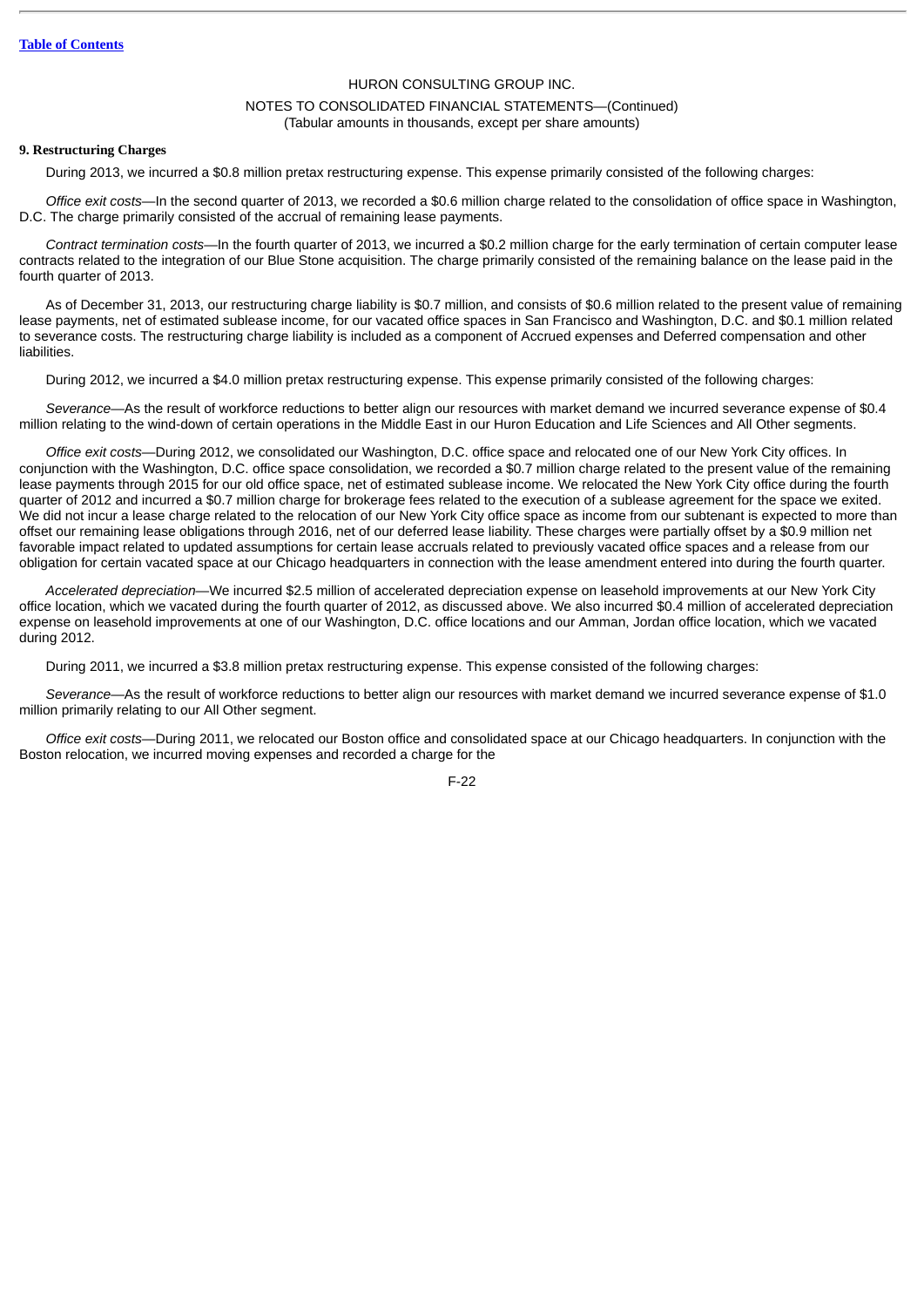#### NOTES TO CONSOLIDATED FINANCIAL STATEMENTS—(Continued) (Tabular amounts in thousands, except per share amounts)

present value of the remaining lease payments through 2013 for our old office space, net of estimated sublease income. The total charge associated with the Boston office exit was \$0.3 million. As a result of the Chicago office space consolidation we incurred a \$0.5 million charge, which primarily consisted of the present value of remaining lease payments through 2014, net of estimated sublease income.

*Accelerated depreciation*—We accelerated the depreciation on leasehold improvements related to two of our office spaces. We incurred \$0.6 million of accelerated depreciation expense on leasehold improvements at our Boston office location, which we vacated during the fourth quarter of 2011, as discussed above. We also incurred \$0.8 million of accelerated depreciation expense on leasehold improvements related to our New York City office, which we vacated during the fourth quarter of 2012, as discussed above.

*Intangible asset write-off* – As the result of a change in strategy and forecasted results for a specific practice in our All Other segment, we wrote off \$0.6 million of intangible assets during 2011.

# **10. Derivative Instruments and Hedging Activity**

On March 20, 2009, we entered into an interest rate swap agreement for a notional amount of \$100.0 million effective on March 31, 2009 and ending on February 23, 2012. We entered into this derivative instrument to hedge against the risk of changes in future cash flows related to changes in interest rates on \$100.0 million of the total variable-rate borrowings outstanding described above in Note 6 "Borrowings." Under the terms of the interest rate swap agreement, we received from the counterparty interest on the \$100.0 million notional amount based on one-month LIBOR and we paid to the counterparty a fixed rate of 1.715%. This swap effectively converted \$100.0 million of our variable-rate borrowings to fixed-rate borrowings beginning on March 31, 2009 and through February 23, 2012.

On December 8, 2011, we entered into a forward amortizing interest rate swap agreement effective on February 29, 2012 and ending on April 14, 2016. We entered into this derivative instrument to continue hedging against the interest rate risks of our variable-rate borrowings described above. The swap had an initial notional amount of \$56.6 million and amortizes throughout the term. Under the terms of the interest rate swap agreement, we receive from the counterparty interest on the notional amount based on one-month LIBOR and we pay to the counterparty a fixed rate of 0.9875%.

On May 30, 2012, we entered into an amortizing interest rate swap agreement effective on May 31, 2012 and ending on April 14, 2016. We entered into this derivative instrument to further hedge against the interest rate risks of our variable-rate borrowings described above. The swap had an initial notional amount of \$37.0 million and amortizes throughout the term. Under the terms of the interest rate swap agreement, we receive from the counterparty interest on the notional amount based on one-month LIBOR and we pay to the counterparty a fixed rate of 0.70%.

On April 4, 2013, we entered into a forward amortizing interest rate swap agreement effective on March 31, 2014 and ending on August 31, 2017. We entered into this derivative instrument to further hedge against the interest rate risks of our variable-rate borrowings described above. The swap has an initial notional amount of \$60.0 million and amortizes such that, collectively with our other two interest rate swaps, we are effectively fixing the interest rate on 80% of our Term Loan borrowings throughout the term of the swap agreement. Under the terms of the interest rate swap agreement, we will receive from the counterparty interest on the notional amount based on one-month LIBOR and we will pay to the counterparty a fixed rate of 0.985%.

ASC Topic 815, "Derivatives and Hedging," requires companies to recognize all derivative instruments as either assets or liabilities at fair value on the balance sheet. In accordance with ASC Topic 815, we have designated these derivative instruments as cash flow hedges. As such, changes in the fair value of the derivative instruments are recorded as a component of other comprehensive income ("OCI") to the extent of effectiveness and reclassified into interest expense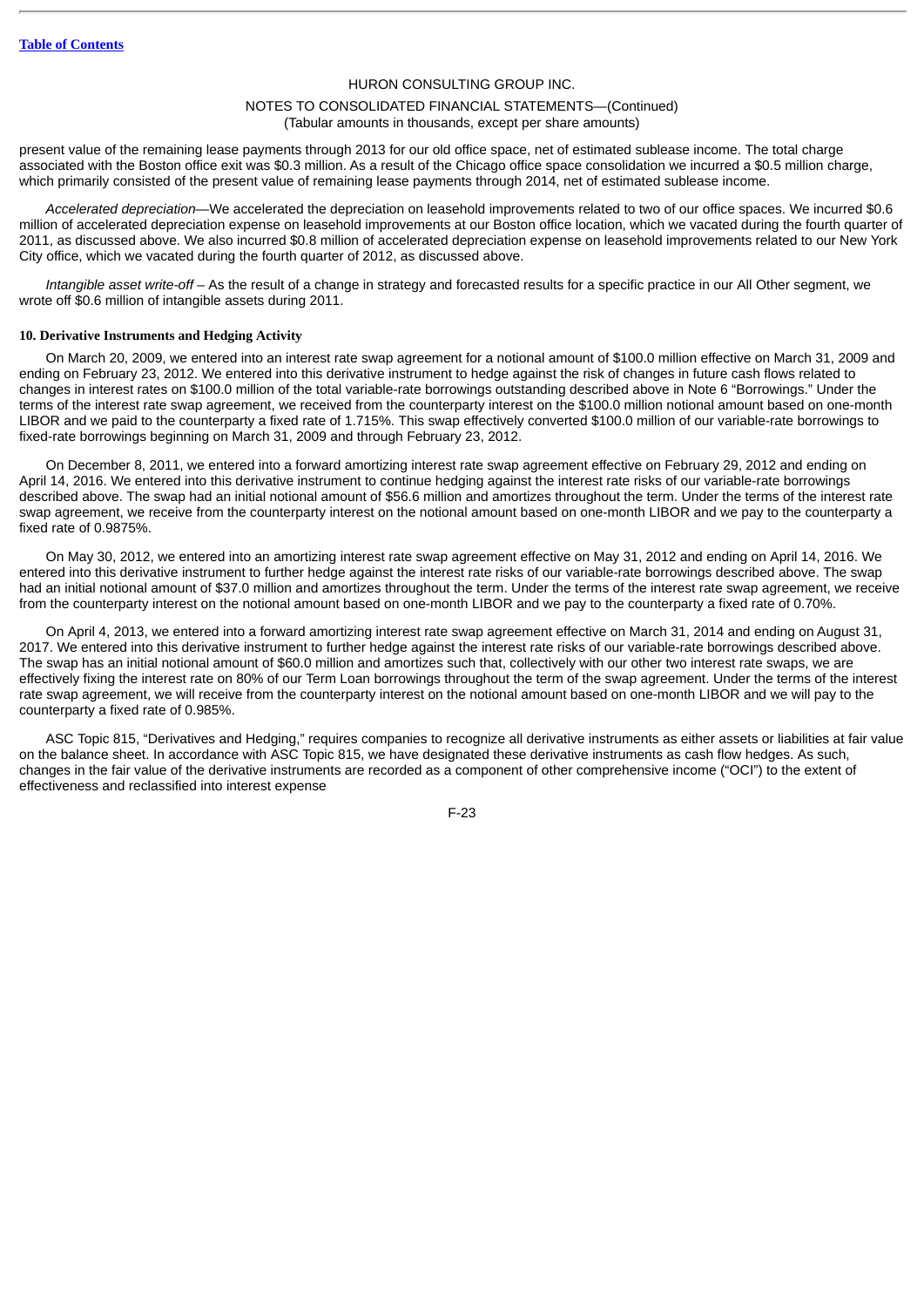#### NOTES TO CONSOLIDATED FINANCIAL STATEMENTS—(Continued) (Tabular amounts in thousands, except per share amounts)

upon settlement. The ineffective portion of the change in fair value of the derivative instruments is recognized in interest expense. As of December 31, 2013, it was anticipated that \$0.5 million of the losses, net of tax, currently recorded in accumulated other comprehensive loss will be reclassified into earnings within the next 12 months. Our interest rate swap agreements were effective during the twelve months ended December 31, 2013, 2012, and 2011.

The table below sets forth additional information relating to these interest rate swaps designated as cash flow hedging instruments as of December 31, 2013 and December 31, 2012.

|                                             | Fair Value (Derivative Asset and Liability) |                      |  |     |  |  |  |
|---------------------------------------------|---------------------------------------------|----------------------|--|-----|--|--|--|
| <b>Balance Sheet Location</b>               |                                             | December 31,<br>2013 |  |     |  |  |  |
| Other non-current assets                    |                                             | 752                  |  |     |  |  |  |
| Accrued expenses                            |                                             | 765                  |  | 493 |  |  |  |
| Deferred compensation and other liabilities |                                             | 140                  |  | 439 |  |  |  |

All of the Company's derivative instruments are transacted under the International Swaps and Derivatives Association (ISDA) master agreements. These agreements permit the net settlement of amounts owed in the event of default and certain other termination events. Although netting is permitted, it is the Company's policy to record all derivative assets and liabilities on a gross basis on the consolidated balance sheets. If we had elected to net our derivative instruments subject to master netting agreements as of December 31, 2013, the impact would have reduced our derivative assets and liabilities by \$0.8 million. As of December 31, 2012, all of our derivative instruments were recorded as liabilities.

We do not use derivative instruments for trading or other speculative purposes, and we did not have any other derivative instruments or hedging activities as of December 31, 2013. Refer to Note 12 "Other Comprehensive Income" for additional information on our derivative instruments.

#### **11. Fair Value of Financial Instruments**

Certain of our assets and liabilities are measured at fair value. ASC Topic 820, "Fair Value Measurements and Disclosures," defines fair value as the price that would be received to sell an asset or the price that would be paid to transfer a liability in an orderly transaction between market participants at the measurement date. ASC Topic 820 establishes a fair value hierarchy for inputs used in measuring fair value and requires companies to maximize the use of observable inputs and minimize the use of unobservable inputs. The fair value hierarchy consists of three levels based on the objectivity of the inputs as follows:

- Level 1 Inputs Quoted prices in active markets for identical assets or liabilities that the reporting entity has the ability to access at the measurement date.
- Level 2 Inputs Quoted prices in active markets for similar assets or liabilities; quoted prices for identical or similar assets or liabilities in markets that are not active; inputs other than quoted prices that are observable for the asset or liability; or inputs that are derived principally from or corroborated by observable market data by correlation or other means.
- Level 3 Inputs Unobservable inputs for the asset or liability, and include situations in which there is little, if any, market activity for the asset or liability.

Cash and cash equivalents are stated at cost, which approximates fair market value. The carrying values for receivables from clients, unbilled services, accounts payable, deferred revenues and other accrued liabilities reasonably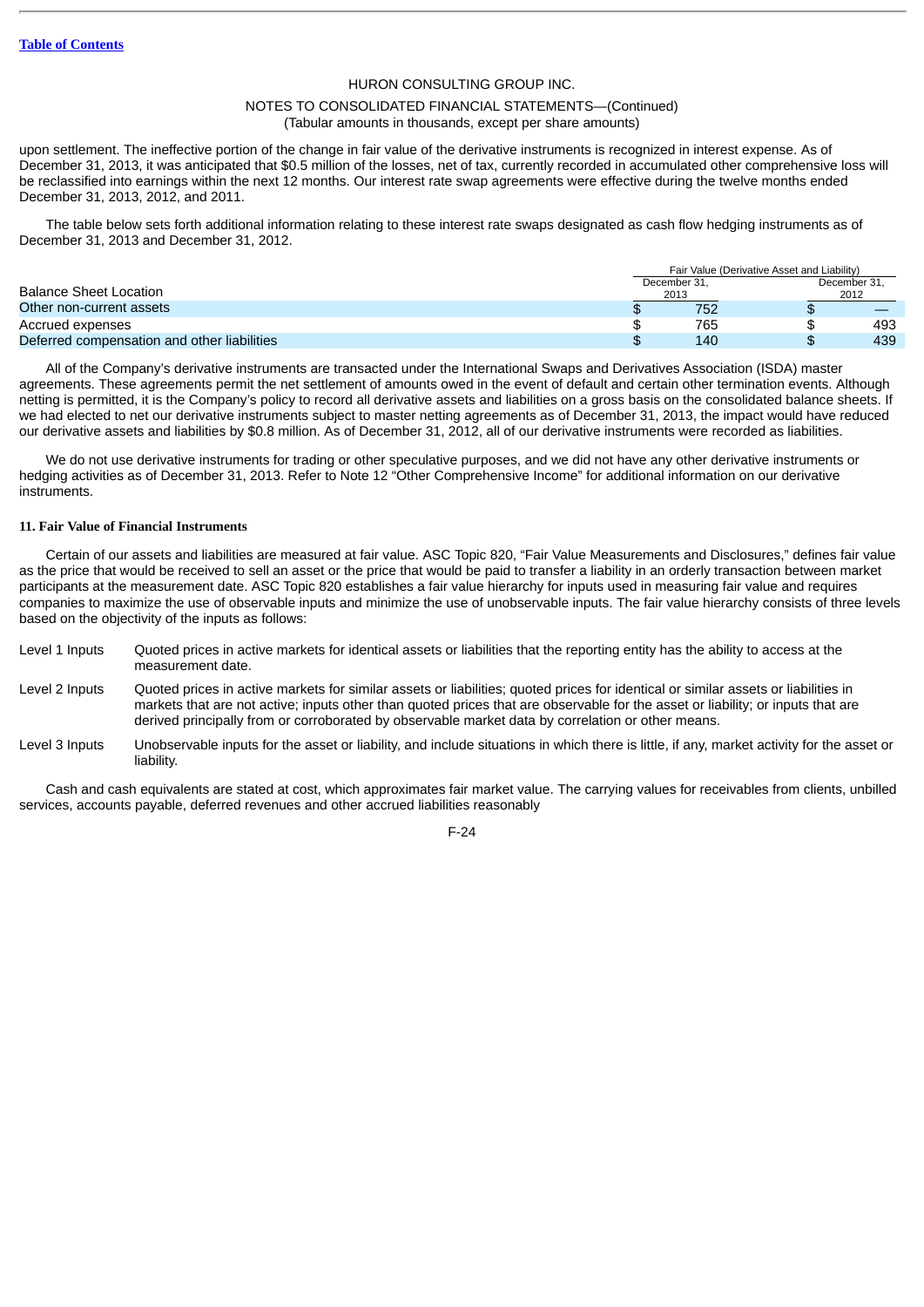#### NOTES TO CONSOLIDATED FINANCIAL STATEMENTS—(Continued) (Tabular amounts in thousands, except per share amounts)

approximate fair market value due to the nature of the financial instrument and the short-term maturity of these items. The carrying values of our bank borrowings reported in the Consolidated Balance Sheets approximate fair value, using level 2 inputs, since they bear interest at variable rates based on market rates as set forth in the 2011 Credit Agreement. Refer to Note 6 "Borrowings."

The table below sets forth the fair value hierarchy for our remaining financial assets and liabilities measured at fair value on a recurring basis as of December 31, 2013 and December 31, 2012.

|                               | <b>Quoted Prices</b><br>in Active<br>Markets for<br><b>Identical Assets</b><br>(Level 1) |               |           | Significant<br>Unobservable<br>Inputs<br>(Level 3) |        | Total     |
|-------------------------------|------------------------------------------------------------------------------------------|---------------|-----------|----------------------------------------------------|--------|-----------|
| December 31, 2013             |                                                                                          |               | (Level 2) |                                                    |        |           |
| Assets:                       |                                                                                          |               |           |                                                    |        |           |
| Promissory note               | \$                                                                                       | $\frac{2}{3}$ |           | \$                                                 | 2,726  | \$2,726   |
| Interest rate swaps           |                                                                                          |               | 430       |                                                    |        | 430       |
| <b>Total assets</b>           | \$                                                                                       | \$            | 430       | \$                                                 | 2,726  | \$3,156   |
| Liabilities:                  |                                                                                          |               |           |                                                    |        |           |
| Interest rate swaps           | \$                                                                                       | \$            | 583       | \$                                                 |        | \$<br>583 |
| Deferred acquisition payments |                                                                                          |               |           |                                                    | 5,177  | 5,177     |
| <b>Total liabilities</b>      | \$                                                                                       | $\frac{1}{2}$ | 583       | \$                                                 | 5,177  | \$5,760   |
| December 31, 2012             |                                                                                          |               |           |                                                    |        |           |
| Asset:                        |                                                                                          |               |           |                                                    |        |           |
| Promissory note               | \$                                                                                       | \$            |           | \$                                                 | 2,907  | \$2,907   |
| Liabilities:                  |                                                                                          |               |           |                                                    |        |           |
| Interest rate swaps           | \$                                                                                       | \$            | 932       | \$                                                 |        | \$<br>932 |
| Deferred acquisition payments |                                                                                          |               |           |                                                    | 10,525 | 10,525    |
| <b>Total liabilities</b>      | \$                                                                                       | \$            | 932       | \$                                                 | 10,525 | \$11,457  |

As part of the consideration received for the sale of our AA practice on December 30, 2011, the Company received a \$3.5 million promissory note payable over four years. The note will be paid to the Company in quarterly installments of approximately \$0.2 million which began in April 2013 with a final payment of approximately \$1.1 million on the maturity date in December 2015. The fair value of the note is based on the net present value of the projected cash flows using a discount rate of 14%, which accounts for the risks associated with the note. The decrease in the fair value of the note during 2013 reflects the principal payments received, less the accretion of interest income in excess of interest payments received. The portion of the note expected to be received in the next twelve months is recorded as a receivable in Prepaid expenses and other current assets. The remaining portion of the note is recorded in Other non-current assets.

The fair value of the interest rate swaps was derived using estimates to settle the interest rate swap agreements, which are based on the net present value of expected future cash flows on each leg of the swaps utilizing market-based inputs and discount rates reflecting the risks involved.

Deferred acquisition payments are included in the total purchase consideration for certain business acquisitions the Company has completed, and represent fixed future payments owed to the sellers of those businesses. The fair value of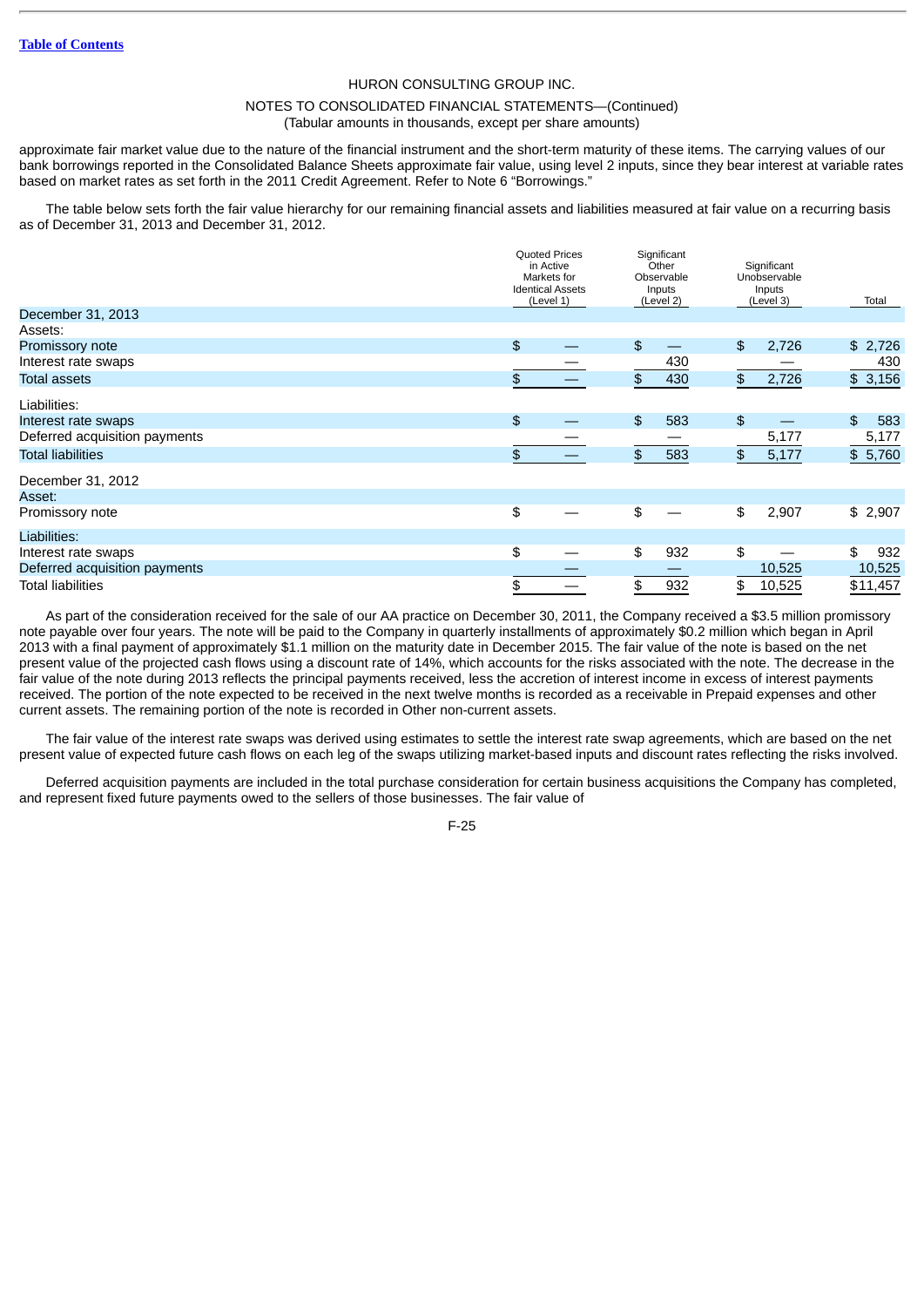#### NOTES TO CONSOLIDATED FINANCIAL STATEMENTS—(Continued) (Tabular amounts in thousands, except per share amounts)

the deferred acquisition payments is based on the payment terms, which range from one to two years, and the net present value of expected cash flows using a discount rate ranging from 4% to 8%. The decrease in the fair value during 2013 reflects the principal payments made, less the accretion of interest expense in excess of interest payments made.

# **12. Other Comprehensive Income**

The table below sets forth the components of other comprehensive income for the years ended December 31, 2013, 2012, and 2011.

|                                             |        |     |           |            |    |               | Year Ended December 31. |          |               |     |           |         |
|---------------------------------------------|--------|-----|-----------|------------|----|---------------|-------------------------|----------|---------------|-----|-----------|---------|
|                                             |        |     | 2013      |            |    |               | 2012                    |          |               |     | 2011      |         |
|                                             |        |     | Tax       | <b>Net</b> |    |               | Tax                     |          |               |     | Tax       |         |
|                                             | Before |     | (Expense) | of         |    | <b>Before</b> | (Expense)               | Net of   | <b>Before</b> |     | (Expense) | Net of  |
|                                             | Taxes  |     | Benefit   | Taxes      |    | Taxes         | Benefit                 | Taxes    | Taxes         |     | Benefit   | Taxes   |
| Other comprehensive income (loss):          |        |     |           |            |    |               |                         |          |               |     |           |         |
| Foreign currency translation adjustment     | \$41   | \$  | 48        | \$ 89      | S  | 235           | \$<br>(106)             | \$129    | \$<br>175     | \$  | (21)      | \$154   |
| Unrealized gain (loss) on cash flow hedges: |        |     |           |            |    |               |                         |          |               |     |           |         |
| Change in fair value                        | \$222  | \$  | (83)      | \$139      |    | \$(1,133)     | \$<br>454               | \$ (679) | \$ (507)      | \$  | 203       | \$(304) |
| Reclassification adjustments into earnings  | 557    |     | (223)     | 334        |    | 667           | (267)                   | 400      | 1,501         |     | (600)     | 901     |
| Net unrealized gain (loss)                  | \$779  | \$  | (306)     | \$473      | \$ | (466)         | \$<br>187               | \$(279)  | \$<br>994     | \$  | (397)     | \$597   |
| Other comprehensive income                  | \$820  | \$. | (258)     | \$562      | £  | (231)         | 81                      | \$(150)  | \$1,169       | \$. | (418)     | \$751   |

The before tax amounts reclassified from accumulated other comprehensive loss related to our cash flow hedges are recorded to Interest expense, net of interest income.

Accumulated other comprehensive loss, net of tax, includes the following components:

|                            | <b>Foreign Currency</b><br>Translation<br>Adiustments |       | Net Unrealized<br>Gains/(Losses)<br>on Derivatives | <b>Accumulated Other</b><br>Comprehensive Loss |
|----------------------------|-------------------------------------------------------|-------|----------------------------------------------------|------------------------------------------------|
| Balance, December 31, 2012 |                                                       | (805) | (554)                                              | (1, 359)                                       |
| Current period change      |                                                       | 89    | 473                                                | 562                                            |
| Balance, December 31, 2013 |                                                       | (716) | (81)                                               | (797)                                          |

#### **13. Employee Benefit and Deferred Compensation Plans**

We sponsor a qualified defined contribution 401(k) plan covering substantially all of our employees. Under the plan, employees are entitled to make pretax contributions. We match an amount equal to the employees' contributions up to 6% of the employees' salaries. Our matching contributions for the years ended December 31, 2013, 2012, and 2011 were \$13.8 million, \$12.0 million, and \$11.1 million, respectively.

We have a non-qualified deferred compensation plan (the "Plan") that is administered by our board of directors or a committee designated by the board of directors. Under the Plan, members of the board of directors and a select group of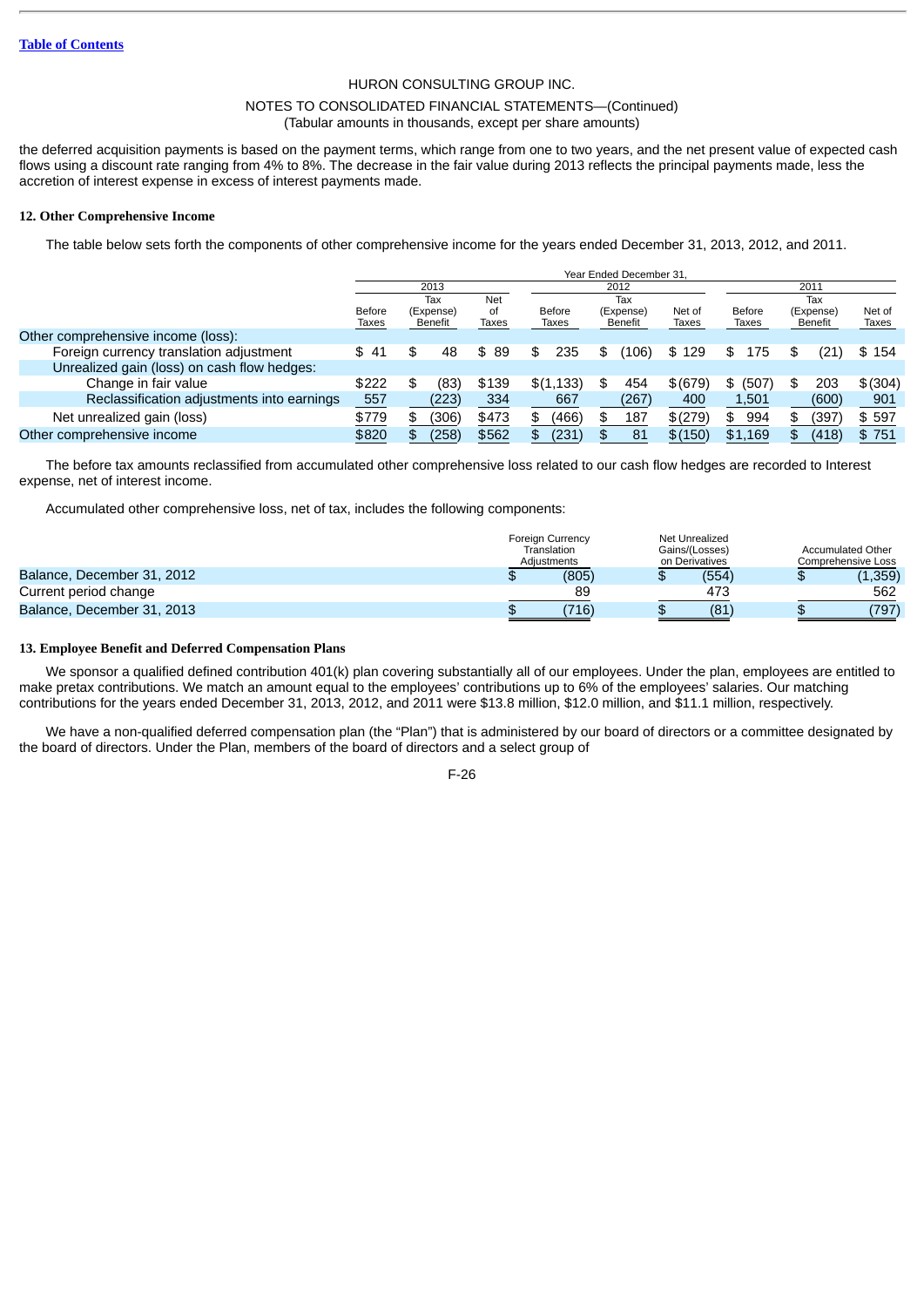#### NOTES TO CONSOLIDATED FINANCIAL STATEMENTS—(Continued) (Tabular amounts in thousands, except per share amounts)

our employees may elect to defer the receipt of their director retainers and meeting fees or base salary and bonus, as applicable. Additionally, we may credit amounts to a participant's deferred compensation account in accordance with employment or other agreements entered into between us and the participant. At our sole discretion, we may, but are not required to, credit any additional amount we desire to any participant's deferred compensation account. Amounts credited are subject to vesting schedules set forth in the Plan, employment agreement or any other agreement entered into between us and the participant. The deferred compensation liability at December 31, 2013 and 2012 was \$4.3 million and \$4.4 million, respectively.

### **14. Equity Incentive Plans**

In 2012, Huron adopted the 2012 Omnibus Incentive Plan (the "2012 Plan"), in order to increase the number of shares of common stock available as equity compensation to employees, non-employee directors, and independent contractors, and to make certain updates to reflect changes in market practices since our last plan, the 2004 Omnibus Stock Plan (the "2004 Plan") was adopted. The 2012 Plan permits the grant of stock options, stock appreciation rights, restricted stock, performance shares and other share-based or cash-based awards valued in whole or in part by reference to, or otherwise based on, our common stock.

The 2012 Plan replaced, on a prospective basis, our 2004 Plan such that all future grants will be granted under the 2012 Plan and any outstanding awards granted under the 2004 Plan that are cancelled, expired, forfeited, settled in cash, or otherwise terminated without a delivery of shares to the participant will not become available for grant under the 2012 Plan. Under the 2012 Plan, as originally adopted, 850,000 shares plus 548,204 shares of common stock available for issuance under the 2004 Plan were reserved for issuance to eligible participants, for a total of 1,398,204 shares available for issuance as of the adoption date. As of December 31, 2013, approximately 750,173 shares remain available for issuance. It has been our practice to issue shares of common stock upon exercise of stock options and granting of restricted stock from authorized but unissued shares, except in limited circumstances when they are issued from treasury stock.

The Compensation Committee of the board of directors has the responsibility of interpreting the 2012 Plan and determining all of the terms and conditions of awards made under the 2012 Plan, including when the awards will become exercisable or otherwise vest. In the fourth quarter of 2013, the Compensation Committee amended certain share-based awards outstanding under our 2012 Plan and our 2004 Plan to provide for a retirement eligibility provision. Under this provision, eligible employees who have reached 62 years of age and have completed seven years of employment with the Company will continue vesting in their share-based awards after retirement, subject to certain conditions. This retirement eligibility provision will also apply to future awards granted to eligible employees under the 2012 Plan.

Total share-based compensation cost recognized for the years ended December 31, 2013, 2012, and 2011 was \$18.3 million, \$15.7 million, and \$19.2 million, respectively, with related income tax benefits of \$7.1 million, \$6.0 million, and \$7.0 million, respectively. As of December 31, 2013, there was \$19.2 million of total unrecognized compensation cost related to nonvested share-based awards. This cost is expected to be recognized over a weighted average period of 2.4 years.

In the second quarter of 2013, we identified a \$1.1 million error in share-based compensation expense resulting from the use of the straightline attribution method for performance awards with graded vesting features granted in prior periods. The \$1.1 million pretax adjustment, which resulted in a \$0.9 million increase in Direct costs and a \$0.2 million increase in Selling, general and administrative expenses, with a corresponding \$1.1 million increase in Additional paid-in capital, represents the cumulative error related to all prior period financial statements beginning with the first quarter of 2010 through the first quarter of 2013. After consideration of both quantitative and qualitative factors, we concluded that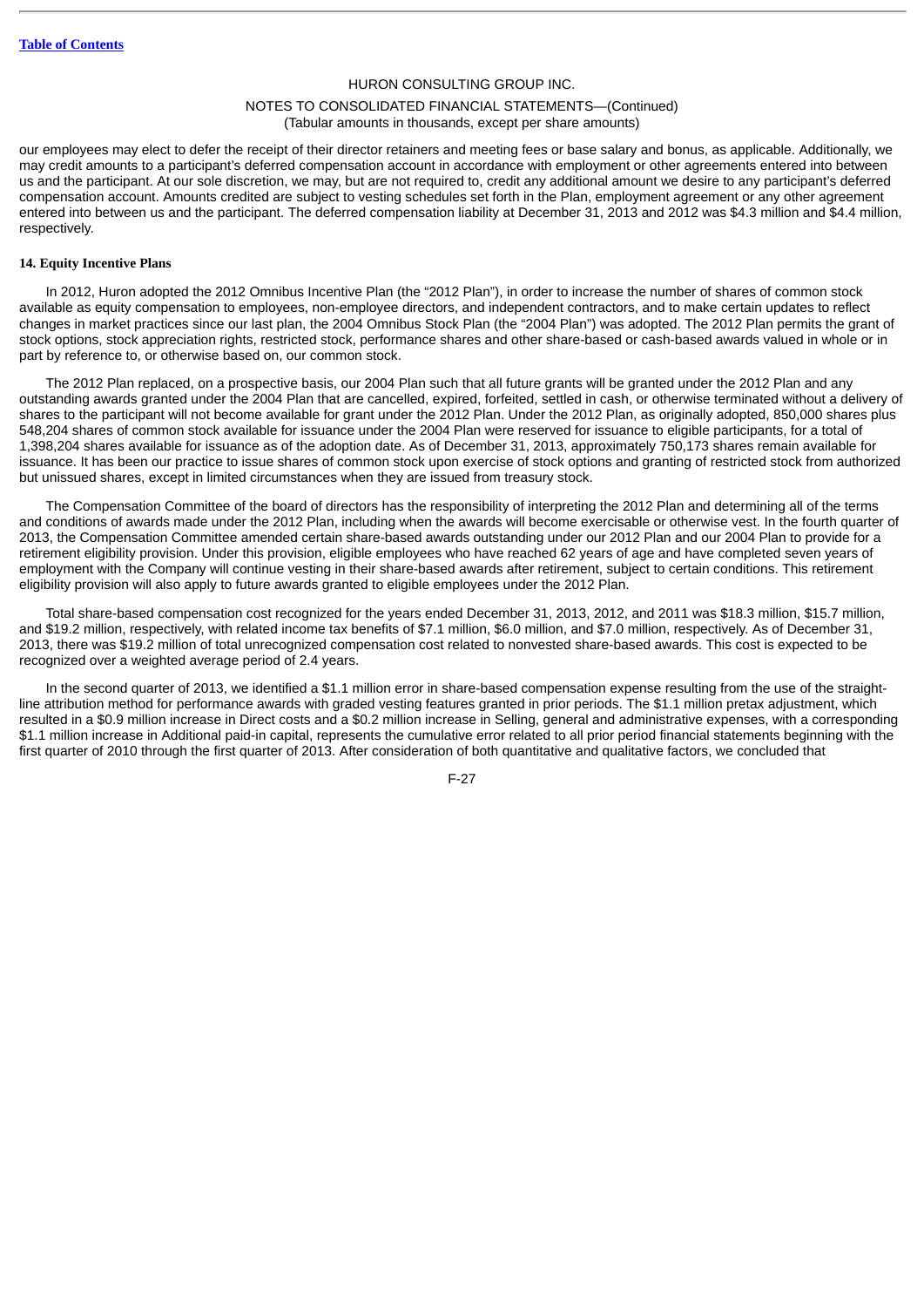## NOTES TO CONSOLIDATED FINANCIAL STATEMENTS—(Continued) (Tabular amounts in thousands, except per share amounts)

our previously issued annual and quarterly financial statements for the years 2010, 2011, and 2012 and the first quarter of 2013 were not materially misstated, and the effect of recognizing this adjustment during the second quarter of 2013 was not material for the period then ended and is not material for full year 2013 results.

# **Stock Options**

During 2013, 2012, and 2011, the Company granted stock option awards to certain named executive officers. The exercise prices of stock options are equal to the fair value of a share of common stock on the date of grant. Subject to acceleration under certain conditions, the majority of our stock options vest annually over four years. All stock options have a ten-year contractual term.

The fair values of the options granted during 2013, 2012, and 2011 were calculated using the Black-Scholes option-pricing model using the following assumptions:

|                                     | 2013    | 2012    | 2011        |
|-------------------------------------|---------|---------|-------------|
| Black-Scholes option-pricing model: |         |         |             |
| Expected dividend yield             | $0.0\%$ | $0.0\%$ | $0.0\%$     |
| <b>Expected volatility</b>          | 45.0%   | 45.0%   | 45.0%       |
| Risk-free rate                      | 1.1%    | $.2\%$  | 2.1% / 2.7% |
| Expected option life (in years)     | 6.25    | 6.25    | 6.25        |

Expected volatility was based on our historical stock prices, the historical volatility of comparable companies, and implied volatilities from traded options in our stock. The risk-free interest rates were based on the rate of U.S. Treasury bills with equivalent expected terms of the stock options at the time of the option grant. The expected option life for the 2013, 2012, and 2011 option grants was estimated using the simplified method. The simplified method was used due to the lack of sufficient historical data available to provide a reasonable basis upon which to estimate the expected term.

Stock option activity for the year ended December 31, 2013 was as follows:

|                                  | Number<br>οf<br>Options<br>(in thousands) | Weighted<br>Average<br>Exercise<br>Price<br>(in dollars) | Weighted<br>Average<br>Remaining<br>Contractual<br>Term<br>(in years) | Aggregate<br>Intrinsic<br>Value<br>(in millions) |
|----------------------------------|-------------------------------------------|----------------------------------------------------------|-----------------------------------------------------------------------|--------------------------------------------------|
| Outstanding at December 31, 2012 | 246                                       | \$22.49                                                  | 6.4                                                                   | 2.7                                              |
| Granted                          | 37                                        | \$39.19                                                  |                                                                       |                                                  |
| Exercised                        | (41)                                      | 4.85<br>\$                                               |                                                                       |                                                  |
| Forfeited or expired             | (5)                                       | \$29.89                                                  |                                                                       |                                                  |
| Outstanding at December 31, 2013 | 237                                       | \$27.95                                                  | 6.2                                                                   | \$<br>8.2                                        |
| Exercisable at December 31, 2013 | 162                                       | \$24.20                                                  | 5.1                                                                   | \$<br>6.2                                        |

The weighted average grant date fair value of stock options granted during the years ended December 31, 2013, 2012, and 2011 was \$17.46, \$17.09, and \$12.52, respectively. The aggregate intrinsic value of options exercised during 2013, 2012, and 2011 was \$1.7 million, \$1.2 million, and \$0.5 million, respectively.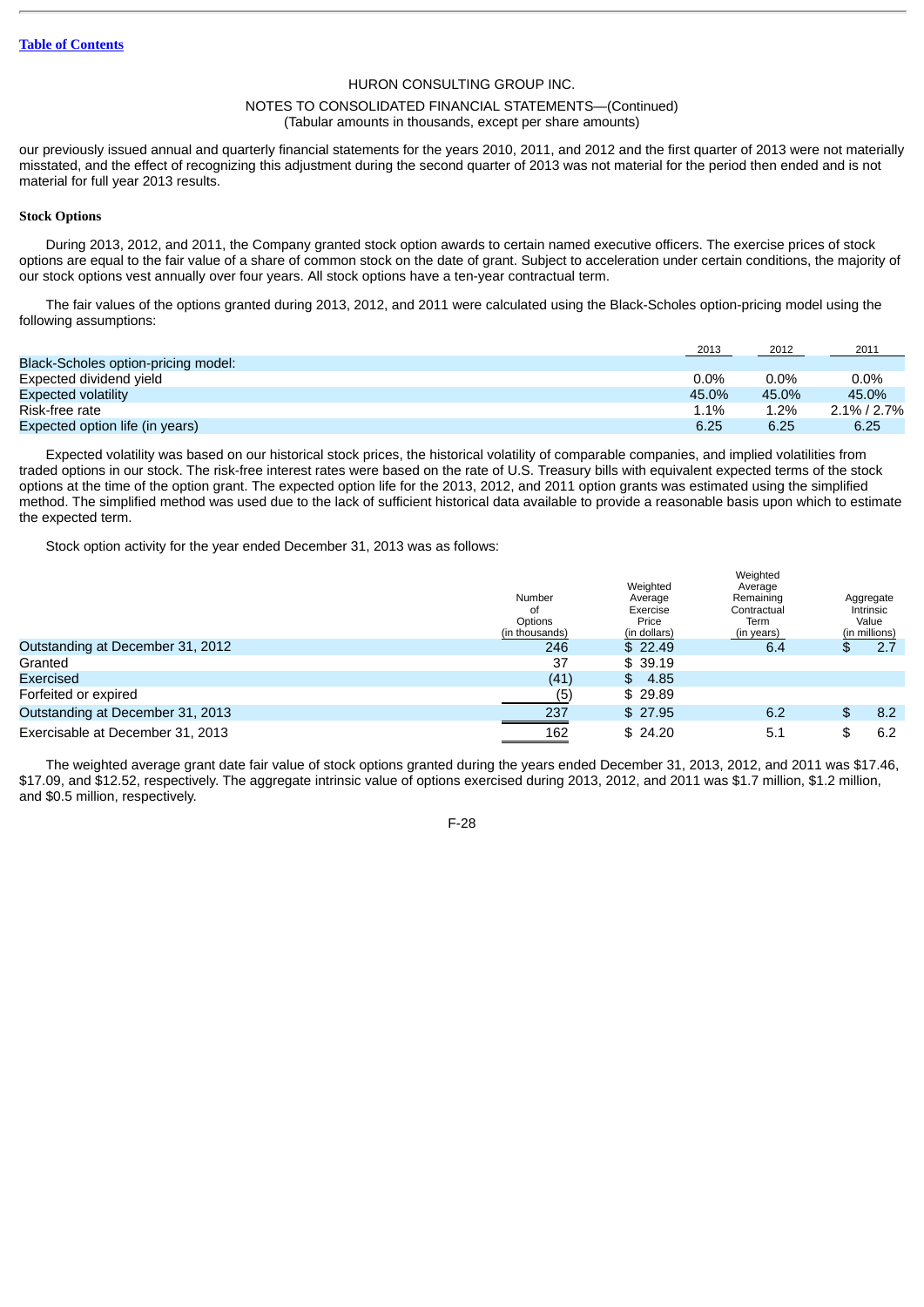### NOTES TO CONSOLIDATED FINANCIAL STATEMENTS—(Continued) (Tabular amounts in thousands, except per share amounts)

# **Restricted Stock Awards**

The grant date fair values of our restricted stock awards are measured pursuant to ASC Topic 718 and amortized into expense over the service period. Subject to acceleration under certain conditions, the majority of our restricted stock vests annually over four years.

Restricted stock activity for the year ended December 31, 2013 was as follows:

|                                                 |                | <u>vvciyincu</u><br>Average |
|-------------------------------------------------|----------------|-----------------------------|
|                                                 | Number of      | <b>Grant Date</b>           |
|                                                 | <b>Shares</b>  | Fair Value                  |
|                                                 | (in thousands) | (in dollars)                |
| Nonvested restricted stock at December 31, 2012 | 820            | \$32.95                     |
| Granted                                         | 379            | \$ 39.76                    |
| Vested                                          | (354)          | \$33.94                     |
| Forfeited                                       | (88)           | \$36.10                     |
| Nonvested restricted stock at December 31, 2013 | 757            | \$35.53                     |

Weighted

The aggregate fair value of restricted stock that vested during the years ended December 31, 2013, 2012, and 2011 was \$14.3 million, \$12.2 million, and \$14.5 million, respectively. The weighted average grant date fair value per share of restricted stock granted during 2012 and 2011 was \$37.46 and \$27.09, respectively.

#### **Performance-based Share Awards**

During 2013, 2012, and 2011, the Company granted performance-based share awards to certain named executive officers and managing directors. The total number of shares earned by recipients of these awards is dependent upon the achievement of predefined performance goals during the year of grant as established by the Compensation Committee. For certain performance awards, the recipients may earn additional shares of stock for performance achieved above a stated target level. Subject to acceleration under certain conditions, the earned awards vest over a three-year service period. The grant date fair values of our performance-based share awards are measured pursuant to ASC Topic 718. Compensation cost is amortized into expense over the service period.

Performance-based stock activity for the year ended December 31, 2013 was as follows:

|                                                        |                | Weighted<br>Average |
|--------------------------------------------------------|----------------|---------------------|
|                                                        | Number of      | <b>Grant Date</b>   |
|                                                        | Shares         | Fair Value          |
|                                                        | (in thousands) | (in dollars)        |
| Nonvested performance-based stock at December 31, 2012 | 189            | \$33.55             |
| Granted                                                | 219            | \$39.19             |
| Vested                                                 | (72)           | \$29.22             |
| Forfeited                                              | (88)           | \$38.38             |
| Nonvested performance-based stock at December 31, 2013 | 248            | \$38.07             |

The aggregate fair value of performance-based stock that vested during the years ended December 31, 2013, 2012, and 2011 was \$3.6 million, \$2.9 million, and \$0.7 million, respectively. The weighted average grant date fair value per share of performance-based stock granted during 2012 and 2011 was \$38.18 and \$27.10, respectively.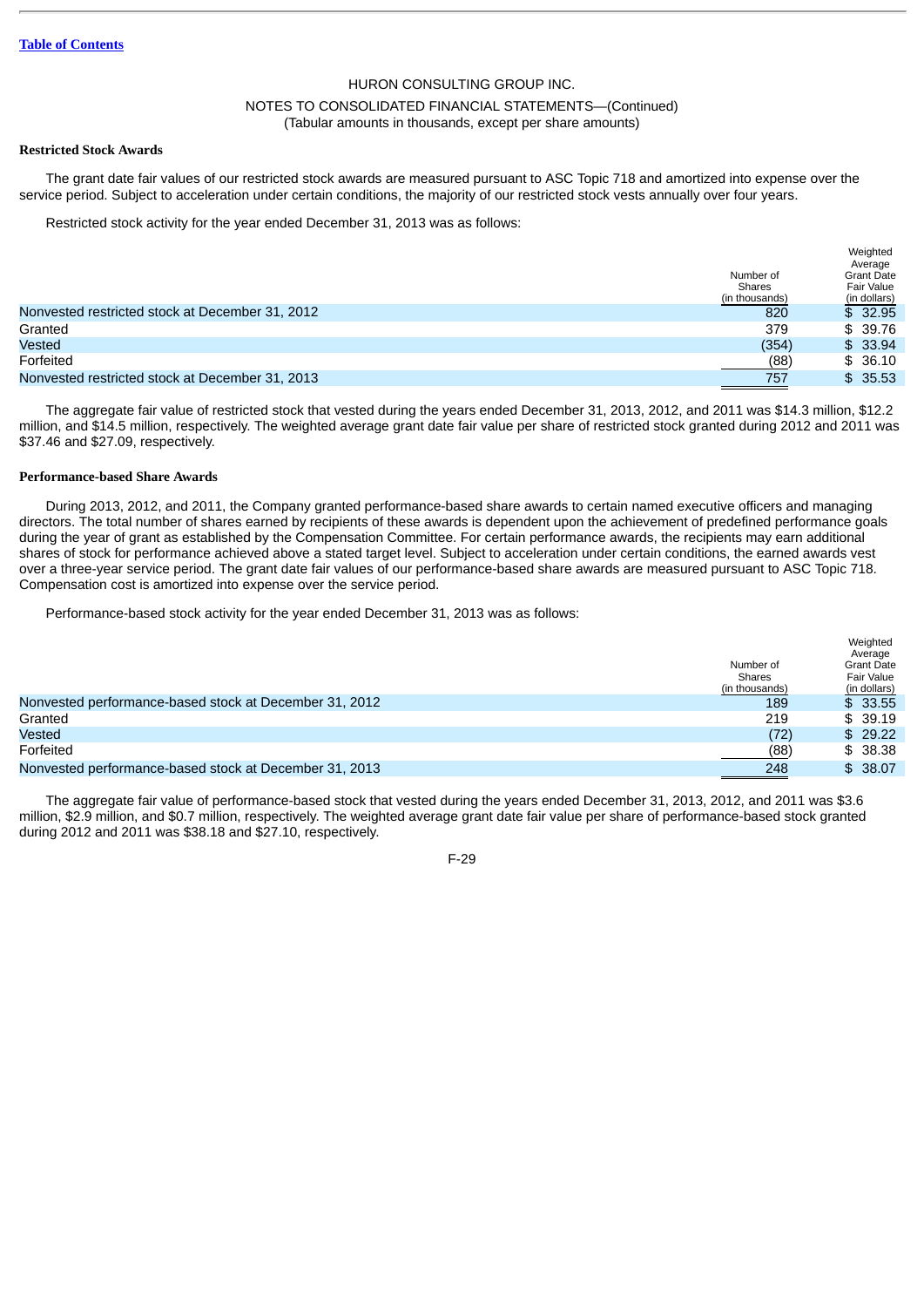# NOTES TO CONSOLIDATED FINANCIAL STATEMENTS—(Continued) (Tabular amounts in thousands, except per share amounts)

# **15. Income Taxes**

The income tax expense for continuing operations for the years ended December 31, 2013, 2012, and 2011 consists of the following:

|                                              |          | Year ended December 31, |            |  |
|----------------------------------------------|----------|-------------------------|------------|--|
|                                              | 2013     | 2012                    | 2011       |  |
| Current:                                     |          |                         |            |  |
| Federal                                      | \$33,718 | \$23,511                | \$ (9,428) |  |
| <b>State</b>                                 | 6,358    | 5,033                   | (542)      |  |
| Foreign                                      | 27       | 59                      | (115)      |  |
| <b>Total current</b>                         | 40,103   | 28,603                  | (10,085)   |  |
| Deferred:                                    |          |                         |            |  |
| Federal                                      | 6,181    | 878                     | 27,972     |  |
| <b>State</b>                                 | 900      | 289                     | 3,513      |  |
| Foreign                                      | (8)      | (75)                    | 229        |  |
| <b>Total deferred</b>                        | 7,073    | 1,092                   | 31,714     |  |
| Income tax expense for continuing operations | \$47,176 | \$29,695                | \$21,629   |  |

The components of income from continuing operations before income tax expense were as follows:

|         |           | Year ended December 31, |                                                                                                                                                                                                                                                  |  |  |
|---------|-----------|-------------------------|--------------------------------------------------------------------------------------------------------------------------------------------------------------------------------------------------------------------------------------------------|--|--|
|         | 2013      | 2012                    | 2011                                                                                                                                                                                                                                             |  |  |
| U.S.    | \$125.140 | \$76.750                | \$54,313                                                                                                                                                                                                                                         |  |  |
| Foreign | (11,501   | (11, 102)               | (11, 203)                                                                                                                                                                                                                                        |  |  |
| Total   | \$113,639 | \$65,648                | \$43,110<br><u>and the state of the state of the state of the state of the state of the state of the state of the state of the state of the state of the state of the state of the state of the state of the state of the state of the state</u> |  |  |

A reconciliation of the U.S. statutory income tax rate to our effective tax rate for continuing operations is as follows:

|                                                             |       | Year ended December 31. |       |  |
|-------------------------------------------------------------|-------|-------------------------|-------|--|
|                                                             | 2013  | 2012                    | 2011  |  |
| Percent of pretax income from continuing operations:        |       |                         |       |  |
| At U.S. statutory tax rate                                  | 35.0% | 35.0%                   | 35.0% |  |
| State income taxes, net of federal benefit                  | 4.3   | 5.4                     | 6.6   |  |
| Meals and entertainment                                     | 0.5   | 0.8                     | 1.2   |  |
| Valuation allowance                                         | 2.0   | 2.0                     | 4.5   |  |
| Disallowed executive compensation                           |       | 0.3                     | 0.7   |  |
| Foreign source income                                       | 1.0   | 2.5                     | 4.5   |  |
| Tax credits / Section 199 Deduction                         | (0.8) |                         | (2.5) |  |
| Other                                                       | (0.5) | (0.8)                   | 0.2   |  |
| Effective income tax expense rate for continuing operations | 41.5% | 45.2%                   | 50.2% |  |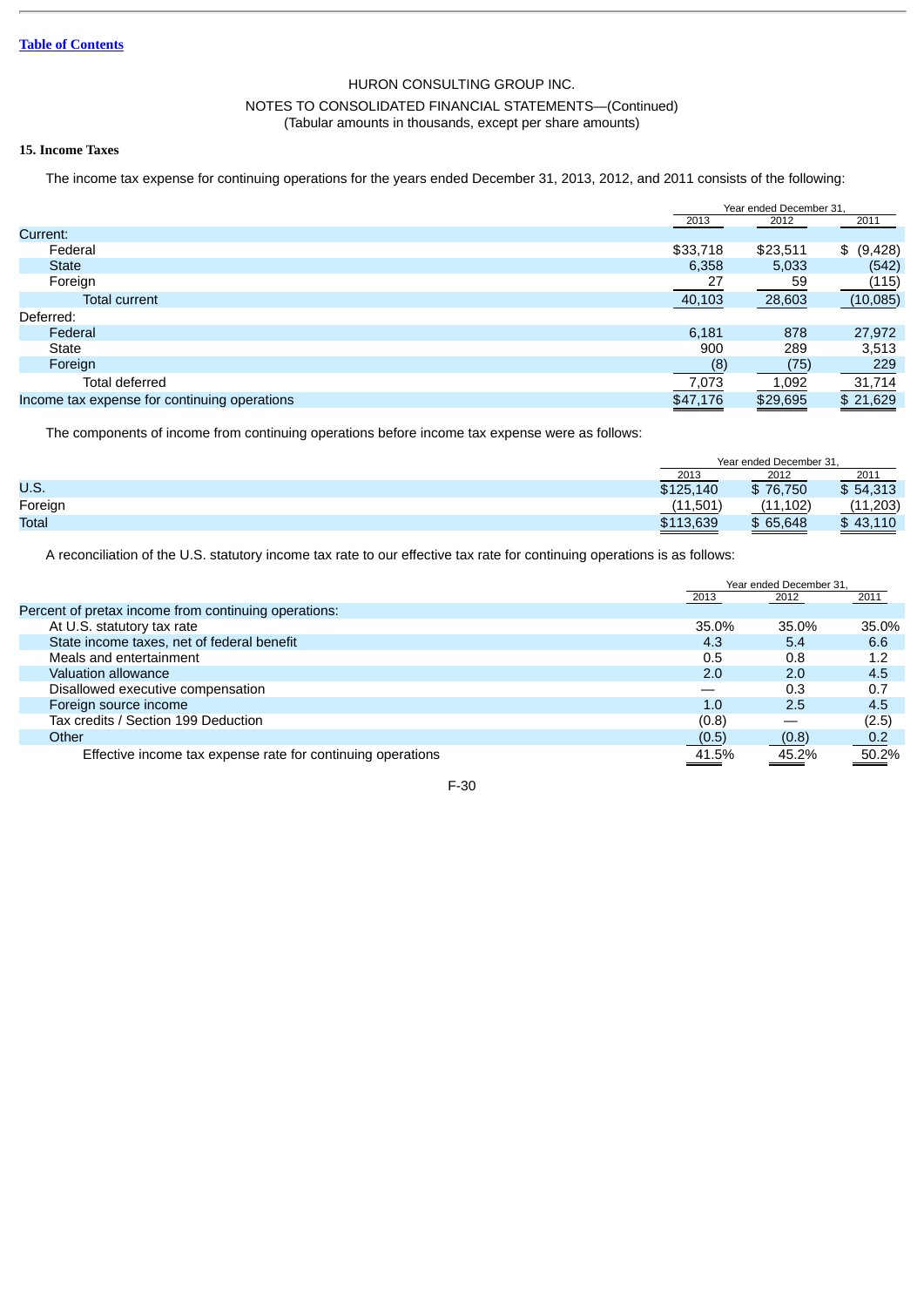### NOTES TO CONSOLIDATED FINANCIAL STATEMENTS—(Continued) (Tabular amounts in thousands, except per share amounts)

The effective tax rate for discontinued operations in 2013 was 39.3% based on a tax benefit of less than \$0.1 million. The effective tax rate for discontinued operations in 2012 was 37.8% based on a tax expense of \$0.3 million. The effective tax rate for discontinued operations in 2011 was 49.8% based on a tax benefit of \$1.0 million.

Deferred tax assets for continuing operations at December 31, 2013 and 2012 consist of the following:

|                                                              | December 31,  |             |
|--------------------------------------------------------------|---------------|-------------|
|                                                              | 2013          | 2012        |
| Deferred tax assets:                                         |               |             |
| Share-based compensation                                     | \$<br>6,206   | 6,337<br>\$ |
| Accrued payroll and other liabilities                        | 10.922        | 9,215       |
| Deferred lease incentives                                    | 5,470         | 3,381       |
| Revenue recognition                                          | 2,675         | 3,219       |
| Net operating loss carry forwards                            | 5,813         | 4,354       |
| <b>Tax credits</b>                                           | 1,002         | 611         |
| Other                                                        | 1,517         | 2,408       |
| Total deferred tax assets                                    | 33,605        | 29,525      |
| Valuation allowance                                          | (5,746)       | (4, 104)    |
| Net deferred tax assets                                      | 27,859        | 25,421      |
| Deferred tax liabilities:                                    |               |             |
| Prepaid expenses                                             | (2,950)       | (4, 174)    |
| Property and equipment                                       | (2,622)       | (1, 478)    |
| Intangibles and Goodwill                                     | (25, 523)     | (17, 774)   |
| Other                                                        | (1,748)       | (1,754)     |
| Total deferred tax liabilities                               | (32, 843)     | (25, 180)   |
| Net deferred tax asset (liability) for continuing operations | \$<br>(4,984) | 241<br>\$   |

As of December 31, 2013 and 2012, we had valuation allowances of \$5.7 million and \$4.1 million, respectively, primarily due to uncertainties relating to the ability to utilize deferred tax assets recorded for foreign losses. In addition, the Company has net foreign operating losses of \$28.5 million which carry forward indefinitely and state net operating loss carry forwards of \$2.6 million which will expire between 2025 and 2031. The Company also has federal and state tax credit carry forwards of \$1.0 million which expire in 2021 and 2018, respectively.

In accordance with ASC Topic 740, "Income Taxes", we must recognize the tax benefit from an uncertain tax position only if it is more likely than not that the tax position will be sustained on examination by the taxing authorities, based on the technical merits of the position. The tax benefits recognized in the financial statements from such a position are measured based on the largest benefit that has a greater than fifty percent likelihood of being realized upon ultimate resolution.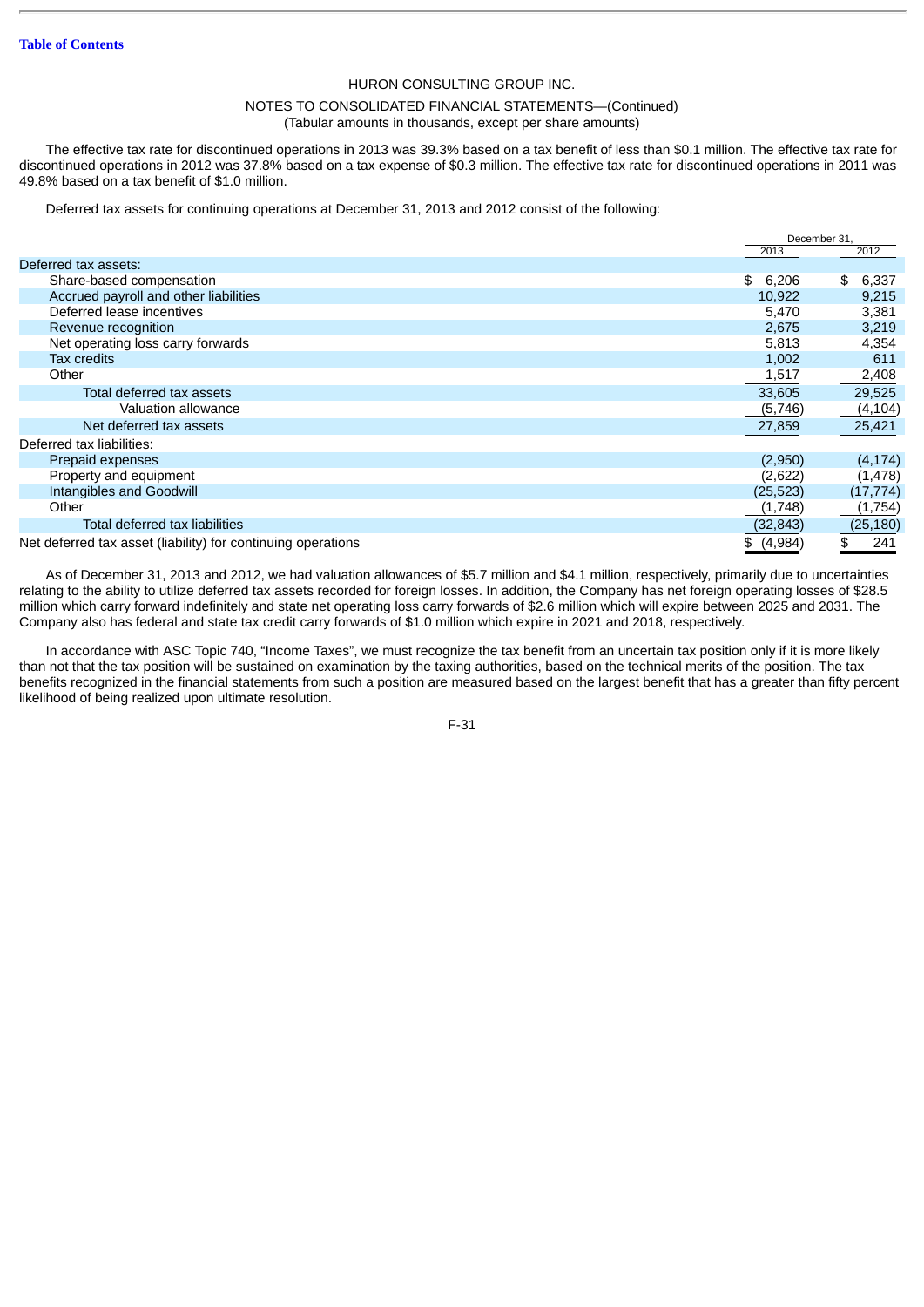#### NOTES TO CONSOLIDATED FINANCIAL STATEMENTS—(Continued) (Tabular amounts in thousands, except per share amounts)

A reconciliation of our beginning and ending amount of unrecognized tax benefits is as follows:

| Balance at January 1, 2011                                   | \$746              |
|--------------------------------------------------------------|--------------------|
| Additions based on tax positions related to the current year |                    |
| Additions based on tax positions related to the prior years  |                    |
| Balance at December 31, 2011                                 | $\frac{52}{\$798}$ |
| Additions based on tax positions related to the current year |                    |
| Additions based on tax positions related to the prior years  | 117                |
| Decrease due to lapse of statute of limitations              | (474)              |
| Balance at December 31, 2012                                 | \$441              |
| Additions based on tax positions related to the current year |                    |
| Additions based on tax positions related to the prior years  | 40                 |
| Decrease based on tax positions related to the prior year    | (51)               |
| Decrease based on settlements with taxing authorities        | (19)               |
| Balance at December 31, 2013                                 | \$411              |

Of the \$0.4 million of unrecognized tax benefits at December 31, 2013, \$0.4 million would affect the effective tax rate if recognized. We do not expect that changes in the liability for unrecognized tax benefits during the next 12 months will have a significant impact on our financial position or results of operations.

As of December 31, 2013 and 2012, an immaterial amount was accrued for the potential payment of interest and penalties. Accrued interest and penalties are recorded as a component of provision for income taxes on our consolidated statement of operations.

We file income tax returns with federal, state, local and foreign jurisdictions. The Company is currently under audit by federal tax authorities for tax years 2009 through 2011. Tax years 2009 through 2012 are subject to future examinations by state and local tax authorities. The Company is currently under audit by Quebec tax authorities. Our foreign income tax filings are subject to future examinations by the local foreign tax authorities for tax years 2007 through 2012.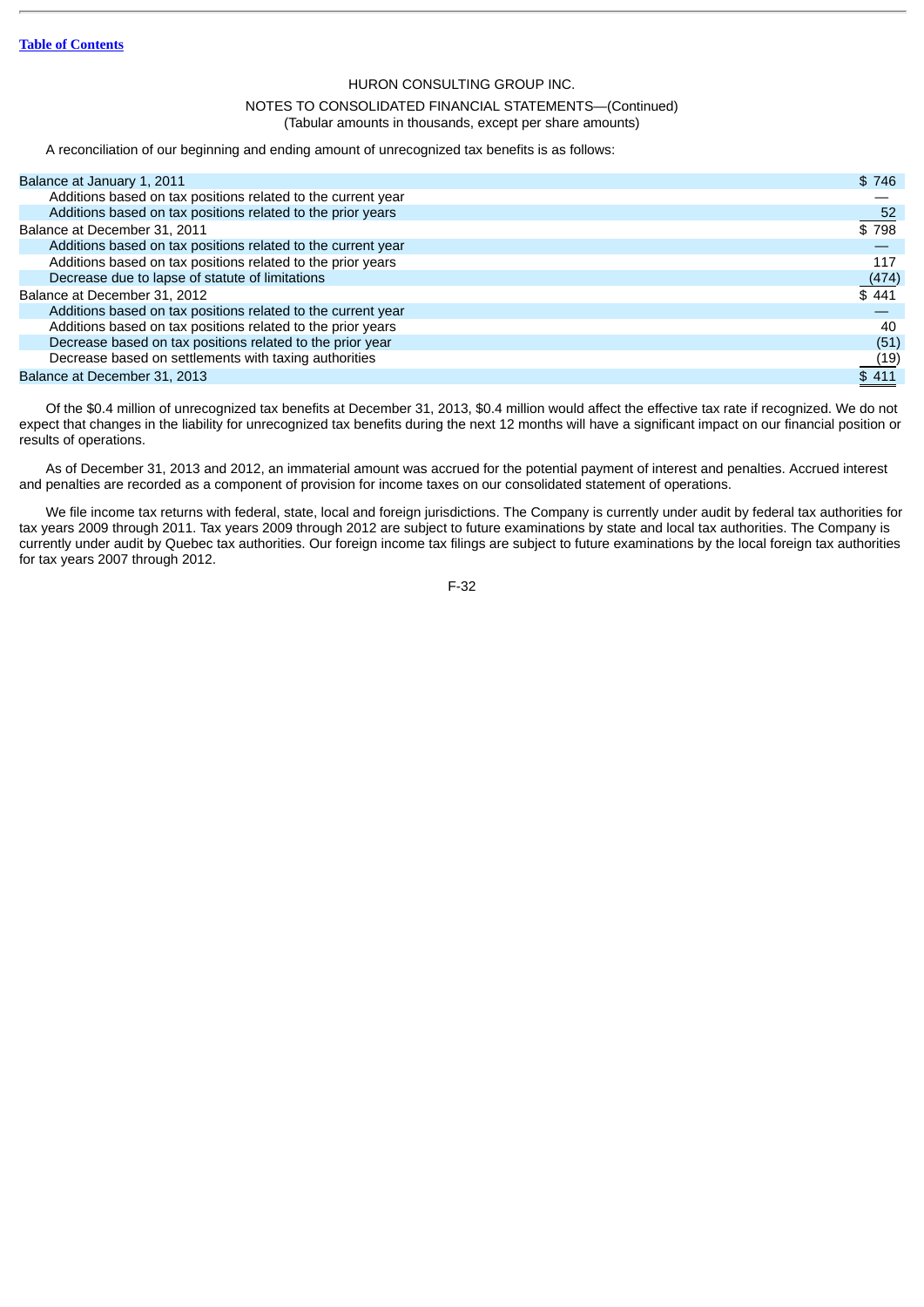# NOTES TO CONSOLIDATED FINANCIAL STATEMENTS—(Continued) (Tabular amounts in thousands, except per share amounts)

#### **16. Commitments, Contingencies and Guarantees**

#### **Lease Commitments**

We lease office space and certain equipment and software under non-cancelable operating and capital lease arrangements expiring on various dates through 2024, with various renewal options. Our principal executive offices located in Chicago, Illinois are under a lease expiring in September 2024. We have a five-year renewal option that will allow us to continue to occupy this office space until September 2029. Office facilities under operating leases include fixed or minimum payments plus, in some cases, scheduled base rent increases over the term of the lease. Certain leases provide for monthly payments of real estate taxes, insurance and other operating expenses applicable to the property. Some of the leases contain provisions whereby the future rental payments may be adjusted for increases in operating expense above the specified amount. Rental expense, including operating costs and taxes, for the years ended December 31, 2013, 2012, and 2011 was \$13.3 million, \$16.8 million, and \$14.9 million, respectively. Future minimum rental commitments under non-cancelable leases and sublease income as of December 31, 2013, are as follows:

|              |     | Capital<br>Lease<br>Obligations | Operating<br>Lease<br>Obligations | Sublease<br>Income |
|--------------|-----|---------------------------------|-----------------------------------|--------------------|
| 2014         |     | 84                              | \$13,157                          | \$4,138            |
| 2015         |     | 49                              | 14,467                            | 3,665              |
| 2016         |     |                                 | 13,298                            | 1,933              |
| 2017         |     |                                 | 9,369                             |                    |
| 2018         |     |                                 | 7,426                             |                    |
| Thereafter   |     |                                 | 26,774                            |                    |
| <b>Total</b> | \$. | 133                             | \$84,491                          | \$9,736            |

# **Litigation**

#### **Qui Tam Action**

On December 9, 2009, plaintiff, Associates Against Outlier Fraud, filed a first amended *qui tam* complaint against Huron Consulting Group Inc. and others under the federal and New York state False Claims Act ("FCA") in the United States District Court for the Southern District of New York. The federal and state FCA authorize private individuals (known as "relators") to sue on behalf of the government (known as "*qui tam*" actions) alleging that false or fraudulent claims were knowingly submitted to the government. Once a *qui tam* action is filed, the government may elect to intervene in the action. If the government declines to intervene, the relator may proceed with the action. Under the federal and state FCA, the government may recover treble damages and civil penalties (civil penalties of up to \$11,000 per violation under the federal FCA and \$12,000 per violation under the state FCA). On January 6, 2010, the United States declined to intervene in the lawsuit. After the Court granted Huron's motion to dismiss without prejudice, on September 29, 2010, the relator filed a second amended complaint alleging that Huron and others caused St. Vincent Catholic Medical Center to receive more than \$30 million in inflated outlier payments under the Medicare and Medicaid programs in violation of the federal and state FCA and seeking to recover an unspecified amount of civil penalties. On March 8, 2013, the Court granted Huron's motion for summary judgment and dismissed the relator's second amended complaint in its entirety with prejudice. As a result, during the third quarter of 2013, we reversed the charge of \$1.2 million relating to settlement discussions which we had recorded in 2012. The relator filed an appeal on April 2, 2013. On April 8, 2013, Huron filed an appeal of an earlier denial of a motion to dismiss filed by Huron which argued that the relator's action was barred because, under the FCA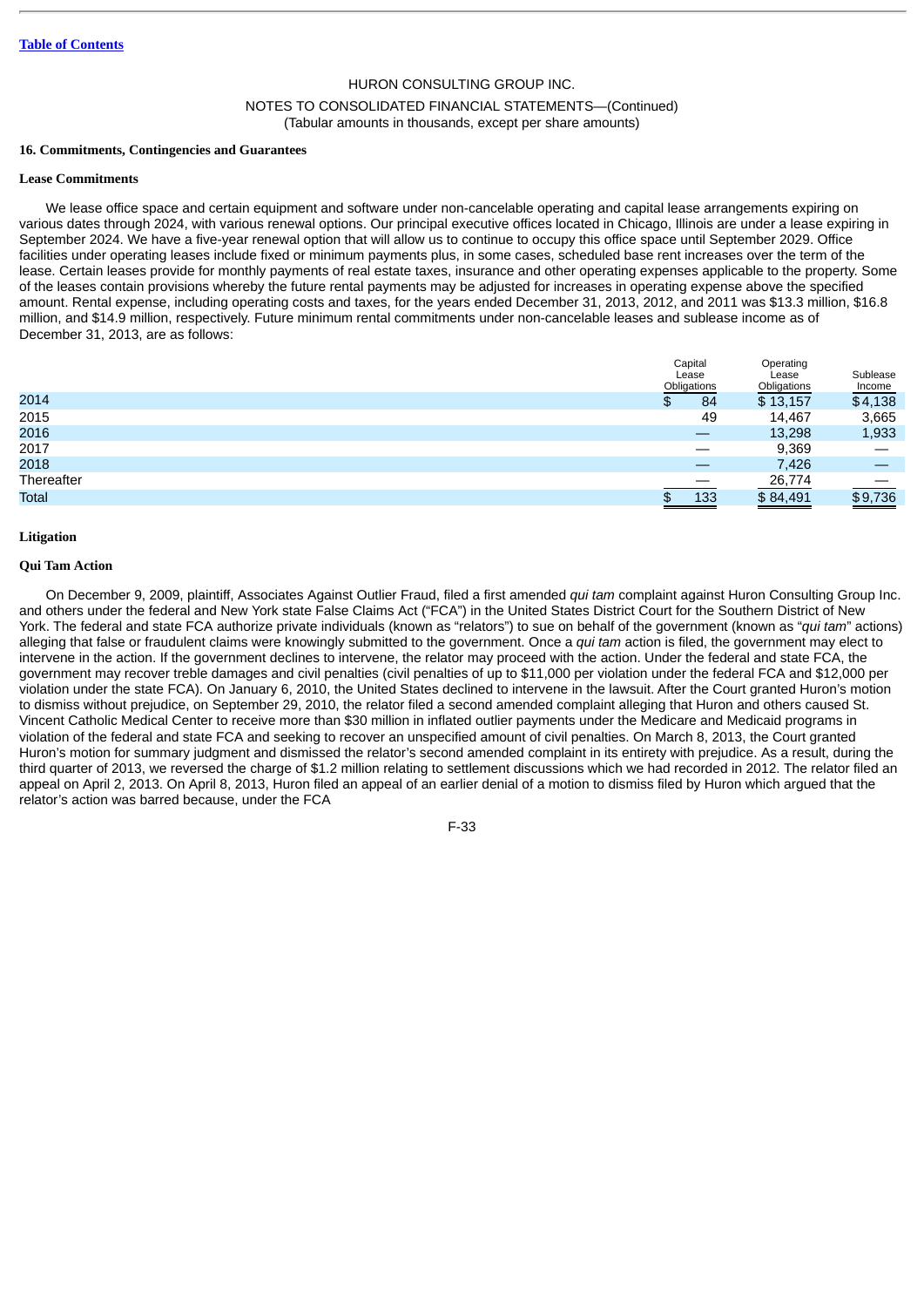### NOTES TO CONSOLIDATED FINANCIAL STATEMENTS—(Continued) (Tabular amounts in thousands, except per share amounts)

jurisdictional bar, the action was based on publicly disclosed information and the relator cannot qualify as an original source. We continue to believe that the claims are without merit and intend to vigorously defend ourselves in this matter.

# **Tamalluk Business Development LLC v. Huron Consulting Services LLC (Abu Dhabi Court of First Instance)**

On August 22, 2013, we learned that Tamalluk Business Development LLC, who was Huron's agent in Abu Dhabi, and its principal, Mubarak Ahmad Bin Hamouda Al Dhaheri, filed a claim against Huron Consulting Services LLC in the Abu Dhabi Court of First Instance. The lawsuit alleges that under the agency agreement, Tamalluk was entitled to a commission on certain amounts that Huron collected from Abu Dhabi clients, and that Huron breached the agreement with Tamalluk and caused damages by declining to enter into a client engagement in Abu Dhabi and subsequently terminating the agency agreement with Tamalluk. Claimants allege they are entitled to \$50 million for damage to reputation and defamation and another \$50 million for breach of contract. Huron submitted its written response on September 25, 2013. The response states that Huron had the right to terminate the agency agreement with Tamalluk, and Huron had the sole discretion whether to accept or reject an engagement. Huron also filed a counterclaim on October 10, 2013 seeking a judicial order to permit the cancellation of Huron's commercial license to allow Huron to cease doing business in Abu Dhabi. On December 17, 2013, the Abu Dhabi court ruled in Huron's favor on all claims and held that Huron permissibly terminated the contract with Tamalluk, and Huron does not owe Tamalluk any compensation related to breach of contract or defamation/damage to reputation. In addition, the court terminated the Local Sponsorship Agreement as requested by Huron in its counterclaims. On January 16, 2014, Tamalluk appealed the ruling in Huron's favor. We continue to believe the claims are without merit and will vigorously defend ourselves in this matter.

#### **Other Litigation Gain**

During the third quarter of 2013, we reached a settlement agreement to resolve a lawsuit brought by Huron, resulting in a gain of \$5.3 million being recorded. We collected \$2.6 million of the settlement amount during the fourth quarter of 2013, and received the remaining amount in January 2014. As of December 31, 2013, the second settlement payment of \$2.7 million is recorded as a receivable in Prepaid expenses and other current assets.

From time to time, we are involved in legal proceedings and litigation arising in the ordinary course of business. As of the date of this Annual Report on Form 10-K, we are not a party to or threatened with any other litigation or legal proceeding that, in the current opinion of management, could have a material adverse effect on our financial position or results of operations. However, due to the risks and uncertainties inherent in legal proceedings, actual results could differ from current expected results.

#### **Guarantees**

Guarantees in the form of letters of credit totaling \$4.9 million and \$5.1 million were outstanding at December 31, 2013 and December 31, 2012, respectively, to support certain office lease obligations as well as Middle East performance and bid bonds.

To the extent permitted by law, our bylaws and articles of incorporation require that we indemnify our officers and directors against judgments, fines and amounts paid in settlement, including attorneys' fees, incurred in connection with civil or criminal action or proceedings, as it relates to their services to us if such person acted in good faith. Although there is no limit on the amount of indemnification, we may have recourse against our insurance carrier for certain payments made.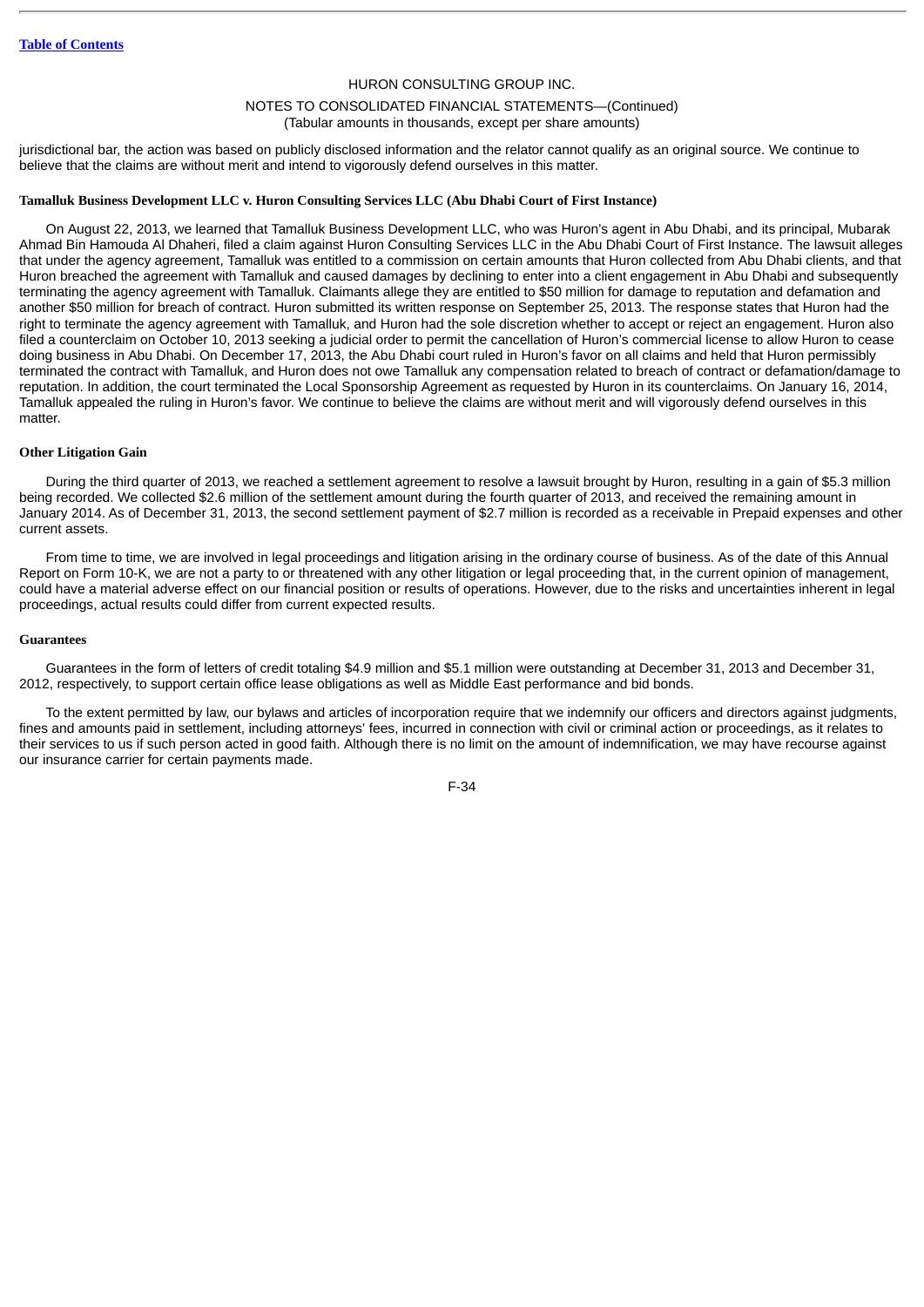## NOTES TO CONSOLIDATED FINANCIAL STATEMENTS—(Continued) (Tabular amounts in thousands, except per share amounts)

# **17. Segment Information**

Segments are defined by ASC Topic 280, "Segment Reporting," as components of a company that engage in business activities from which they may earn revenues and incur expenses, and for which separate financial information is available and is evaluated regularly by the chief operating decision maker, or decision-making group, in deciding how to allocate resources and in assessing performance. In the first quarter of 2013, the Company reorganized its internal financial reporting structure. Under the new structure, the Company began reporting information as five operating segments: Huron Healthcare; Huron Legal; Huron Education and Life Sciences; Huron Financial; and All Other. Our chief operating decision maker manages the business under these five operating segments.

Under this new internal financial reporting structure, the former Health and Education Consulting segment became two separate segments: Huron Healthcare and Huron Education and Life Sciences. These practices continue to share a significant number of academic medical center clients and will continue to closely collaborate in the market. The Legal Consulting segment is now referred to as Huron Legal and the Financial Consulting segment is now referred to as Huron Financial. The structure of the Legal Consulting and Financial Consulting segments did not change. In addition, certain immaterial practices which were historically part of our Health and Education Consulting segment were combined and disclosed in our All Other segment. While our consolidated results have not been impacted, we have restated our historical segment information for consistent presentation.

#### • Huron Healthcare

Our Huron Healthcare segment provides consulting services to national and regional hospitals and integrated health systems, academic medical centers, community hospitals, and physician practices. This segment provides consulting services related to hospital or healthcare organization performance improvement, revenue cycle improvement, clinical quality and care variation, labor productivity, non-labor cost management, information technology, patient flow improvement, and physician practice management.

**Huron Legal** 

 Our Huron Legal segment provides advisory and business services to assist law departments of major global corporations and law firms with their cost and risk effectiveness, organizational design and development, and operational efficiency. These results-driven services add value to organizations by helping reduce the amounts spent on legal services and enhance client service. Our expertise focuses on strategic and management consulting, cost management, and technology and information management including matter management, records management, document review, and discovery services. Included in this segment's offerings is our Integrated Analytics solution, which is designed to deliver an innovative, comprehensive process resulting in more affordable and predictable discovery costs.

• Huron Education and Life Sciences

 Our Huron Education and Life Sciences segment provides management consulting services and software solutions to the higher education, academic medical center, and pharmaceutical and medical device industries, as well as law firms and others that do business with these industries. We develop and implement performance improvement, technology, and research enterprise solutions to help clients address challenges relating to financial management, strategy, operational and organizational effectiveness, research administration, and regulatory compliance. Our technology consulting services and solutions extend beyond the higher education, academic medical center, and pharmaceutical and medical device industries.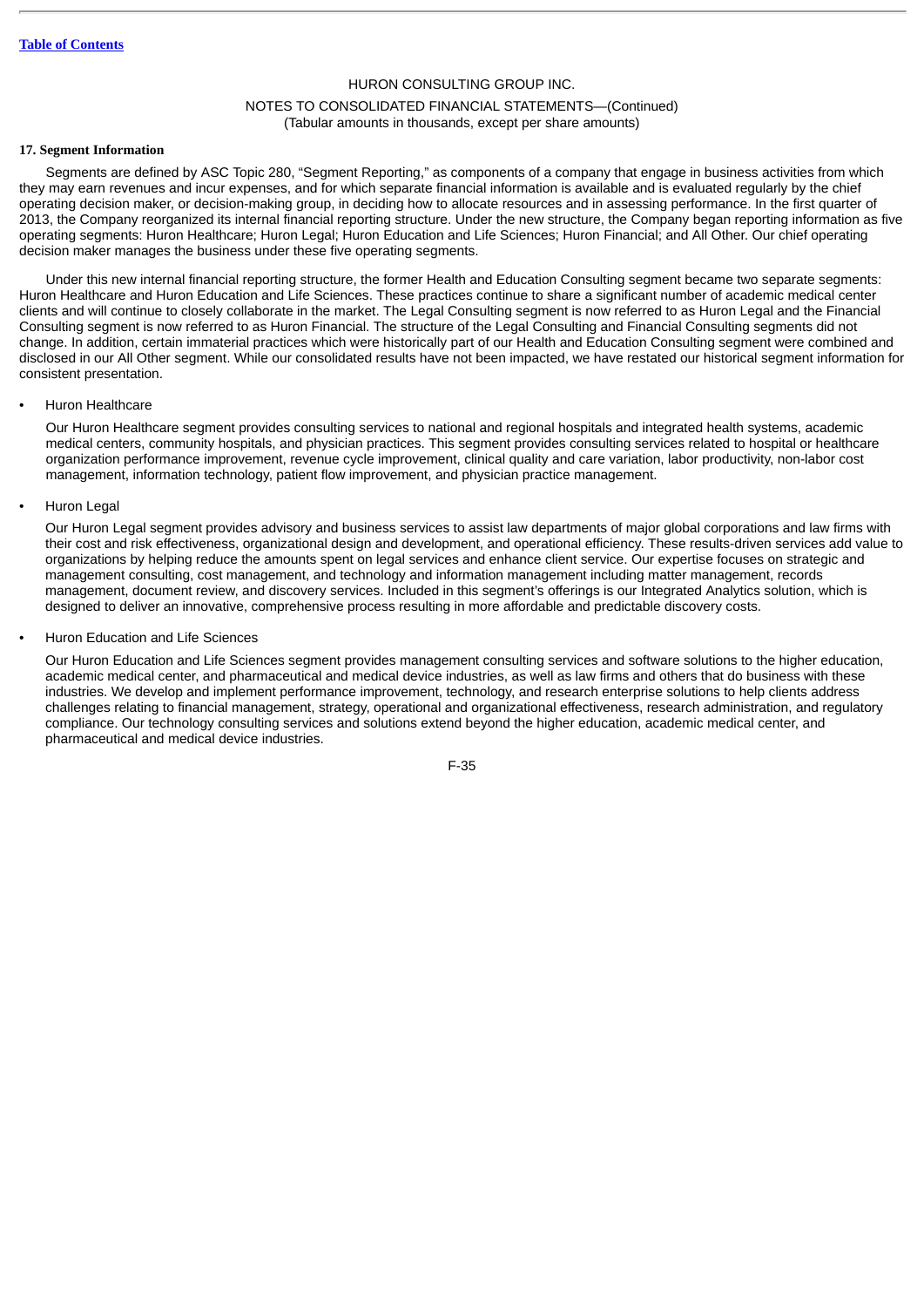# NOTES TO CONSOLIDATED FINANCIAL STATEMENTS—(Continued) (Tabular amounts in thousands, except per share amounts)

# • Huron Financial

 Our Huron Financial segment provides financial advisory, interim management, operational improvement, capital advisory, and valuation services. We assist clients in a broad range of industries and across the spectrum from healthy, well-capitalized companies to organizations in transition, creditors, owners, investors, and other key constituents in connection with out-of-court restructurings and bankruptcy proceedings. Our consultants provide senior level involvement and extensive industry experience to drive results. Our experienced leadership, management depth and flexible staffing model allow us to efficiently lead projects ranging from middle market to large company assignments. We draw on career experience gathered from operations, lending, investment banking, portfolio and asset management, public accounting, and management consulting to provide practical business solutions. Effective January 1, 2014, the Huron Financial segment name was changed to Huron Business Advisory.

#### All Other

 Our All Other segment consists of any lines of business not managed by our other four operating segments. These businesses include our public sector consulting practice and our foreign healthcare and strategic consulting operations based in the Middle East.

Segment operating income consists of the revenues generated by a segment, less the direct costs of revenue and selling, general and administrative costs that are incurred directly by the segment. Unallocated corporate costs include costs related to administrative functions that are performed in a centralized manner that are not attributable to a particular segment. These administrative function costs include costs for corporate office support, certain office facility costs, costs relating to accounting and finance, human resources, legal, marketing, information technology and Company-wide business development functions, as well as costs related to overall corporate management.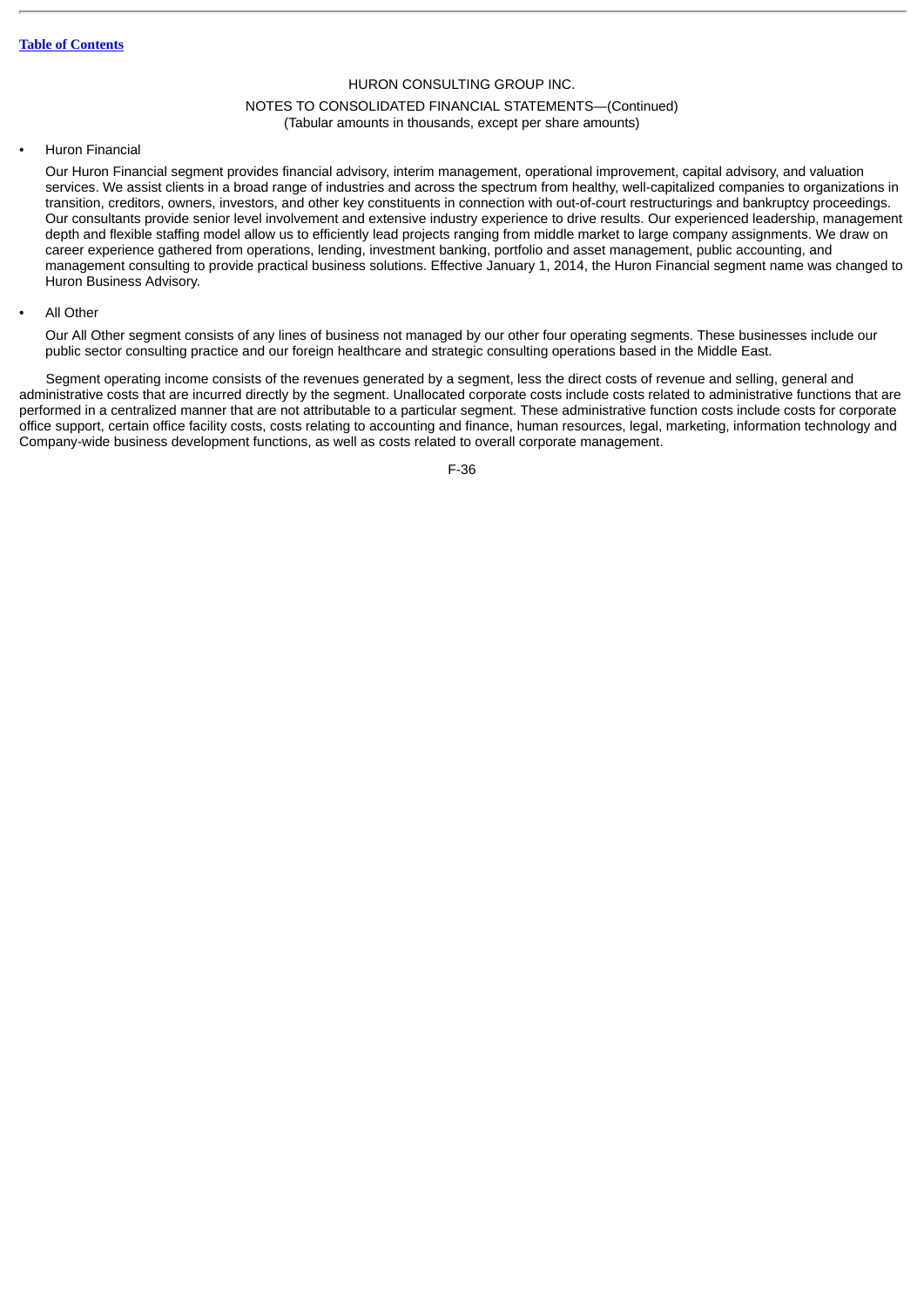#### NOTES TO CONSOLIDATED FINANCIAL STATEMENTS—(Continued) (Tabular amounts in thousands, except per share amounts)

The table below sets forth information about our operating segments along with the items necessary to reconcile the segment information to the totals reported in the accompanying Consolidated Financial Statements. We do not present financial information by geographic area because our international operations are immaterial.

|                                                              |               | Year ended December 31,   |                            |  |  |  |  |
|--------------------------------------------------------------|---------------|---------------------------|----------------------------|--|--|--|--|
|                                                              | 2013          | 2012                      | 2011                       |  |  |  |  |
| Huron Healthcare:                                            |               |                           |                            |  |  |  |  |
| Revenues                                                     | \$358.766     | \$288,762                 | \$280,384                  |  |  |  |  |
| Operating income                                             | \$141,870     | \$110,864                 | \$105,995                  |  |  |  |  |
| Segment operating income as a percentage of segment revenues | 39.5%         | 38.4%                     | 37.8%                      |  |  |  |  |
| Huron Legal:                                                 |               |                           |                            |  |  |  |  |
| Revenues                                                     | \$182,394     | \$184,918                 | \$172,355                  |  |  |  |  |
| Operating income                                             | \$41,964      | \$44,317                  | \$43,213                   |  |  |  |  |
| Segment operating income as a percentage of segment revenues | 23.0%         | 24.0%                     | 25.1%                      |  |  |  |  |
| Huron Education and Life Sciences:                           |               |                           |                            |  |  |  |  |
| Revenues                                                     | \$148,304     | \$129,427                 | \$115,328                  |  |  |  |  |
| Operating income                                             | \$35,898      | \$38,283                  | \$33,051                   |  |  |  |  |
| Segment operating income as a percentage of segment revenues | 24.2%         | 29.6%                     | 28.7%                      |  |  |  |  |
| <b>Huron Financial:</b>                                      |               |                           |                            |  |  |  |  |
| Revenues                                                     | \$29,974      | \$22,019                  | \$34,911                   |  |  |  |  |
| Operating income                                             | 7,279<br>\$   | $\frac{2}{3}$<br>1,888    | $\mathfrak{D}$<br>9,928    |  |  |  |  |
| Segment operating income as a percentage of segment revenues | 24.3%         | 8.6%                      | 28.4%                      |  |  |  |  |
| All Other:                                                   |               |                           |                            |  |  |  |  |
| Revenues                                                     | 1.084<br>\$   | \$<br>835                 | 3,336<br>\$                |  |  |  |  |
| <b>Operating loss</b>                                        | \$<br>(1,256) | $\frac{2}{3}$<br>(2, 285) | (6, 222)<br>$\mathfrak{S}$ |  |  |  |  |
| Segment operating loss as a percentage of segment revenues   | N/M           | N/M                       | N/M                        |  |  |  |  |
| Total Company:                                               |               |                           |                            |  |  |  |  |
| Revenues                                                     | \$720,522     | \$625,961                 | \$606,314                  |  |  |  |  |
| Reimbursable expenses                                        | 67,267        | 55,764                    | 51,580                     |  |  |  |  |
| Total revenues and reimbursable expenses                     | \$787,789     | \$681,725                 | \$657,894                  |  |  |  |  |
| Statements of Earnings reconciliation:                       |               |                           |                            |  |  |  |  |
| Segment operating income                                     | \$225,755     | \$193,067                 | \$185,965                  |  |  |  |  |
| Items not allocated at the segment level:                    |               |                           |                            |  |  |  |  |
| Other operating expenses and gains                           | 85.340        | 88.012                    | 90.021                     |  |  |  |  |
| Depreciation and amortization expense                        | 20,510        | 18,529                    | 18,524                     |  |  |  |  |
| Goodwill impairment charge (1)                               |               | 13,083                    | 21,973                     |  |  |  |  |
| Other expense, net                                           | 6,266         | 7,795                     | 12,337                     |  |  |  |  |
| Income from continuing operations before income tax expense  | \$113,639     | \$65,648                  | \$43,110                   |  |  |  |  |

N/M – Not Meaningful

(1) The goodwill impairment charges are not allocated at the segment level because the underlying goodwill asset is reflective of our corporate investment in the segments. We do not include the impact of goodwill impairment charges in our evaluation of segment performance.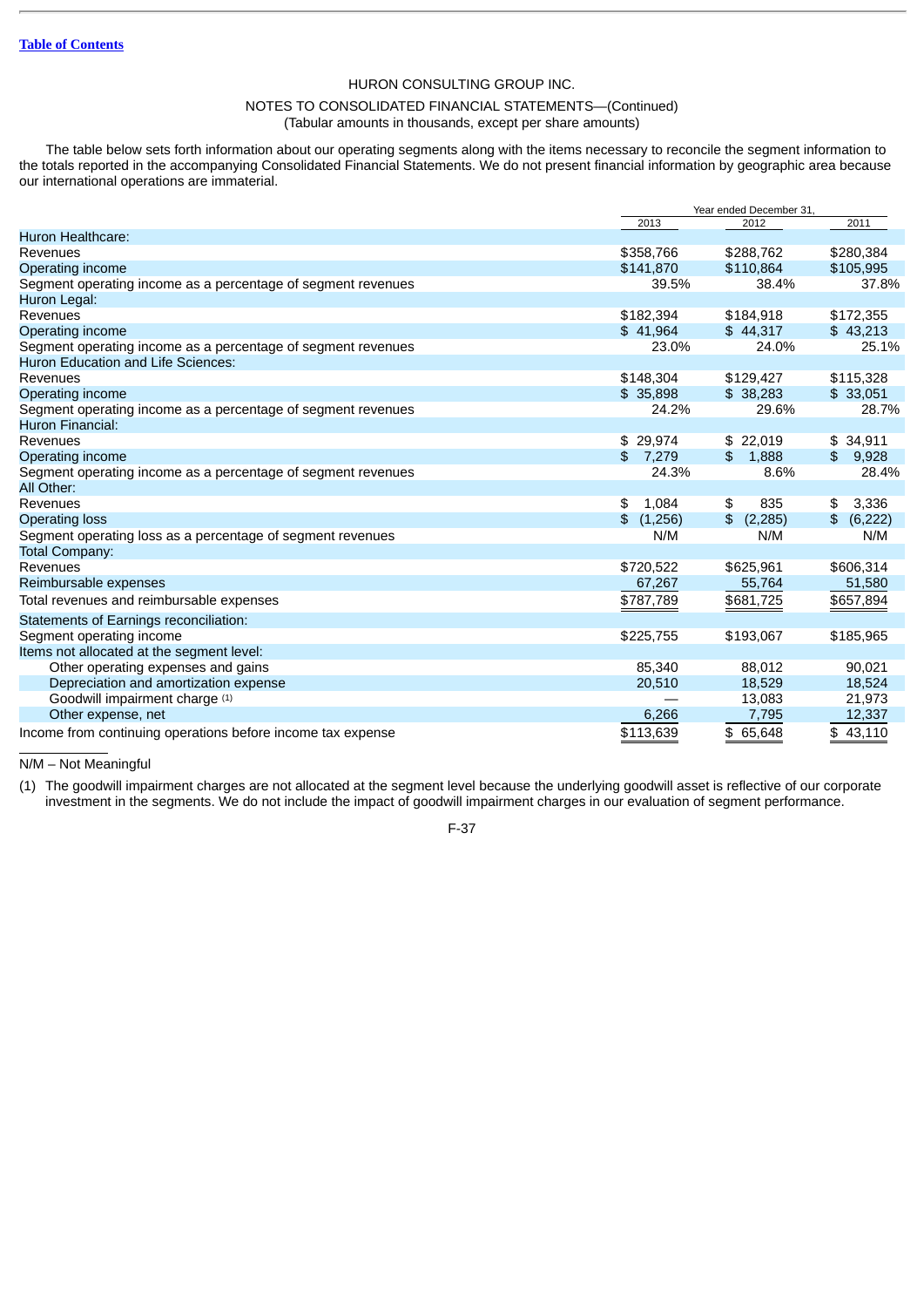#### NOTES TO CONSOLIDATED FINANCIAL STATEMENTS—(Continued) (Tabular amounts in thousands, except per share amounts)

|                                   | December 31,<br>2013 | December 31,<br>2012 |  |  |
|-----------------------------------|----------------------|----------------------|--|--|
| Segment Assets:                   |                      |                      |  |  |
| Huron Healthcare                  | 95,900<br>\$         | 60,288<br>\$         |  |  |
| Huron Legal                       | 42.190               | 51,594               |  |  |
| Huron Education and Life Sciences | 29.364               | 31.129               |  |  |
| <b>Huron Financial</b>            | 11,228               | 1,462                |  |  |
| All Other                         | 257                  | 50                   |  |  |
| Unallocated assets (1)            | 706,661              | 643,377              |  |  |
| Total assets                      | \$ 885,600           | 787,900<br>\$.       |  |  |

(1) Goodwill and intangible assets are included in unallocated assets, as management does not evaluate these items at the segment level when assessing segment performance or allocating resources.

For the years ended December 31, 2013, 2012, and 2011, substantially all of our revenues and long-lived assets were attributed to or located in the United States.

No single client generated greater than 10% of our consolidated revenues during the years ended December 31, 2013, 2012, and 2011. At December 31, 2013, one Huron Healthcare client's total receivables and unbilled services balance represented 14% of our total receivables and unbilled services balance. No other client's total receivables and unbilled services represented greater than 10% of our total receivables and unbilled services balance. At December 31, 2012, no single client's total receivables and unbilled services balance represented greater than 10% of our total receivables and unbilled services balance.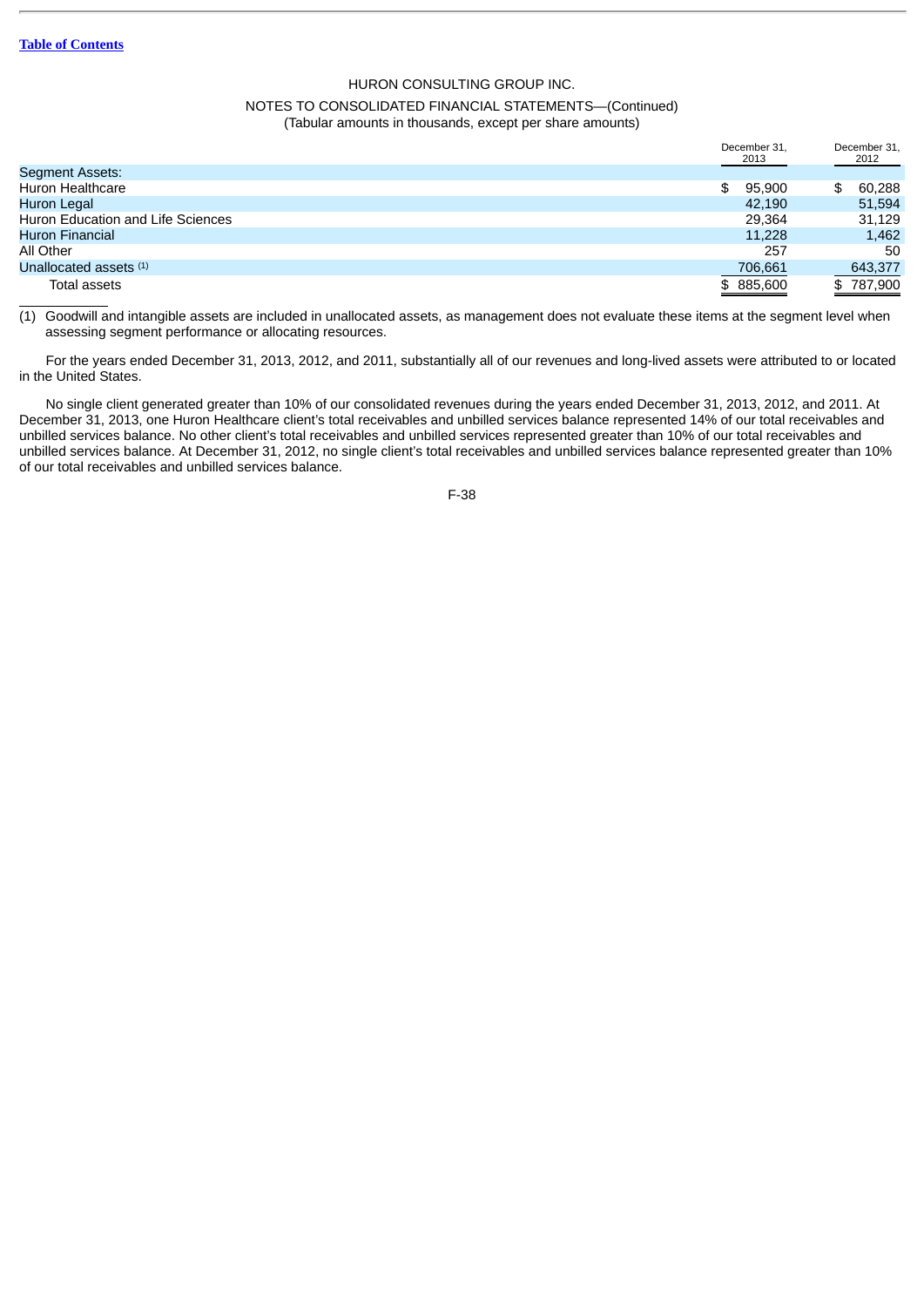# NOTES TO CONSOLIDATED FINANCIAL STATEMENTS—(Continued) (Tabular amounts in thousands, except per share amounts)

# **18. Valuation and Qualifying Accounts**

The following table summarizes the activity of the allowances for doubtful accounts and unbilled services and the valuation allowance for deferred tax assets:

|                                                        | Beginning<br>balance | Additions (1) | Deductions                      | Ending<br>balance |
|--------------------------------------------------------|----------------------|---------------|---------------------------------|-------------------|
| Year ended December 31, 2011:                          |                      |               |                                 |                   |
| Allowances for doubtful accounts and unbilled services | \$15,950             | 42.348        | 47.616                          | \$10.682          |
| Valuation allowance for deferred tax assets            | \$<br>765            | 1.775         | $\hspace{0.05cm}$               | \$2,540           |
| Year ended December 31, 2012:                          |                      |               |                                 |                   |
| Allowances for doubtful accounts and unbilled services | \$10.682             | 44.613        | 48.253                          | \$7,042           |
| Valuation allowance for deferred tax assets            | \$2.540              | 1.564         | $\hspace{0.1mm}-\hspace{0.1mm}$ | \$4.104           |
| Year ended December 31, 2013:                          |                      |               |                                 |                   |
| Allowances for doubtful accounts and unbilled services | \$ 7.042             | 44.123        | 39.258                          | \$11,907          |
| Valuation allowance for deferred tax assets            | \$4.104              | 1.642         |                                 | \$5.746           |

(1) Additions to allowances for doubtful accounts and unbilled services are charged to revenues to the extent the provision relates to fee adjustments and other discretionary pricing adjustments. To the extent the provision relates to a client's inability to make required payments on accounts receivables, the provision is charged to operating expenses. Additions also include allowances acquired in business acquisitions, which were not material in any period presented.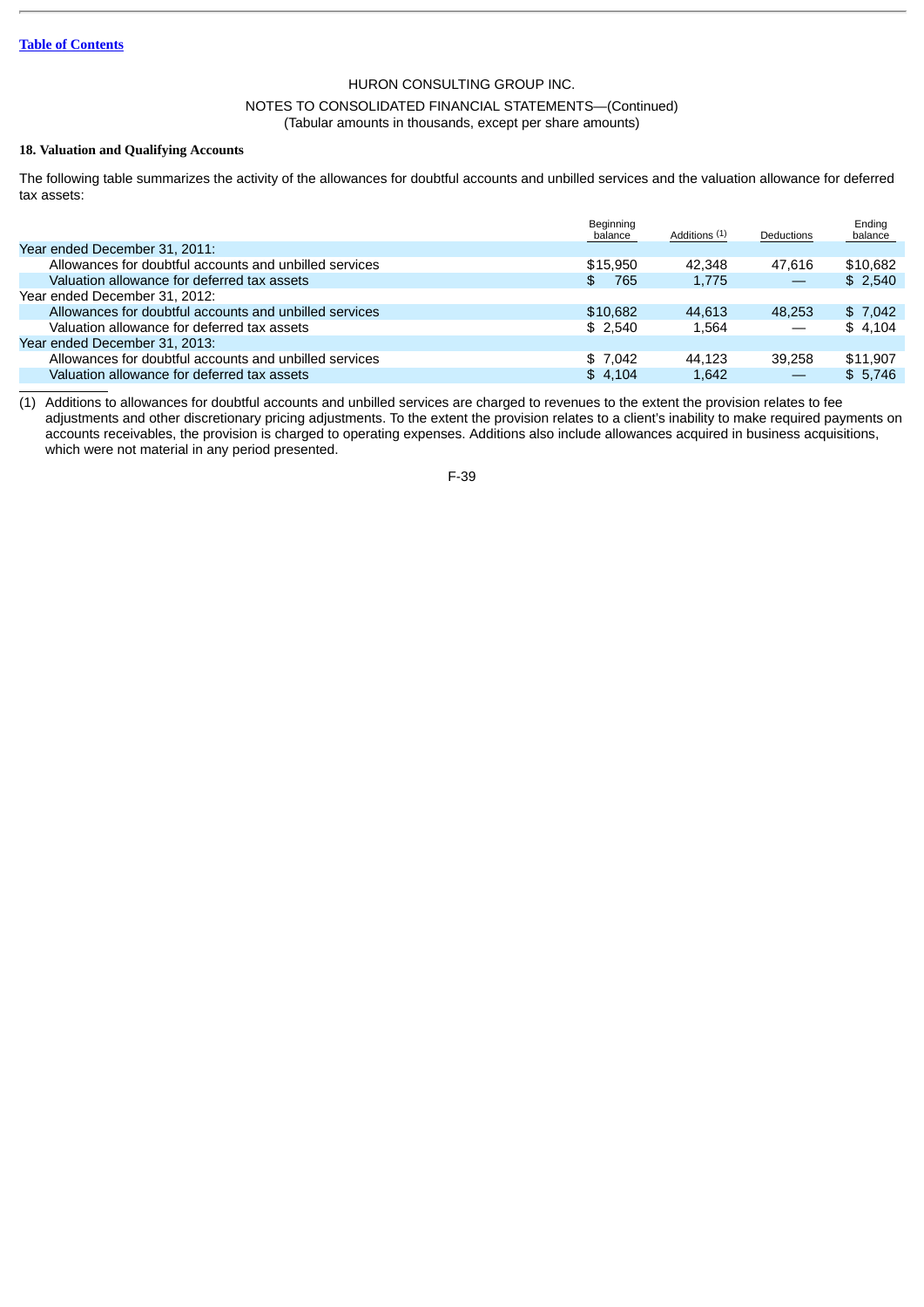# NOTES TO CONSOLIDATED FINANCIAL STATEMENTS—(Continued) (Tabular amounts in thousands, except per share amounts)

# **19. Selected Quarterly Financial Data (unaudited)**

|                                                                 | <b>Quarter Ended</b> |    |                  |         |           |         |           |        |  |
|-----------------------------------------------------------------|----------------------|----|------------------|---------|-----------|---------|-----------|--------|--|
| 2013                                                            | Mar. 31              |    | Jun. 30          | Sep. 30 |           | Dec. 31 |           |        |  |
| Revenues                                                        | \$164,036            |    | \$170,407        |         | \$174,735 |         | \$211,344 |        |  |
| Reimbursable expenses                                           | 15,336               |    | 18,123           |         | 17,542    |         | 16,266    |        |  |
| Total revenues and reimbursable expenses                        | 179,372              |    | 188,530          |         | 192,277   | 227,610 |           |        |  |
| Gross profit                                                    | 57,235               |    | 67,984<br>66,869 |         |           | 81,751  |           |        |  |
| Operating income                                                | 21,343               |    | 30,549           |         | 31,119    |         | 36,894    |        |  |
| Net income from continuing operations                           | 11,369               |    | 15,814           | 17,161  |           | 22,119  |           |        |  |
| Income (loss) from discontinued operations, net of tax          | (32)                 |    | (9)              |         | 10        |         |           |        |  |
| Net income                                                      | 11,337               |    | 15,805           |         | 17,171    |         |           | 22,120 |  |
| Net earnings per basic share:                                   |                      |    |                  |         |           |         |           |        |  |
| Net income from continuing operations                           | \$<br>0.51           | \$ | 0.71             | \$      | 0.77      | \$      | 0.99      |        |  |
| Income from discontinued operations, net of tax                 |                      |    |                  |         |           |         |           |        |  |
| Net income                                                      | \$<br>0.51           | \$ | 0.71             | \$      | 0.77      | \$      | 0.99      |        |  |
| Net earnings per diluted share:                                 |                      |    |                  |         |           |         |           |        |  |
| Net income from continuing operations                           | \$<br>0.51           | \$ | 0.69             | \$      | 0.75      | \$      | 0.96      |        |  |
| Income (loss) from discontinued operations, net of tax          | (0.01)               |    |                  |         |           |         |           |        |  |
| Net income                                                      | \$<br>0.50           | \$ | 0.69             | \$      | 0.75      | \$      | 0.96      |        |  |
| Weighted average shares used in calculating earnings per share: |                      |    |                  |         |           |         |           |        |  |
| <b>Basic</b>                                                    | 22,139               |    | 22,351           |         | 22,386    |         | 22,409    |        |  |
| <b>Diluted</b>                                                  | 22,487               |    | 22,760           |         | 22,873    |         | 22,973    |        |  |

|                                                                 | <b>Ouarter Ended</b> |           |         |                    |        |           |           |        |
|-----------------------------------------------------------------|----------------------|-----------|---------|--------------------|--------|-----------|-----------|--------|
| 2012                                                            |                      | Mar. 31   | Sep. 30 |                    |        | Dec. 31   |           |        |
| <b>Revenues</b>                                                 |                      | \$138,637 |         | \$144,671          |        | \$161,888 | \$180,765 |        |
| Reimbursable expenses                                           |                      | 13,796    |         | 14.554             |        | 13.470    |           | 13,944 |
| Total revenues and reimbursable expenses                        |                      | 152,433   |         | 175,358<br>159,225 |        |           | 194,709   |        |
| Gross profit                                                    |                      | 40,692    |         | 51,620             |        | 71,883    | 73,065    |        |
| Operating income                                                |                      | 3,637     |         | 14,701             |        | 20,564    | 34,541    |        |
| Net income from continuing operations                           |                      | 587       |         | 6,305              |        | 10,416    | 18,645    |        |
| Income (loss) from discontinued operations, net of tax          |                      | 269       |         | 202                |        | 47        | (43)      |        |
| Net income                                                      |                      | 856       |         | 6,507              | 10,463 |           | 18,602    |        |
| Net earnings per basic share:                                   |                      |           |         |                    |        |           |           |        |
| Net income from continuing operations                           | \$                   | 0.03      | \$      | 0.29               | \$     | 0.47      | \$        | 0.85   |
| Income from discontinued operations, net of tax                 |                      | 0.01      |         | 0.01               |        | 0.01      |           |        |
| Net income                                                      | \$                   | 0.04      | \$      | 0.30               | \$     | 0.48      | \$        | 0.85   |
| Net earnings per diluted share:                                 |                      |           |         |                    |        |           |           |        |
| Net income from continuing operations                           | \$                   | 0.03      | \$      | 0.28               | \$     | 0.47      | \$        | 0.83   |
| Income from discontinued operations, net of tax                 |                      | 0.01      |         | 0.01               |        |           |           |        |
| Net income                                                      | \$                   | 0.04      | \$      | 0.29               | \$     | 0.47      | \$        | 0.83   |
| Weighted average shares used in calculating earnings per share: |                      |           |         |                    |        |           |           |        |
| Basic                                                           |                      | 21,775    |         | 21,918             |        | 21,950    | 21,976    |        |
| Diluted                                                         |                      | 22,164    |         | 22,248             |        | 22,326    | 22,399    |        |
|                                                                 |                      |           |         |                    |        |           |           |        |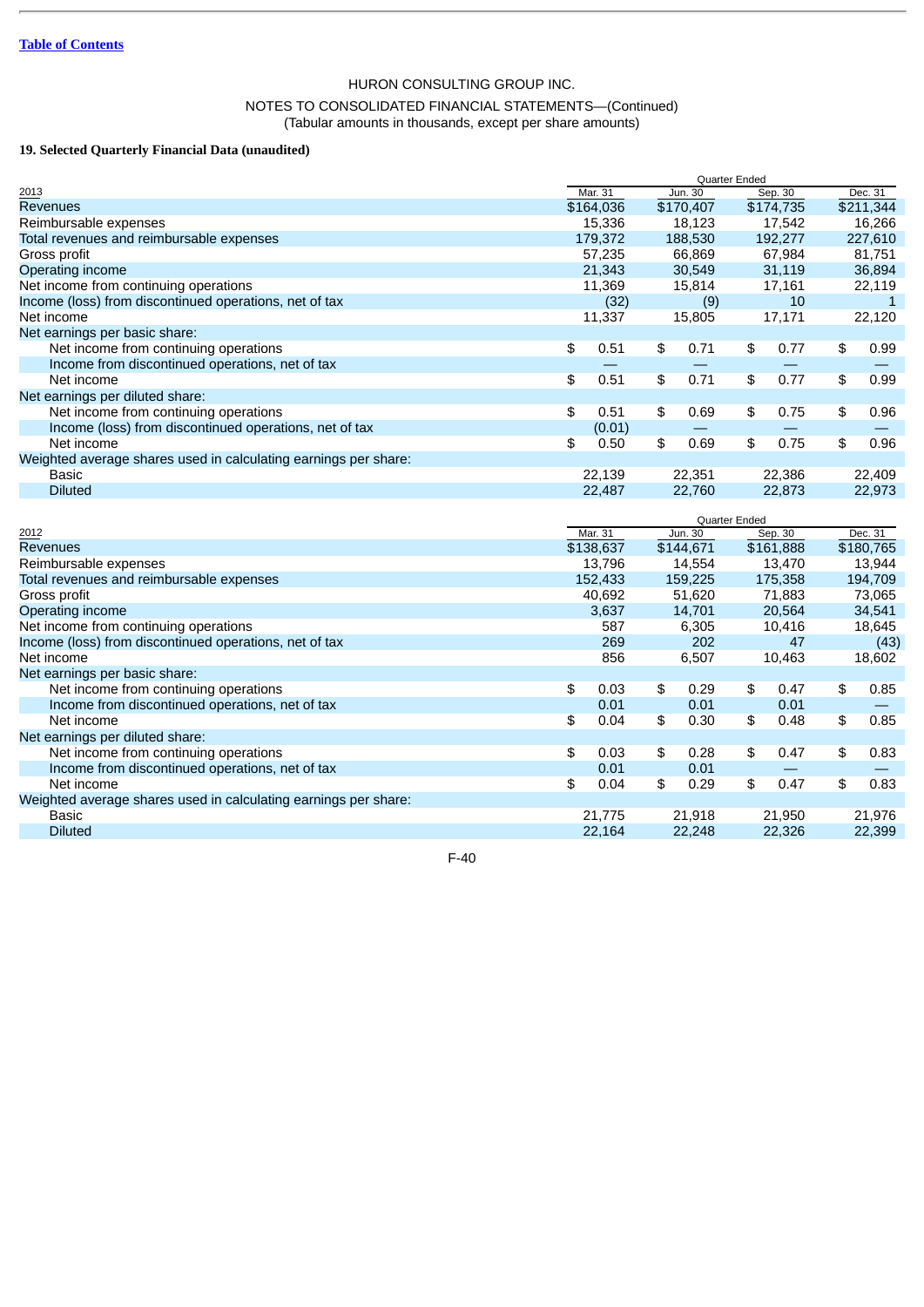# NOTES TO CONSOLIDATED FINANCIAL STATEMENTS—(Continued) (Tabular amounts in thousands, except per share amounts)

# **20. Subsequent Events**

Effective January 1, 2014, we completed our acquisition of the assets of The Frankel Group Associates, LLC ("The Frankel Group"), a life sciences consulting firm. Under the terms of the asset purchase agreement, the Company acquired substantially all of the assets and assumed certain liabilities of The Frankel Group. The results of operations of The Frankel Group will be included within the Huron Education and Life Sciences segment.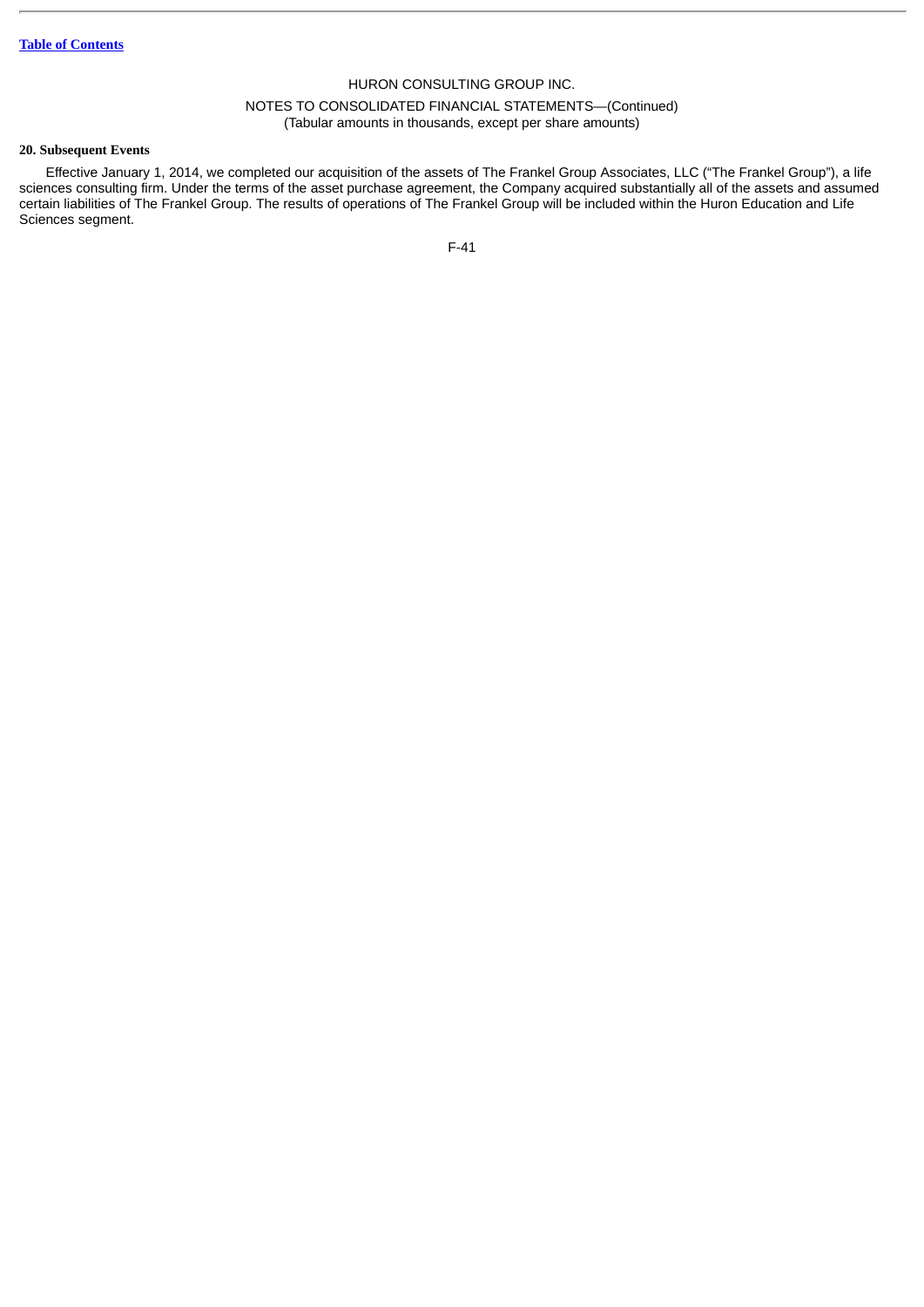## AMENDMENT NO. 3

THIS AMENDMENT NO. 3, dated as of February 14, 2014 (this "Amendment"), of the Credit Agreement referenced below by and among HURON CONSULTING GROUP INC., a Delaware corporation, as Borrower, the Guarantors identified herein, and BANK OF AMERICA, N.A., as Administrative Agent for and on behalf of the Lenders. Capitalized terms used but not otherwise defined herein shall have the meanings provided in the Credit Agreement.

#### WITNESSETH

WHEREAS, a \$450 million credit facility consisting of a \$247.5 million revolving credit facility and a \$202.5 million term loan facility has been established in favor of the Borrower pursuant to the terms of that certain Amended and Restated Credit Agreement dated as of April 14, 2011 (as amended and modified, the "Credit Agreement") by and among Huron Consulting Group Inc., a Delaware corporation, as Borrower, certain subsidiaries of Huron Consulting Group Inc., as Guarantors, the Lenders identified therein and Bank of America, N.A., as Administrative Agent and Collateral Agent;

WHEREAS, the Borrower has requested certain modifications, consents and releases relating to the Credit Agreement; and

WHEREAS, the Lenders have agreed to the requested amendments on the terms and conditions set forth herein.

NOW, THEREFORE, in consideration of the premises contained herein and for other good and valuable consideration, the receipt and sufficiency of which are hereby acknowledged, the parties hereto, intending to be legally bound hereby, agree as follows:

Section 1. Release from Security Agreement. Huron Corporate Finance LLC, a Delaware limited liability company ("HCF"), was joined as a Guarantor and Loan Party under the Credit Agreement and other Loan Documents pursuant to that Joinder Agreement dated as of March 29, 2013. HCF seeks to become a registered broker-dealer subject to regulation by the Financial Industry Regulatory Authority, Inc. ("FINRA") a self-regulatory organization and successor to the National Association of Securities Dealers, Inc. Request has been made for release of HCF as a Guarantor, Grantor and Pledgor, and its property as collateral, under the Security Agreement and the Pledge Agreement. In connection with the foregoing, consent is hereby given to the following:

1.1 Consent and Release. Consent is given to the release of HCF as a Guarantor under the Credit Agreement, as a Grantor under the Security Agreement, as a Pledgor under the Pledge Agreement and the release of its property from the Collateral pledged under the Security Agreement and the Pledge Agreement, and HCF is released as a "Guarantor" under the Credit Agreement and as a "Grantor" under the Security Agreement and as a "Pledgor" under the Pledge Agreement and the collateral interests pledged by it under the Security Agreement and the Pledge Agreement are released from the grant of security interests therein.

1.2 Other Loan Documents Not Affected. The consent and release provided hereby do not affect any Loan Document other than the Credit Agreement, the Pledge Agreement and the Security Agreement and the Uniform Commercial Code financing statement filings relating thereto.

1.3 Acknowledgement. In connection with the pledge of the equity of HCF by the Borrower pursuant to the Pledge Agreement, the Administrative Agent hereby acknowledges that,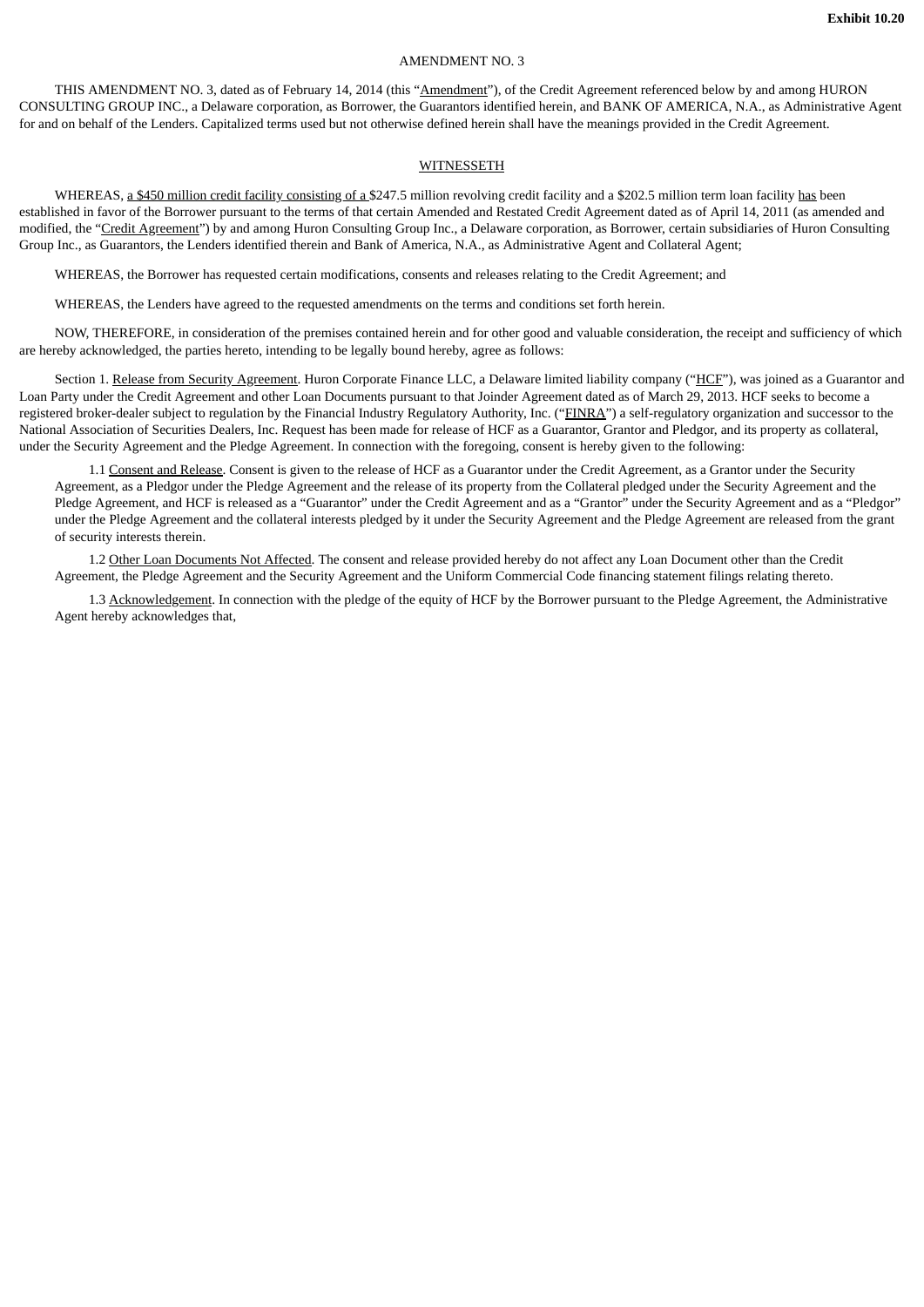in the event of a foreclosure on the equity of HCF, a continuance in membership application must be filed in accordance with all applicable FINRA or SEC rules prior to the operation of HCF as a broker-dealer following such foreclosure.

Section 2. Amendment. In Section 1.01 (Defined Terms) of the Credit Agreement, the following terms are amended to read as follows:

#### "Eurodollar Base Rate" means:

(a) for any Interest Period with respect to a Eurodollar Rate Loan:

(i) in the case of Eurodollar Rate Loan denominated in a LIBOR Quoted Currency, the rate per annum equal to the London Interbank Offered Rate or a successor thereto as approved by the Administrative Agent ("LIBOR"), as published by Reuters (or such other commercially available source providing quotations of LIBOR as may be designated by the Administrative Agent from time to time) at approximately 11:00 a.m., London time, two London Banking Days prior to the commencement of such Interest Period, for deposits in the relevant currency (for delivery on the first day of such Interest Period) with a term equivalent to such Interest Period;

(ii) in the case of any other Eurodollar Rate Loan denominated in a Non-LIBOR Quoted Currency, the rate designated with respect to such Alternative Currency at the time such Alternative Currency is approved by the Administrative Agent and the Lenders pursuant to Section 1.06 (a).

(b) for any interest calculation with respect to a Base Rate Loan on any date, the rate per annum equal to LIBOR, at approximately 11:00 a.m., London time determined two Business Days prior to such date for Dollar deposits being delivered in the London interbank market for a term of one month commencing that day; and

(c) for all Non-LIBOR Quoted Currencies, the calculation of the applicable reference rate shall be determined in accordance with market practice.

"Excluded Property" means, with respect to any Loan Party, (a) any property owned by a Foreign Subsidiary; (b) any property owned by Huron Corporate Finance LLC, a Delaware limited liability company, or other subsidiary subject to regulation by the Financial Industry Regulatory Authority, Inc. ("FINRA"); (c) any property to the extent the cost of obtaining security interests in such property is determined by the Administrative Agent to be excessive in relation to the benefit to the Lenders of the security interest in such property; (d) any leased real property; (e) any owned real property; (f) any personal property (other than IP Rights) for which the attachment or perfection of a Lien thereon is not governed by the Uniform Commercial Code; (g) any property which, subject to the terms of Section 8.09, is subject to a Lien of the type described in Section 8.01(j) pursuant to documents which prohibit such Loan Party from granting any other Liens in such property, provided that (i) such prohibition is not rendered ineffective pursuant to the Uniform Commercial Code or any other applicable Law (including Debtor Relief Laws) or principles of equity and (ii) in the event of the termination, elimination or waiver of such prohibition to the extent sufficient to permit such lease, license or other agreement to become Collateral hereunder, thereafter such property shall not be deemed Excluded Property; (h) any property to the extent the grant of a security interest in such property is prohibited by applicable Law, provided that in the event of the termination, elimination or waiver of such prohibition to the extent sufficient to permit such property to become Collateral, thereafter such property shall not be deemed Excluded Property;

 $\overline{2}$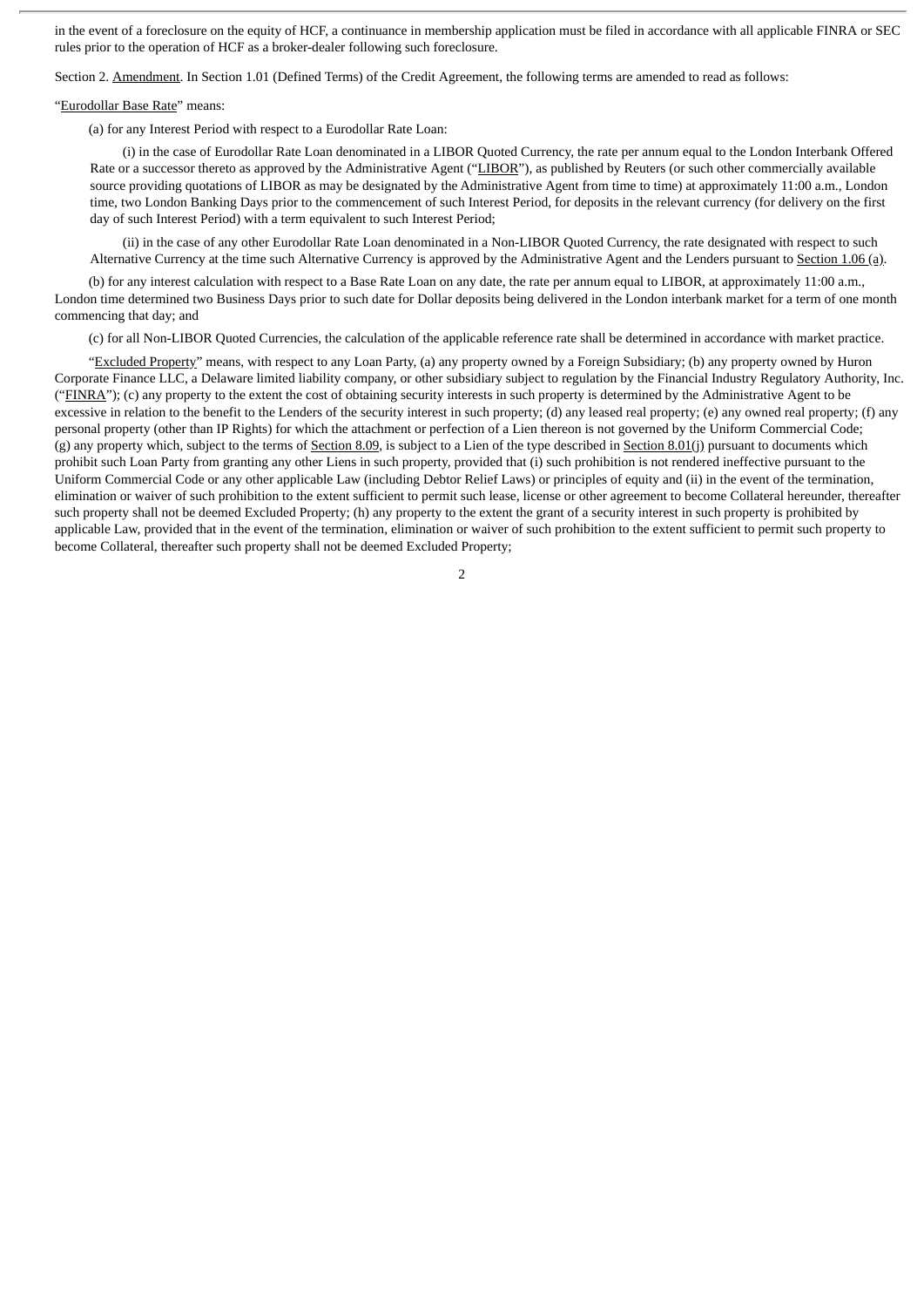(i) any lease, license or other agreement to the extent that the grant of a security interest therein is prohibited by the terms of such lease, license or other agreement and would violate or invalidate such lease, license or other agreement or create a right of termination in favor of any other party thereto (other than the Borrower or any Subsidiary), provided that (i) such prohibition is not rendered ineffective pursuant to the Uniform Commercial Code or any other applicable Law (including Debtor Relief Laws) or principles of equity and (ii) in the event of the termination, elimination or waiver of such prohibition to the extent sufficient to permit such lease, license or other agreement to become Collateral hereunder, thereafter such property shall not be deemed Excluded Property; (j) unless requested by the Administrative Agent or the Required Lenders, any IP Rights for which a perfected Lien thereon is not effected either by filing of a Uniform Commercial Code financing statement or by appropriate evidence of such Lien being filed in either the United States Copyright Office or the United States Patent and Trademark Office; and (k) the Equity Interests of any Foreign Subsidiary to the extent not required to be pledged hereunder.

Section 3. Representations and Warranties, No Default. Each of the Loan Parties hereby represents and warrants that as of the effective date of this Amendment, (i) no Default or Event of Default exists and is continuing, and (ii) all representations and warranties contained in the Credit Agreement are true and correct in all material respects on and as of the date hereof, as though made on and as of the date hereof, except to the extent that such representations and warranties specifically refer to an earlier date, in which case they were true and correct in all material respects as of such earlier date.

Section 4. Effectiveness. This Amendment shall become effective on the date that the following conditions have been satisfied:

4.1. Consents. The Administrative Agent shall have received (a) signed consents to this Amendment from the Required Lenders, and (b) executed signature pages hereto from each Loan Party;

4.2. Fees. The Administrative Agent shall have received all fees required to be paid in connection herewith, and all expenses (including the reasonable fees and expenses of legal counsel) relating hereto.

Section 5. Guarantor Acknowledgment. Each Guarantor acknowledges and consents to all of the terms and conditions of this Amendment, affirms its Guaranteed Obligations under and in respect of the Loan Documents and agrees that this Amendment and all documents executed in connection herewith do not operate to reduce or discharge any Guarantor's obligations under the Loan Documents, except as expressly set forth therein.

Section 6. Counterparts. This Amendment may be executed in any number of counterparts and by different parties hereto on separate counterparts, each of which when so executed and delivered shall be deemed to be an original, but all of which when taken together shall constitute a single instrument. Delivery of an executed counterpart of a signature page of this Amendment by facsimile or any other electronic transmission shall be effective as delivery of a manually executed counterpart hereof.

Section 7. Applicable Law. THIS AMENDMENT SHALL BE GOVERNED BY, AND CONSTRUED IN ACCORDANCE WITH, THE LAWS OF THE STATE OF ILLINOIS.

Section 8. Expenses. The Borrower agrees to pay all reasonable costs and expenses of the Administrative Agent in connection with the preparation, execution and delivery of this Amendment, including the reasonable fees and expenses of Moore & Van Allen PLLC.

3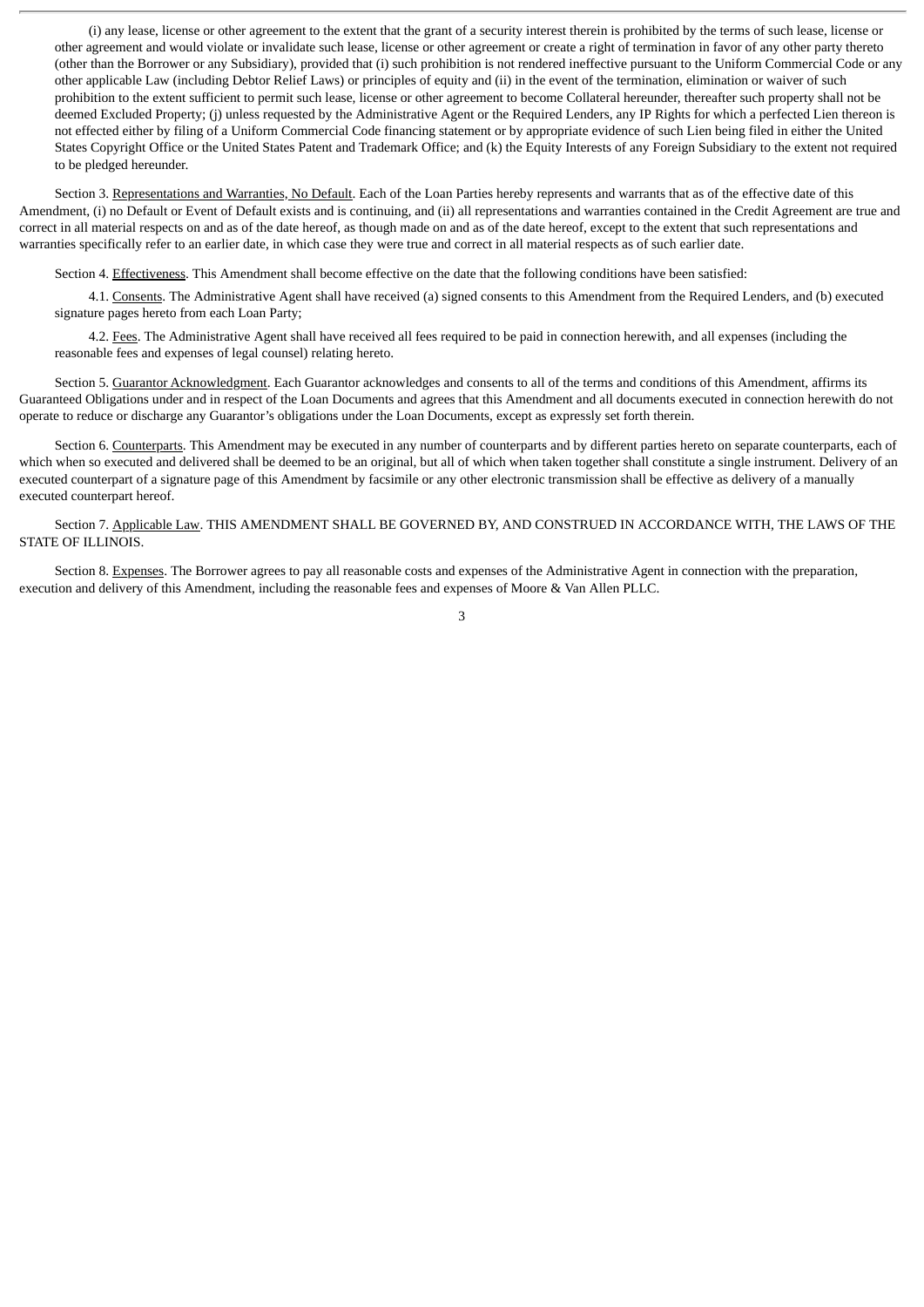Section 9. Headings. The headings of this Amendment are for purposes of reference only and shall not limit or otherwise affect the meaning hereof.

Section 10. Effect of Amendment. Except as expressly set forth herein, (i) this Amendment shall not by implication or otherwise limit, impair, constitute a waiver of or otherwise affect the rights and remedies of the Lenders, the Administrative Agent, any other Agent, the Swing Line Lender or the L/C Issuer, in each case under the Credit Agreement or any other Loan Document, and (ii) shall not alter, modify, amend or in any way affect any of the terms, conditions, obligations, covenants or agreements contained in the Credit Agreement or any other provision of either such agreement or any other Loan Document. Except as expressly set forth herein, each and every term, condition, obligation, covenant and agreement contained in the Credit Agreement or any other Loan Document is hereby ratified and re-affirmed in all respects and shall continue in full force and effect. Each Loan Party reaffirms its obligations under the Loan Documents to which it is party and the validity of the Liens granted by it pursuant to the Collateral Documents. This Amendment shall constitute a Loan Document for purposes of the Credit Agreement and from and after the effective date hereof, all references to the Credit Agreement in any Loan Document and all references in the Credit Agreement to "this Agreement", "hereunder", "hereof" or words of like import referring to the Credit Agreement, shall, unless expressly provided otherwise, refer to the Credit Agreement as amended by this Amendment. Each of the Loan Parties hereby consents to this Amendment and confirms that all obligations of such Loan Party under the Loan Documents to which such Loan Party is a party shall continue to apply to the Credit Agreement as amended hereby.

[Signature pages follow]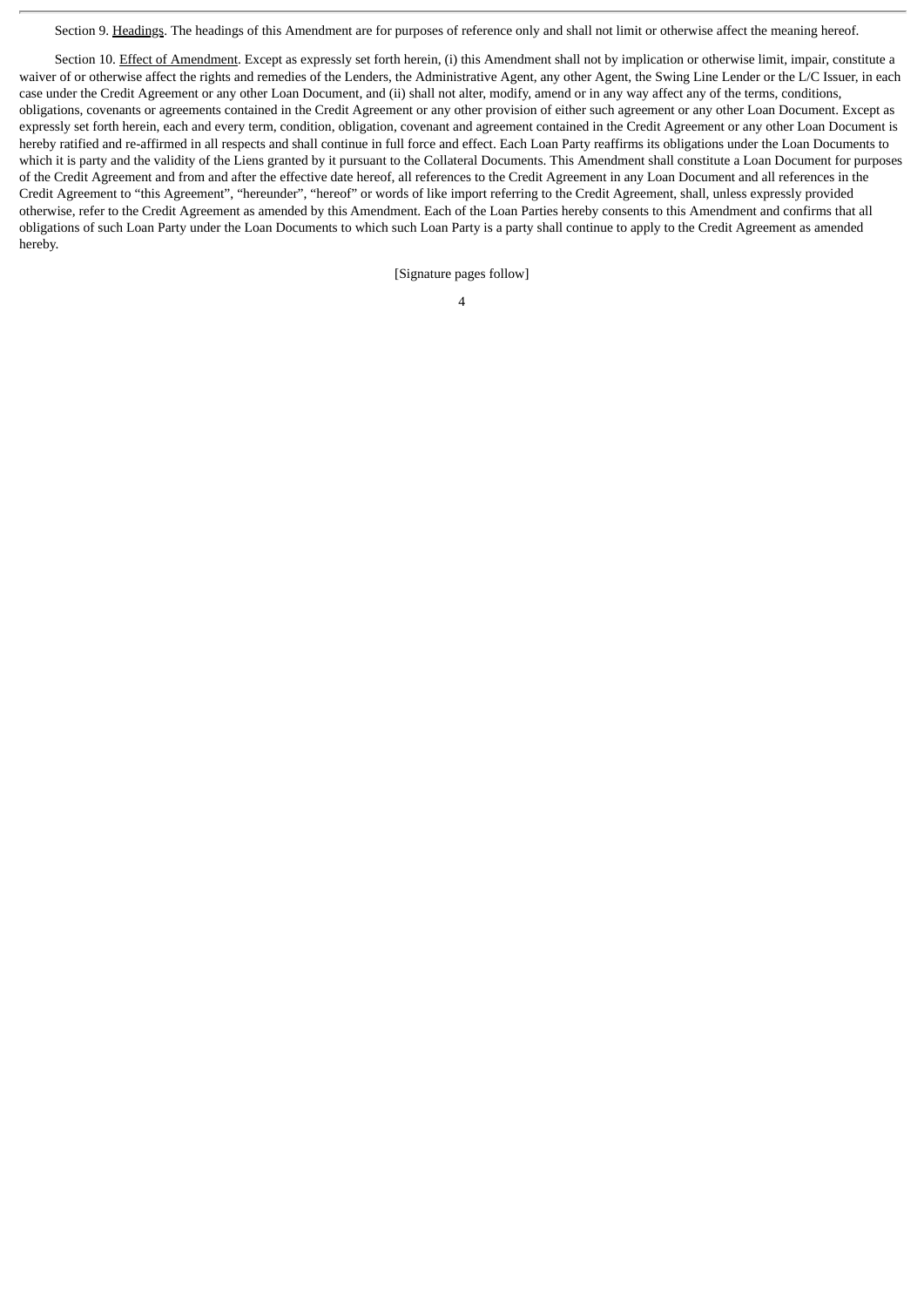IN WITNESS WHEREOF, the parties hereto have caused this Amendment to be duly executed as of the date first above written.

BORROWER:

HURON CONSULTING GROUP INC., a Delaware corporation

By: /s/ C. Mark Hussey Name: C. Mark Hussey Title: EVP, CFO and Treasurer

GUARANTORS:

HURON CONSULTING GROUP HOLDINGS LLC, a Delaware limited liability company

By: /s/ C. Mark Hussey Name: C. Mark Hussey Title: EVP, CFO and Treasurer

HURON CONSULTING SERVICES LLC, a Delaware limited liability company

By: /s/ C. Mark Hussey Name: C. Mark Hussey Title: EVP, CFO and Treasurer

HURON MANAGEMENT SERVICES LLC, formerly known as WELLSPRING MANAGEMENT SERVICES LLC, a Delaware limited liability company

By: /s/ C. Mark Hussey Name: C. Mark Hussey Title: EVP, CFO and Treasurer

HURON DEMAND LLC, a Delaware limited liability company

By: /s/ C. Mark Hussey Name: C. Mark Hussey Title: EVP, CFO and Treasurer

HURON TECHNOLOGIES INC., a Delaware corporation

By: /s/ C. Mark Hussey Name: C. Mark Hussey Title: EVP, CFO and Treasurer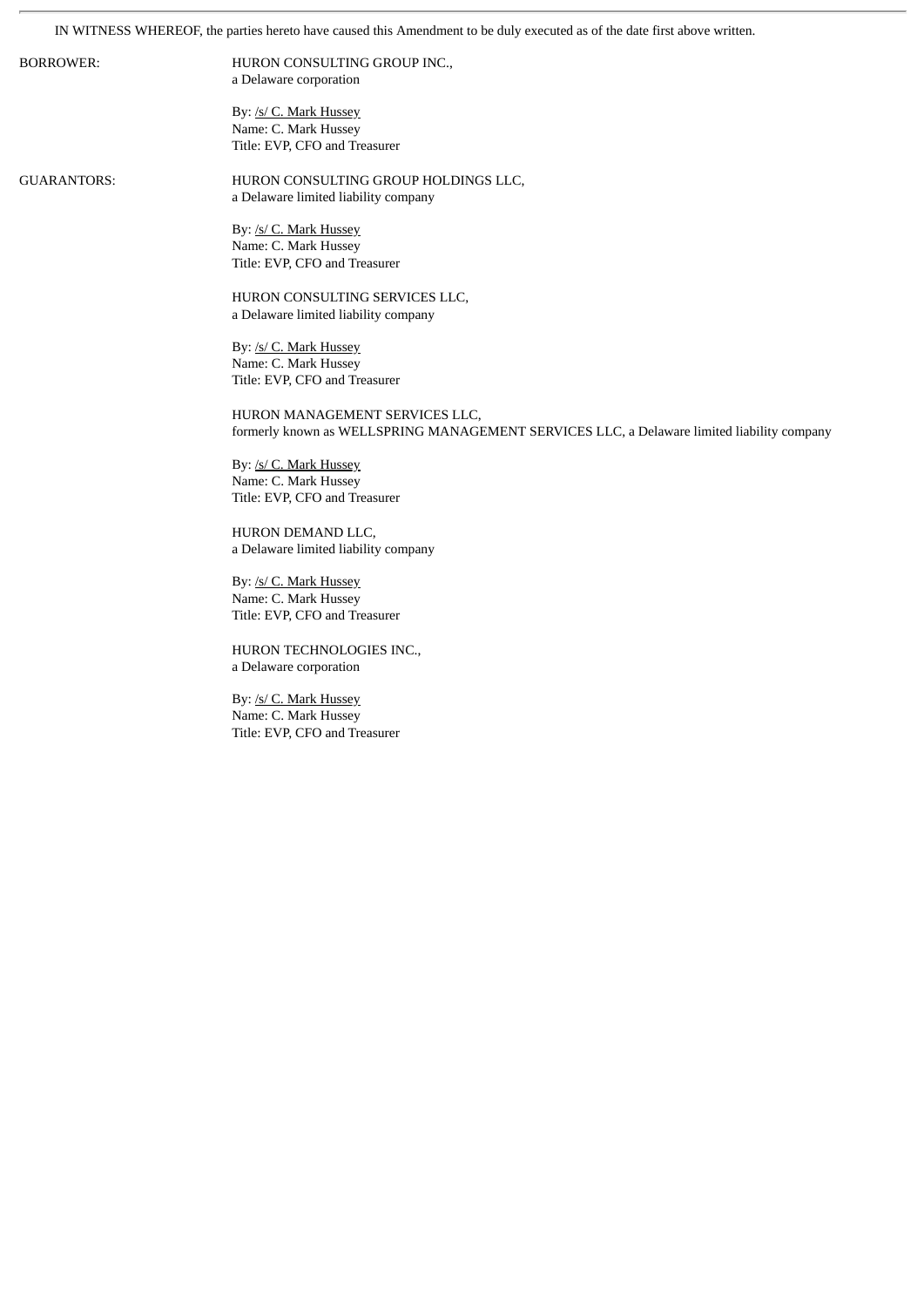LEGALSOURCE LLC, a Delaware limited liability company

By: /s/ C. Mark Hussey Name: C. Mark Hussey Title: EVP, CFO and Treasurer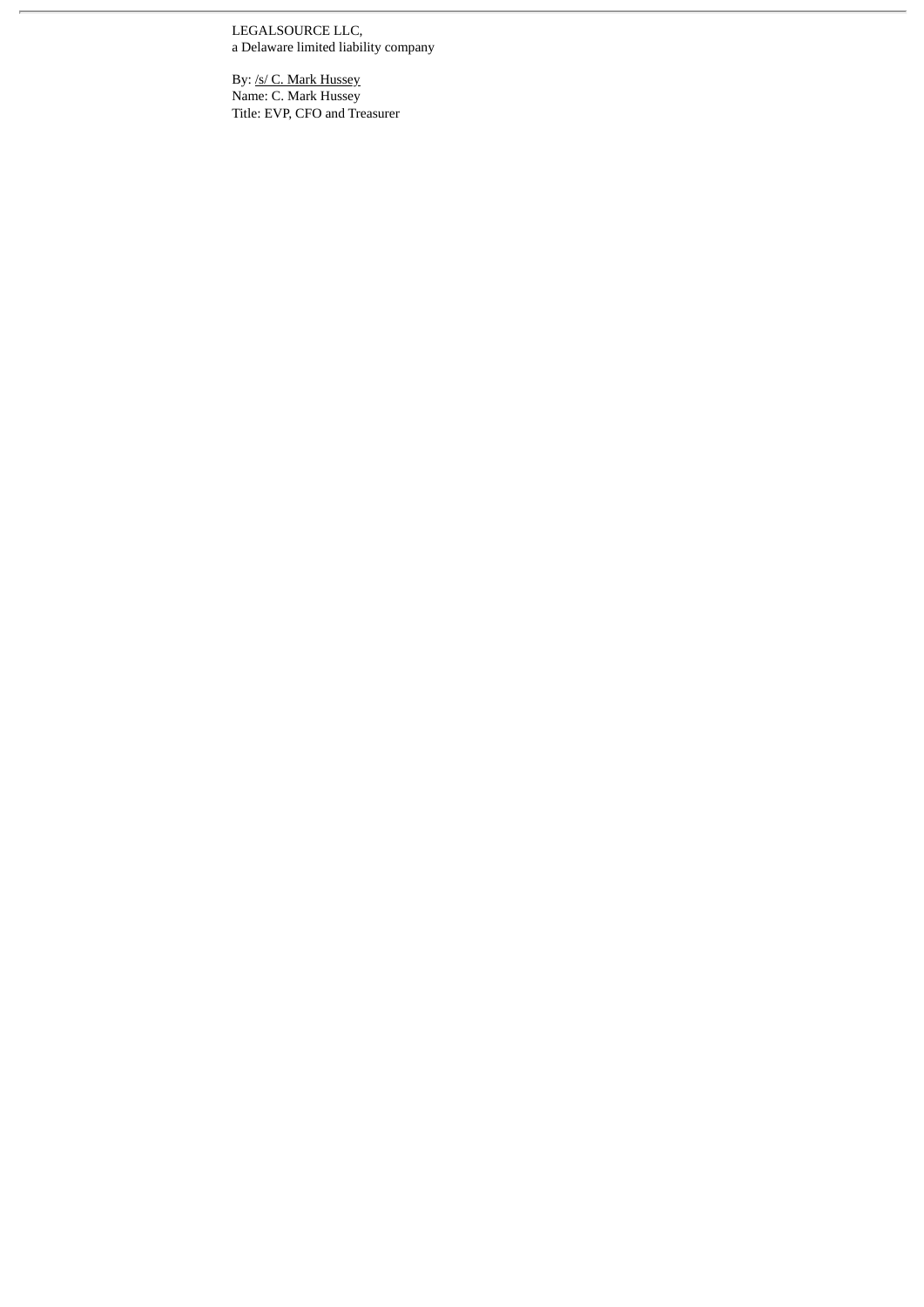## ADMINISTRATIVE AGENT:

BANK OF AMERICA, N.A., as Administrative Agent and Collateral Agent

By: /s/ Maria A. McClain Name: Maria A. McClain Title: Vice President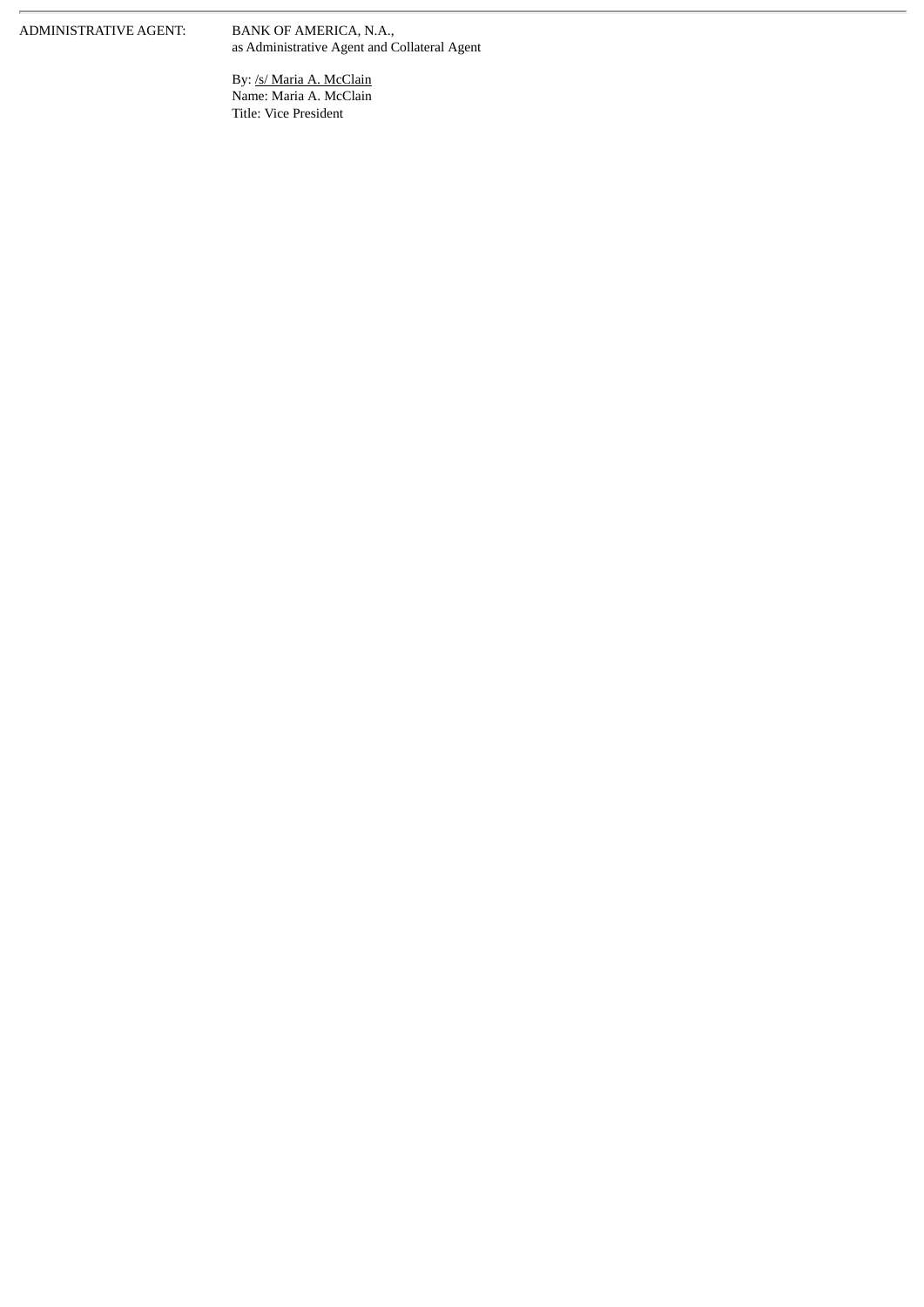# **LIST OF SUBSIDIARIES OF HURON CONSULTING GROUP INC.**

| Name                                       | Jurisdiction of Organization |
|--------------------------------------------|------------------------------|
| Huron Consulting Group Holdings LLC        | <b>Delaware</b>              |
| Huron (UK) Limited                         | England and Wales            |
| Huron Consulting South East Asia PTE. LTD. | Singapore                    |
| Huron Middle East LLC                      | United Arab Emirates-Dubai   |
| Huron Saudi Limited                        | Saudi Arabia                 |
| Huron Consulting Services LLC              | Delaware                     |
| Huron Management Services LLC              | <b>Delaware</b>              |
| Huron Demand LLC                           | Delaware                     |
| Conseillers Huron Canada Limitée           | Canada and Quebec            |
| Huron Technologies Inc.                    | Delaware                     |
| Huron Legal (UK) Limited                   | <b>England and Wales</b>     |
| Huron India Private Limited                | India                        |
| Huron Consulting Deutschland GmbH          | <b>Frankfurt Germany</b>     |
| Huron Consulting Switzerland GmbH          | Switzerland                  |
| Huron Legal Technologies (UK) Limited      | <b>England and Wales</b>     |
| LegalSource LLC                            | Delaware                     |
| Huron Corporate Finance LLC                | <b>Delaware</b>              |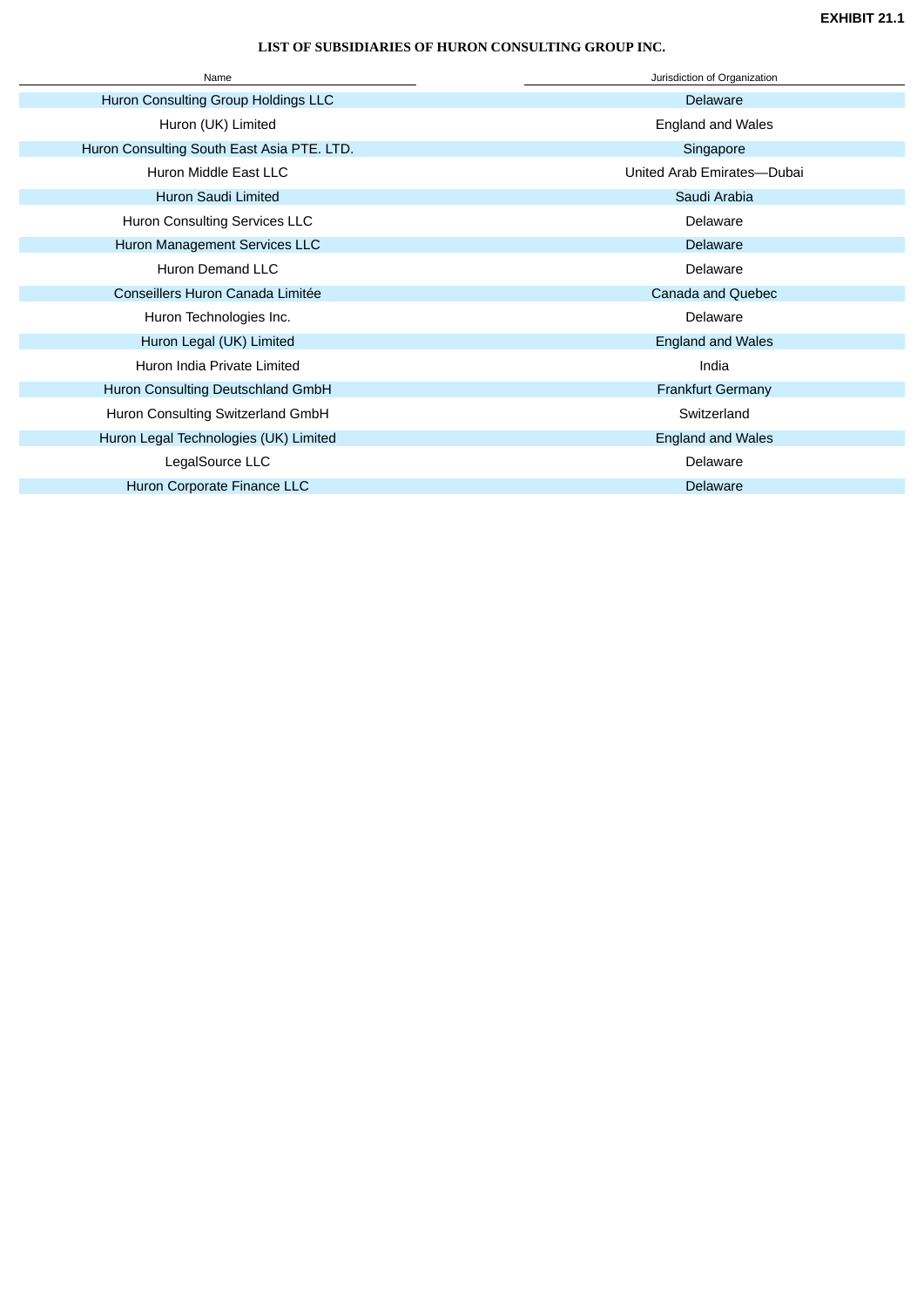### **CONSENT OF INDEPENDENT PUBLIC REGISTERED ACCOUNTING FIRM**

We hereby consent to the incorporation by reference in the Registration Statements on Form S-8 (Nos. 333-119697, 333-137107, 333-166542 and 333-181445) of Huron Consulting Group Inc. of our report dated February 26, 2014 relating to the financial statements and the effectiveness of internal control over financial reporting, which appears in this Form 10-K.

/s/ PricewaterhouseCoopers LLP

Chicago, IL February 26, 2014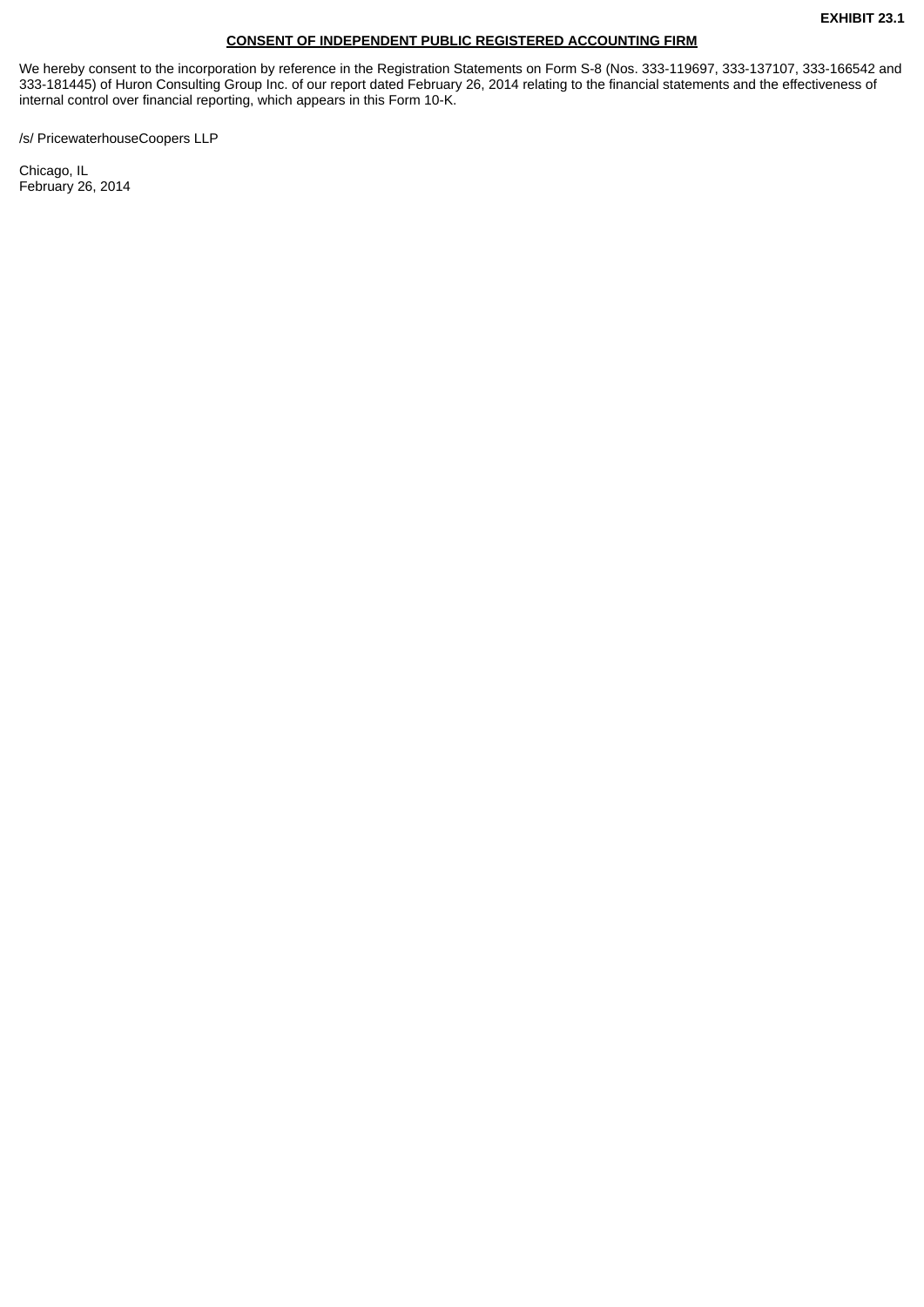#### CERTIFICATION OF THE CHIEF EXECUTIVE OFFICER, PURSUANT TO RULE 13a-14(a)/15d-14(a), AS ADOPTED PURSUANT TO SECTION 302 OF THE SARBANES-OXLEY ACT OF 2002

I, James H. Roth, certify that:

- 1. I have reviewed this annual report on Form 10-K of Huron Consulting Group Inc.;
- 2. Based on my knowledge, this report does not contain any untrue statement of a material fact or omit to state a material fact necessary to make the statements made, in light of the circumstances under which such statements were made, not misleading with respect to the period covered by this report;
- 3. Based on my knowledge, the financial statements, and other financial information included in this report, fairly present in all material respects the financial condition, results of operations and cash flows of the registrant as of, and for, the periods presented in this report;
- 4. The registrant's other certifying officer and I are responsible for establishing and maintaining disclosure controls and procedures (as defined in Exchange Act Rules 13a-15(e) and 15d-15(e)) and internal control over financial reporting (as defined in Exchange Act Rules 13a-15(f) and 15d-15(f)) for the registrant and have:
	- a) Designed such disclosure controls and procedures, or caused such disclosure controls and procedures to be designed under our supervision, to ensure that material information relating to the registrant, including its consolidated subsidiaries, is made known to us by others within those entities, particularly during the period in which this report is being prepared;
	- b) Designed such internal control over financial reporting, or caused such internal control over financial reporting to be designed under our supervision, to provide reasonable assurance regarding the reliability of financial reporting and the preparation of financial statements for external purposes in accordance with generally accepted accounting principles;
	- c) Evaluated the effectiveness of the registrant's disclosure controls and procedures and presented in this report our conclusions about the effectiveness of the disclosure controls and procedures, as of the end of the period covered by this report based on such evaluation; and
	- d) Disclosed in this report any change in the registrant's internal control over financial reporting that occurred during the registrant's most recent fiscal quarter (the registrant's fourth fiscal quarter in the case of an annual report) that has materially affected, or is reasonably likely to materially affect, the registrant's internal control over financial reporting; and
- 5. The registrant's other certifying officer and I have disclosed, based on our most recent evaluation of internal control over financial reporting, to the registrant's auditors and the audit committee of the registrant's Board of Directors (or persons performing the equivalent functions):
	- a) All significant deficiencies and material weaknesses in the design or operation of internal control over financial reporting which are reasonably likely to adversely affect the registrant's ability to record, process, summarize and report financial information; and
	- b) Any fraud, whether or not material, that involves management or other employees who have a significant role in the registrant's internal control over financial reporting.

Date: February 26, 2014 **By:** By: <u>By:</u> By: *S/ JAMES H. ROTH* 

James H. Roth President and Chief Executive Officer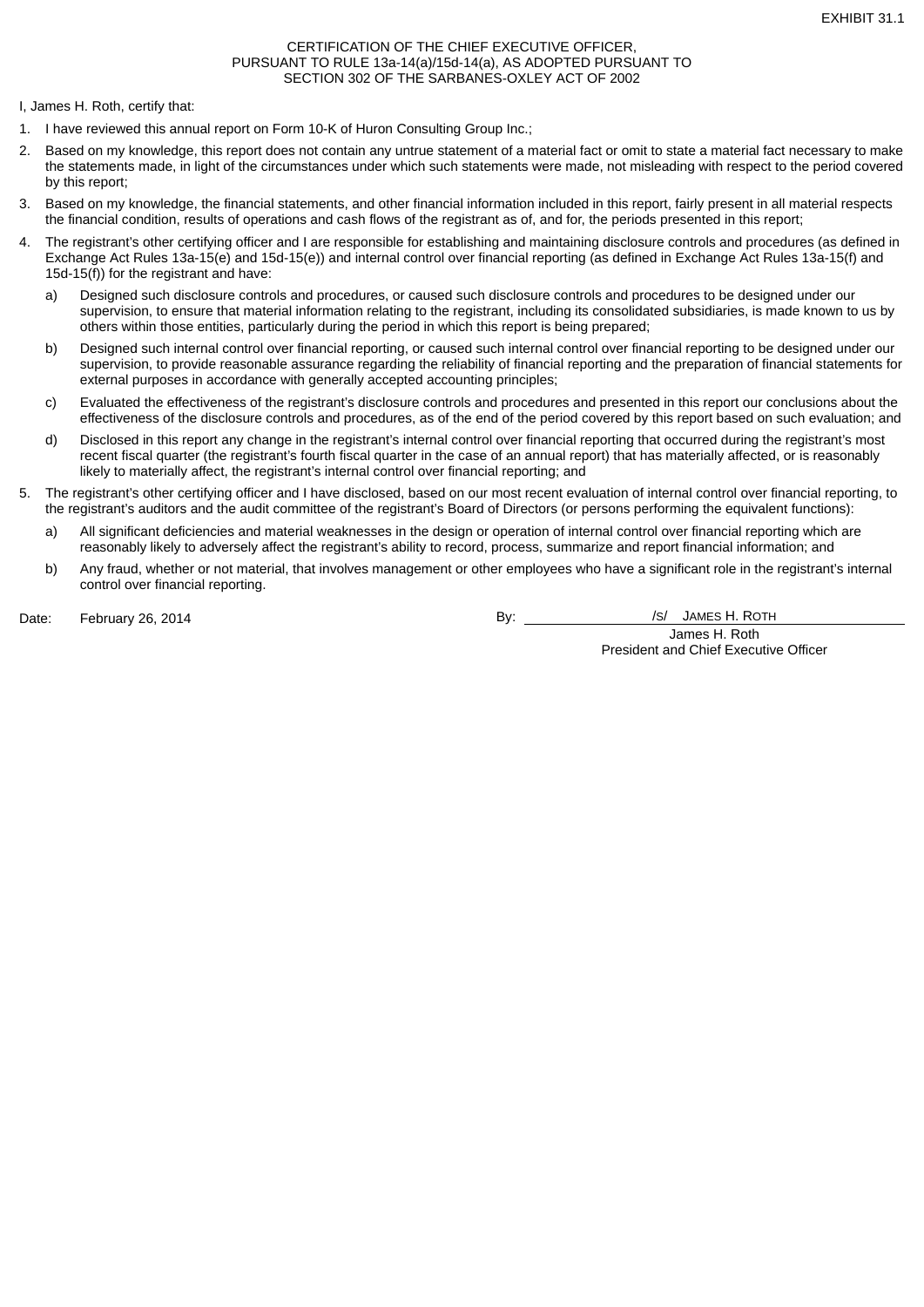#### CERTIFICATION OF THE CHIEF FINANCIAL OFFICER, PURSUANT TO RULE 13a-14(a)/15d-14(a), AS ADOPTED PURSUANT TO SECTION 302 OF THE SARBANES-OXLEY ACT OF 2002

I, C. Mark Hussey, certify that:

- 1. I have reviewed this annual report on Form 10-K of Huron Consulting Group Inc.;
- 2. Based on my knowledge, this report does not contain any untrue statement of a material fact or omit to state a material fact necessary to make the statements made, in light of the circumstances under which such statements were made, not misleading with respect to the period covered by this report;
- 3. Based on my knowledge, the financial statements, and other financial information included in this report, fairly present in all material respects the financial condition, results of operations and cash flows of the registrant as of, and for, the periods presented in this report;
- 4. The registrant's other certifying officer and I are responsible for establishing and maintaining disclosure controls and procedures (as defined in Exchange Act Rules 13a-15(e) and 15d-15(e)) and internal control over financial reporting (as defined in Exchange Act Rules 13a-15(f) and 15d-15(f)) for the registrant and have:
	- a) Designed such disclosure controls and procedures, or caused such disclosure controls and procedures to be designed under our supervision, to ensure that material information relating to the registrant, including its consolidated subsidiaries, is made known to us by others within those entities, particularly during the period in which this report is being prepared;
	- b) Designed such internal control over financial reporting, or caused such internal control over financial reporting to be designed under our supervision, to provide reasonable assurance regarding the reliability of financial reporting and the preparation of financial statements for external purposes in accordance with generally accepted accounting principles:
	- c) Evaluated the effectiveness of the registrant's disclosure controls and procedures and presented in this report our conclusions about the effectiveness of the disclosure controls and procedures, as of the end of the period covered by this report based on such evaluation; and
	- d) Disclosed in this report any change in the registrant's internal control over financial reporting that occurred during the registrant's most recent fiscal quarter (the registrant's fourth fiscal quarter in the case of an annual report) that has materially affected, or is reasonably likely to materially affect, the registrant's internal control over financial reporting; and
- 5. The registrant's other certifying officer and I have disclosed, based on our most recent evaluation of internal control over financial reporting, to the registrant's auditors and the audit committee of the registrant's Board of Directors (or persons performing the equivalent functions):
	- a) All significant deficiencies and material weaknesses in the design or operation of internal control over financial reporting which are reasonably likely to adversely affect the registrant's ability to record, process, summarize and report financial information; and
	- b) Any fraud, whether or not material, that involves management or other employees who have a significant role in the registrant's internal control over financial reporting.

Date: February 26, 2014 **By:** By: /S/ C. MARK HUSSEY

C. Mark Hussey Executive Vice President, Chief Operating Officer, Chief Financial Officer and Treasurer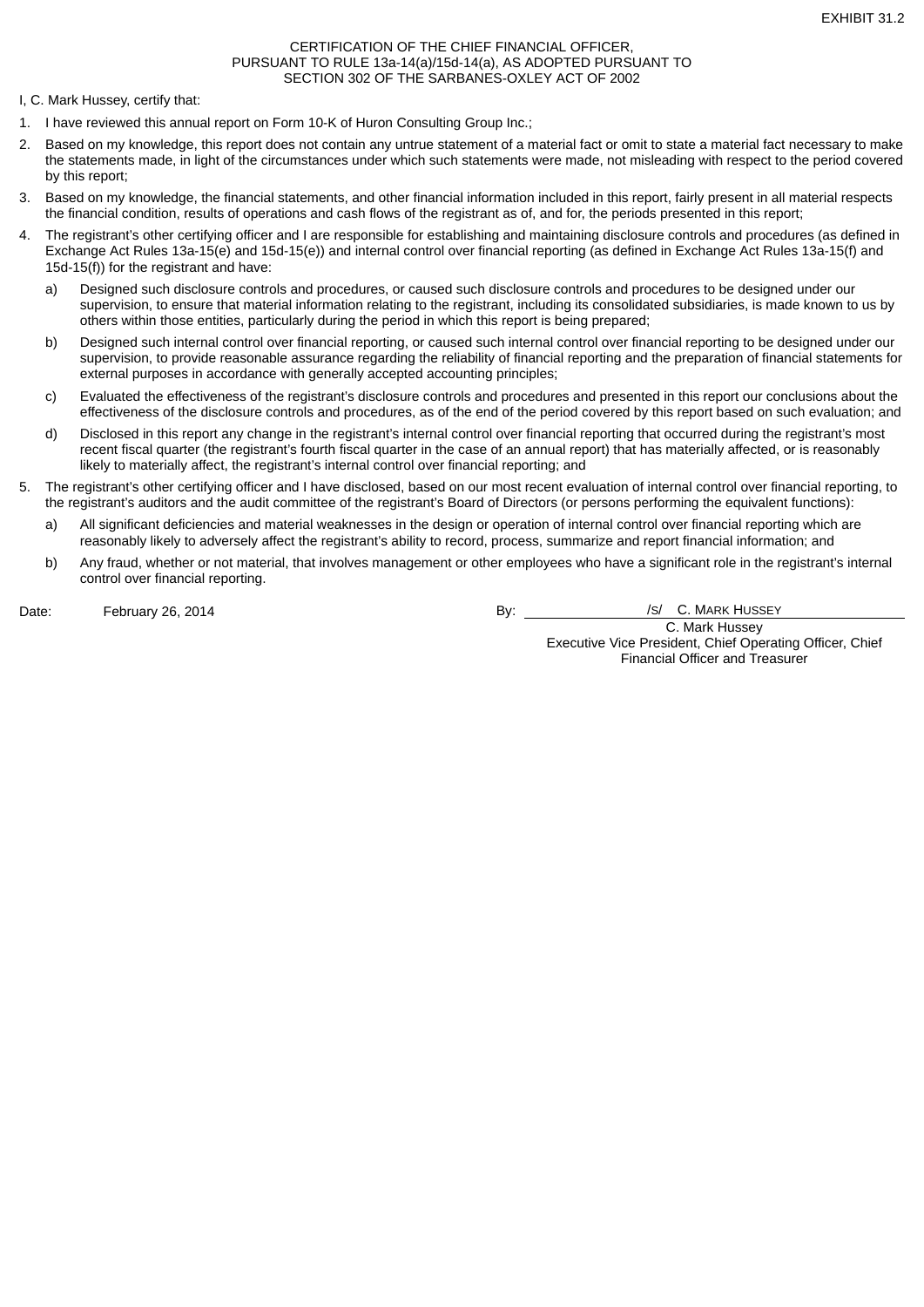#### CERTIFICATION OF THE CHIEF EXECUTIVE OFFICER, PURSUANT TO 18 U.S.C. SECTION 1350, AS ADOPTED PURSUANT TO SECTION 906 OF THE SARBANES-OXLEY ACT OF 2002

In connection with the annual report of Huron Consulting Group Inc. (the "Company") on Form 10-K for the year ended December 31, 2013 as filed with the Securities and Exchange Commission on the date hereof (the "Report"), I, James H. Roth, President and Chief Executive Officer of the Company, hereby certify, pursuant to 18 U.S.C. Section 1350, as adopted pursuant to Section 906 of the Sarbanes-Oxley Act of 2002, that:

- 1. The Report fully complies with the requirements of Section 13(a) or 15(d) of the Securities Exchange Act of 1934; and
- 2. The information contained in the Report fairly presents, in all material respects, the financial condition and results of operations of the Company for the periods presented therein.

Date: February 26, 2014 **By:** By: **/S/ JAMES H. ROTH** 

James H. Roth President and Chief Executive Officer

A signed original of this written statement required by Section 906, or other document authenticating, acknowledging, or otherwise adopting the signature that appears in typed form within the electronic version of this written statement required by Section 906, has been provided to the Company and will be retained by the Company and furnished to the Securities and Exchange Commission or its staff upon request.

The foregoing certification is being furnished to the Securities and Exchange Commission as an exhibit to the Form 10-K and shall not be considered filed as part of the Form 10-K.